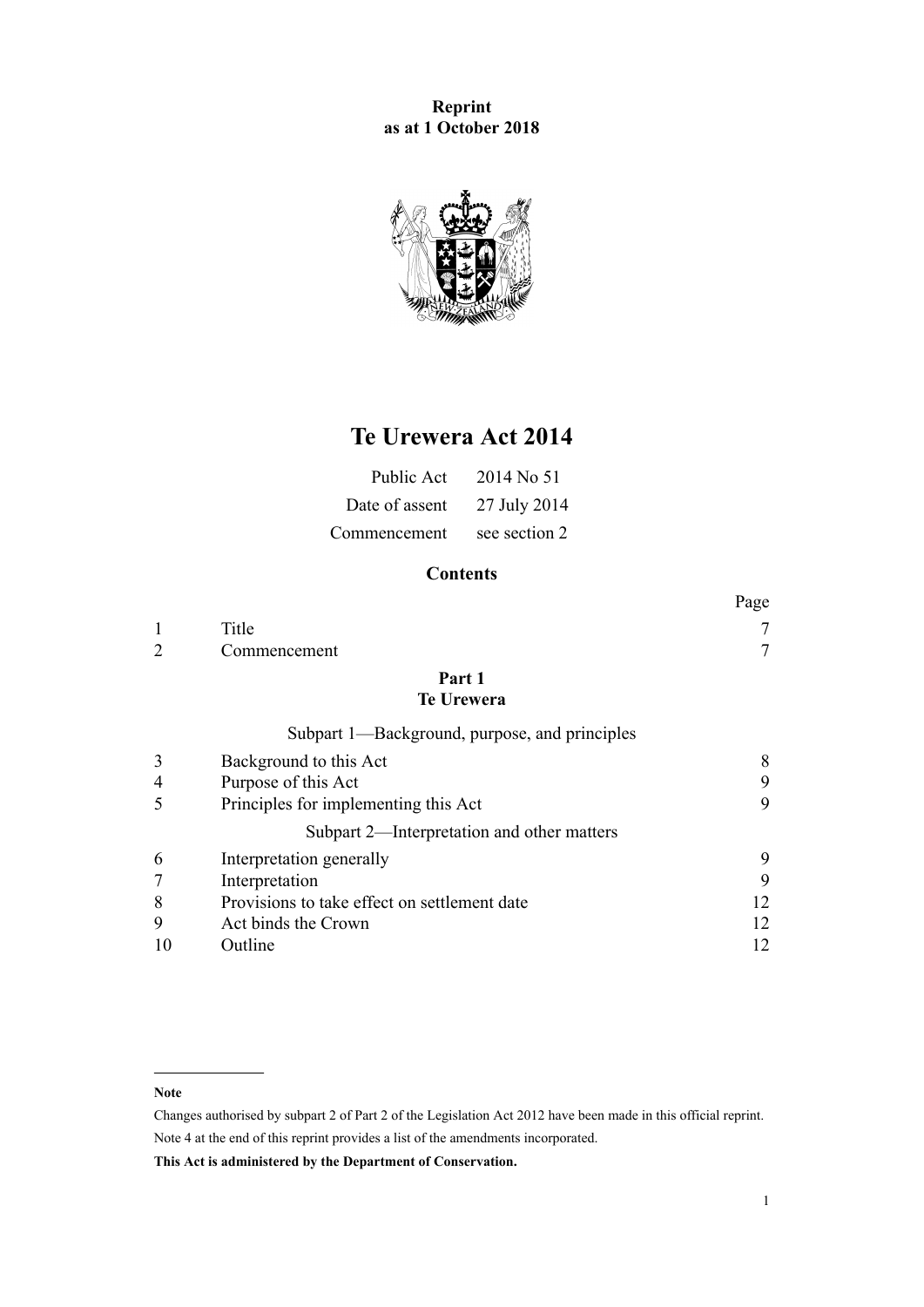|          | Te Urewera Act 2014                                                        | Reprinted as at<br>1 October 2018 |
|----------|----------------------------------------------------------------------------|-----------------------------------|
|          | Subpart 3—Legal identity of Te Urewera and vesting of Te<br>Urewera land   |                                   |
|          | Legal entity                                                               |                                   |
| 11       | Te Urewera declared to be legal entity                                     | 14                                |
|          | Te Urewera establishment land vested in Te Urewera                         |                                   |
| 12<br>13 | Vesting of Te Urewera establishment land<br>Te Urewera land inalienable    | 15<br>15                          |
|          | Amendment of other enactments                                              |                                   |
| 14<br>15 | National Parks Act 1980 amended<br>Public Finance Act 1989 amended         | 15<br>15                          |
|          | Part 2                                                                     |                                   |
|          | Governance and management of Te Urewera                                    |                                   |
|          | Subpart 1-Te Urewera Board                                                 |                                   |
|          | <b>Board established</b>                                                   |                                   |
| 16       | Board established                                                          | 16                                |
|          | Purposes, functions, and powers of Board                                   |                                   |
| 17       | Purposes of Board                                                          | 16                                |
| 18       | <b>Functions of Board</b>                                                  | 16                                |
| 19       | General powers of Board                                                    | 17                                |
| 20       | Decision making affecting relationship of iwi and haput with Te<br>Urewera | 18                                |
|          | Membership of Board                                                        |                                   |
| 21       | Appointment of members of Board                                            | 18                                |
| 22       | Disqualification                                                           | 19                                |
| 23       | Declaration required as condition of appointment                           | 20                                |
|          | Chair and deputy chair of Board                                            |                                   |
| 24<br>25 | Chair<br>Deputy chair                                                      | 20<br>20                          |
|          |                                                                            |                                   |
|          | Terms for Board and members                                                |                                   |
| 26<br>27 | First and subsequent terms of Board<br>Term for which members appointed    | 21<br>21                          |
|          | <b>Vacancies</b>                                                           |                                   |
|          |                                                                            |                                   |
| 28<br>29 | Removal of member<br>Vacancies                                             | 21<br>22                          |
|          | Liability                                                                  |                                   |
| 30       | Liability of members                                                       | 22                                |
|          |                                                                            |                                   |
|          | Decision making                                                            |                                   |
| 31       | Obligations of members of Board in decision making                         | 22                                |

2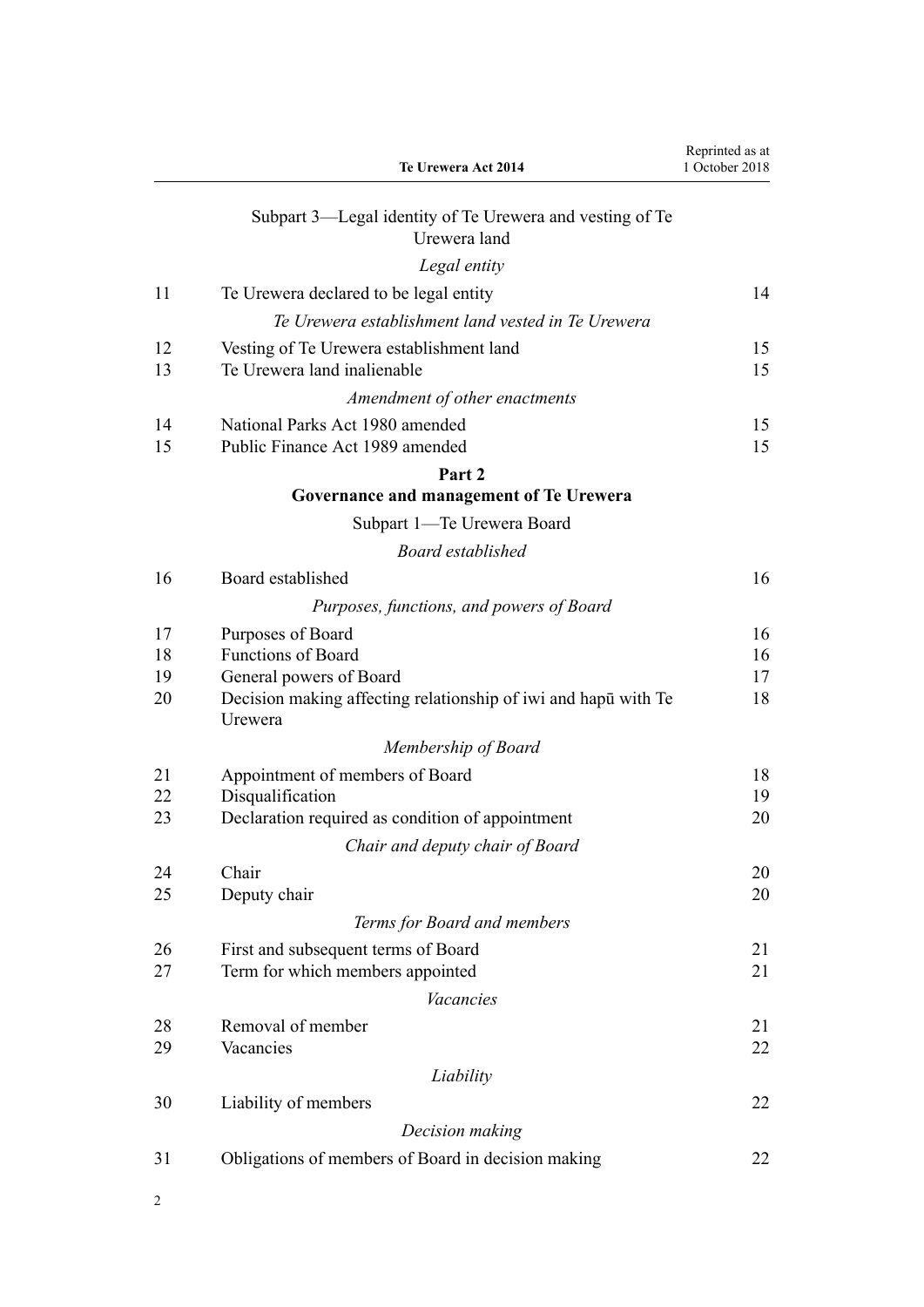|    | 1 October 2018<br>Te Urewera Act 2014                                        |    |
|----|------------------------------------------------------------------------------|----|
| 32 | Role of chair in decision making                                             | 22 |
| 33 | Unanimous decisions                                                          | 23 |
| 34 | Consensus decisions                                                          | 23 |
| 35 | Mediation                                                                    | 24 |
| 36 | Decision by voting                                                           | 24 |
| 37 | Decisions by committee                                                       | 24 |
|    | <b>Financial provisions</b>                                                  |    |
| 38 | <b>Budget of Board</b>                                                       | 24 |
| 39 | Revenue                                                                      | 24 |
|    | <b>Taxation</b>                                                              |    |
| 40 | Tax treatment of Te Urewera and Board                                        | 25 |
|    | Application of other Acts                                                    |    |
| 41 | Other statutory powers not affected                                          | 25 |
| 42 | Application of certain Acts                                                  | 26 |
| 43 | Application of Resource Management Act 1991                                  | 26 |
|    | Subpart 2-Te Urewera management plan                                         |    |
|    | Preparation, approval, purpose, and scope of plan                            |    |
| 44 | Obligation on Board to prepare and approve management plan for<br>Te Urewera | 26 |
| 45 | Purpose of Te Urewera management plan                                        | 26 |
| 46 | Contents of Te Urewera management plan                                       | 27 |
| 47 | Relationship between management plan and conservation planning<br>documents  | 28 |
|    | Review of management plan                                                    |    |
| 48 | Review and amendment of management plan                                      | 28 |
|    | Transitional                                                                 |    |
| 49 | <b>Transitional provision</b>                                                | 28 |
|    | Subpart 3—Operational management of Te Urewera                               |    |
| 50 | Responsibilities of chief executive and Director-General                     | 28 |
| 51 | Board's statement of priorities                                              | 29 |
| 52 | Powers and obligations                                                       | 29 |
| 53 | Annual operational plan                                                      | 29 |
| 54 | Kaimahi                                                                      | 30 |
|    | Subpart 4—Authorisation of certain activities in Te Urewera                  |    |
| 55 | Categories of activity                                                       | 31 |
| 56 | Activities for which no authorisation required                               | 31 |
| 57 | Requirements applying to authorisations                                      | 31 |
|    | <b>Activity permits</b>                                                      |    |
| 58 | Activities requiring activity permit                                         | 32 |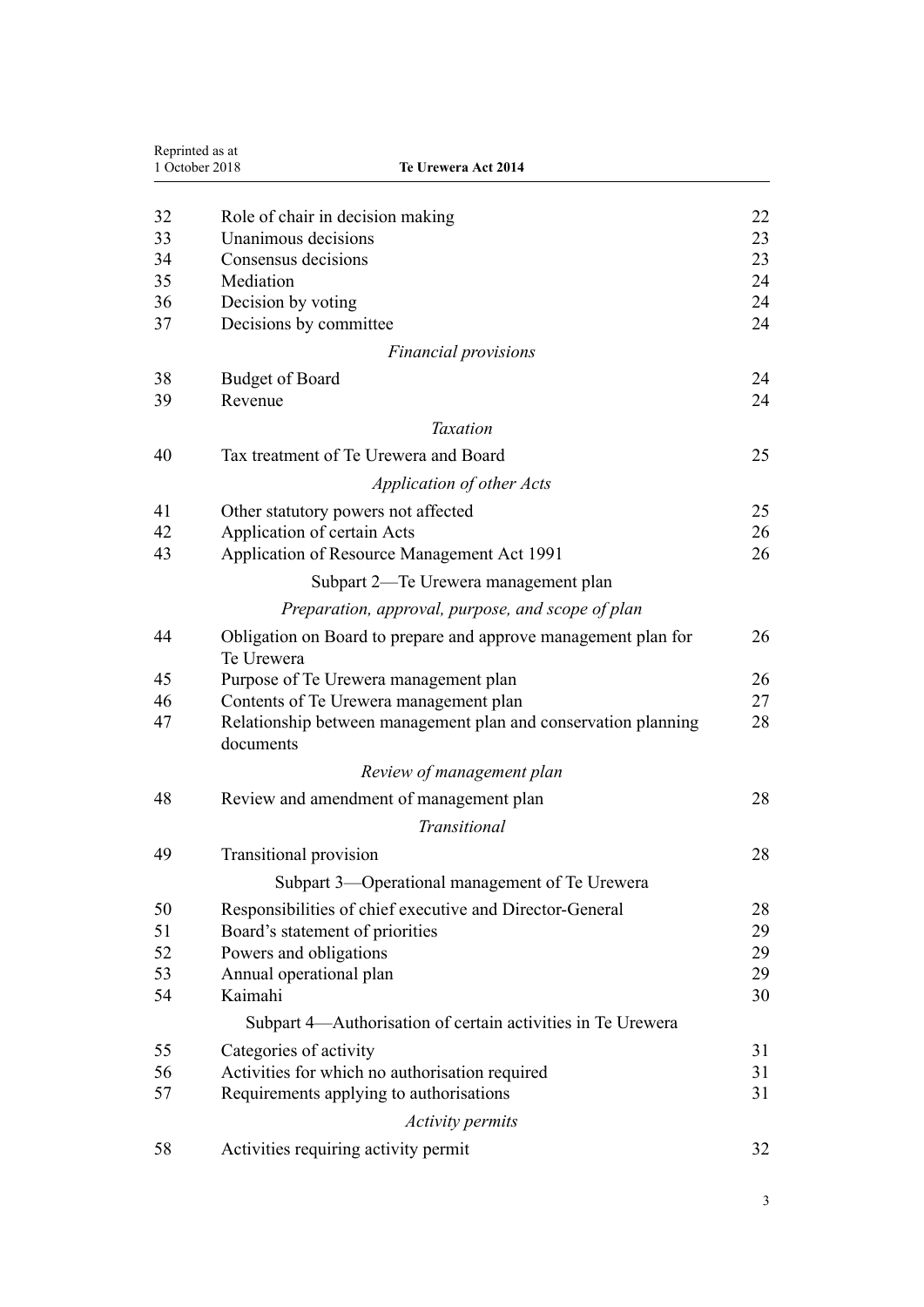|    | Te Urewera Act 2014                                                                     | Reprinted as at<br>1 October 2018 |
|----|-----------------------------------------------------------------------------------------|-----------------------------------|
| 59 | Process for determining applications for activity permits                               | 32                                |
| 60 | Application of Wildlife Act 1953                                                        | 33                                |
| 61 | Relationship with Fish and Game Council                                                 | 33                                |
|    | Concessions                                                                             |                                   |
| 62 | Activities requiring concessions                                                        | 33                                |
|    | Authorisation for biological control                                                    |                                   |
| 63 | Introduction of biological control organisms                                            | 33                                |
| 64 | Crown Minerals Act 1991                                                                 | 34                                |
|    | Subpart 5—Review of governance and management of Te Urewera                             |                                   |
| 65 | Independent review to be undertaken                                                     | 34                                |
| 66 | Appointment of reviewer or review panel                                                 | 35                                |
| 67 | Obligations of reviewer                                                                 | 35                                |
| 68 | Response on review report                                                               | 35                                |
| 69 | Costs                                                                                   | 35                                |
|    | Subpart 6—Bylaws, compliance and enforcement, offences,<br>penalties, and other matters |                                   |
|    | <i>Bylaws</i>                                                                           |                                   |
| 70 | Board may make bylaws                                                                   | 36                                |
|    | Compliance and enforcement                                                              |                                   |
| 71 | Compliance and enforcement policy and training                                          | 37                                |
| 72 | Warranting                                                                              | 38                                |
| 73 | Powers of warranted officers                                                            | 38                                |
| 74 | Constables                                                                              | 38                                |
| 75 | Warrants under other legislation                                                        | 39                                |
|    | <i><b>Offences</b></i>                                                                  |                                   |
| 76 | Offences in Te Urewera                                                                  | 39                                |
| 77 | Offences against warranted officers                                                     | 41                                |
|    | Penalties                                                                               |                                   |
| 78 | Penalties for specified offences                                                        | 41                                |
| 79 | Penalties not otherwise prescribed                                                      | 41                                |
| 80 | Penalties for offences committed for commercial gain                                    | 42                                |
|    | Proceedings                                                                             |                                   |
| 81 | Proceedings in respect of offences                                                      | 42                                |
| 82 | Limitation period for filing charging document                                          | 42                                |
| 83 | Presumptions relating to offences                                                       | 42                                |
|    | Control of dogs in Te Urewera                                                           |                                   |
| 84 | Control of dogs                                                                         | 43                                |
| 85 | Dog control permits                                                                     | 43                                |
| 86 | Offences in relation to dogs                                                            | 44                                |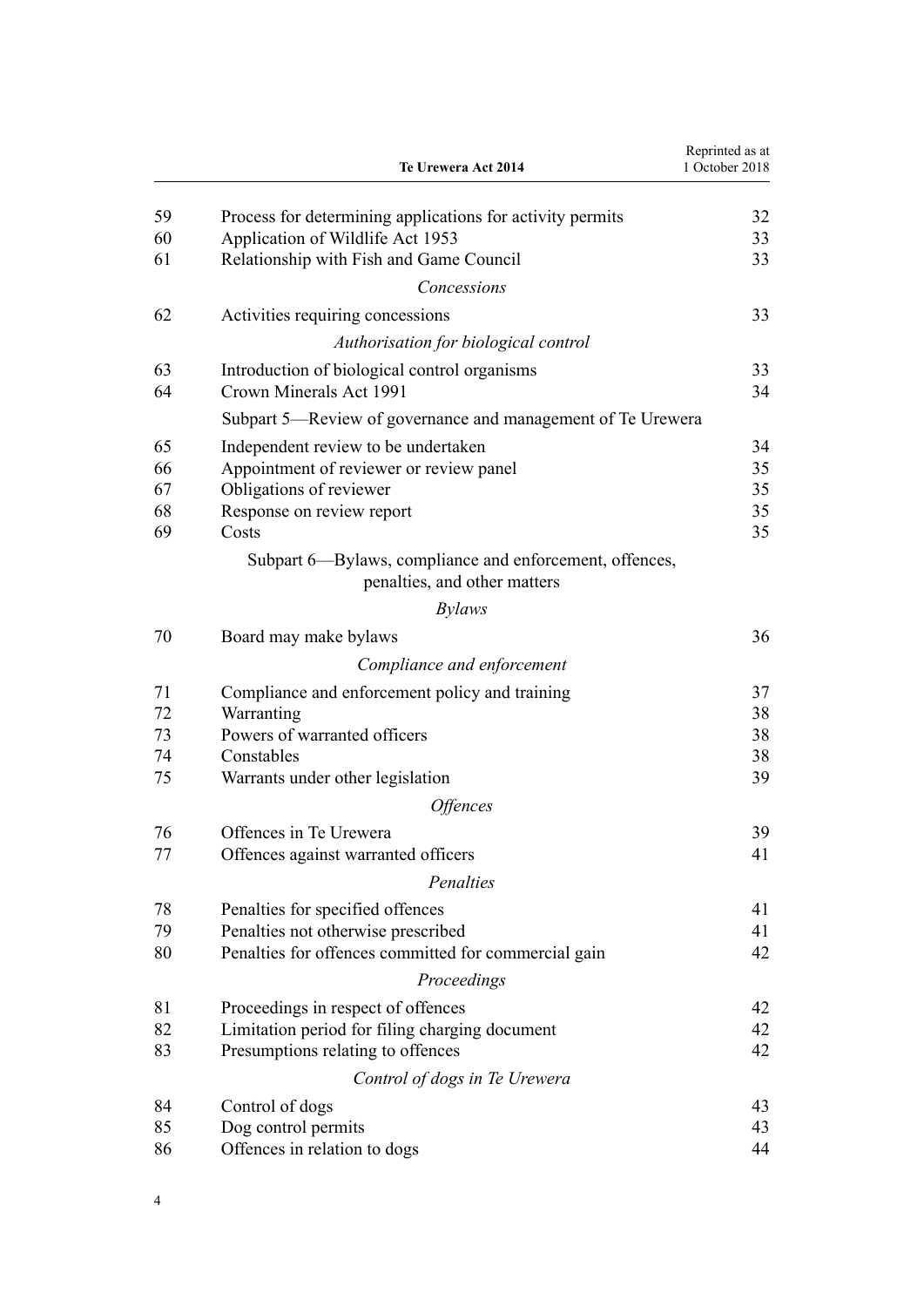| Reprinted as at<br>1 October 2018 | Te Urewera Act 2014                                                                        |          |
|-----------------------------------|--------------------------------------------------------------------------------------------|----------|
|                                   | Fines payable to Board                                                                     |          |
| 87                                | Board to receive fines                                                                     | 44       |
|                                   | Part 3                                                                                     |          |
|                                   | Te Urewera land and related matters                                                        |          |
|                                   | Interpretation                                                                             |          |
| 88                                | Interpretation                                                                             | 44       |
|                                   | Subpart 1-Provisions for registration and other matters relating to<br>Te Urewera land     |          |
| 89                                | Registration of Te Urewera establishment land in Te Urewera                                | 45       |
| 90                                | Resumptive memorials to be cancelled                                                       | 45       |
| 91                                | Interests of registered proprietors of adjacent land not affected                          | 46       |
| 92                                | Existing interests to continue                                                             | 46<br>46 |
| 93                                | Application of other enactments                                                            |          |
|                                   | Official geographic names                                                                  |          |
| 94                                | Official geographic names discontinued                                                     | 47       |
|                                   | Improvements                                                                               |          |
| 95                                | Ownership of improvements                                                                  | 47       |
|                                   | Liabilities                                                                                |          |
| 96                                | Certain liabilities excluded                                                               | 48       |
| 97                                | Costs of meeting any liability                                                             | 48       |
|                                   | Easements required                                                                         |          |
| 98                                | Easement over former Kainaha historic reserve                                              | 49       |
| 99                                | Waikaremoana easements                                                                     | 49       |
|                                   | Subpart 2—Land added to, or removed from, Te Urewera or<br>interests acquired              |          |
| 100                               | Land added to Te Urewera                                                                   | 49       |
| 101                               | Criteria for adding land                                                                   | 50       |
| 102                               | Other interests may be acquired                                                            | 50       |
| 103                               | Relevant considerations for determining whether land may be<br>added or interests acquired | 51       |
|                                   | Addition of private land                                                                   |          |
| 104<br>105                        | Proposal to add private land to Te Urewera<br>Minister's obligations                       | 51<br>52 |
|                                   | Addition of public conservation land                                                       |          |
| 106                               | Board's obligations                                                                        | 53       |
| 107                               | Minister's obligations                                                                     | 54       |
|                                   | Registration of land added to Te Urewera                                                   |          |
| 108                               | Registration of land added to Te Urewera                                                   | 54       |
|                                   |                                                                                            |          |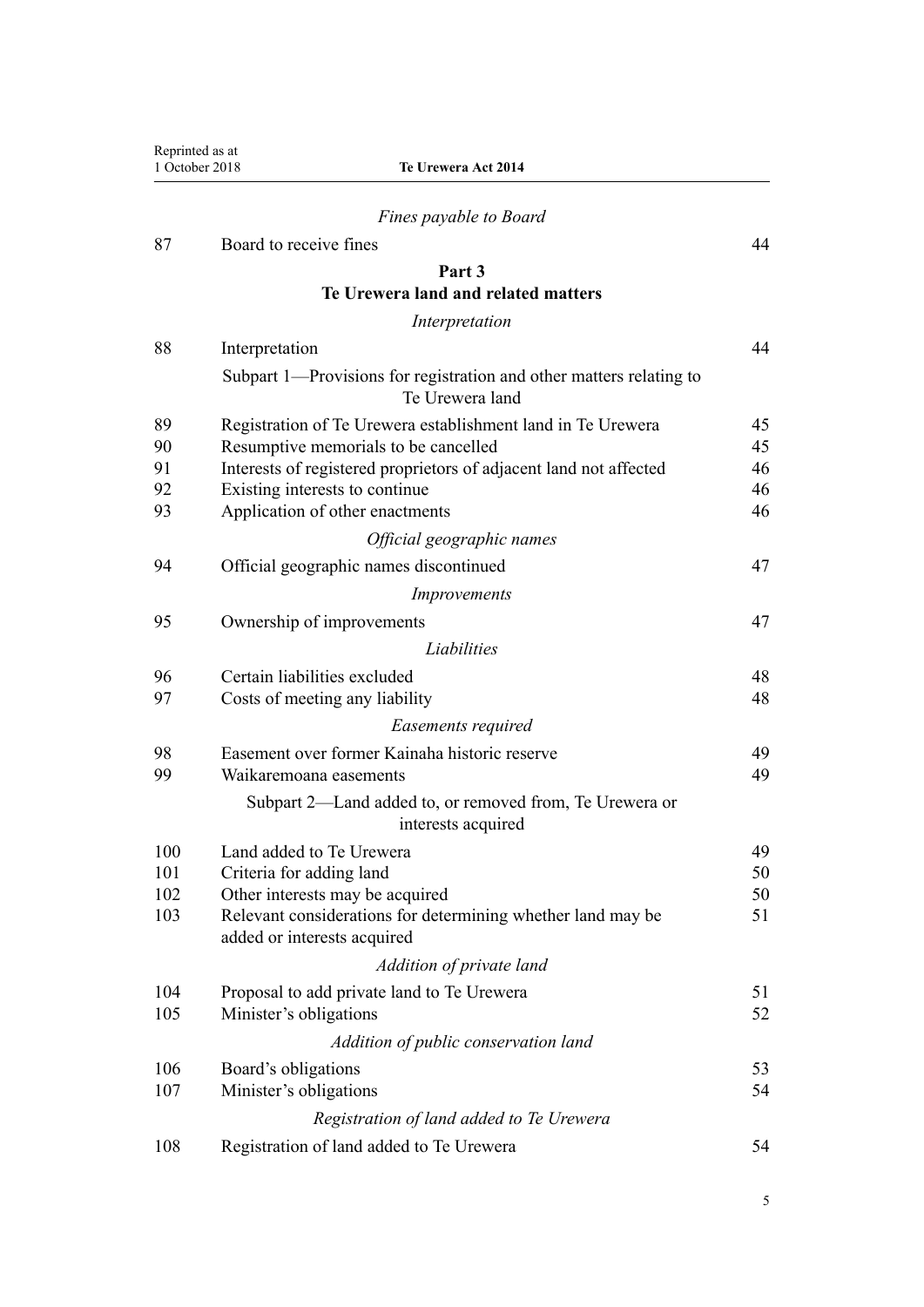|            | Te Urewera Act 2014                                                                                       | Reprinted as at<br>1 October 2018 |
|------------|-----------------------------------------------------------------------------------------------------------|-----------------------------------|
|            | <b>Unformed</b> roads                                                                                     |                                   |
| 109        | Stopping certain unformed roads adjoining Te Urewera land                                                 | 55                                |
| 110        | Registration of land added to Te Urewera if road stopped                                                  | 56                                |
|            | Removal of land from Te Urewera                                                                           |                                   |
| 111<br>112 | Circumstances when land may be removed from Te Urewera<br>Registration after land removed from Te Urewera | 57<br>57                          |
|            | Subpart 3—Powers to establish special areas and to enter into<br>covenants                                |                                   |
|            | Establishment of special areas within Te Urewera                                                          |                                   |
| 113        | Recommendation to establish special areas in Te Urewera                                                   | 58                                |
| 114        | Criteria for recommendations to establish special areas                                                   | 59                                |
| 115        | Determination of recommendation to establish special areas                                                | 59                                |
| 116        | Management of areas established under this subpart                                                        | 60                                |
| 117        | Minister may propose establishing specially protected area                                                | 60                                |
|            | Specially protected areas                                                                                 |                                   |
| 118        | Authorisation of activities in specially protected areas                                                  | 60                                |
|            | Wilderness areas                                                                                          |                                   |
| 119        | Restrictions on activities in wilderness areas                                                            | 61                                |
| 120        | Criteria for authorising activities in wilderness areas                                                   | 61                                |
|            | Amenity areas                                                                                             |                                   |
| 121        | Limitation on purpose and principles                                                                      | 61                                |
|            | Power to covenant land                                                                                    |                                   |
| 122        | Board may enter into covenants                                                                            | 62                                |
| 123        | Scope of covenants                                                                                        | 62                                |
| 124        | Compliance and enforcement                                                                                | 62                                |
| 125        | Legal effect and registration of covenant                                                                 | 62                                |
|            | Subpart 4—Provisions relating to certain parts of Te Urewera                                              |                                   |
|            | Ruakituri Wilderness Area                                                                                 |                                   |
| 126        | Ruakituri Wilderness Area                                                                                 | 63                                |
|            | Te Whāiti                                                                                                 |                                   |
| 127        | Status of Te Whaiti changed                                                                               | 63                                |
|            | Onepoto                                                                                                   |                                   |
| 128        | <b>Status of Onepoto changed</b>                                                                          | 64                                |
|            | Tāwhiuau Maunga and Ngāti Manawa interests in western parts of<br>Te Urewera                              |                                   |
| 129        | Interpretation                                                                                            | 64                                |
| 130        | Vesting of Tāwhiuau Maunga in name of Tangiharuru                                                         | 65                                |
| 131        | Registration of Tāwhiuau Maunga in name of Tangiharuru                                                    | 65                                |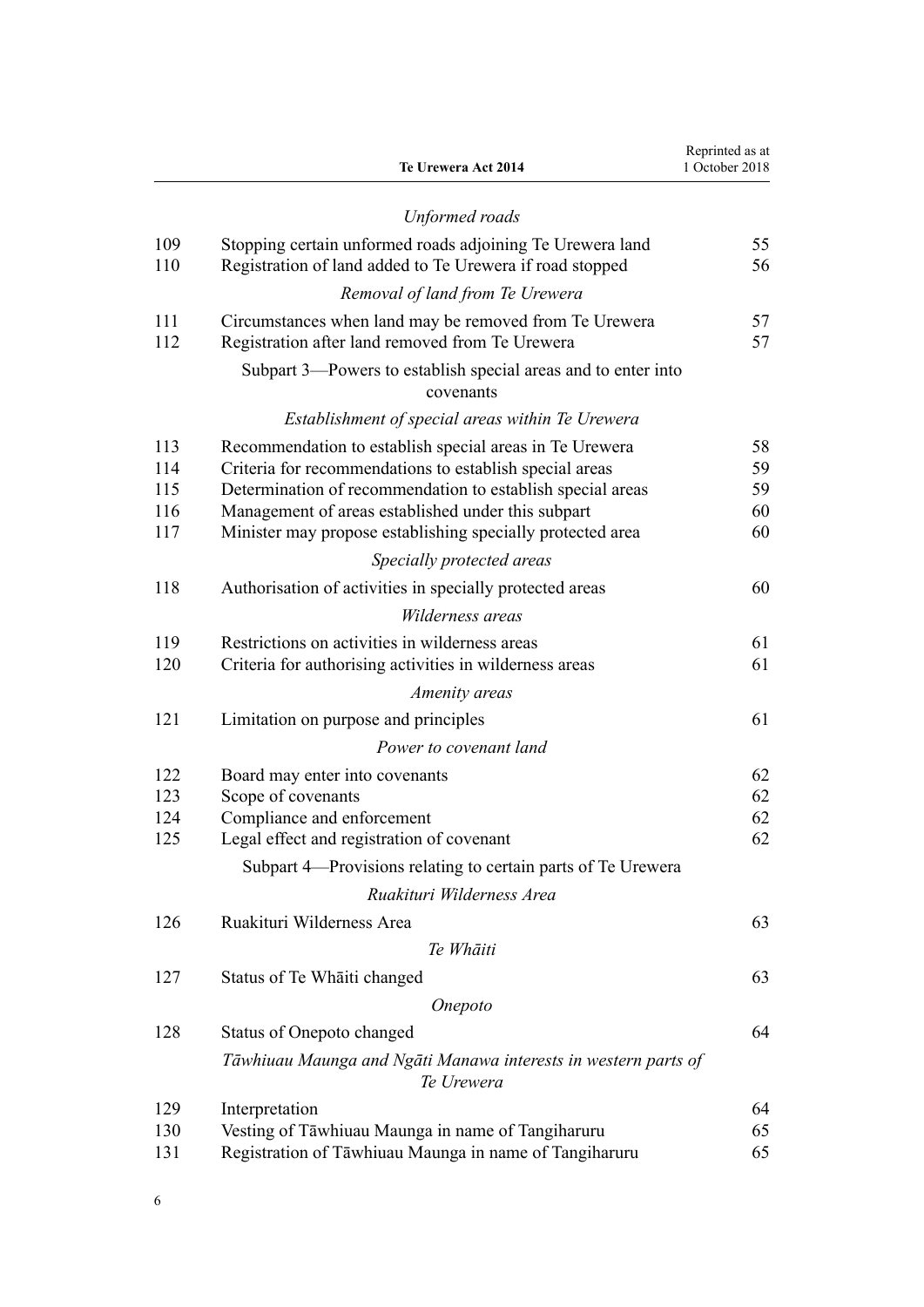<span id="page-6-0"></span>

|     | Reprinted as at<br>1 October 2018<br>Te Urewera Act 2014                                         |     |
|-----|--------------------------------------------------------------------------------------------------|-----|
| 132 | Role of trustees of Te Rūnanga o Ngāti Manawa                                                    | 66  |
| 133 | Management of Tāwhiuau area                                                                      | 66  |
| 134 | Agreement between trustees of Te Rūnanga o Ngāti Manawa and<br>Te Urewera Board                  | 66  |
| 135 | Application of other provisions                                                                  | 67  |
|     | Interests of Ngāti Whare in certain parts of Te Urewera                                          |     |
| 136 | Agreement between trustees of Te Rūnanga o Ngāti Whare and Te<br>Urewera Board                   | 67  |
|     | Interests of Ngāti Ruapani ki Waikaremoana in Waikaremoana<br>area                               |     |
| 137 | Interests of Ngati Ruapani ki Waikaremoana in Waikaremoana area                                  | 68  |
|     | Subpart 5—Consequential amendments to other Acts                                                 |     |
| 138 | Amendment to other Acts                                                                          | 68  |
|     | <b>Schedule 1</b>                                                                                | 69  |
|     | <b>Land descriptions</b>                                                                         |     |
|     | <b>Schedule 2</b>                                                                                | 70  |
|     | <b>Further provisions relating to Board</b>                                                      |     |
|     | <b>Schedule 3</b><br>Further provisions relating to authorisations and<br>administrative matters | 81  |
|     | <b>Schedule 4</b><br>Further provisions relating to compliance and enforcement                   | 100 |
|     | <b>Schedule 5</b><br><b>Consequential amendments to other Acts</b>                               | 113 |

# **The Parliament of New Zealand enacts as follows:**

**1 Title**

This Act is the Te Urewera Act 2014.

# **2 Commencement**

This Act comes into force on the day after the date on which it receives the Royal assent.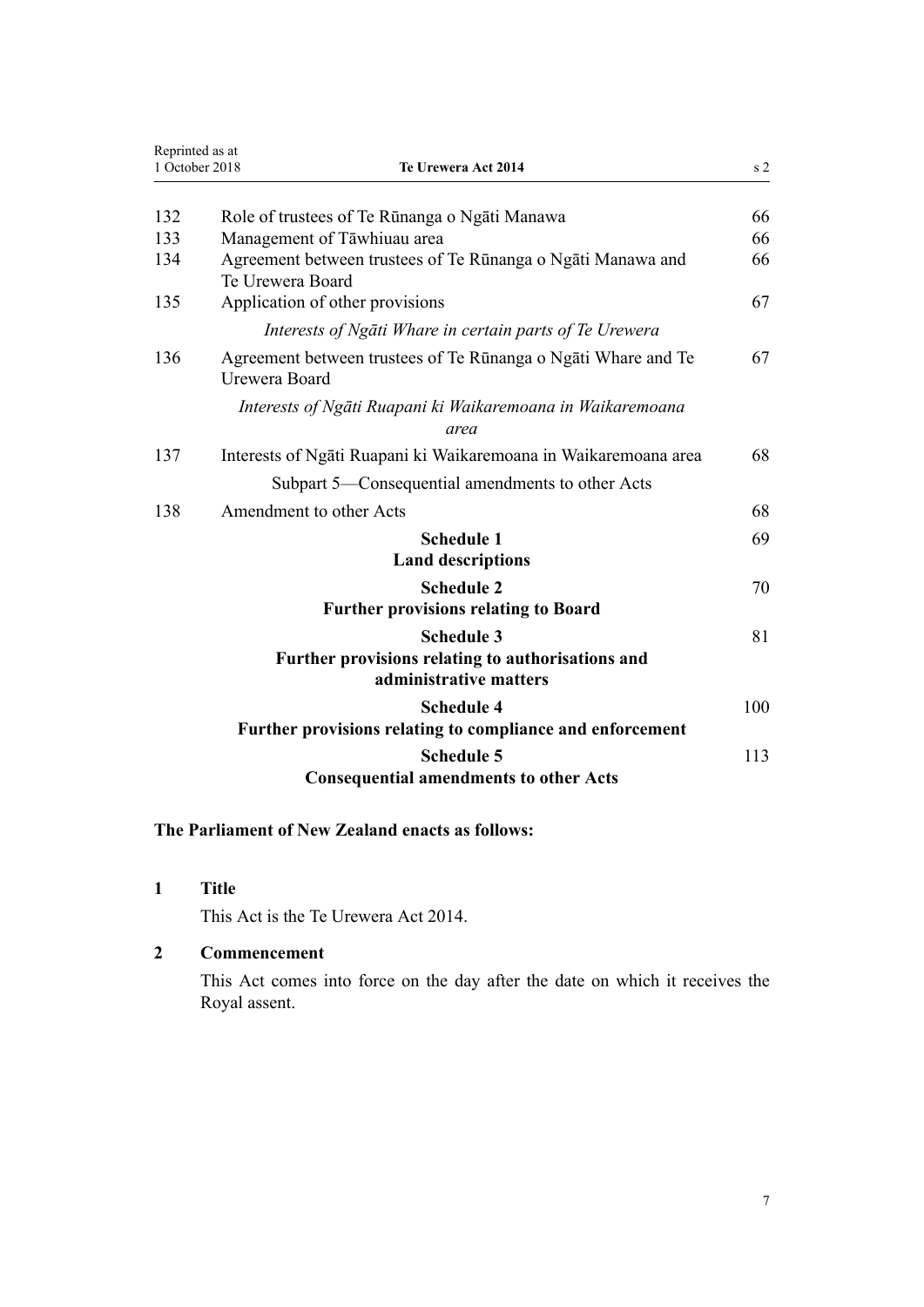# **Part 1 Te Urewera**

# Subpart 1—Background, purpose, and principles

#### <span id="page-7-0"></span>**3 Background to this Act**

## *Te Urewera*

- (1) Te Urewera is ancient and enduring, a fortress of nature, alive with history; its scenery is abundant with mystery, adventure, and remote beauty.
- (2) Te Urewera is a place of spiritual value, with its own mana and mauri.
- (3) Te Urewera has an identity in and of itself, inspiring people to commit to its care.

*Te Urewera and Tūhoe*

- (4) For Tūhoe, Te Urewera is Te Manawa o te Ika a Māui; it is the heart of the great fish of Maui, its name being derived from Murakareke, the son of the ancestor Tūhoe.
- (5) For Tūhoe, Te Urewera is their ewe whenua, their place of origin and return, their homeland.
- (6) Te Urewera expresses and gives meaning to Tūhoe culture, language, customs, and identity. There Tūhoe hold mana by ahikāroa; they are tangata whenua and kaitiaki of Te Urewera.

*Te Urewera and all New Zealanders*

- (7) Te Urewera is prized by other iwi and hapū who have acknowledged special associations with, and customary interests in, parts of Te Urewera.
- (8) Te Urewera is also prized by all New Zealanders as a place of outstanding national value and intrinsic worth; it is treasured by all for the distinctive natural values of its vast and rugged primeval forest, and for the integrity of those values; for its indigenous ecological systems and biodiversity, its historical and cultural heritage, its scientific importance, and as a place for outdoor recreation and spiritual reflection.

*Tūhoe and the Crown: shared views and intentions*

- (9) Tūhoe and the Crown share the view that Te Urewera should have legal recognition in its own right, with the responsibilities for its care and conservation set out in the law of New Zealand. To this end, Tūhoe and the Crown have together taken a unique approach, as set out in this Act, to protecting Te Urewera in a way that reflects New Zealand's culture and values.
- (10) The Crown and Tūhoe intend this Act to contribute to resolving the grief of Tūhoe and to strengthening and maintaining the connection between Tūhoe and Te Urewera.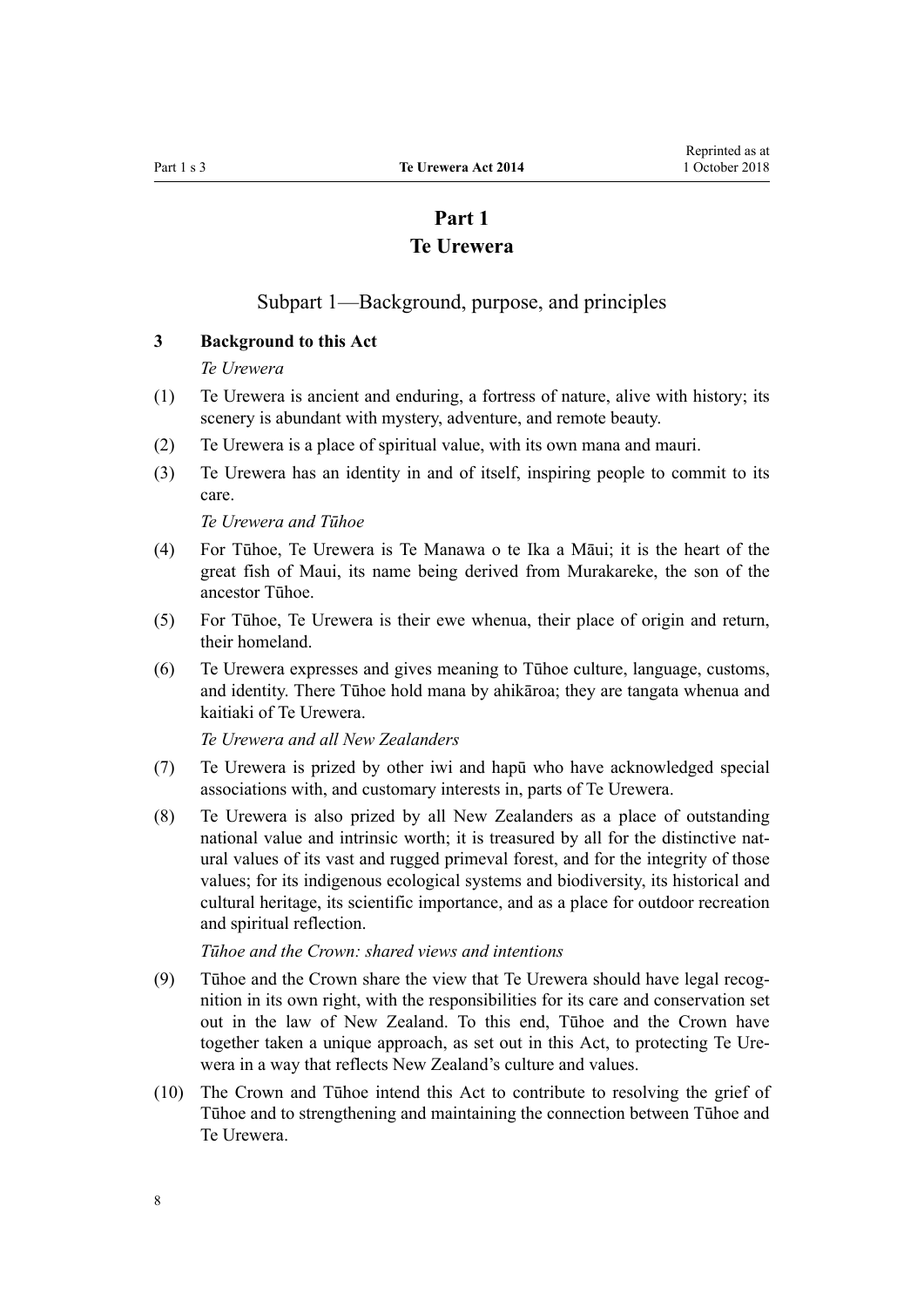# <span id="page-8-0"></span>**4 Purpose of this Act**

The purpose of this Act is to establish and preserve in perpetuity a legal identity and protected status for Te Urewera for its intrinsic worth, its distinctive natural and cultural values, the integrity of those values, and for its national importance, and in particular to—

- (a) strengthen and maintain the connection between Tūhoe and Te Urewera; and
- (b) preserve as far as possible the natural features and beauty of Te Urewera, the integrity of its indigenous ecological systems and biodiversity, and its historical and cultural heritage; and
- (c) provide for Te Urewera as a place for public use and enjoyment, for recreation, learning, and spiritual reflection, and as an inspiration for all.

## **5 Principles for implementing this Act**

- (1) In achieving the purpose of this Act, all persons performing functions and exercising powers under this Act must act so that, as far as possible,—
	- (a) Te Urewera is preserved in its natural state:
	- (b) the indigenous ecological systems and biodiversity of Te Urewera are preserved, and introduced plants and animals are exterminated:
	- (c) Tūhoetanga, which gives expression to Te Urewera, is valued and respected:
	- (d) the relationship of other iwi and hapū with parts of Te Urewera is recognised, valued, and respected:
	- (e) the historical and cultural heritage of Te Urewera is preserved:
	- (f) the value of Te Urewera for soil, water, and forest conservation is maintained:
	- (g) the contribution that Te Urewera can make to conservation nationally is recognised.
- (2) In achieving the purpose of this Act, all persons performing functions and exercising powers under this Act must act so that the public has freedom of entry and access to Te Urewera, subject to any conditions and restrictions that may be necessary to achieve the purpose of this Act or for public safety.

# Subpart 2—Interpretation and other matters

# **6 Interpretation generally**

It is the intention of Parliament that the provisions of this Act are interpreted in a manner that best furthers the agreements expressed in the deed of settlement.

### **7 Interpretation**

In this Act, unless the context otherwise requires,—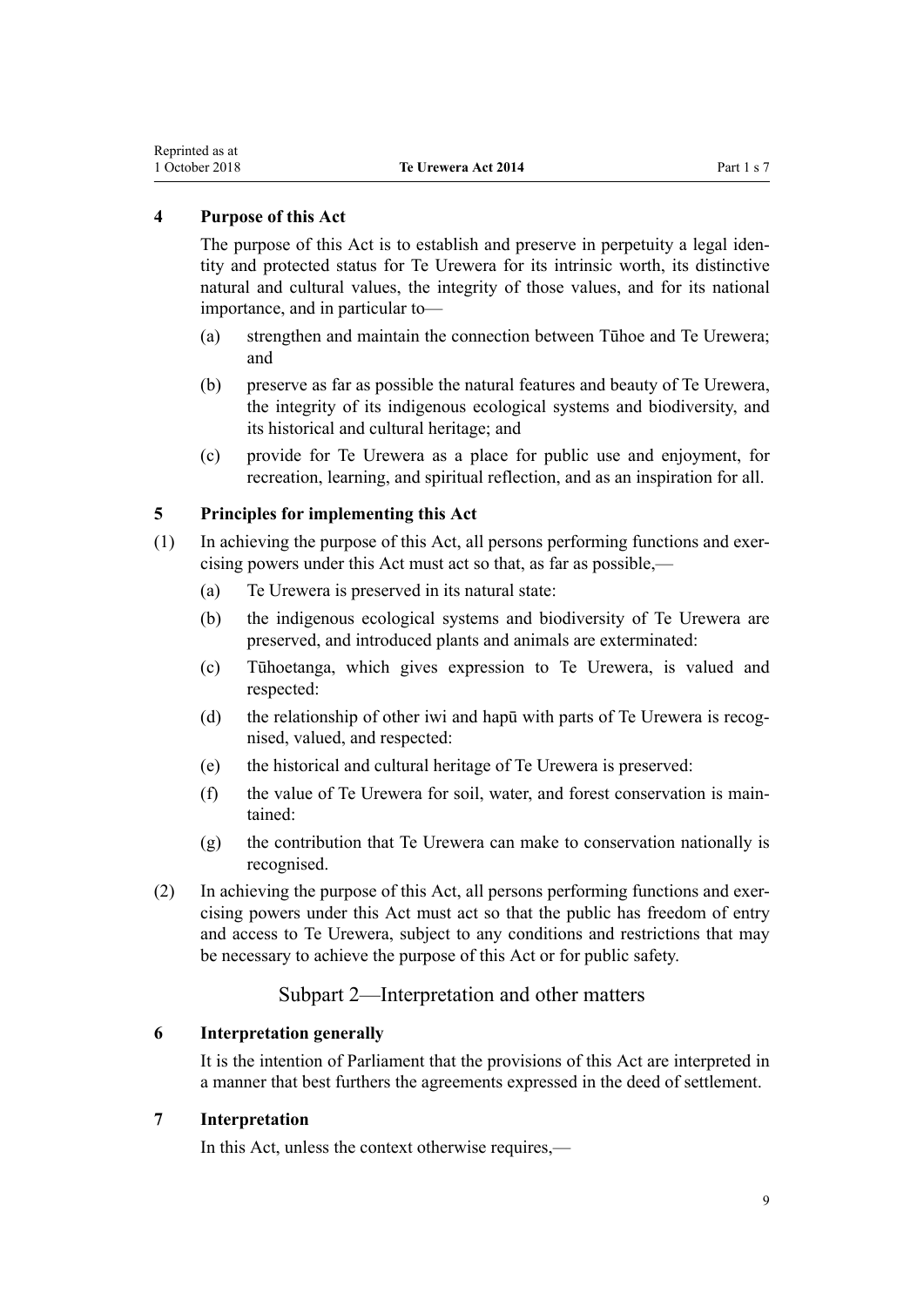**activity permit** means an authorisation required under [section 58](#page-31-0)

**amenity area** means a part of Te Urewera set apart as an amenity area under [section 113](#page-57-0)

**appointers** has the meaning given in [section 21\(7\)](#page-17-0)

**attachments** means the attachments in the deed of settlement

**authorisation** means an activity permit, concession, or other form of permission granted under this Act for activities to be undertaken in, or in respect of, Te Urewera

**Board** means Te Urewera Board

**chief executive** means (unless otherwise specified) the chief executive of Tūhoe Te Uru Taumatua

**committee** means a committee of Te Urewera Board

**computer freehold register** and **computer register** have the meanings given in [section 4](http://prd-lgnz-nlb.prd.pco.net.nz/pdflink.aspx?id=DLM140144) of the Land Transfer (Computer Registers and Electronic Lodgement) Amendment Act 2002

**concession** means an authorisation required by [section 62](#page-32-0)

**consensus** means the absence of a formally recorded dissent from a member present at a Board meeting

**conservation legislation** means the [Conservation Act 1987](http://prd-lgnz-nlb.prd.pco.net.nz/pdflink.aspx?id=DLM103609) and the enactments listed in [Schedule 1](http://prd-lgnz-nlb.prd.pco.net.nz/pdflink.aspx?id=DLM107200) of that Act

#### **conservation planning document**—

- (a) means—
	- (i) a statement of general policy approved for national parks under the [National Parks Act 1980:](http://prd-lgnz-nlb.prd.pco.net.nz/pdflink.aspx?id=DLM36962)
	- (ii) a conservation management strategy approved under the [Conser](http://prd-lgnz-nlb.prd.pco.net.nz/pdflink.aspx?id=DLM103609)[vation Act 1987](http://prd-lgnz-nlb.prd.pco.net.nz/pdflink.aspx?id=DLM103609); and
- (b) for the purposes of section  $47(2)$ , includes a sports fish and game management plan to the extent that it relates to Te Urewera

#### **deed of settlement**—

- (a) means the deed of settlement dated 4 June 2013 and signed by—
	- (i) the Right Honourable John Key, Prime Minister of New Zealand, the Honourable Christopher Finlayson, Minister for Treaty of Waitangi Negotiations, the Honourable Simon William English, Minister of Finance, and the Honourable Dr Pita Sharples, Minister of Māori Affairs for and on behalf of the Crown; and
	- (ii) Tāmati Kruger, Īharāira Tēmara, Irene Williams, Hinerangi Biddle, Tāhae Doherty, Clifford Ākuhata, Matthew Te Pou, Lorna Taylor, Kuini Beattie, Hārata Williams, Titia Graham, Waereti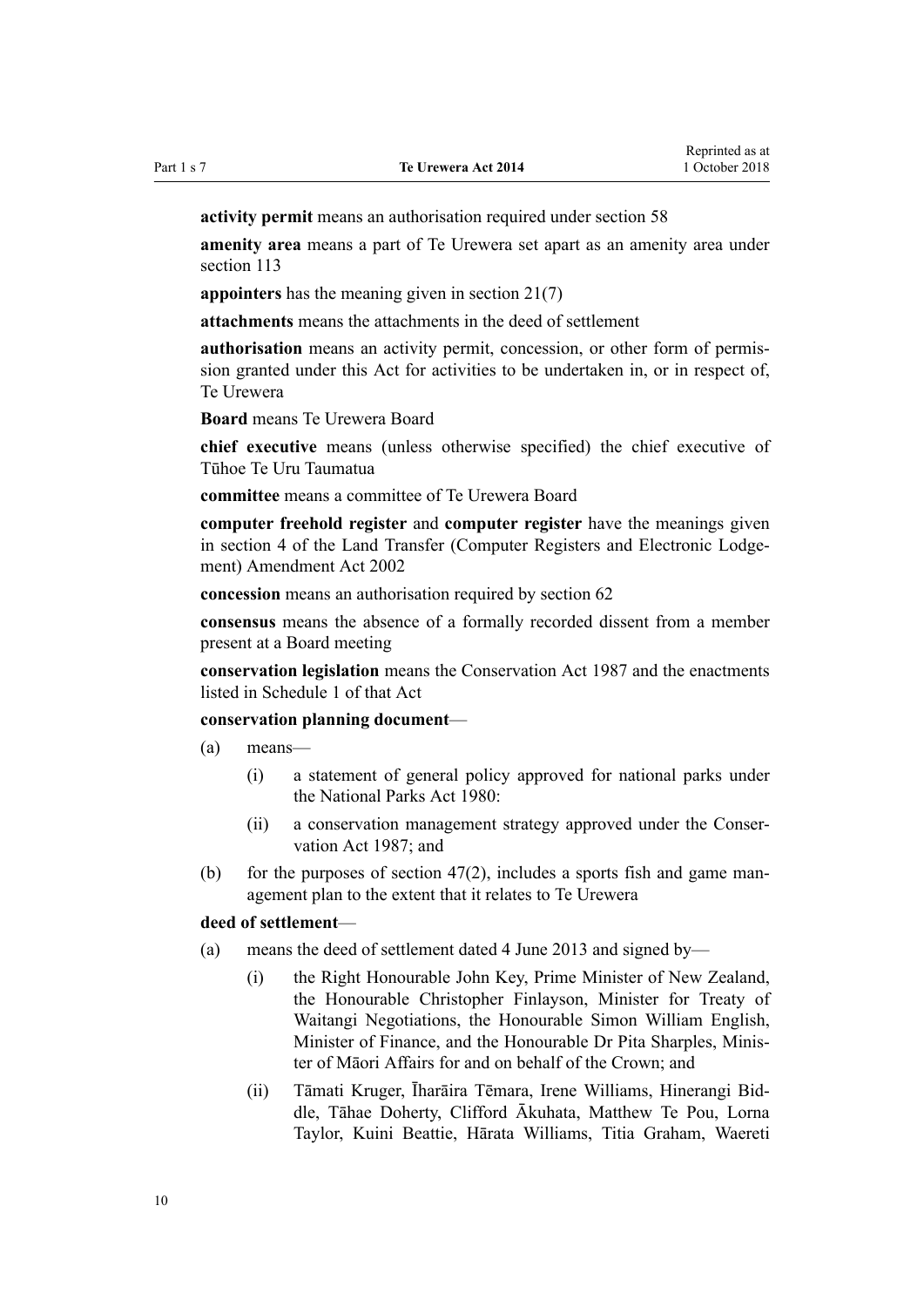Tait-Rolleston, Rāwinia Higgins, and Rangihau Te Moana for and on behalf of Tūhoe; and

- (iii) Tāmati Kruger, Te Tokawhakaea Tēmara, Patrick McGarvey, Tāmati Cairns, Martin Rakuraku, Matthew Te Pou, and Lorna Taylor, being the trustees of Tūhoe Te Uru Taumatua; and
- (b) includes—
	- (i) the schedules of, and attachments to, the deed; and
	- (ii) any amendments to the deed or its schedules and attachments

**Director-General** means the Director-General of Conservation within the meaning of [section 2\(1\)](http://prd-lgnz-nlb.prd.pco.net.nz/pdflink.aspx?id=DLM103616) of the Conservation Act 1987

**Fish and Game Council** has the meaning given in [section 2\(1\)](http://prd-lgnz-nlb.prd.pco.net.nz/pdflink.aspx?id=DLM103616) of the Conservation Act 1987

**interest** means a lease, licence, licence to occupy, easement, covenant, or other right or obligation relating to Te Urewera land

**management plan** means Te Urewera management plan

**Minister** means the Minister of Conservation

**New Zealand Conservation Authority** has the meaning given in [section 2\(1\)](http://prd-lgnz-nlb.prd.pco.net.nz/pdflink.aspx?id=DLM103616) of the Conservation Act 1987

**New Zealand Fish and Game Council** has the meaning given in [section 2\(1\)](http://prd-lgnz-nlb.prd.pco.net.nz/pdflink.aspx?id=DLM103616) of the Conservation Act 1987

**operational plan** means the annual operational plan for Te Urewera provided for under [subpart 3](#page-27-0) of Part 2

**public conservation land** means land held under conservation legislation

**Registrar-General** means the Registrar-General of Land appointed under [sec](http://prd-lgnz-nlb.prd.pco.net.nz/pdflink.aspx?id=DLM270019)[tion 4](http://prd-lgnz-nlb.prd.pco.net.nz/pdflink.aspx?id=DLM270019) of the Land Transfer Act 1952

**resource consent** has the meaning given in [section 2\(1\)](http://prd-lgnz-nlb.prd.pco.net.nz/pdflink.aspx?id=DLM230272) of the Resource Management Act 1991

**settlement date** means the date that is 40 working days after the date on which this Act comes into force

**specially protected area** means a part of Te Urewera set apart as a specially protected area under [section 113](#page-57-0)

**sports fish** has the meaning given in [section 2\(1\)](http://prd-lgnz-nlb.prd.pco.net.nz/pdflink.aspx?id=DLM103616) of the Conservation Act 1987

**sports fish and game management plan** has the meaning given in [section](http://prd-lgnz-nlb.prd.pco.net.nz/pdflink.aspx?id=DLM103616) [2\(1\)](http://prd-lgnz-nlb.prd.pco.net.nz/pdflink.aspx?id=DLM103616) of the Conservation Act 1987

**taonga tūturu** has the meaning given in [section 2\(1\)](http://prd-lgnz-nlb.prd.pco.net.nz/pdflink.aspx?id=DLM432125) of the Protected Objects Act 1975 and includes ngā taonga tūturu

**Te Urewera** means the legal entity created by [section 11](#page-13-0) or, as the context requires, the place encompassing Te Urewera land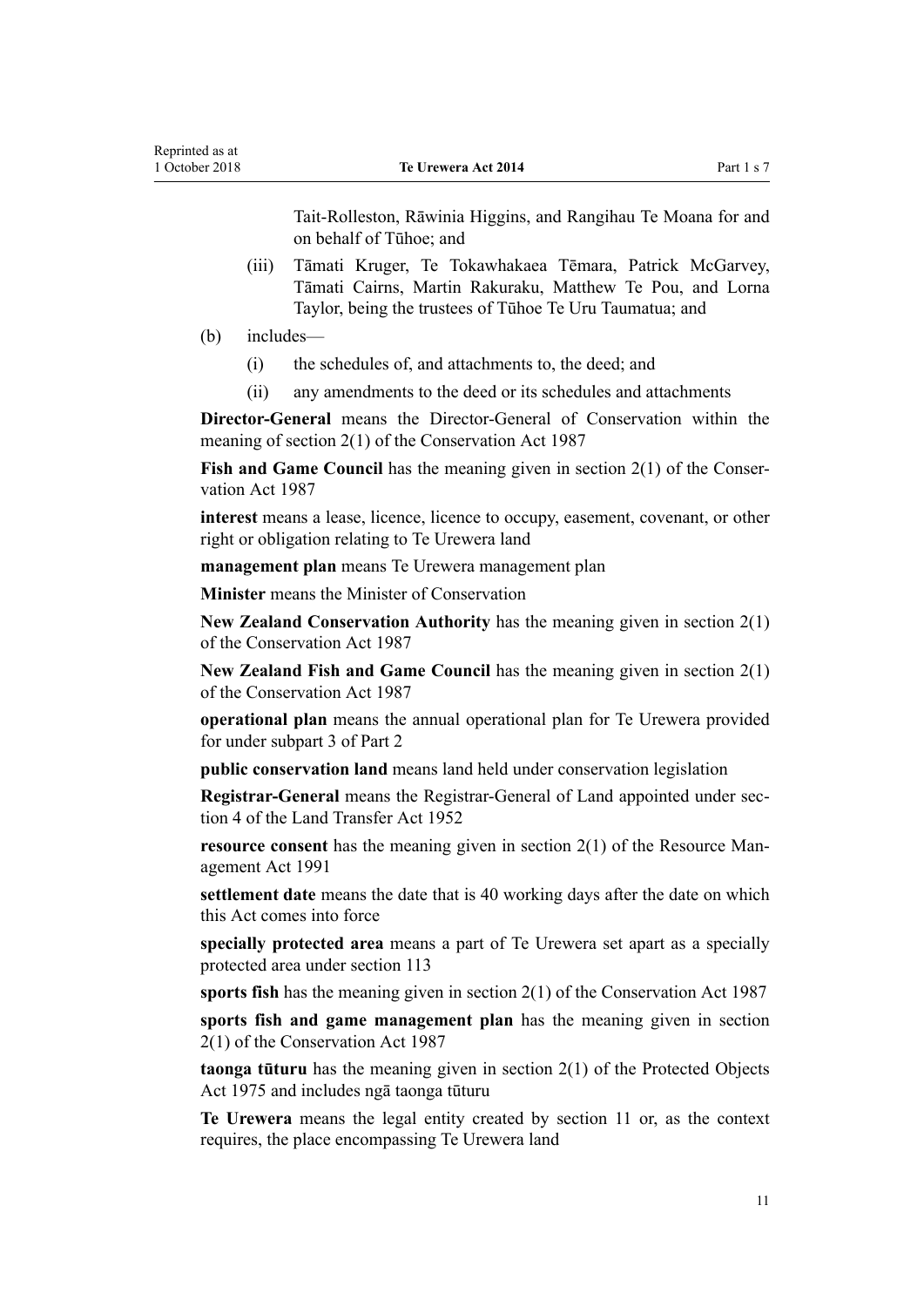<span id="page-11-0"></span>

**Te Urewera Board** and **Board** mean the Board established by [section 16](#page-15-0)

**Te Urewera establishment land** and **establishment land** mean the land vested by [section 12\(3\)](#page-14-0) and described in [Part 1](#page-68-0) of Schedule 1

**Te Urewera land** means the land held from time to time in the name of Te Urewera and subject to this Act

**Te Urewera management plan** means the management plan for Te Urewera prepared and approved under [subpart 2](#page-25-0) of Part 2

**Te Urewera volunteer** means a person appointed for the purposes of [section](#page-29-0) [54](#page-29-0)

**trustees** means the trustees, acting in their capacity as trustees, of Tūhoe Te Uru Taumatua

**Tūhoe** has the meaning given in [section 13](http://prd-lgnz-nlb.prd.pco.net.nz/pdflink.aspx?id=DLM5481318) of the Tūhoe Claims Settlement Act 2014

**Tūhoe Te Uru Taumatua** means the Tūhoe Trust established by trust deed dated 5 August 2011

**warranted officer** means a person described in [section 71\(5\)](#page-36-0) who has been issued with a warrant under [section 72,](#page-37-0) and includes, as the context requires, an honorary warranted officer

**wilderness area** means a part of Te Urewera set apart as a wilderness area under [section 113.](#page-57-0)

### **8 Provisions to take effect on settlement date**

- (1) The provisions of this Act take effect on the settlement date, unless stated otherwise.
- (2) Before the date on which a provision takes effect, a person may prepare or sign a document or do anything else that is required for—
	- (a) the provision to have full effect on that date; or
	- (b) a power to be exercised under the provision on that date; or
	- (c) a duty to be performed under the provision on that date.

# **9 Act binds the Crown**

This Act binds the Crown.

#### **10 Outline**

- (1) This section is a guide to the overall scheme and effect of this Act, but does not affect the interpretation or application of the other provisions of this Act or of the deed of settlement.
- (2) In this Part,—
	- (a) [subpart 1](#page-7-0) sets out the background to this Act, its purpose, and the principles for implementing it: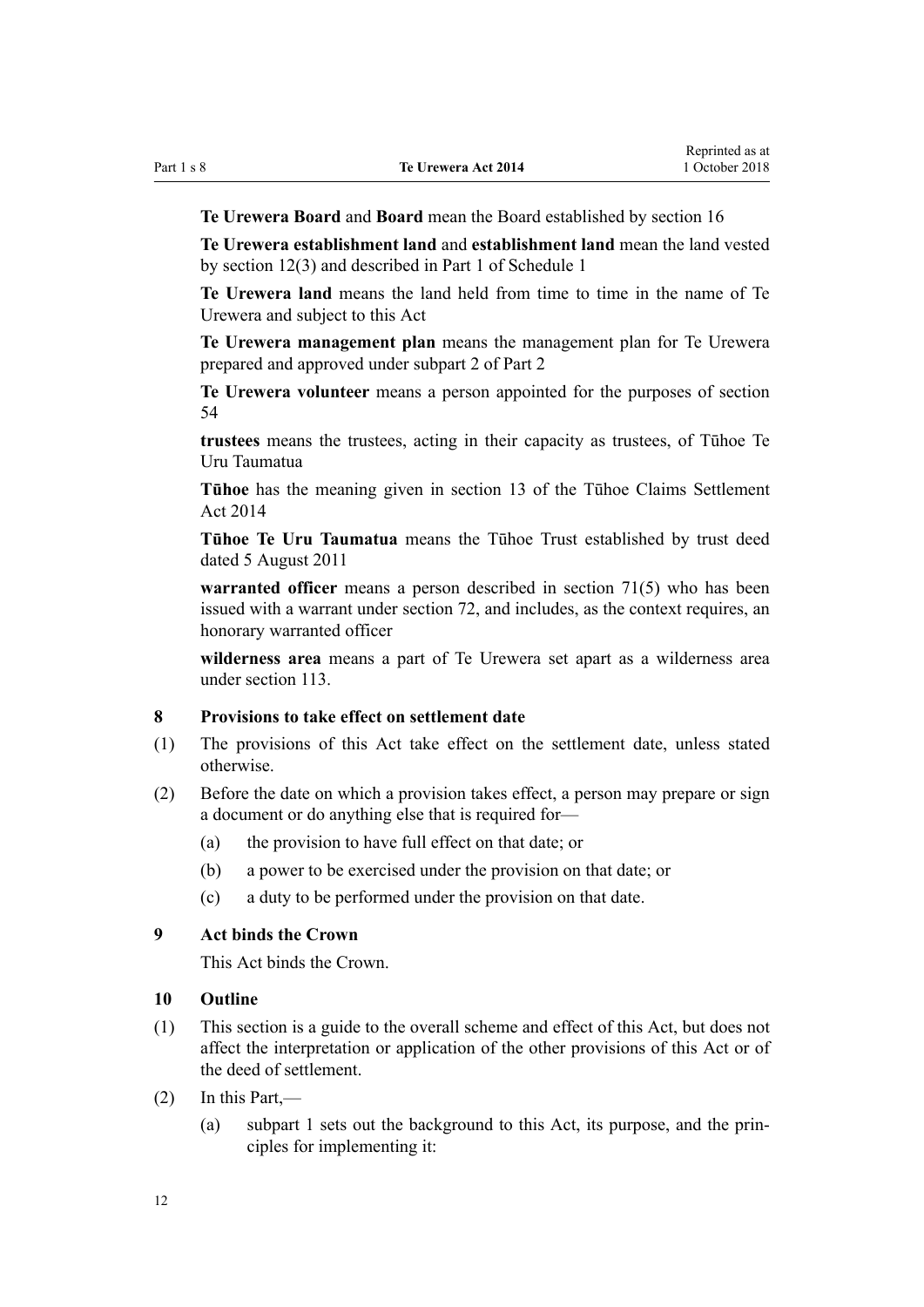- (b) this subpart includes the definitions applying in this Act, the general rule as to when provisions take effect, and the fact that this Act binds the Crown:
- (c) [subpart 3](#page-13-0) creates the legal entity of Te Urewera, vests Te Urewera establishment land in Te Urewera, stipulates that, except if authorised by an Act of Parliament, Te Urewera land is inalienable, amends the [National](http://prd-lgnz-nlb.prd.pco.net.nz/pdflink.aspx?id=DLM36962) [Parks Act 1980](http://prd-lgnz-nlb.prd.pco.net.nz/pdflink.aspx?id=DLM36962) to remove Te Urewera from the jurisdiction of that Act, and amends the [Public Finance Act 1989](http://prd-lgnz-nlb.prd.pco.net.nz/pdflink.aspx?id=DLM160808) to recognise Te Urewera as a legal entity for certain purposes under that Act.
- $(3)$  In [Part 2,](#page-15-0)
	- (a) [subpart 1](#page-7-0) establishes the Board that provides all the governance functions for Te Urewera, setting out its purposes, functions, and powers, and the process for the appointment of its members, as well as stating how the Board and the entity are to be treated for taxation purposes; further provisions relating to the Board are contained in [Part 1](#page-70-0) of Schedule 2:
	- (b) [subpart 2](#page-25-0) and [Part 2](#page-76-0) of Schedule 2 set out the requirements for the contents, preparation, and approval of the Te Urewera management plan:
	- (c) [subpart 3](#page-27-0) and [Part 3](#page-79-0) of Schedule 2 set out the requirements for the operational management of Te Urewera:
	- (d) [subpart 4](#page-30-0) and Schedule 3 set out the bases for activities that may be carried out in Te Urewera, whether as of right or by virtue of the grant of an activity permit or concession, including how the Minister of Conservation may authorise activities relating to biological control in Te Urewera and the status of Te Urewera under the [Crown Minerals Act 1991](http://prd-lgnz-nlb.prd.pco.net.nz/pdflink.aspx?id=DLM242535):
	- (e) [subpart 5](#page-33-0) provides for review of the governance and management of Te Urewera:
	- (f) [subpart 6](#page-35-0) and [Schedule 4](#page-99-0) set out how compliance and enforcement are to be conducted in relation to Te Urewera.
- $(4)$  In [Part 3,](#page-43-0)
	- (a) [subpart 1](#page-44-0) provides for the registration of Te Urewera establishment land and certain other matters that apply to all Te Urewera land, and also secures certain easements:
	- (b) [subpart 2](#page-48-0) sets out the circumstances when private or public conservation land may be added to Te Urewera, makes provision for registration of that land, and also provides that land may be removed from Te Urewera, but only by an Act of Parliament:
	- (c) [subpart 3](#page-57-0) gives powers to establish specially protected, wilderness, and amenity areas within Te Urewera and to covenant land:
	- (d) [subpart 4—](#page-62-0)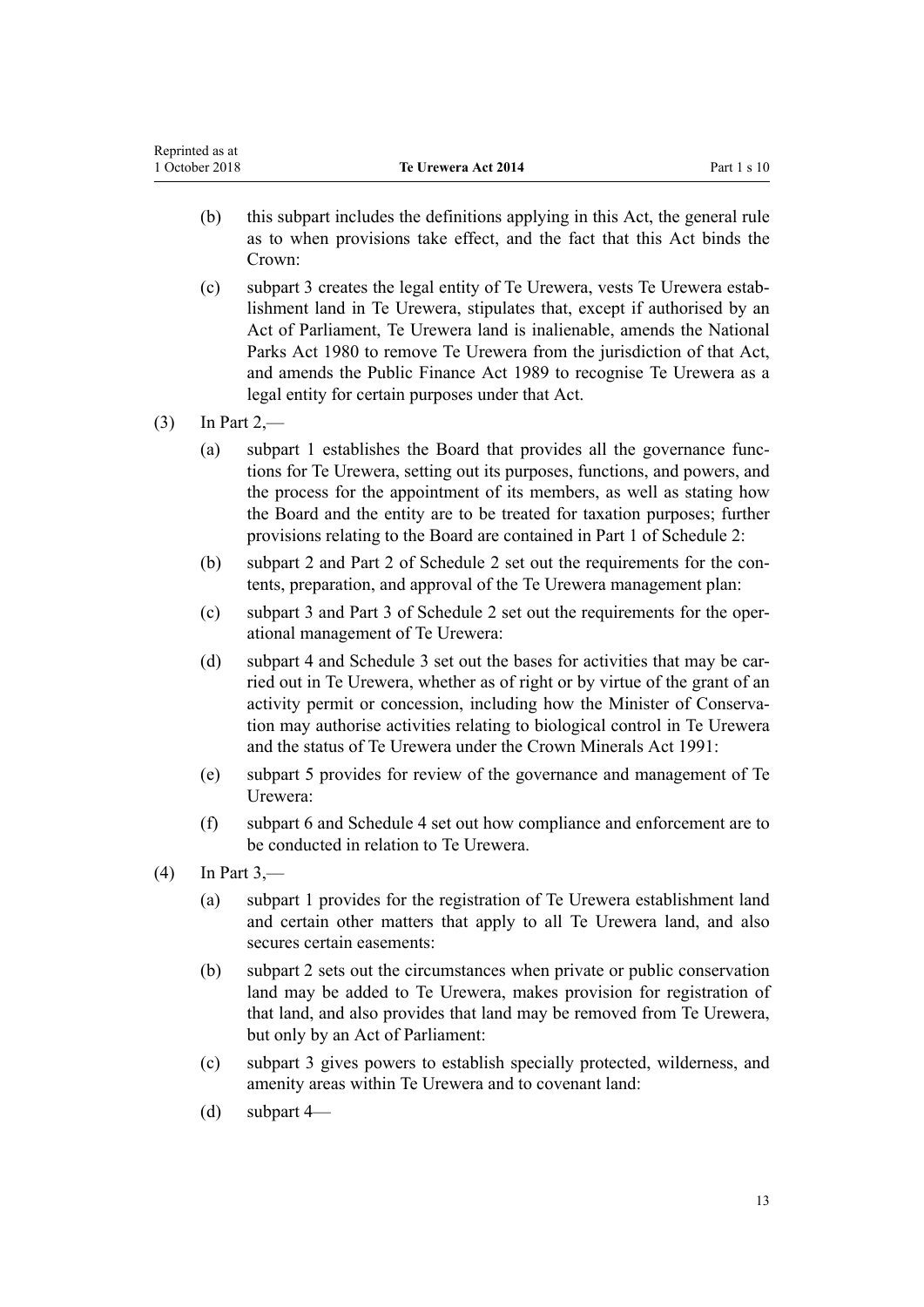- <span id="page-13-0"></span>(i) makes provision for the status of certain areas within Te Urewera, namely Ruakituri (to remain a wilderness area but under this Act), Te Whāiti (declared a conservation area and part of the Whirinaki Te Pua-a-Tāne Conservation Park), and Onepoto (declared a conservation area but protected as if it were a national park); and
- (ii) by agreement with the trustees of Te Rūnanga o Ngāti Manawa, removes the area defined as Tāwhiuau Maunga from Te Urewera National Park, excludes it from Te Urewera, and vests it inalienably in the name of Tangiharuru, a Ngāti Manawa ancestor. This subpart also provides that for management purposes, Tāwhiuau Maunga is to be treated as if it were part of Te Urewera. The wider area defined as Tāwhiuau, which is within Te Urewera, is also within the jurisdiction of the Te Urewera Board, which must fulfil its obligations mindful of Ngāti Manawa values and that Tāwhiuau Maunga is vested in Tangiharuru; and
- (iii) provides for an agreement to be entered into between the Board and the trustees of Te Rūnanga o Ngāti Whare to provide for recognition of the special association and customary interest of Ngāti Whare in parts of Te Urewera.
- (5) There are 5 schedules relating to this Act, setting out,—
	- (a) in [Schedule 1,](#page-68-0) the legal descriptions of Te Urewera settlement land and of Tāwhiuau Maunga:
	- (b) in [Schedule 2](#page-69-0), provisions applying to the Board and its obligations under this Act:
	- (c) in [Schedule 3,](#page-80-0) provisions relating to authorisations for activities and other administrative matters:
	- (d) in [Schedule 4,](#page-99-0) provisions relating to compliance and enforcement:
	- (e) in [Schedule 5,](#page-112-0) consequential amendments to other Acts.

Subpart 3—Legal identity of Te Urewera and vesting of Te Urewera land

#### *Legal entity*

## **11 Te Urewera declared to be legal entity**

- (1) Te Urewera is a legal entity, and has all the rights, powers, duties, and liabilities of a legal person.
- (2) However,—
	- (a) the rights, powers, and duties of Te Urewera must be exercised and performed on behalf of, and in the name of, Te Urewera—
		- (i) by Te Urewera Board; and
		- (ii) in the manner provided for in this Act; and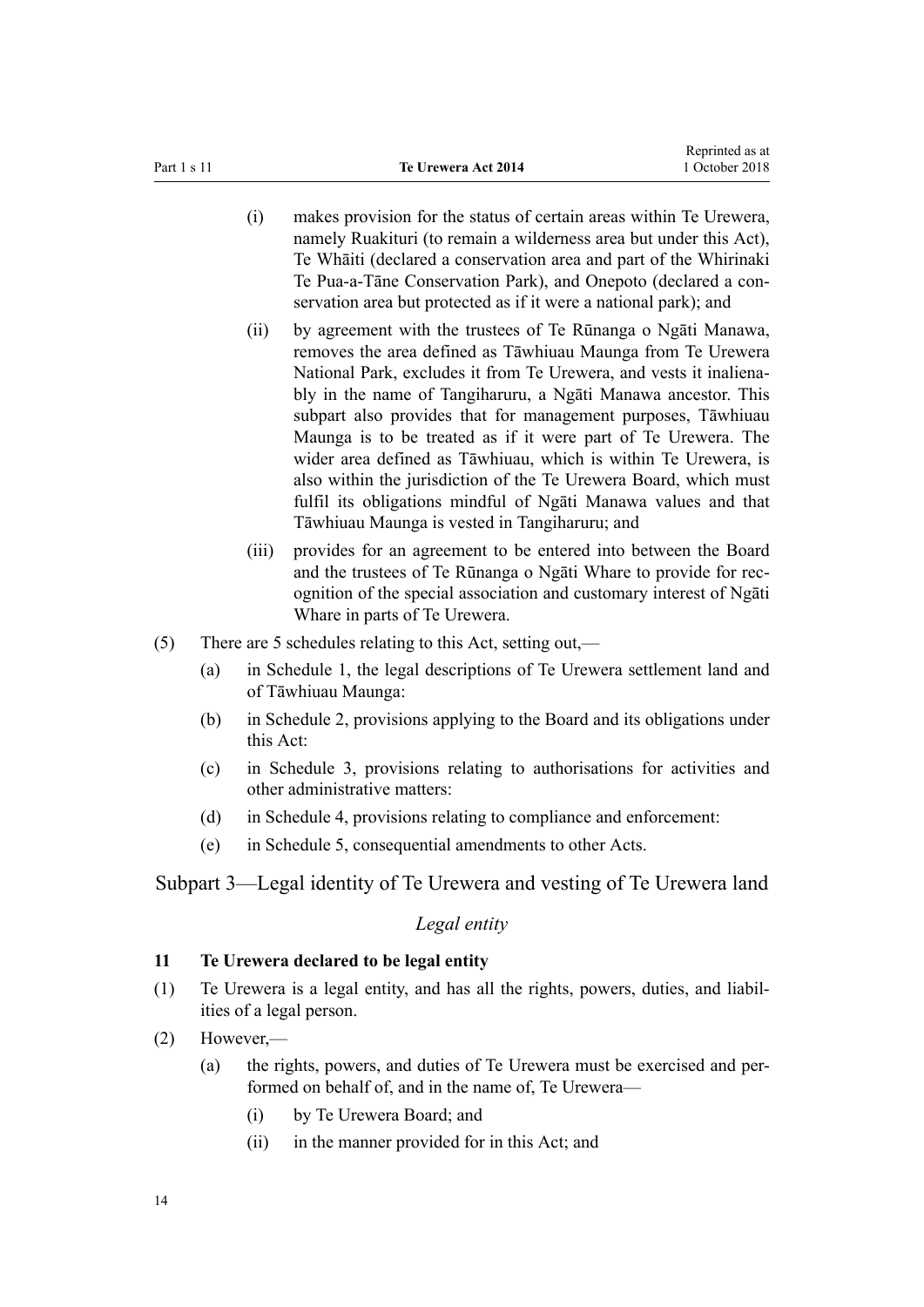<span id="page-14-0"></span>(b) the liabilities are the responsibility of Te Urewera Board, except as provided for in [section 96.](#page-47-0)

## *Te Urewera establishment land vested in Te Urewera*

### **12 Vesting of Te Urewera establishment land**

- (1) Te Urewera establishment land ceases to be vested in the Crown.
- (2) Any part of the establishment land that is—
	- (a) a conservation area under the [Conservation Act 1987](http://prd-lgnz-nlb.prd.pco.net.nz/pdflink.aspx?id=DLM103609) ceases to be a conservation area:
	- (b) Crown land under the [Land Act 1948](http://prd-lgnz-nlb.prd.pco.net.nz/pdflink.aspx?id=DLM250585) ceases to be Crown land:
	- (c) a national park under the [National Parks Act 1980](http://prd-lgnz-nlb.prd.pco.net.nz/pdflink.aspx?id=DLM36962) ceases to be a national park:
	- (d) a reserve under the [Reserves Act 1977](http://prd-lgnz-nlb.prd.pco.net.nz/pdflink.aspx?id=DLM444304) has the reserve status revoked.
- (3) The fee simple estate in the establishment land vests in Te Urewera and is held under, and in accordance with, this Act.

# **13 Te Urewera land inalienable**

Te Urewera land must not be alienated, mortgaged, charged, or otherwise disposed of, except—

- (a) in accordance with [section 111;](#page-56-0) or
- (b) if a lease or an easement is granted under section  $62(1)$ .

### *Amendment of other enactments*

# **14 National Parks Act 1980 amended**

- (1) This section amends the [National Parks Act 1980](http://prd-lgnz-nlb.prd.pco.net.nz/pdflink.aspx?id=DLM36962).
- (2) Repeal section  $6(1)(g)$  and (4).

## **15 Public Finance Act 1989 amended**

- (1) This section amends the [Public Finance Act 1989.](http://prd-lgnz-nlb.prd.pco.net.nz/pdflink.aspx?id=DLM160808)
- (2) In [section 27\(3\)](http://prd-lgnz-nlb.prd.pco.net.nz/pdflink.aspx?id=DLM162017), after paragraph (ba), insert: (bb) all legal entities named or described in Schedule 6:
- (3) After [Schedule 5](http://prd-lgnz-nlb.prd.pco.net.nz/pdflink.aspx?id=DLM163652), insert:

# **Schedule 6 Legal entities created by Treaty of Waitangi settlement Acts**

s 27(3)

Te Urewera Te Urewera Act 2014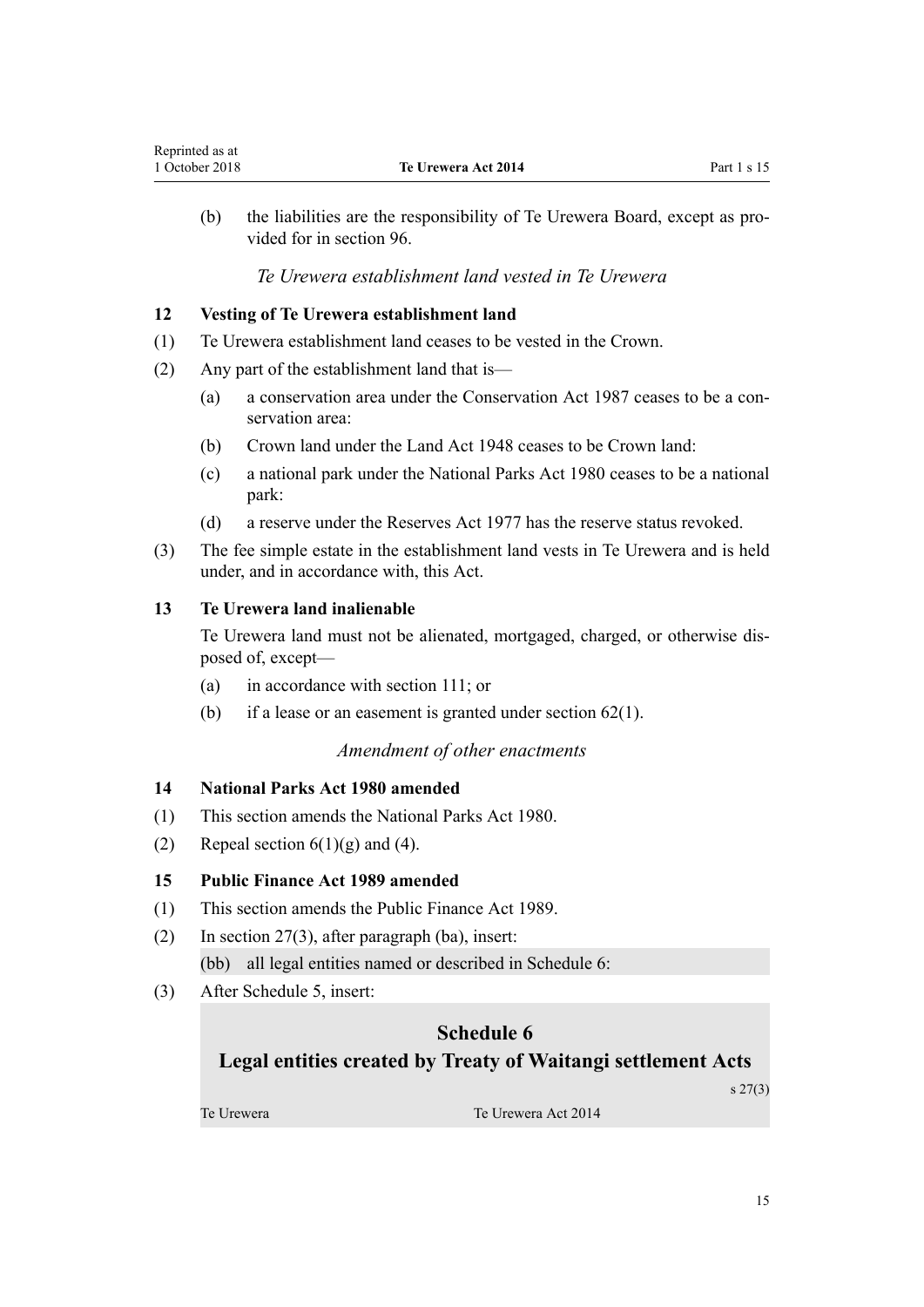<span id="page-15-0"></span>(4) The [Public Finance Act 1989](http://prd-lgnz-nlb.prd.pco.net.nz/pdflink.aspx?id=DLM160808) is consequentially amended in the manner shown in [Schedule 5.](#page-112-0)

# **Part 2**

# **Governance and management of Te Urewera**

### Subpart 1—Te Urewera Board

# *Board established*

### **16 Board established**

- (1) Te Urewera Board is established.
- (2) Further provision is made for matters relevant to the Board in [Part 1](#page-70-0) of Schedule 2.

# *Purposes, functions, and powers of Board*

## **17 Purposes of Board**

The purposes of the Board are—

- (a) to act on behalf of, and in the name of, Te Urewera; and
- (b) to provide governance for Te Urewera in accordance with this Act.

## **18 Functions of Board**

- (1) The functions of the Board are—
	- (a) to prepare and approve Te Urewera management plan; and
	- (b) to advise the persons managing Te Urewera on the implementation of the management plan, including by means such as—
		- (i) issuing an annual statement of priorities for implementing the management plan:
		- (ii) undertaking any specified functions in relation to the annual operational plan for Te Urewera:
		- (iii) monitoring the implementation of the annual operational plan; and
	- (c) to initiate proposals and make recommendations for—
		- (i) adding land to, or removing land from, Te Urewera; and
		- (ii) acquiring interests in land; and
		- (iii) establishing specially protected areas, wilderness areas, and amenity areas within Te Urewera; and
	- (d) to make bylaws for Te Urewera; and
	- (e) to authorise activities that must not otherwise be undertaken in Te Urewera without an authorisation under Part 2; and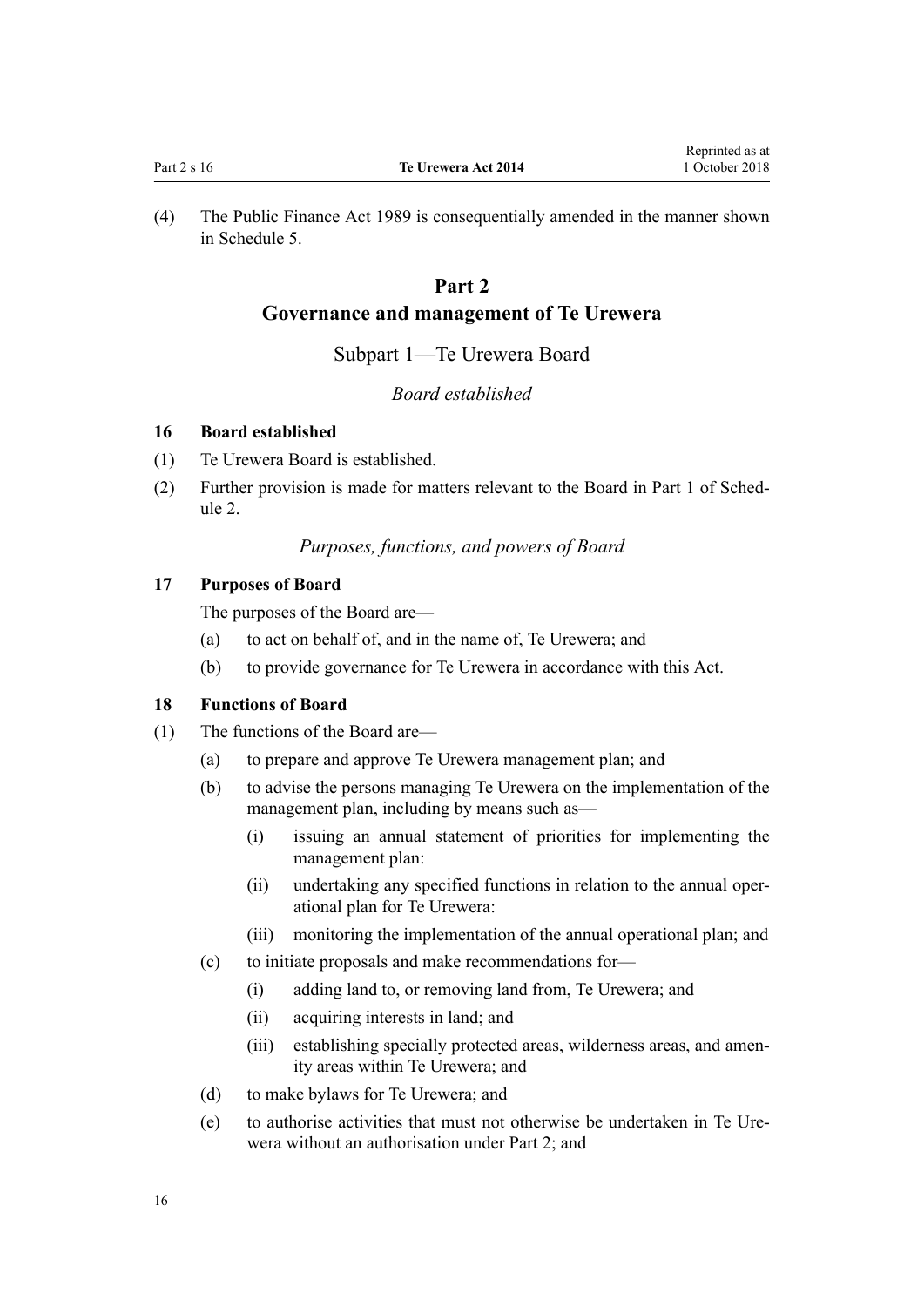|                                                                           | (h)                                                                                                                                                                         |                                                                                                         | to liaise with, advise, or seek advice from any agency, local authority, or<br>other entity on matters relevant to the purposes of the Board; and                                                                                |    |  |
|---------------------------------------------------------------------------|-----------------------------------------------------------------------------------------------------------------------------------------------------------------------------|---------------------------------------------------------------------------------------------------------|----------------------------------------------------------------------------------------------------------------------------------------------------------------------------------------------------------------------------------|----|--|
|                                                                           | (i)                                                                                                                                                                         |                                                                                                         | to perform any other function of the Board specified in this Act or in any<br>other enactment; and                                                                                                                               |    |  |
|                                                                           | (j)                                                                                                                                                                         |                                                                                                         | to take any other action that the Board considers to be relevant and<br>appropriate in achieving its purposes.                                                                                                                   |    |  |
| (2)                                                                       |                                                                                                                                                                             | In performing its functions, the Board may consider and give expression to-                             |                                                                                                                                                                                                                                  |    |  |
|                                                                           | (a)                                                                                                                                                                         |                                                                                                         | Tūhoetanga:                                                                                                                                                                                                                      |    |  |
|                                                                           | (b)                                                                                                                                                                         |                                                                                                         | Tūhoe concepts of management such as—                                                                                                                                                                                            |    |  |
|                                                                           |                                                                                                                                                                             | (i)                                                                                                     | rāhui:                                                                                                                                                                                                                           |    |  |
|                                                                           |                                                                                                                                                                             | (ii)                                                                                                    | tapu me noa:                                                                                                                                                                                                                     |    |  |
|                                                                           |                                                                                                                                                                             | (iii)                                                                                                   | mana me mauri:                                                                                                                                                                                                                   |    |  |
|                                                                           |                                                                                                                                                                             | (iv)                                                                                                    | tohu.                                                                                                                                                                                                                            |    |  |
| (3)                                                                       |                                                                                                                                                                             |                                                                                                         | In this section, in accordance with the understanding of Tūhoe,—                                                                                                                                                                 |    |  |
|                                                                           |                                                                                                                                                                             | mana me mauri conveys a sense of the sensitive perception of a living and<br>spiritual force in a place |                                                                                                                                                                                                                                  |    |  |
|                                                                           | rāhui conveys the sense of the prohibition or limitation of a use for an appro-<br>priate reason                                                                            |                                                                                                         |                                                                                                                                                                                                                                  |    |  |
|                                                                           | tapu means a state or condition that requires certain respectful human conduct,<br>including raising awareness or knowledge of the spiritual qualities requiring<br>respect |                                                                                                         |                                                                                                                                                                                                                                  |    |  |
|                                                                           |                                                                                                                                                                             |                                                                                                         | tapu me noa conveys, in tapu, the concept of sanctity, a state that requires<br>respectful human behaviour in a place; and in noa, the sense that when the tapu<br>is lifted from the place, the place returns to a normal state |    |  |
|                                                                           |                                                                                                                                                                             |                                                                                                         | <b>tohu</b> connotes the metaphysical or symbolic depiction of things.                                                                                                                                                           |    |  |
| 19                                                                        |                                                                                                                                                                             |                                                                                                         | <b>General powers of Board</b>                                                                                                                                                                                                   |    |  |
| (1)                                                                       | The Board has full capacity and all the powers reasonably necessary to achieve<br>its purposes and perform its functions.                                                   |                                                                                                         |                                                                                                                                                                                                                                  |    |  |
| (2)<br>In performing its functions, the Board must act consistently with— |                                                                                                                                                                             |                                                                                                         |                                                                                                                                                                                                                                  |    |  |
|                                                                           | (a)                                                                                                                                                                         |                                                                                                         | this Act; and                                                                                                                                                                                                                    |    |  |
|                                                                           | (b)                                                                                                                                                                         |                                                                                                         | Te Urewera management plan; and                                                                                                                                                                                                  |    |  |
|                                                                           | (c)                                                                                                                                                                         |                                                                                                         | any other lawful requirement.                                                                                                                                                                                                    |    |  |
| (3)                                                                       |                                                                                                                                                                             |                                                                                                         | Except as provided in this Act, the Board may determine its own procedure.                                                                                                                                                       |    |  |
|                                                                           |                                                                                                                                                                             |                                                                                                         |                                                                                                                                                                                                                                  | 17 |  |
|                                                                           |                                                                                                                                                                             |                                                                                                         |                                                                                                                                                                                                                                  |    |  |

(f) to prepare or commission reports, advice, or recommendations on mat-

**1 October 2014 Te Urewera Act 2014** Part 2 s 19

(g) to promote or advocate for the interests of Te Urewera in any statutory

ters relevant to the purposes of the Board; and

process or at any public forum; and

<span id="page-16-0"></span>Reprinted as at<br>1 October 2018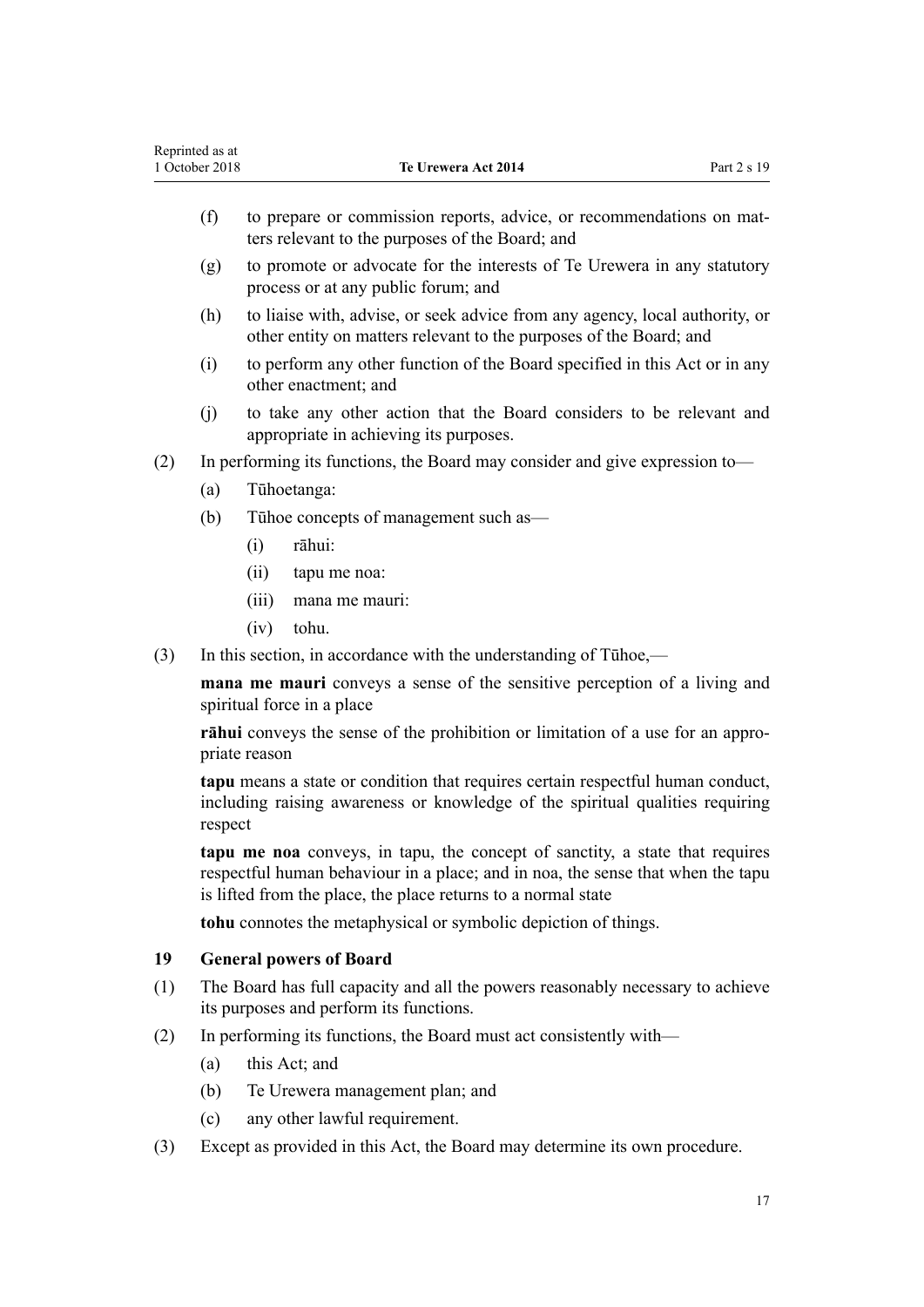# <span id="page-17-0"></span>**20 Decision making affecting relationship of iwi and hapū with Te Urewera**

- (1) The Board must consider and provide appropriately for the relationship of iwi and hapū and their culture and traditions with Te Urewera when making decisions, including—
	- (a) the approval of Te Urewera management plan; and
	- (b) the adoption of the Board's annual statement of priorities; and
	- (c) the acceptance of the annual operational plan; and
	- (d) the making of a recommendation to add land to Te Urewera or remove land from Te Urewera; and
	- (e) the making of a recommendation to establish a specially protected area, a wilderness area, or an amenity area; and
	- (f) the grant of an activity permit or a concession in Te Urewera; and
	- (g) the imposition of controls on access to parts of Te Urewera; and
	- (h) the making of bylaws.
- (2) The purpose of subsection (1) is to recognise and reflect—
	- (a) Tūhoetanga; and
	- (b) the Crown's responsibility under the Treaty of Waitangi (Te Tiriti o Waitangi).

# *Membership of Board*

# **21 Appointment of members of Board**

- (1) For the first 3 years after the settlement date, the Board consists of 8 members, appointed as follows:
	- (a) 4 members appointed by the trustees of Tūhoe Te Uru Taumatua; and
	- (b) 4 members appointed jointly by the Minister and the Minister for Treaty of Waitangi Negotiations (the **Ministers**).
- (2) From the third anniversary of the settlement date, the Board is to consist of 9 members, appointed as follows:
	- (a) 6 members appointed by the trustees of Tūhoe Te Uru Taumatua; and
	- (b) 3 members appointed by the Minister.
- (3) In making an appointment, an appointer must consider whether the proposed member has the mana, standing in the community, skills, knowledge, or experience—
	- (a) to participate effectively in the Board; and
	- (b) to contribute to achieving the purposes of the Board.
- (4) Before making any appointment, each appointer must—
	- (a) notify the other appointer of the proposed appointment; and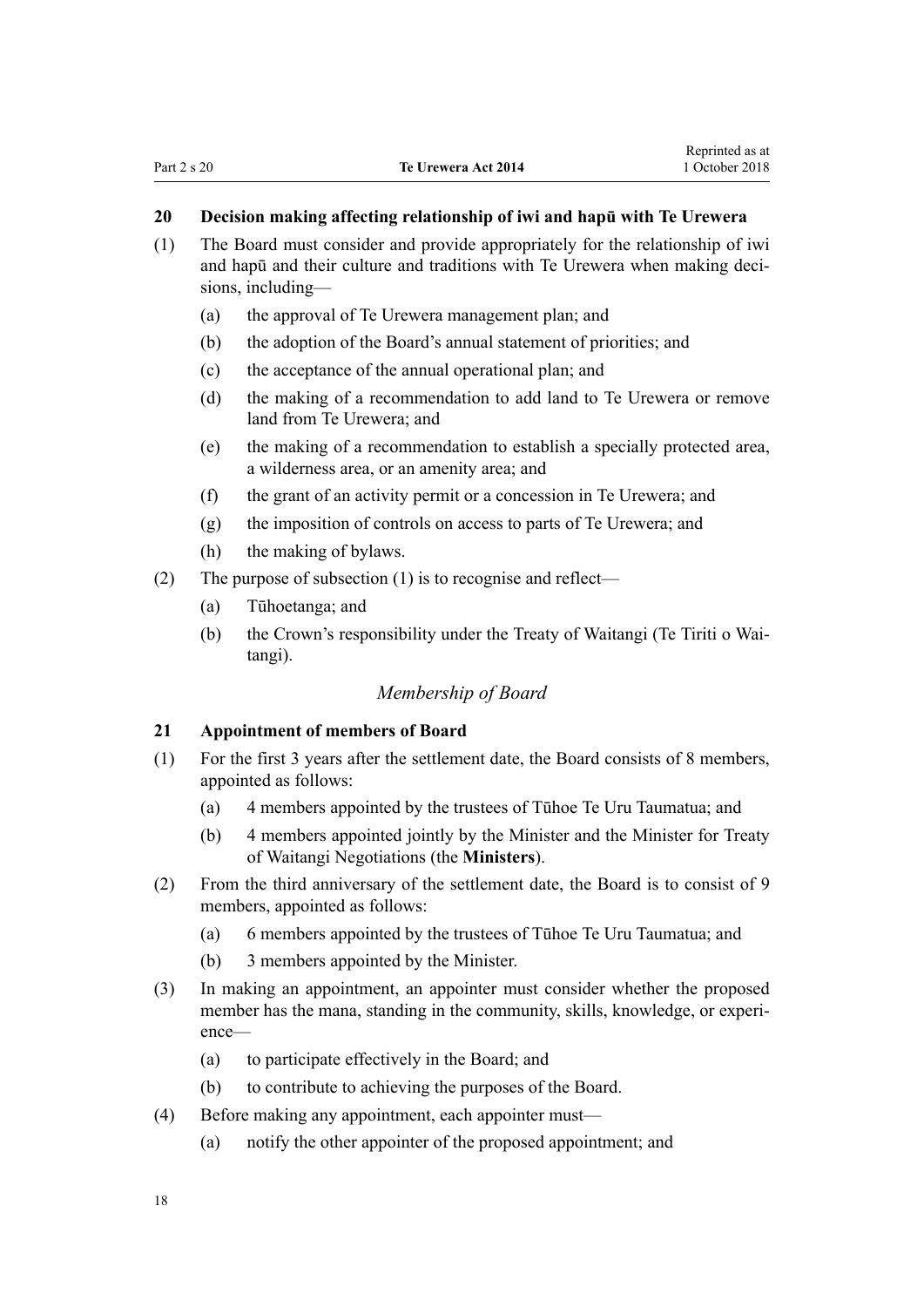- <span id="page-18-0"></span>(b) seek the views of the other appointer as to whether the proposed member meets the criteria of subsection (3); and
- (c) consider the views expressed by the other appointer.
- (5) Before appointments are made under subsection (1)(b) or (2)(b), the Minister must seek a recommendation from the New Zealand Conservation Authority in relation to 1 of the members to be appointed by the Ministers or Minister, as appropriate.
- (6) Any recommendation received under subsection (5) must be considered by the Minister, but the Minister—
	- (a) is not obliged to give effect to the recommendation; and
	- (b) may consider a recommendation from any other person.
- (7) In this subpart, **appointers** means,—
	- (a) in relation to the first term of the Board, the trustees of Tūhoe Te Uru Taumatua and the Ministers:
	- (b) in relation to the subsequent terms of the Board, the trustees of Tūhoe Te Uru Taumatua and the Minister.

## **22 Disqualification**

- (1) A natural person who is a disqualified person must not be appointed as a member of the Board.
- (2) In subsection (1), a **disqualified person** is a person—
	- (a) who is an undischarged bankrupt; or
	- (b) who is prohibited from being a director or promoter of, or being concerned or taking part in the management of, an incorporated or unincorporated body under the [Companies Act 1993,](http://prd-lgnz-nlb.prd.pco.net.nz/pdflink.aspx?id=DLM319569) or the [Securities Act 1978](http://prd-lgnz-nlb.prd.pco.net.nz/pdflink.aspx?id=DLM25999), or the [Securities Markets Act 1988,](http://prd-lgnz-nlb.prd.pco.net.nz/pdflink.aspx?id=DLM139726) or the [Takeovers Act 1993](http://prd-lgnz-nlb.prd.pco.net.nz/pdflink.aspx?id=DLM325508); or
	- (c) who is subject to a property order under the [Protection of Personal and](http://prd-lgnz-nlb.prd.pco.net.nz/pdflink.aspx?id=DLM126527) [Property Rights Act 1988](http://prd-lgnz-nlb.prd.pco.net.nz/pdflink.aspx?id=DLM126527); or
	- (d) in respect of whom a personal order has been made under the [Protection](http://prd-lgnz-nlb.prd.pco.net.nz/pdflink.aspx?id=DLM126527) [of Personal and Property Rights Act 1988](http://prd-lgnz-nlb.prd.pco.net.nz/pdflink.aspx?id=DLM126527) that reflects adversely on the person's—
		- (i) competence to manage his or her own affairs in relation to his or her property; or
		- (ii) capacity to make or to communicate decisions relating to any particular aspect or aspects of his or her personal care and welfare; or
	- (e) who has been convicted of an offence punishable by imprisonment for a term of 2 years or more, or who has been sentenced to imprisonment for any other offence, unless that person has obtained a pardon, served the sentence, or otherwise suffered the penalty imposed on the person; or
	- (f) who is a member of Parliament; or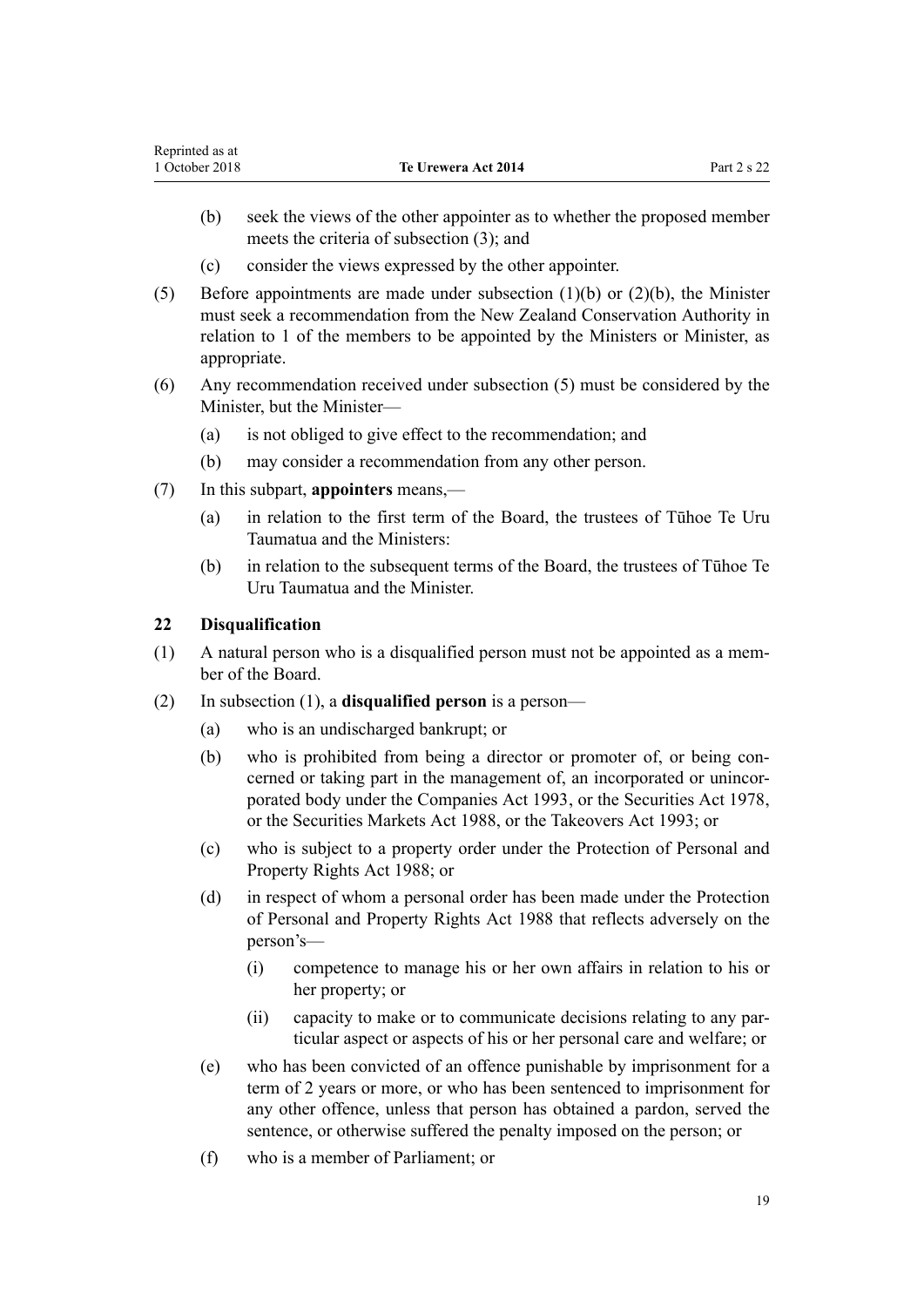<span id="page-19-0"></span>(g) who is disqualified under another Act.

#### **23 Declaration required as condition of appointment**

Before an appointment made under [section 21](#page-17-0) takes effect, a proposed member must make a declaration in writing to confirm that the member will, if appointed,—

- (a) act in a manner that achieves the purposes of the Board and for no other purpose; and
- (b) act in good faith and not pursue his or her own interests at the expense of the interests of Te Urewera or the Board; and
- (c) work with the other members to assist the Board to strive for unanimous or consensus decision making, as the context requires; and
- (d) act with honesty and integrity as a member of the Board; and
- (e) exercise the care, diligence, and skill that a reasonable person would exercise in the same circumstances; and
- (f) promote the highest level of collaboration among the members of the Board, in accordance with paragraphs (a) to (e); and
- (g) not contravene, cause the contravention of, or agree to the Board contravening this Act.

### *Chair and deputy chair of Board*

### **24 Chair**

- (1) The members of the Board must appoint a member appointed by the trustees to be the chair of the Board.
- (2) The chair is appointed for the same 3-year term as the members of the Board, unless the chair resigns, is removed from that office by the Board, or otherwise vacates the office.
- (3) A chair may be reappointed as chair, but for not more than 3 consecutive terms.
- (4) However, a chair may hold that office for more than 3 terms, as long as the office is not held by the same person for more than 3 consecutive terms.
- (5) If a chair is absent from 3 consecutive meetings, the Board must, in accordance with subsection (1), appoint a member appointed by the trustees to be the acting chair to act instead of the chair for the subsequent 3 meetings.
- (6) If a chair is absent for 6 consecutive meetings, the office of the chair is vacated and the Board must appoint a member appointed by the trustees to be the new chair.

### **25 Deputy chair**

(1) The members of the Board must appoint a member to be the deputy chair of the Board.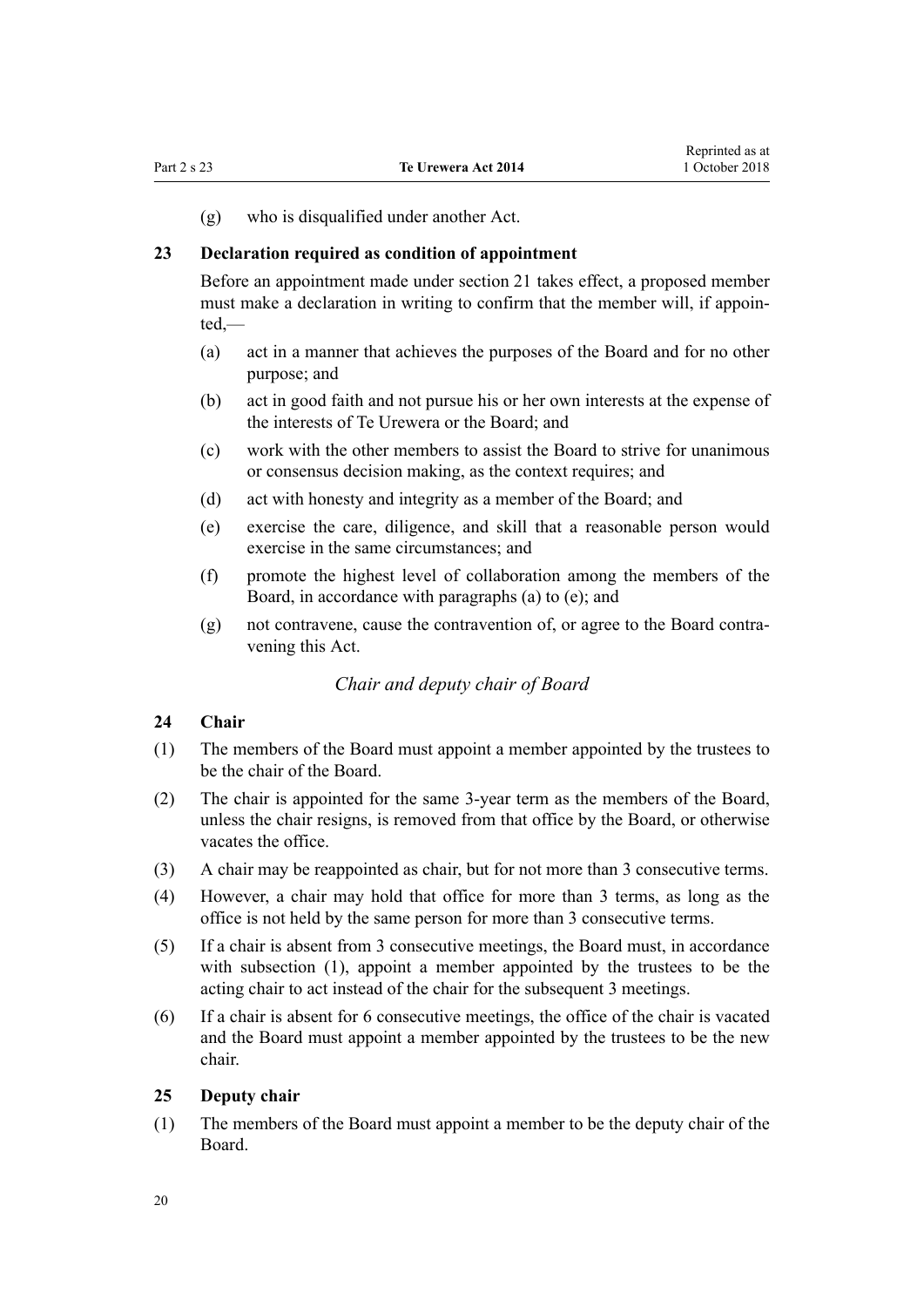<span id="page-20-0"></span>

| Reprinted as at |                            |             |
|-----------------|----------------------------|-------------|
| 1 October 2018  | <b>Te Urewera Act 2014</b> | Part 2 s 28 |

- (2) The deputy chair is appointed for the same 3-year term as the members of the Board, unless the deputy chair resigns, is removed from that office by the Board, or otherwise vacates the office.
- (3) A deputy chair may be reappointed as deputy chair, but for not more than 3 consecutive terms.
- (4) However, a deputy chair may hold that office for more than 3 terms, as long as the office is not held by the same person for more than 3 consecutive terms.

# *Terms for Board and members*

# **26 First and subsequent terms of Board**

- (1) The first term of the Board—
	- (a) commences on the settlement date; and
	- (b) ends on the day immediately before the third anniversary of the settlement date.
- (2) Each subsequent term of the Board—
	- (a) commences on the third anniversary of the date on which the previous term commenced; and
	- (b) ends on the day immediately before the third anniversary of the commencement of that term.

#### **27 Term for which members appointed**

- (1) The members of the Board are appointed for a term of 3 years from the commencement of a term of the Board, unless a member resigns, is removed from office by the appointer of that member, or otherwise vacates office.
- (2) A member may be reappointed, but for no more than 3 consecutive terms.
- (3) However, a member may be appointed for more than 3 terms, as long as the member is not appointed for more than 3 consecutive terms.

#### *Vacancies*

### **28 Removal of member**

- (1) A member of the Board may be removed by, and at the sole discretion of, the appointer of that member.
- (2) If a member becomes disqualified under [section 22\(2\),](#page-18-0) that person is no longer a member of the Board.
- (3) Written notice of the removal of a member must be given,—
	- (a) in the case of a removal under subsection (1), by the relevant appointer to—
		- (i) the member removed; and
		- (ii) the Board; and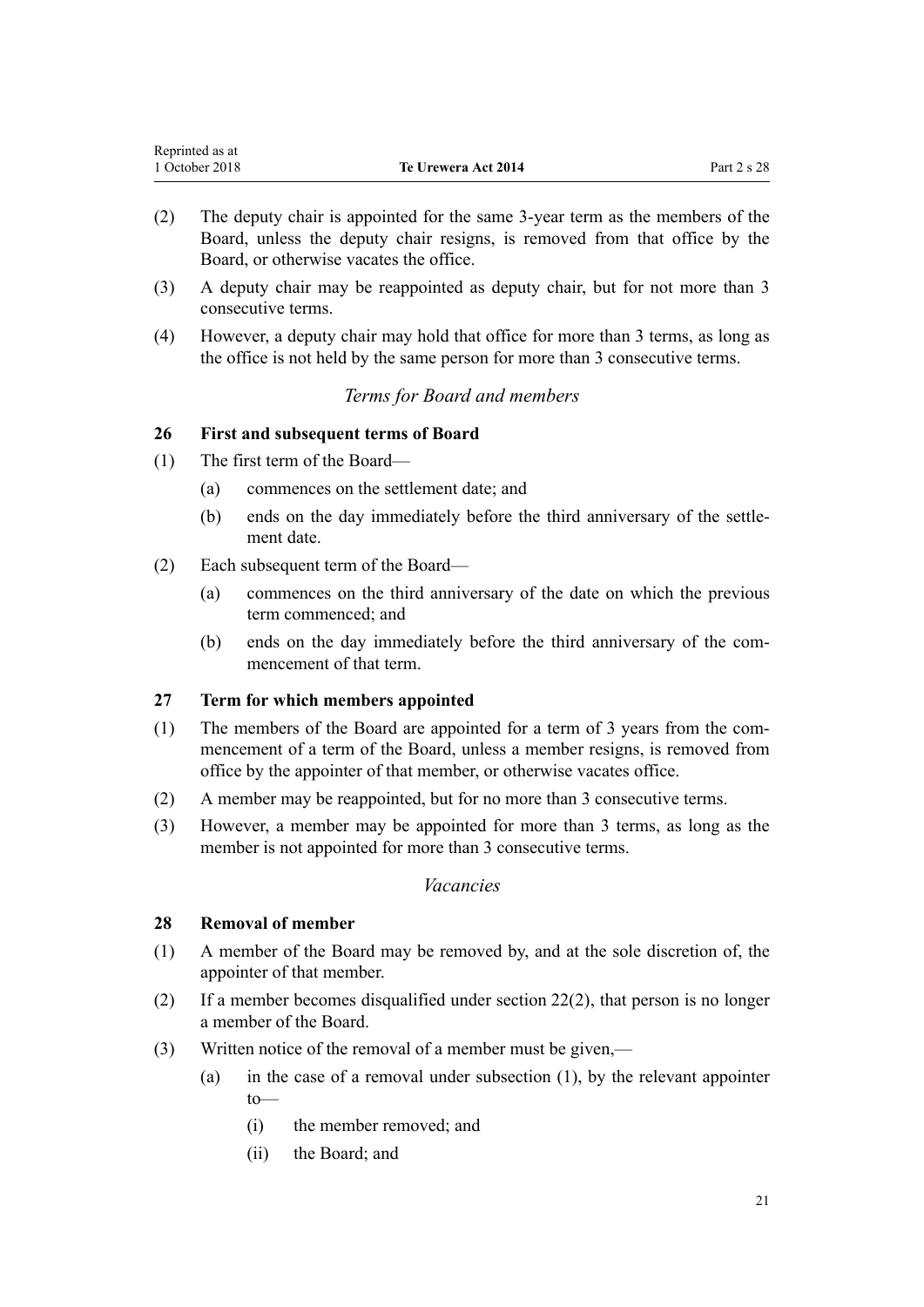(iii) the other appointer; and

- <span id="page-21-0"></span>(b) in the case of a removal under subsection (2), by the Board to—
	- (i) the member; and
	- (ii) both appointers.
- (4) A member may resign by written notice to the appointer of the member and to the Board.

### **29 Vacancies**

- (1) If a member is removed or resigns, or the office of a member otherwise becomes vacant, there is an extraordinary vacancy on the Board.
- (2) An extraordinary vacancy must be filled in the same manner as the appointment giving rise to the vacancy was made, except that the replacement appointment is for the remainder of the term of the Board to which the vacating member was appointed.
- (3) The ability of the Board to exercise its functions is not affected by—
	- (a) an extraordinary vacancy; or
	- (b) a failure by an appointer to make an appointment or a replacement appointment.

#### *Liability*

#### **30 Liability of members**

A member of the Board who has acted in good faith in the course of the Board performing its functions is not personally liable for any act or omission of the Board or of any member of the Board.

#### *Decision making*

#### **31 Obligations of members of Board in decision making**

- (1) In participating in any decision making, every member of the Board must—
	- (a) act for no other purpose than to achieve the purposes of the Board; and
	- (b) promote unanimous or consensus decision making, as the context requires; and
	- (c) promote the highest level of collaboration among the members of the Board.
- (2) All decisions of the Board must be made at a meeting of the Board.

### **32 Role of chair in decision making**

In relation to the Board's decisions, the chair's role includes—

(a) the provision of leadership; and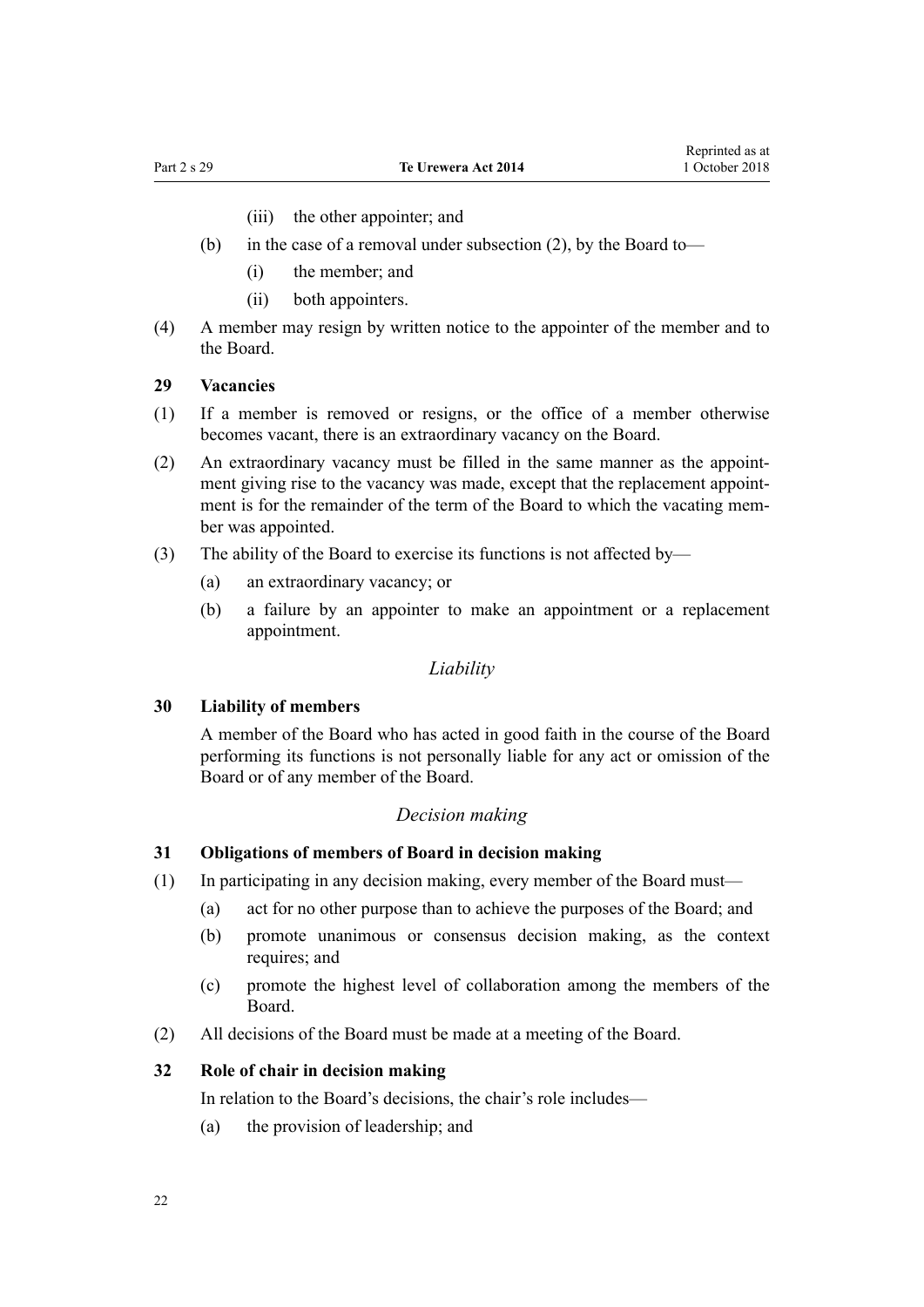- <span id="page-22-0"></span>(b) the promotion of unanimous or consensus decision making, as the context requires; and
- (c) the promotion of the highest level of collaboration among the members of the Board; and
- (d) at the sole discretion of the chair, initiation of—
	- (i) mediation or other process to assist in decision making; and
	- (ii) the process for voting under [section 36](#page-23-0).

# **33 Unanimous decisions**

- (1) The Board must strive to make the following decisions by unanimous agreement:
	- (a) the appointment of the chair and deputy chair of the Board; and
	- (b) the approval of Te Urewera management plan and any amendment to it; and
	- (c) the delegation of the Board's functions and powers; and
	- (d) the adoption of the Board's annual statement of priorities; and
	- (e) the acceptance by the Board of the annual operational plan; and
	- (f) a recommendation by the Board to add land to Te Urewera; and
	- (g) a recommendation by the Board to remove land from Te Urewera; and
	- (h) a recommendation by the Board to establish a specially protected area, wilderness area, or amenity area in Te Urewera; and
	- (i) the appointment or revocation of appointment of a committee; and
	- (j) the replacement or amendment of the terms of an appointment of a committee; and
	- (k) the making of bylaws.
- (2) If, after reasonable discussion, the chair considers that it is not practicable to reach a unanimous decision, the chair may, at his or her sole discretion, declare that the Board's decision is to be made as a consensus decision in accordance with section 34.

# **34 Consensus decisions**

- (1) The Board must strive to make the following decisions by consensus:
	- (a) a decision of a kind not referred to in section  $33(1)$ ; and
	- (b) a decision declared to require a consensus decision under section 33(2).
- (2) If, after reasonable discussion, the chair considers that it is not practicable for the Board to reach a consensus decision, the chair may, at his or her sole discretion, declare that the decision will be made by a vote of the Board.
- (3) However, the chair may, at his or her sole discretion, at any time in the decision-making process,—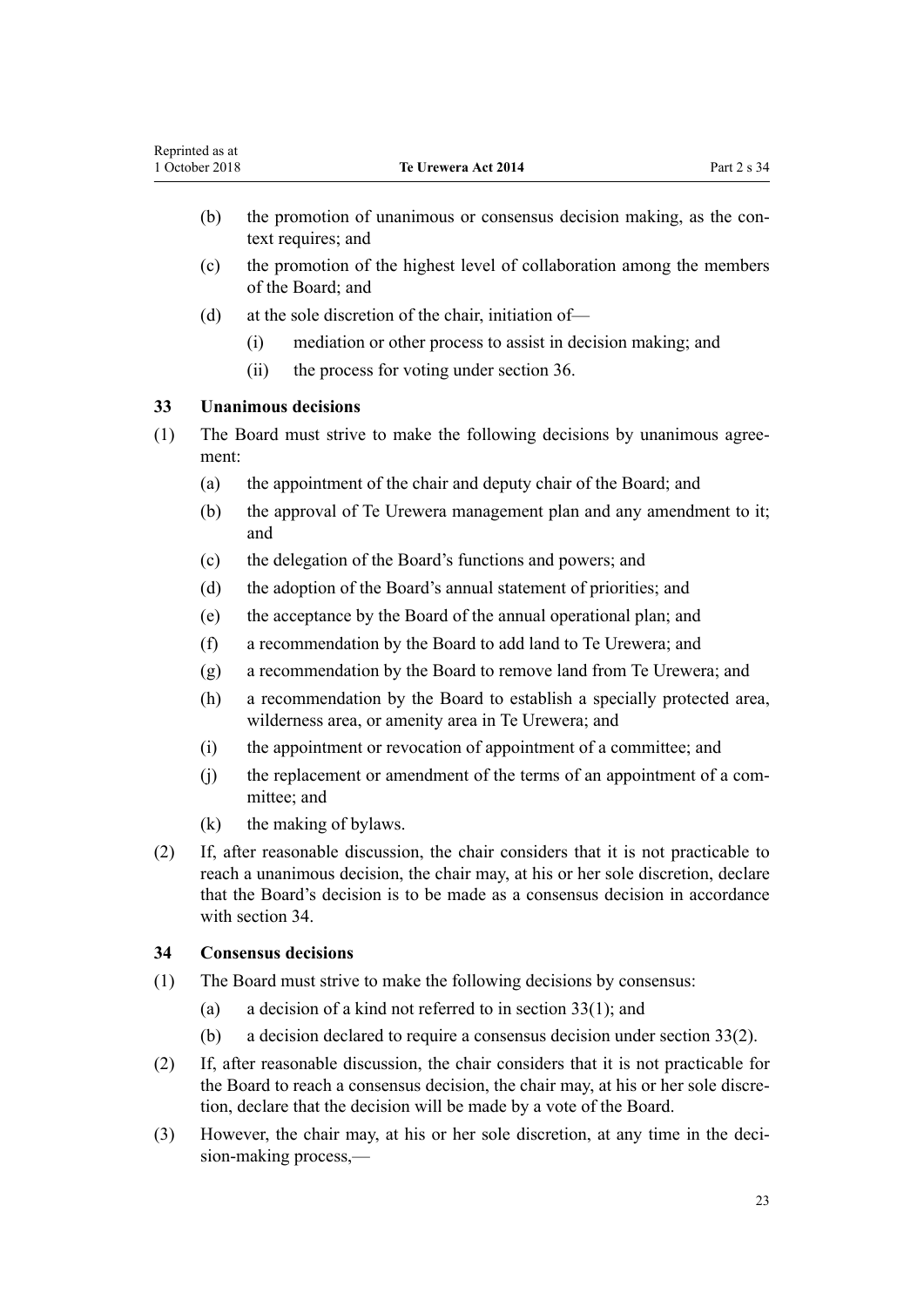- <span id="page-23-0"></span>(a) appoint a mediator to assist the Board to make a decision:
- (b) initiate any other process or take any other action to assist the Board to make a decision.

#### **35 Mediation**

If the chair initiates mediation under section  $32(d)(i)$ , the chair must notify the Board and the mediator of—

- (a) the mediation process to be adopted; and
- (b) the time within which the mediation process must be undertaken.

#### **36 Decision by voting**

- (1) If the chair declares that it is not practicable to reach a consensus decision after reasonable discussion, a decision may be made by voting, with the support of—
	- (a) a minimum of 80% of the members present and voting at a meeting of the Board; and
	- (b) not fewer than 2 members appointed by the Minister or Ministers, as appropriate.
- (2) The chair (or the deputy chair, if the chair is not present) has a deliberative vote, but not a casting vote.

### **37 Decisions by committee**

- (1) The Board may delegate decision making to a committee of the Board set up in accordance with [Part 1](#page-70-0) of Schedule 2.
- (2) The Board must specify the terms of appointment of a committee, including whether, and in what circumstances, the committee must refer a decision to the Board for confirmation or for a final decision.

### *Financial provisions*

## **38 Budget of Board**

- (1) Before the beginning of each financial year, the Board, the chief executive, and the Director-General must develop and agree a budget for the performance of the powers of the Board and the exercise of its powers for that financial year.
- (2) The chief executive and the Director-General must contribute equally to the costs provided for in the budget, unless both agree to a different contribution.

#### **39 Revenue**

(1) All revenue received by the Board must be paid into a bank account of the Board and applied, as directed by the Board, for achieving the purpose of this Act.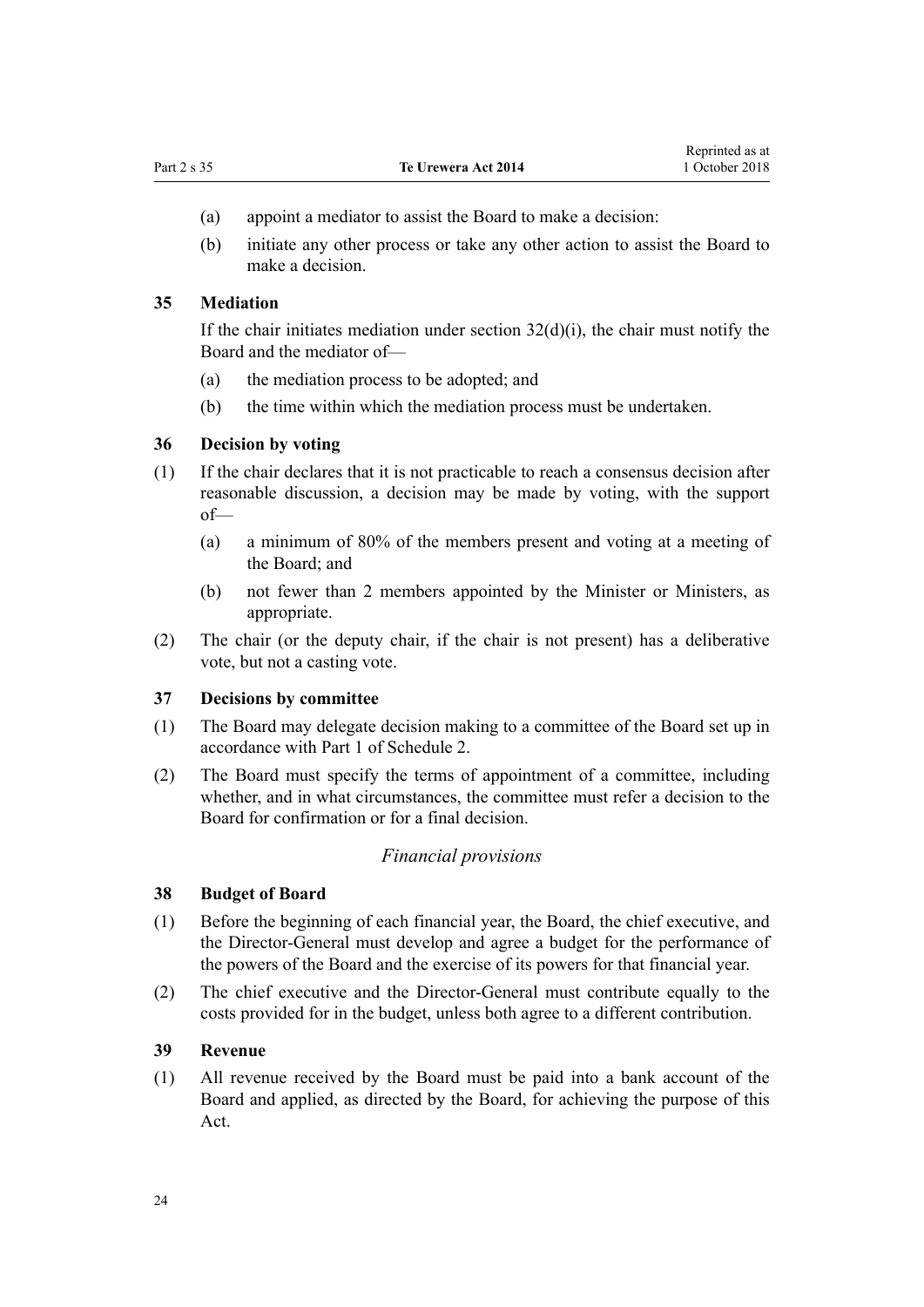<span id="page-24-0"></span>(2) Money received by the Board as a gift or bequest must be applied in accordance with any directions from the gifter or bequestor for its use or for a particular purpose in Te Urewera, but otherwise must be used in accordance with subsection  $(1)$ .

# *Taxation*

# **40 Tax treatment of Te Urewera and Board**

- (1) In this section, **Inland Revenue Acts** has the meaning given in [section 3\(1\)](http://prd-lgnz-nlb.prd.pco.net.nz/pdflink.aspx?id=DLM348353) of the Tax Administration Act 1994.
- (2) For the purposes of the Inland Revenue Acts and the liabilities and obligations placed on a person under those Acts, Te Urewera and the Board are deemed to be the same person.
- (3) In particular (and to avoid doubt),—
	- (a) income derived by Te Urewera is treated as income derived by the Board; and
	- (b) expenditure incurred by Te Urewera is treated as expenditure incurred by the Board; and
	- (c) the application of funds attributable to Te Urewera is treated as the application of funds attributable to the Board; and
	- (d) goods and services supplied by Te Urewera are treated as goods and services supplied by the Board; and
	- (e) good and services acquired by Te Urewera are treated as goods and services acquired by the Board; and
	- (f) obligations placed on Te Urewera under [section 15B](http://prd-lgnz-nlb.prd.pco.net.nz/pdflink.aspx?id=DLM350173) of the Tax Administration Act 1994 are treated as obligations placed on the Board.
- (4) A notice issued by the Commissioner of Inland Revenue to Te Urewera is treated for the purposes of the Inland Revenue Acts as a notice to the Board.
- (5) Despite subsections (2) to (4), Te Urewera and the Board are jointly and severally liable under the Inland Revenue Acts.
- (6) The [Income Tax Act 2007](http://prd-lgnz-nlb.prd.pco.net.nz/pdflink.aspx?id=DLM1512300) is consequentially amended in the manner shown in [Schedule 5.](#page-112-0)

# *Application of other Acts*

# **41 Other statutory powers not affected**

Except as expressly provided in this Act, this Act and the deed of settlement do not limit—

- (a) any enactment or rule of law; or
- (b) the statutory functions and powers exercised by a body within Te Urewera, including the statutory powers and functions of—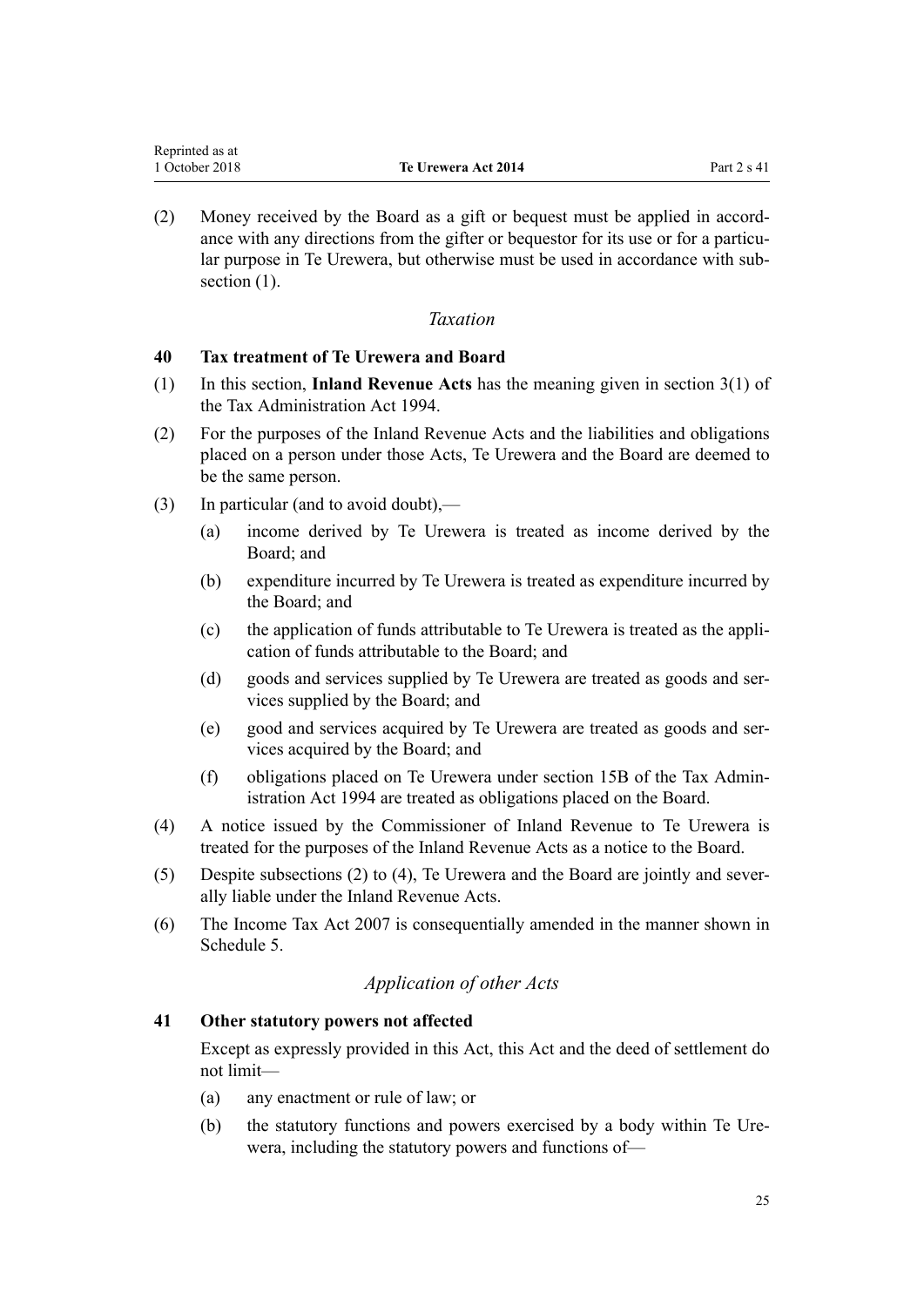- <span id="page-25-0"></span>(i) a local authority; or
- (ii) the New Zealand Fish and Game Council; or
- (iii) a Fish and Game Council with jurisdiction in the locality of Te Urewera.

# **42 Application of certain Acts**

The following Acts apply to the Board:

- (a) the [Official Information Act 1982;](http://prd-lgnz-nlb.prd.pco.net.nz/pdflink.aspx?id=DLM64784) and
- (b) the [Ombudsmen Act 1975](http://prd-lgnz-nlb.prd.pco.net.nz/pdflink.aspx?id=DLM430983); and
- (c) the [Public Audit Act 2001.](http://prd-lgnz-nlb.prd.pco.net.nz/pdflink.aspx?id=DLM88540)

#### **43 Application of Resource Management Act 1991**

Despite [section 41](#page-24-0),—

- (a) work undertaken within Te Urewera by the Board, chief executive, or Director-General does not require a resource consent under [section 9\(3\)](http://prd-lgnz-nlb.prd.pco.net.nz/pdflink.aspx?id=DLM231918) of the Resource Management Act 1991 if that work—
	- (i) is for the purpose of managing Te Urewera under this Act; and
	- (ii) is consistent with this Act and the management plan; and
	- (iii) does not have a significant adverse effect on the environment beyond the boundary of Te Urewera; and
- (b) [section 11](http://prd-lgnz-nlb.prd.pco.net.nz/pdflink.aspx?id=DLM231942) and [Part 10](http://prd-lgnz-nlb.prd.pco.net.nz/pdflink.aspx?id=DLM236786) of the Resource Management Act 1991 do not apply to leases over Te Urewera granted by the Board under this Act.

Subpart 2—Te Urewera management plan

*Preparation, approval, purpose, and scope of plan*

### **44 Obligation on Board to prepare and approve management plan for Te Urewera**

- (1) The Board must prepare and approve Te Urewera management plan in accordance with this subpart.
- (2) Public notice, as required by clause  $19(1)(c)$  of Schedule 2, must be given not later than 1 year after the settlement date that a draft management plan is to be prepared.
- (3) Further provision is made for the preparation, notification, consideration, and approval of the management plan in [Part 2](#page-76-0) of Schedule 2.

#### **45 Purpose of Te Urewera management plan**

The purpose of Te Urewera management plan is—

(a) to identify how the purpose of this Act is to be achieved through the management of Te Urewera; and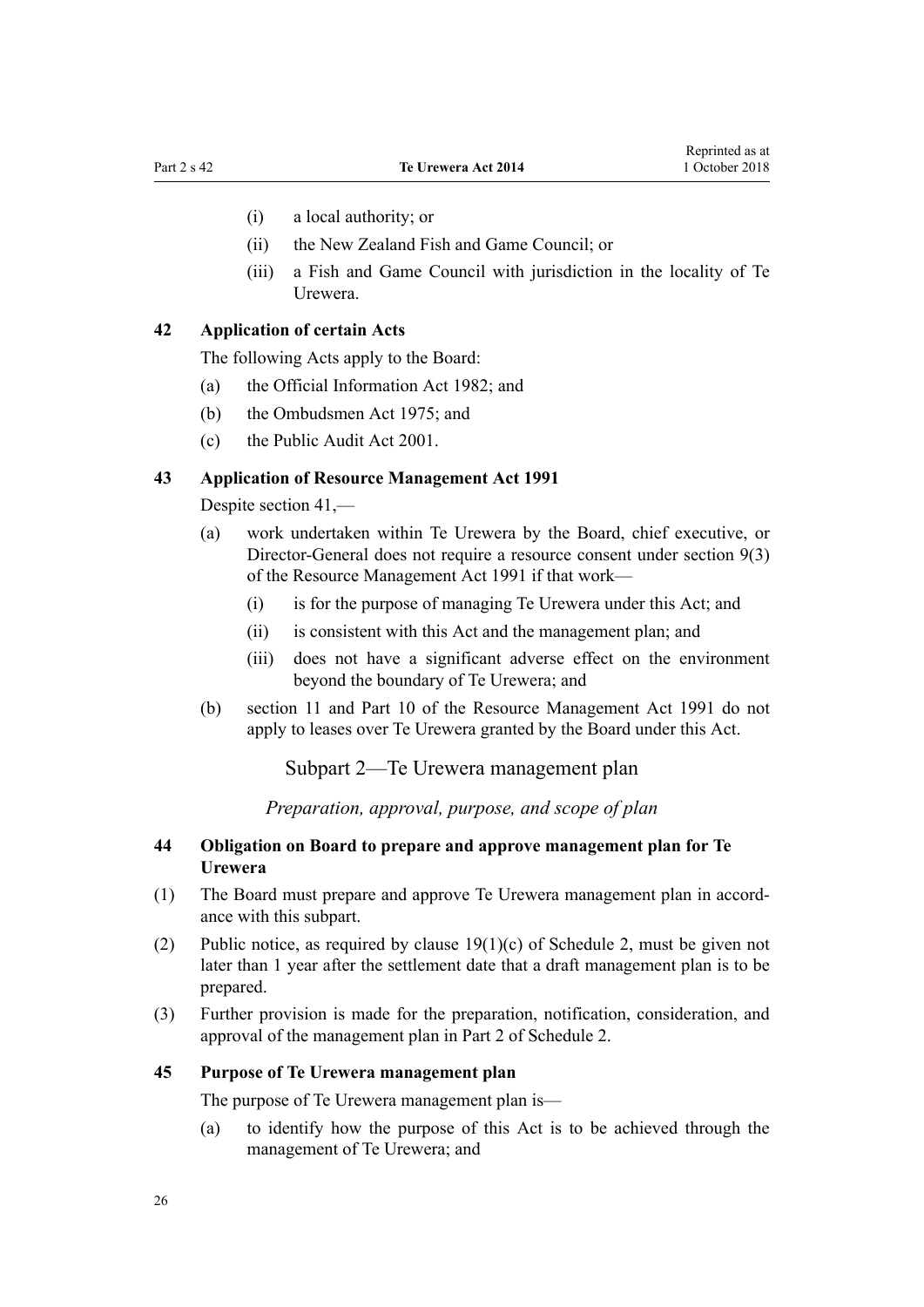<span id="page-26-0"></span>(b) to set objectives and policies for Te Urewera.

#### **46 Contents of Te Urewera management plan**

- (1) The management plan must—
	- (a) state the objectives and policies for the integrated management of Te Urewera; and
	- (b) identify relevant values at places within Te Urewera, including values relating to—
		- (i) indigenous species, habitats, and ecosystems; and
		- (ii) cultural and historical heritage; and
		- (iii) recreational values; and
		- (iv) scenic, geological, soil, and landform features; and
		- (v) freshwater fisheries and freshwater fish habitats; and
	- (c) identify the outcomes planned for specified places within Te Urewera—
		- (i) that are consistent with the values under paragraph (b); and
		- (ii) that take into account relevant national species recovery and management objectives; and
	- (d) explain how any conflicts between planned outcomes will be resolved; and
	- (e) identify any effects of activities undertaken within Te Urewera and explain how adverse effects are to be minimised; and
	- (f) identify any places in Te Urewera that have been given international recognition in agreements ratified or given legal standing in New Zealand and provide for the management of those places accordingly, where this is consistent with the purpose of this Act; and
	- (g) identify whether there is a need to create specially protected areas, wilderness areas, or amenity areas; and
	- (h) identify the criteria for decision making in respect of Te Urewera, including decisions on applications for activity permits and concessions; and
	- (i) identify what regular monitoring and evaluation of Te Urewera ought to be undertaken; and
	- (j) identify the matters proposed to be regulated by bylaws.
- (2) The management plan may address any other matters relevant to achieving the purpose of this Act.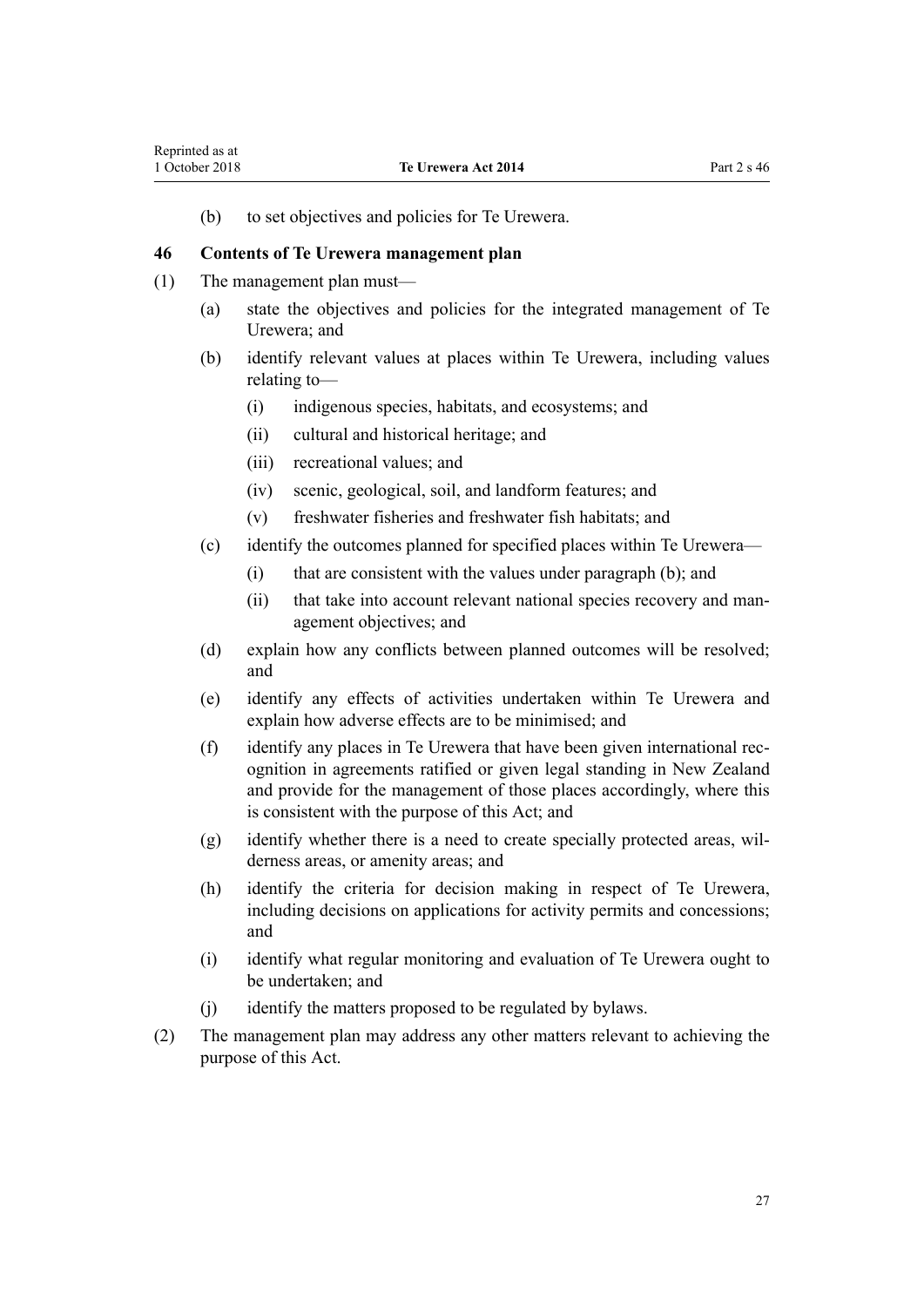# <span id="page-27-0"></span>**47 Relationship between management plan and conservation planning documents**

- (1) Every person or entity that prepares, approves, or reviews the management plan may have regard to any relevant conservation planning document.
- (2) Every person or entity that prepares, approves, or reviews a conservation planning document that is relevant to Te Urewera must have regard to the management plan.

# *Review of management plan*

# **48 Review and amendment of management plan**

- (1) The Board must commence a review of the management plan not later than 10 years after the date of the previous approval of that plan.
- (2) Despite subsection (1), the Board may undertake a review of the management plan, in whole or in part, and amend it if, at any time, it considers that it is necessary or desirable to ensure that the plan takes account of increased knowledge or changing circumstances.
- (3) Amendments must be made in accordance with section 47(1) and the process set out in [Part 2](#page-76-0) of Schedule 2.
- (4) However, the provisions of [clauses 22\(4\)](#page-77-0) and [23](#page-78-0) of Schedule 2 may be followed for making an amendment if the Board considers the amendment to be such that it does not materially affect—
	- (a) the objectives and policies expressed in the management plan; or
	- (b) the public interest in Te Urewera.

# *Transitional*

# **49 Transitional provision**

- (1) Until the date when the management plan required by [section 44](#page-25-0) is approved under this Part, the Te Urewera National Park management plan approved on 12 February 2003 under [section 48](http://prd-lgnz-nlb.prd.pco.net.nz/pdflink.aspx?id=DLM38214) of the National Parks Act 1980 applies to Te Urewera, to the extent that it is not inconsistent with [sections 4](#page-8-0) and [5,](#page-8-0) as if that plan were approved for Te Urewera.
- (2) To avoid doubt, section 48 applies to the Te Urewera National Park management plan, with the necessary modifications, until the date when the management plan required by [section 44](#page-25-0) is approved under this Part.

# Subpart 3—Operational management of Te Urewera

# **50 Responsibilities of chief executive and Director-General**

(1) The chief executive and the Director-General are responsible for the operational management of Te Urewera.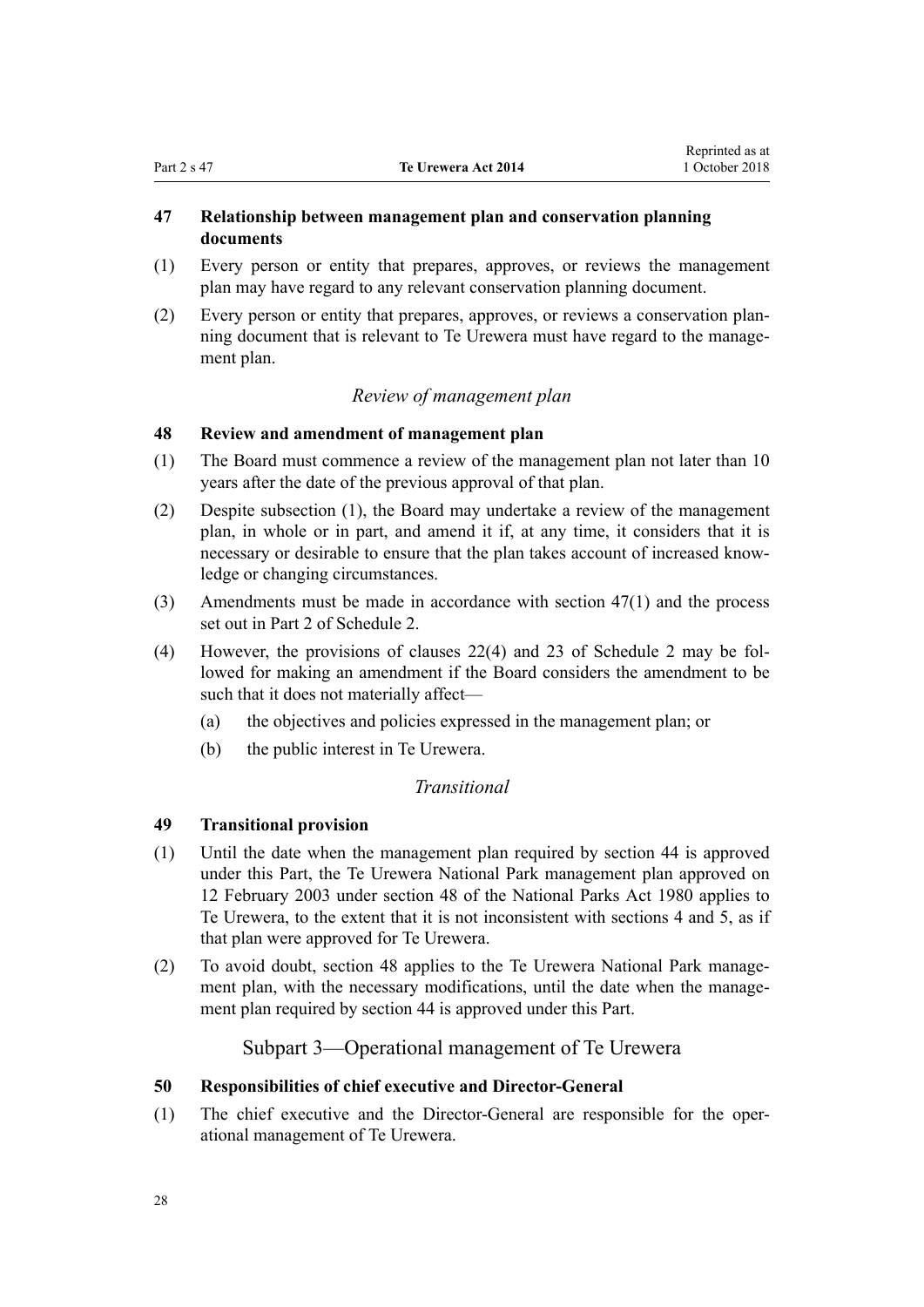- <span id="page-28-0"></span>(2) The operational management of Te Urewera must be in accordance with—
	- (a) this Act; and
	- (b) Te Urewera management plan; and
	- (c) the Board's statement of priorities; and
	- (d) the annual operational plan.
- (3) The process for preparing an operational plan is set out in [Part 3](#page-79-0) of Schedule 2.

# **51 Board's statement of priorities**

- (1) Each year the Board must adopt and issue a statement of priorities for implementing the management plan in the following year.
- (2) The Board must—
	- (a) give public notice, in whatever manner it considers appropriate, of its adoption of the statement of priorities; and
	- (b) provide a copy of the statement of priorities to the chief executive and the Director-General.

# **52 Powers and obligations**

- (1) The Director-General and every other person who performs functions and exercises powers and duties under the [Conservation Act 1987](http://prd-lgnz-nlb.prd.pco.net.nz/pdflink.aspx?id=DLM103609) has the powers that are necessary or expedient for the performance of the functions and exercise of the powers and duties under this Act.
- (2) Those functions, powers, and duties must be performed and exercised in accordance with—
	- (a) this Act; and
	- (b) the [Conservation Act 1987.](http://prd-lgnz-nlb.prd.pco.net.nz/pdflink.aspx?id=DLM103609)
- (3) Subsection  $(2)(b)$  does not limit subsection  $(2)(a)$ .

# **53 Annual operational plan**

- (1) Each year the chief executive and the Director-General must prepare an annual operational plan for the operational management of Te Urewera in the following year.
- (2) The operational plan must—
	- (a) reflect the purpose of this Act; and
	- (b) as far as practicable, implement the management plan; and
	- (c) as far as practicable, implement the Board's statement of priorities for the relevant year; and
	- (d) identify the funding for the management of Te Urewera for the relevant year that is available from—
		- (i) the chief executive; and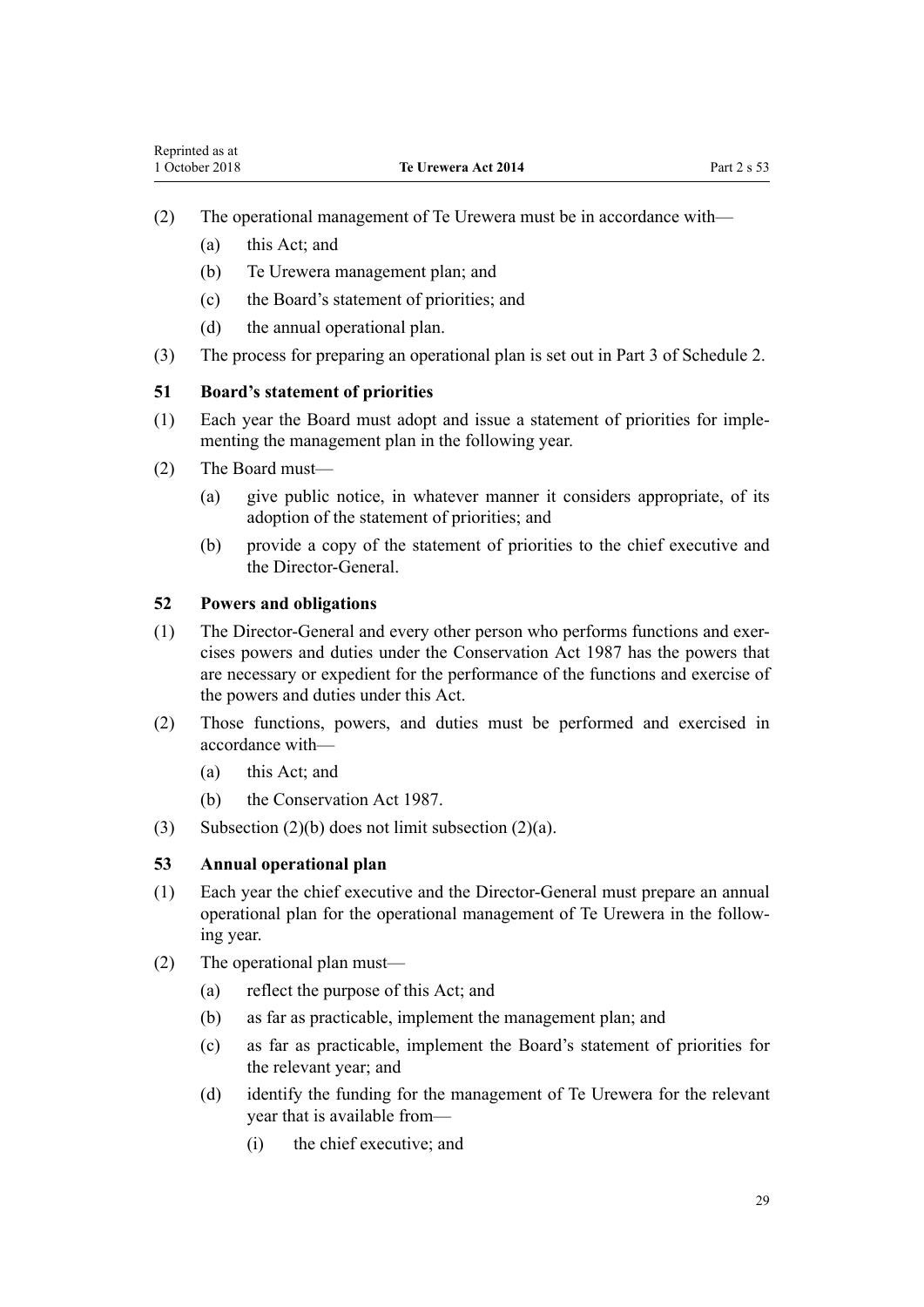- (ii) the Director-General; and
- <span id="page-29-0"></span>(e) describe the management activities that are planned for Te Urewera, including—
	- (i) capital and operational projects; and
	- (ii) policy and planning projects; and
	- (iii) projects spanning more than 1 financial year; and
	- (iv) restoration and maintenance activities; and
	- (v) contracts for management activities; and
	- (vi) the processing of applications for concessions and activity permits; and
	- (vii) the monitoring of activities undertaken under activity permits and concessions; and
- (f) identify the responsibility of the chief executive and the Director-General for particular management activities; and
- (g) identify opportunities for members of Tūhoe to carry out or participate in management activities; and
- (h) identify priorities and actions for building Tūhoe capability to undertake operational management in Te Urewera; and
- (i) include any other information relevant to the operational management of Te Urewera.
- (3) The annual operational plan may refer to funding that extends over more than 1 year.
- (4) The nature and extent of funding referred to in subsection (2)(d) is solely at the discretion of the body or person providing that funding.
- (5) Implementation of the matters identified under subsection (2)(b), (c), and (e) is required only to the extent that funding and other resources make that practicable.

### **54 Kaimahi**

- (1) The chief executive or the Director-General may appoint persons to act in an honorary capacity as kaimahi for the purposes of operational management in Te Urewera.
- (2) Persons appointed under subsection (1)—
	- (a) may be appointed for a term of not more than 3 years, but may be reappointed; and
	- (b) are not employed, or deemed to be employed, in the service of the Sovereign for the purposes of—
		- (i) the [State Sector Act 1988:](http://prd-lgnz-nlb.prd.pco.net.nz/pdflink.aspx?id=DLM129109)
		- (ii) the [Government Superannuation Fund Act 1956.](http://prd-lgnz-nlb.prd.pco.net.nz/pdflink.aspx?id=DLM446000)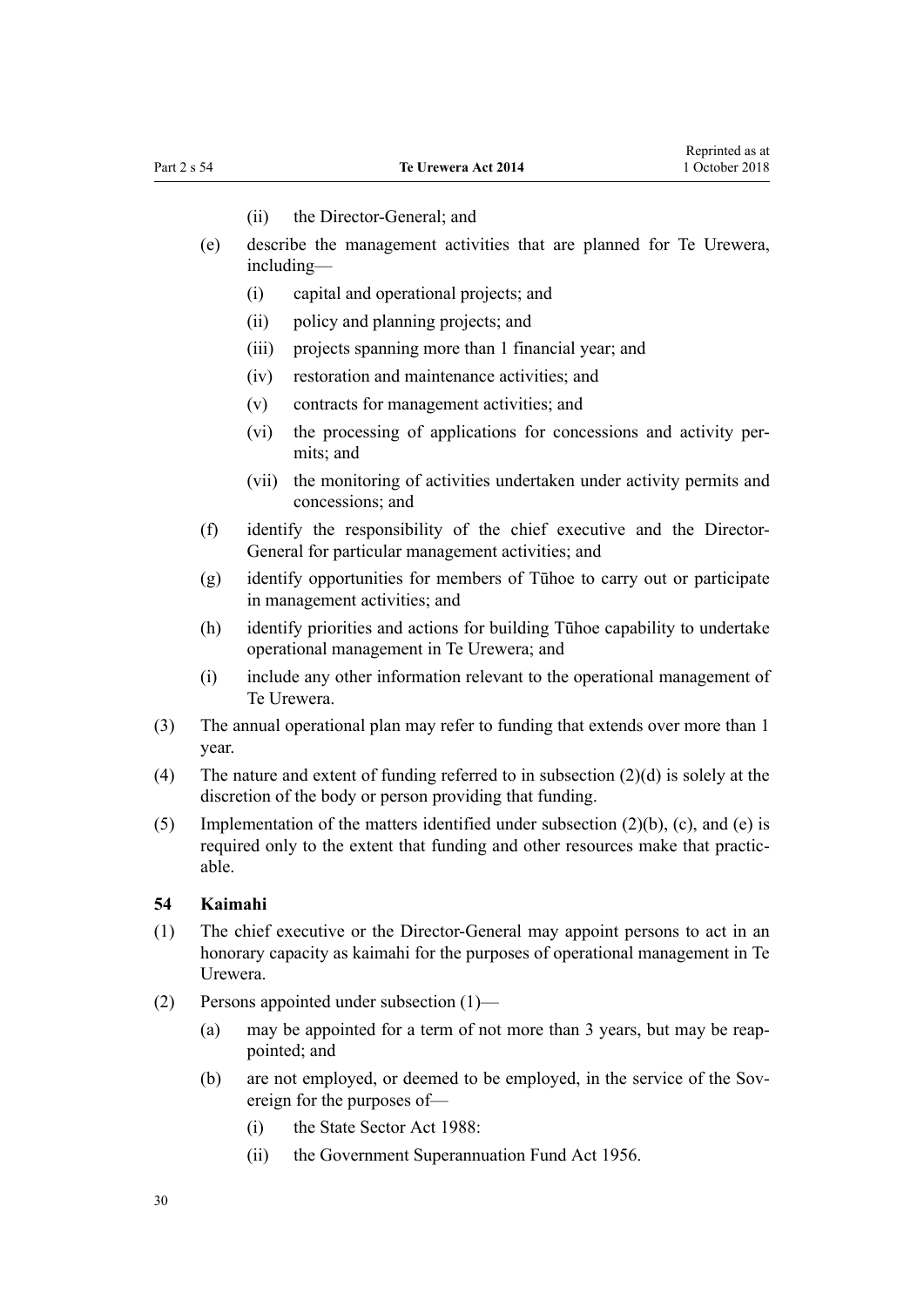# Subpart 4—Authorisation of certain activities in Te Urewera

# <span id="page-30-0"></span>**55 Categories of activity**

- (1) There are 4 categories of activity that may be undertaken in Te Urewera, as follows:
	- (a) activities described in section 56 (activities for which no authorisation is required):
	- (b) activities described in [section 58](#page-31-0) (activities which may only be undertaken if authorised by an activity permit granted by the Board):
	- (c) activities (including a trade, business, or occupation) authorised by a concession granted by the Board under [section 62](#page-32-0):
	- (d) activities otherwise authorised by or under this Act.
- (2) An activity permit or concession obtained from the Board under this subpart does not exempt a person from obtaining any other authorisation required by any other enactment.
- (3) Further provision is made in [Schedule 3](#page-80-0) for the granting and operating of activity permits and concessions.

## **56 Activities for which no authorisation required**

The following classes of activity may be undertaken in Te Urewera without authorisation:

- (a) a cultural, recreational, or educational activity that—
	- (i) is undertaken by an individual or group without any specific gain or reward for that activity, whether pecuniary or otherwise (other than a reasonable charge to recover the reasonable expenses of organising the activity); and
	- (ii) otherwise complies with this Act:
- (b) a mining activity that is authorised under the [Crown Minerals Act 1991:](http://prd-lgnz-nlb.prd.pco.net.nz/pdflink.aspx?id=DLM242535)
- (c) an activity carried out by or on behalf of the Board, the chief executive, or the Director-General in relation to the management of Te Urewera under this Act, the management plan, and the annual operational plan:
- (d) an activity that is necessary to—
	- (i) save or protect human life or health; or
	- (ii) prevent serious damage to property; or
	- (iii) avoid an actual or likely adverse effect on the environment within Te Urewera.

### **57 Requirements applying to authorisations**

(1) Any person may apply to the Board for authorisation of an activity under an activity permit or a concession, as relevant.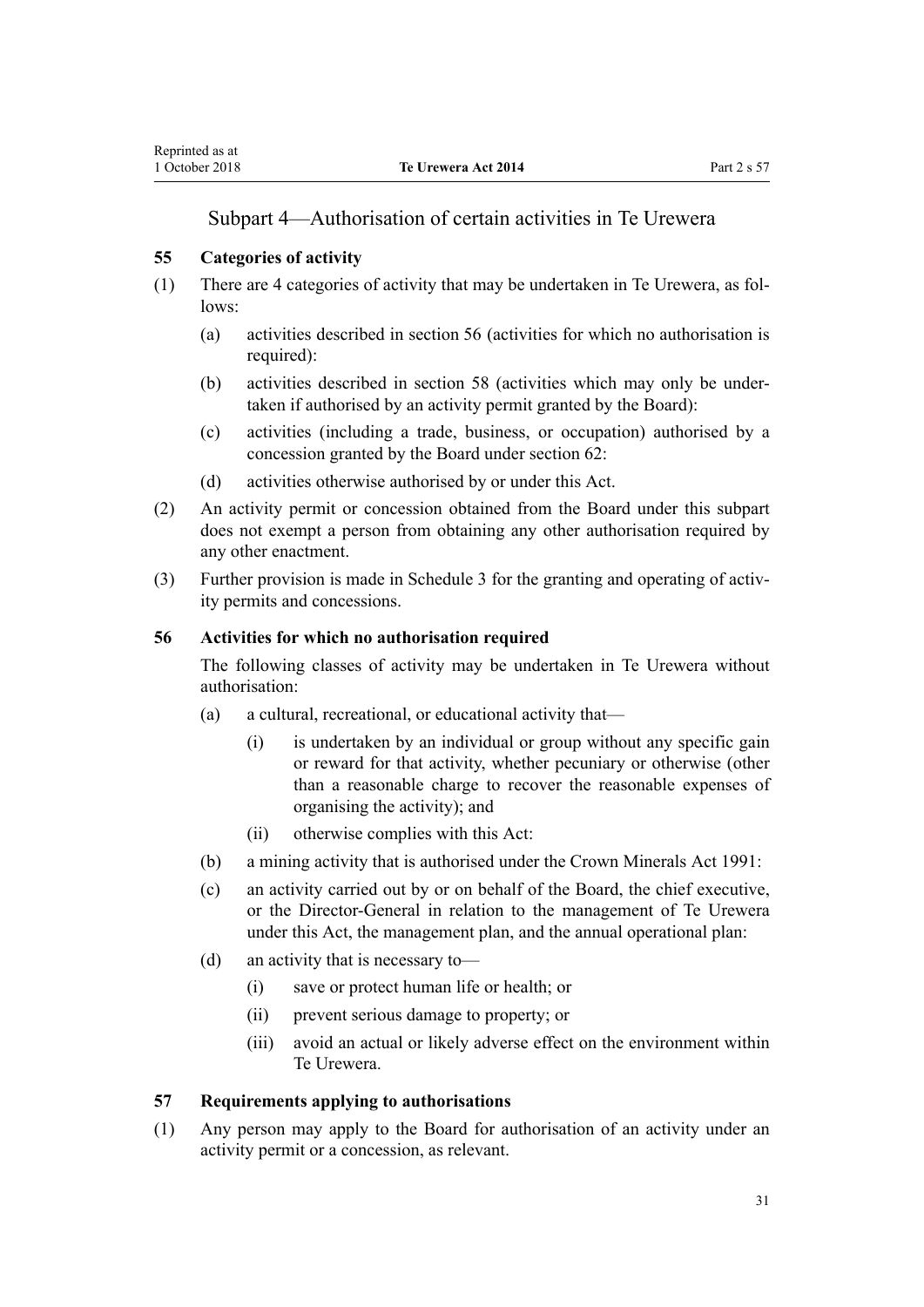- <span id="page-31-0"></span>(2) In determining an application, the Board must be satisfied—
	- (a) that a proposed activity is not contrary to this Act; and
	- (b) in the case of the activities described in [clauses 1 to 6](#page-81-0) of Schedule 3, that the requirements of those clauses are complied with.

#### *Activity permits*

#### **58 Activities requiring activity permit**

The following activities must not be undertaken in Te Urewera unless they are authorised by an activity permit issued by the Board:

- (a) taking, cutting, or destroying any plant, whether indigenous or exotic:
- (b) disturbing, trapping, taking, hunting, or killing any animal, whether indigenous or exotic (other than sports fish):
- (c) possessing dead protected wildlife for any cultural or other purpose:
- (d) entering specially protected areas:
- (e) making a road or altering an existing road:
- (f) establishing accommodation:
- (g) farming:
- (h) recreational hunting:
- (i) any activity that would otherwise be an offence under this Act.

### **59 Process for determining applications for activity permits**

- (1) The Board must develop and make publicly available, in whatever manner it considers appropriate, a process and procedures for receiving, processing, and determining applications for activity permits.
- (2) The process must accord with good administrative practice and must cover such matters as—
	- (a) the power of the Board to request further information or commission reports:
	- (b) the power of the Board to set fees for processing applications or for the use of facilities and structures, as provided for in [clause 34](#page-97-0) of Schedule 3:
	- (c) criteria for when it will be appropriate to give public notice, as provided for in [clause 35](#page-98-0) of Schedule 3, in relation to an application, accepting public submissions, and conducting a public hearing:
	- (d) the power of the Board to reject an application as being incomplete or inconsistent with this Act or the management plan:
	- (e) the power of the Board to impose conditions on an activity permit.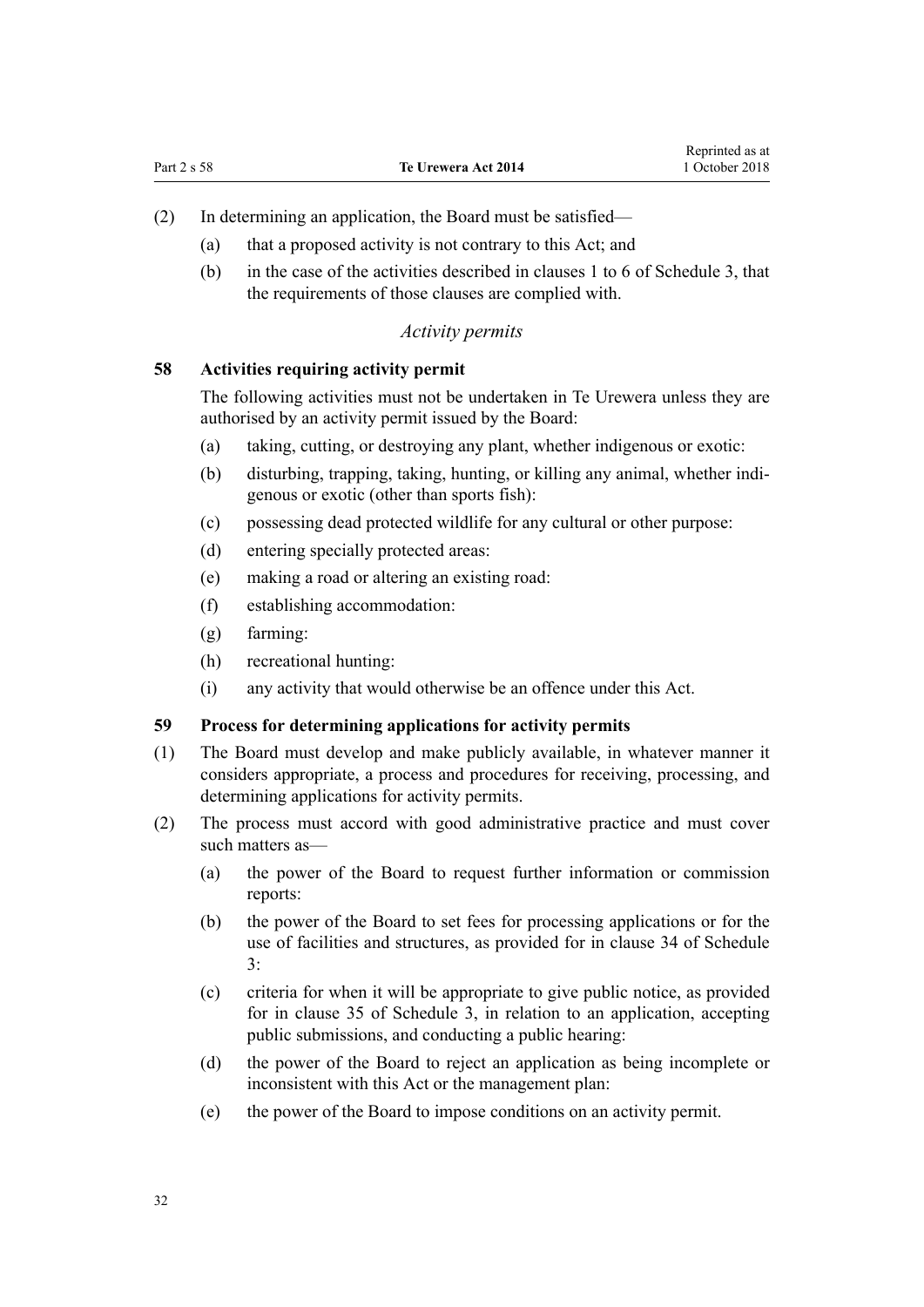# <span id="page-32-0"></span>**60 Application of Wildlife Act 1953**

- (1) The Board and the Director-General must jointly develop and make available a process for dealing with applications for authorisations that are required under both this subpart and the [Wildlife Act 1953](http://prd-lgnz-nlb.prd.pco.net.nz/pdflink.aspx?id=DLM276813).
- (2) The process required by subsection (1) must—
	- (a) promote an efficient processing and determination of those applications; and
	- (b) preserve the ability of each statutory decision maker to determine an application in accordance with the relevant enactment.
- (3) The Board may grant an activity permit to possess, for cultural purposes, dead protected wildlife found and lawfully taken in Te Urewera.
- (4) If the Board has granted an activity permit under subsection (3), a permit is not required under the [Wildlife Act 1953](http://prd-lgnz-nlb.prd.pco.net.nz/pdflink.aspx?id=DLM276813) for that activity.

# **61 Relationship with Fish and Game Council**

As soon as is reasonably practicable after the settlement date, the Board and the Fish and Game Council with jurisdiction in the locality of Te Urewera must commence discussions for the purpose of entering into a memorandum of understanding that records how the Board and the relevant Council will work together in a co-ordinated and co-operative way to ensure that they carry out their statutory functions under this Act and the [Conservation Act 1987](http://prd-lgnz-nlb.prd.pco.net.nz/pdflink.aspx?id=DLM103609).

# *Concessions*

# **62 Activities requiring concessions**

- (1) The Board may grant concessions in the form of a lease, licence, permit, or easement, but only if the activity to which the concession relates is not inconsistent with the management plan.
- (2) Every activity that is or includes a trade, business, or occupation undertaken for specific gain or other reward, whether pecuniary or otherwise, must be authorised by a concession.
- (3) Application must not be made for a concession if the Board has exercised a power under [clause 30](#page-95-0) of Schedule 3 to initiate a process and the application would be inconsistent with that process.

# *Authorisation for biological control*

# **63 Introduction of biological control organisms**

- (1) In order to control wild animals, animal pests, or plant pests in Te Urewera, the Minister may approve the introduction of any biological control organism into Te Urewera.
- (2) Before granting an approval, the Minister must—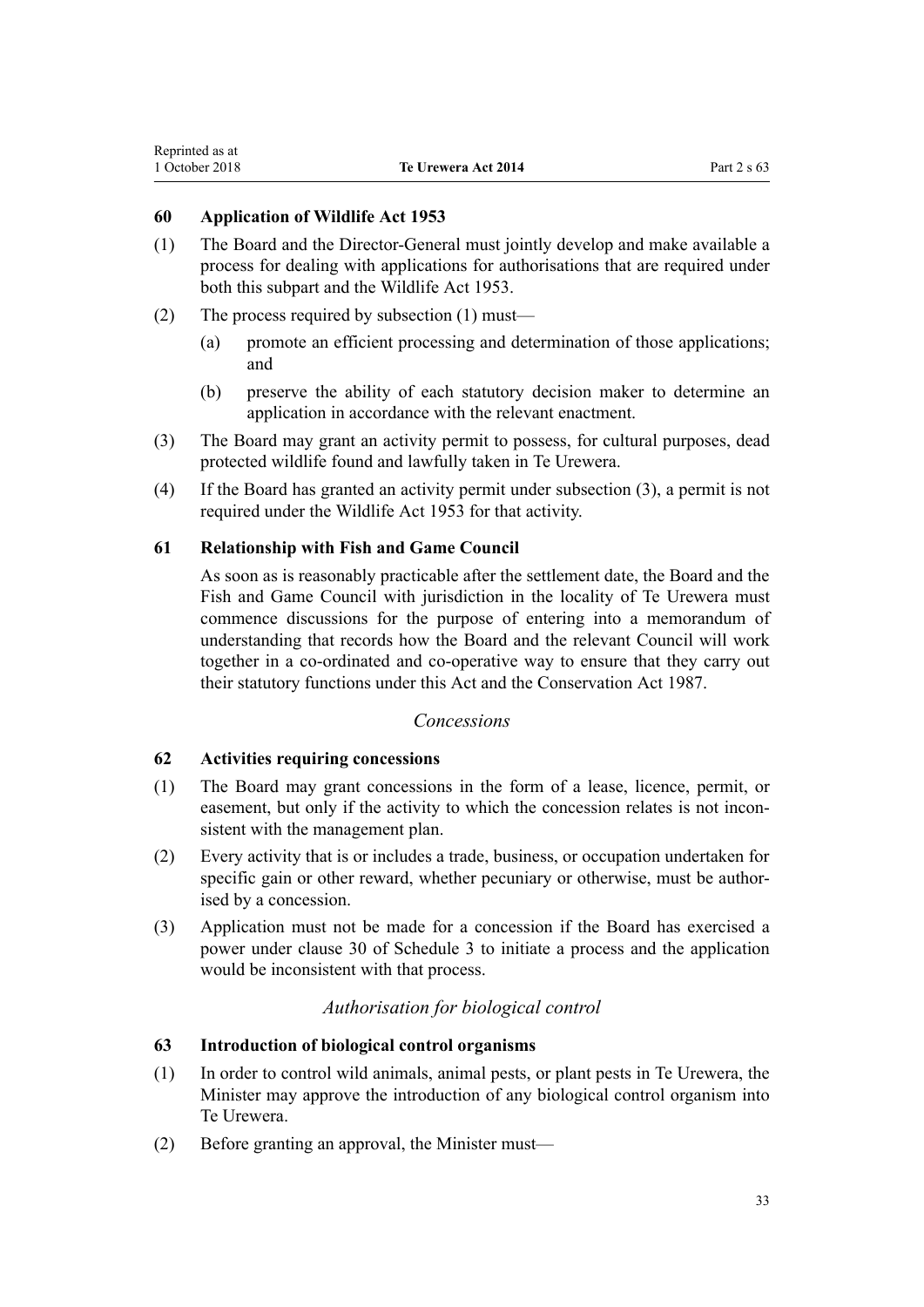- <span id="page-33-0"></span>(a) consult the Board and have regard to its views; and
- (b) undertake a risk assessment, including an assessment of alternative methods of control, based on scientific advice supported by research; and
- (c) have regard to whether—
	- (i) a biological control organism, if introduced into Te Urewera, would itself become a problem or adversely affect any indigenous organism; and
	- (ii) there is sufficient scientific advice supported by research to indicate that the adverse impacts described in subparagraph (i) would occur.
- (3) The Minister must not grant an approval under subsection (1) that is inconsistent with—
	- (a) any relevant enactment, including this Act; or
	- (b) the management plan; or
	- (c) any relevant conservation planning document.

### **64 Crown Minerals Act 1991**

- (1) Despite anything in this Act, Te Urewera land is to be treated as if it were Crown land described in [Schedule 4](http://prd-lgnz-nlb.prd.pco.net.nz/pdflink.aspx?id=DLM247378) of the Crown Minerals Act 1991.
- (2) [Section 61](http://prd-lgnz-nlb.prd.pco.net.nz/pdflink.aspx?id=DLM246714) of the Crown Minerals Act 1991 applies to the Board as if references to the appropriate Minister or Minister of Conservation in that section were references to the Board.

Subpart 5—Review of governance and management of Te Urewera

#### **65 Independent review to be undertaken**

- (1) An independent review of the governance and management of Te Urewera must be undertaken, commencing on the fifth anniversary of the settlement date.
- (2) The purpose of the review is to review—
	- (a) the extent to which the purpose of this Act is being achieved; and
	- (b) without limiting the generality of paragraph  $(a)$ ,—
		- (i) the functioning of the Board; and
		- (ii) the decision-making process of the Board, including the voting process provided for by [section 36;](#page-23-0) and
		- (iii) the structure and functioning of any committees; and
		- (iv) the funding for the governance and management of Te Urewera.
- (3) The review must provide recommendations, if appropriate, to the appointers on any matter considered in the review.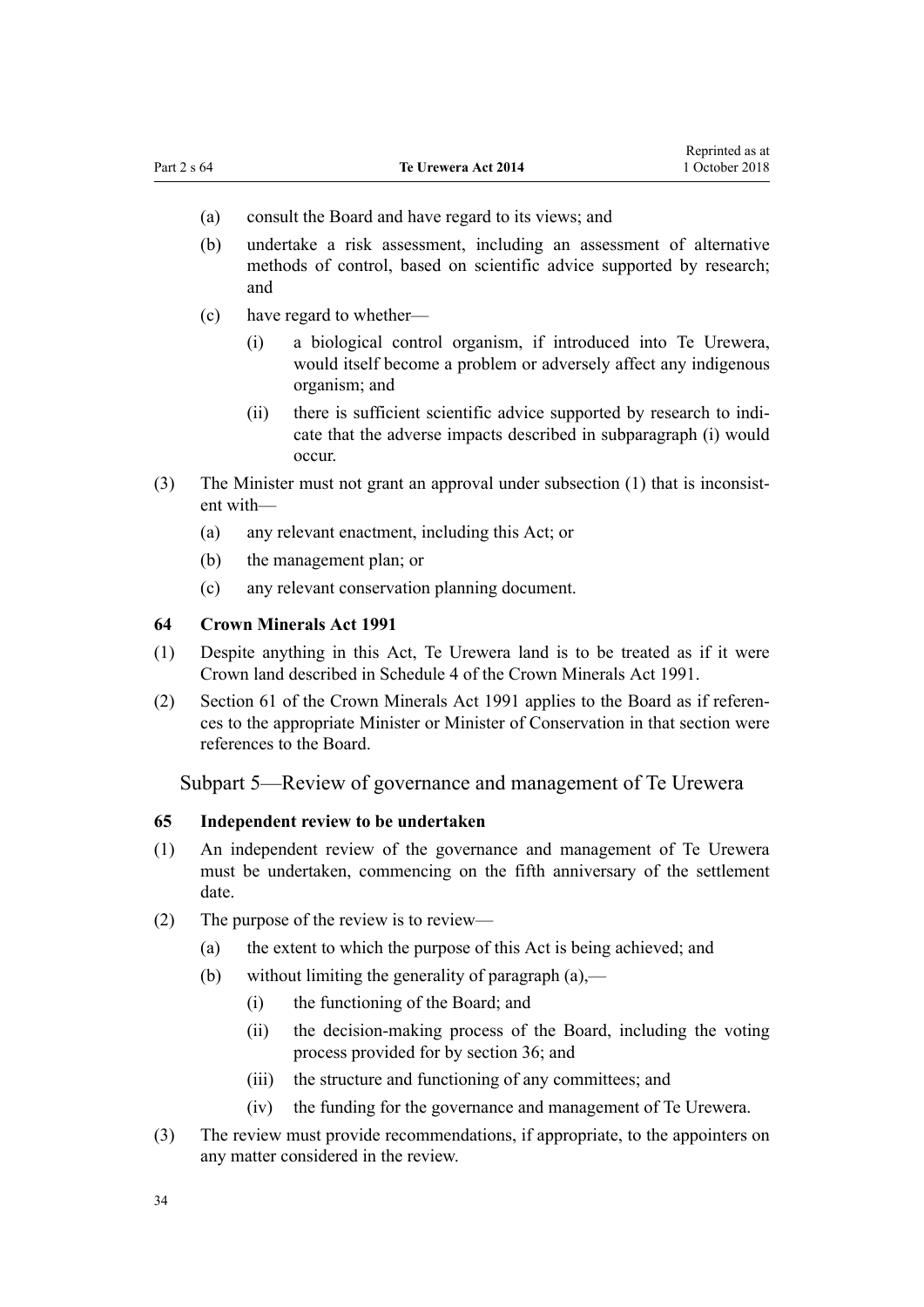<span id="page-34-0"></span>(4) Further reviews may be conducted at any later date by agreement of the relevant appointers.

# **66 Appointment of reviewer or review panel**

- (1) The chair of the trustees and the Minister must jointly appoint a reviewer for the purpose of [section 65,](#page-33-0) or may appoint more than 1 reviewer as a review panel.
- (2) The appointment must include the terms of reference.
- (3) The reviewer must act in accordance with the terms of reference.
- (4) In this section and sections 67 and 68, **reviewer** includes a review panel of more than 1 reviewer.

# **67 Obligations of reviewer**

- (1) In undertaking the review, the reviewer must discuss matters that the reviewer considers relevant to the review with—
	- (a) the Board; and
	- (b) the chief executive and the Director-General; and
	- (c) other persons or entities that the reviewer considers appropriate.
- (2) The Board, the chief executive, and the Director-General must—
	- (a) co-operate with and assist the reviewer in undertaking the review; and
	- (b) provide information that is reasonably requested by the reviewer if it is reasonably practicable to do so.
- (3) The reviewer must provide a draft report to the Board, the chair of the trustees, and the Minister, who may provide comments to the reviewer.
- (4) The reviewer must consider those comments and supply the final report to those persons.

# **68 Response on review report**

- (1) The chair of the trustees and the Minister must, as soon as is reasonably practicable, consider and agree their response to the findings and recommendations of the reviewer set out in the final review report.
- (2) The final review report must be—
	- (a) made publicly available by the chair of the trustees and the Minister; and
	- (b) presented to the House of Representatives by that Minister.
- (3) The chair of the trustees and the Minister must work together to implement their agreed response to the final review report.

# **69 Costs**

The costs of the independent review conducted under this subpart must be met equally by the persons appointing the reviewer.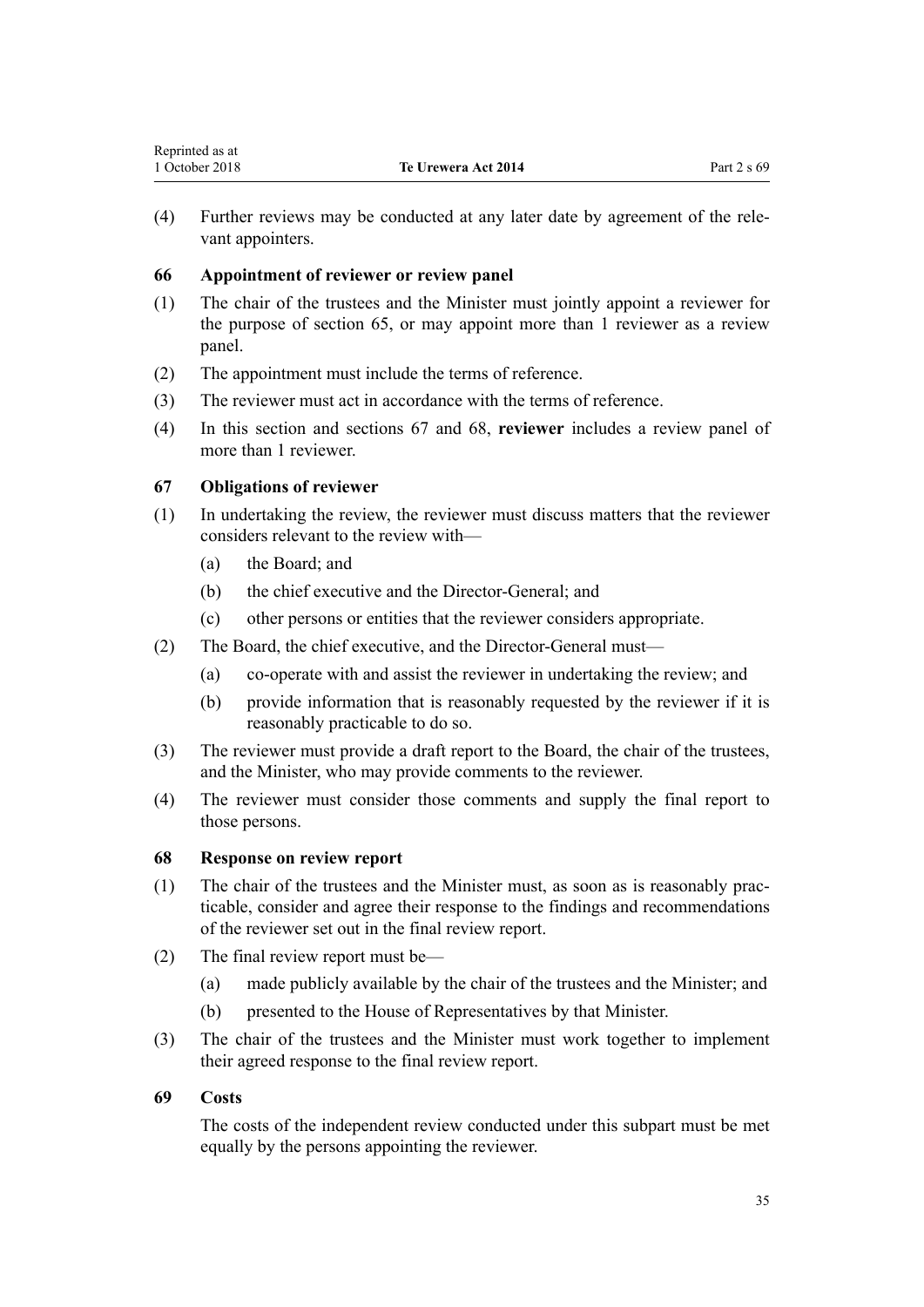# <span id="page-35-0"></span>Subpart 6—Bylaws, compliance and enforcement, offences, penalties, and other matters

#### *Bylaws*

# **70 Board may make bylaws**

- (1) The Board may make bylaws to regulate conduct, including bylaws for any of the following purposes:
	- (a) the management, safety, and preservation of Te Urewera and the safety and preservation of the indigenous plants and animals in Te Urewera:
	- (b) the safety and protection of the public using Te Urewera:
	- (c) excluding the public from any specified part of Te Urewera:
	- (d) prescribing the conditions on which persons may—
		- (i) have access to, or be excluded from, any part of Te Urewera:
		- (ii) use any building or facility in Te Urewera:
	- (e) prescribing charges for the admission of persons to any part of Te Urewera set apart for a specified purpose of public recreation or for the use of any building or facility:
	- (f) prescribing conditions on which persons may be permitted to enter, or remain in, a wilderness area within Te Urewera:
	- (g) prescribing conditions for the use of camping sites or picnic places in Te Urewera and fixing charges for their use:
	- (h) prohibiting or regulating the use or parking of vehicles or the use or mooring of boats in Te Urewera:
	- (i) setting apart parking areas within Te Urewera, prescribing conditions and fixing charges for their use, and providing for the removal of motor vehicles that are parked in breach of the conditions:
	- (j) prohibiting or regulating the use of internal combustion engines in Te Urewera, whether or not the engine is the means of propulsion of a vehicle, boat, machine, or appliance:
	- (k) prescribing the safety devices that must be fitted to any machinery or device operated in Te Urewera under the authority of an agreement made, or a lease or licence granted, by the Board, including regulation of the operation and maintenance of the machinery or device:
	- (l) prohibiting aircraft from hovering over or landing on any part of Te Urewera:
	- (m) prescribing conditions on which operators and pilots in command of aircraft may land, take off, or set down, pick up, or recover within Te Urewera any person, livestock, carcass, or article of any kind: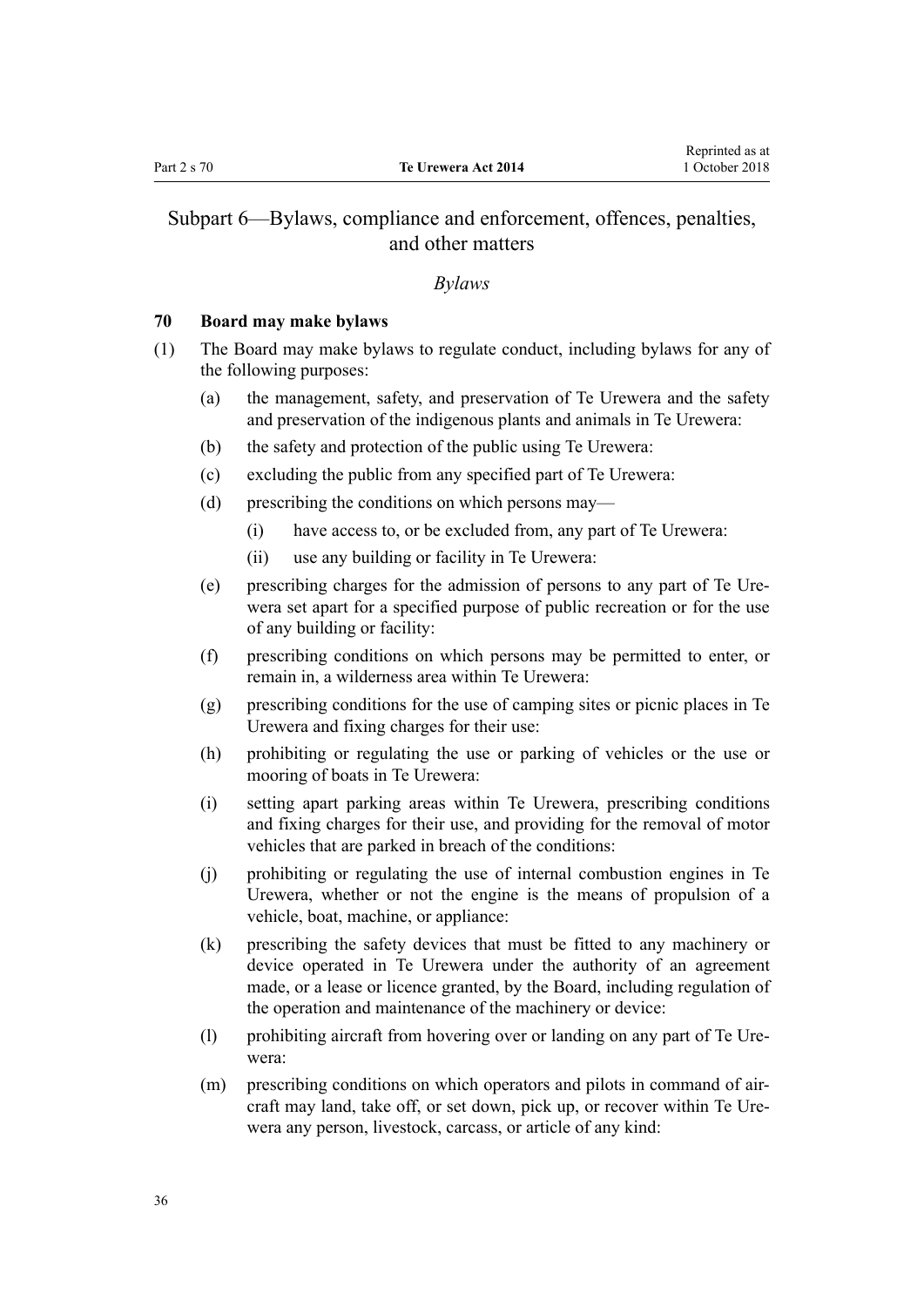- (n) prohibiting or restricting animals from being taken into, or used in, Te Urewera:
- (o) prescribing, for the breach of any bylaw made under this section, fines not exceeding—
	- (i) \$10,000 in any 1 case in respect of a breach of bylaws prescribed under paragraphs (l) or (m):
	- (ii) \$5,000 in any 1 case in respect of any other bylaws made under this section.
- (2) If the Board intends to make a bylaw under this section, the Board—
	- (a) must seek advice on the content of the proposed bylaw from the chief executive and the Director-General and may seek comments from other persons or organisations that the Board considers appropriate; and
	- (b) must, together with the chief executive and the Director-General, prepare a draft set of bylaws to submit to the Minister for approval.
- (3) Bylaws made under this section—
	- (a) must be consistent with this Act and the management plan; and
	- (b) must be approved by the Minister and, once approved, notified in the *Gazette* by the Minister; and
	- (c) take effect on the date specified in the *Gazette* notice.
- (4) Despite any other enactment, bylaws made under this section are disallowable instruments but not legislative instruments for the purpose of the [Legislation](http://prd-lgnz-nlb.prd.pco.net.nz/pdflink.aspx?id=DLM2997643) [Act 2012](http://prd-lgnz-nlb.prd.pco.net.nz/pdflink.aspx?id=DLM2997643) and must be presented to the House of Representatives under [section](http://prd-lgnz-nlb.prd.pco.net.nz/pdflink.aspx?id=DLM2998573) [41](http://prd-lgnz-nlb.prd.pco.net.nz/pdflink.aspx?id=DLM2998573) of that Act.
- (5) Bylaws made under the [National Parks Act 1980](http://prd-lgnz-nlb.prd.pco.net.nz/pdflink.aspx?id=DLM36962) and applying immediately before the settlement date to Te Urewera land remain in force until they expire or are revoked under the National Parks Act 1980.

## *Compliance and enforcement*

#### **71 Compliance and enforcement policy and training**

- (1) The Board may prepare and approve a compliance and enforcement policy for Te Urewera.
- (2) For the purpose of undertaking compliance and enforcement under this subpart, the chief executive and the Director-General must—
	- (a) agree the content of training that is appropriate for the exercise of the compliance and enforcement powers and duties of warranted officers; and
	- (b) make provision for such training.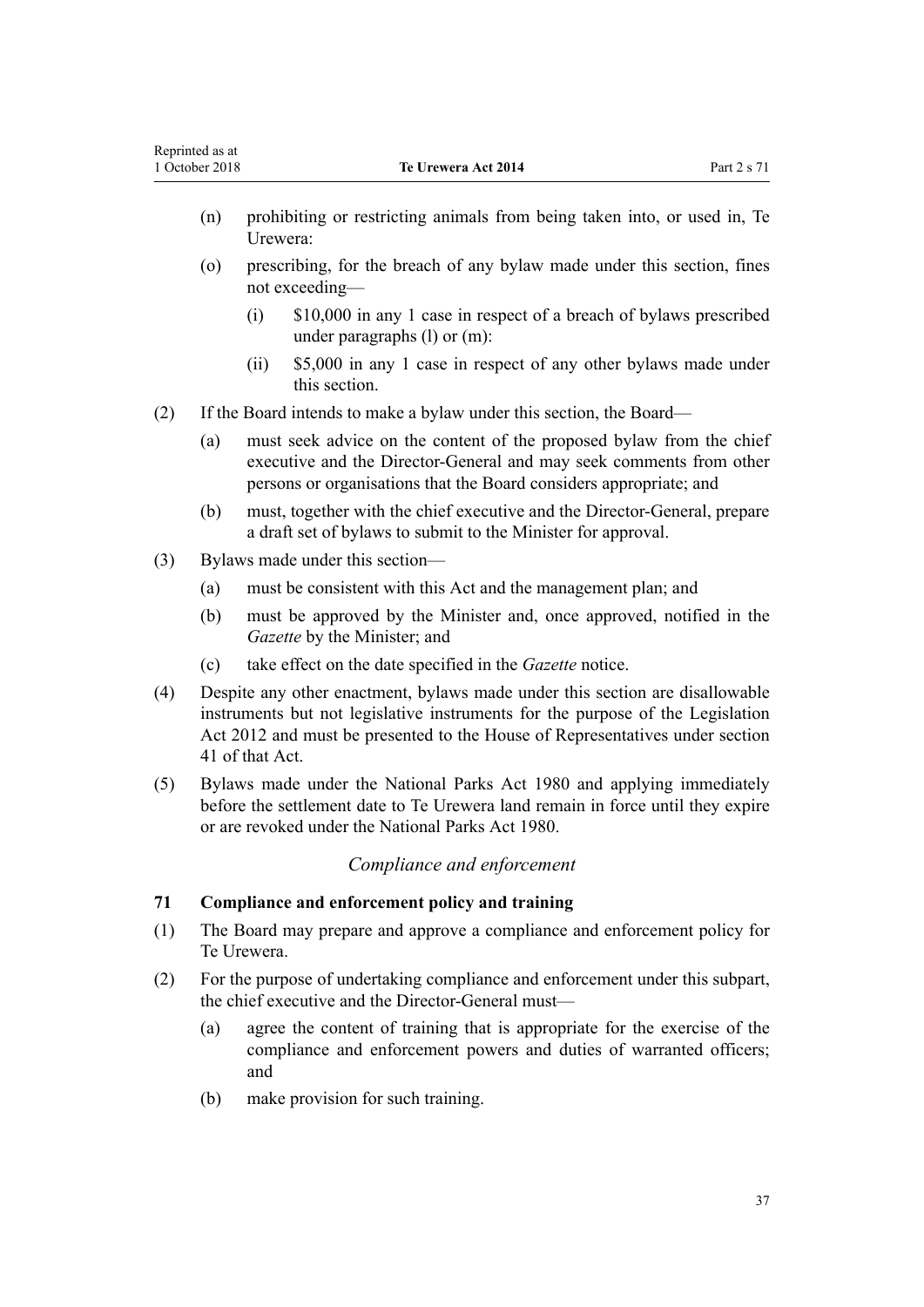|             |                            | reprinted as at |
|-------------|----------------------------|-----------------|
| Part 2 s 72 | <b>Te Urewera Act 2014</b> | 1 October 2018  |

Reprinted as at

- (3) All persons responsible for undertaking compliance and enforcement duties must have regard to any compliance and enforcement policy approved by the Board.
- (4) The chief executive and the Director-General must—
	- (a) co-ordinate the exercise of compliance and enforcement powers conferred by this Act; and
	- (b) jointly submit to the Board an annual report on the compliance and enforcement undertaken in Te Urewera.
- (5) In this section, **warranted officer** means a person who is issued with a written warrant under section 72, whether that person is—
	- (a) employed by the chief executive or the Director-General for compliance and enforcement duties under this Act; or
	- (b) engaged in an honorary capacity by the chief executive or the Director-General for compliance and enforcement duties under this Act.

## **72 Warranting**

- (1) The chief executive and the Director-General may jointly issue a written warrant to a person if the chief executive and the Director-General—
	- (a) agree that the person is a fit and proper person to exercise and perform the powers and duties of a warranted officer; and
	- (b) are satisfied that the person has—
		- (i) received the appropriate training; and
		- (ii) received the required qualification associated with that training.
- (2) A warrant issued under this section—
	- (a) must state the powers that the person is authorised to exercise:
	- (b) may be issued for a term not exceeding 3 years and may be renewed:
	- (c) may be surrendered voluntarily by written notice to the chief executive or Director-General, as appropriate:
	- (d) must be surrendered to the chief executive or Director-General, as appropriate, when the term of appointment ends or the person ceases to be warranted for any reason.

## **73 Powers of warranted officers**

A warranted officer may exercise the powers conferred by this Act.

## **74 Constables**

Every constable has the powers of a warranted officer for the purposes of compliance and enforcement under this Act.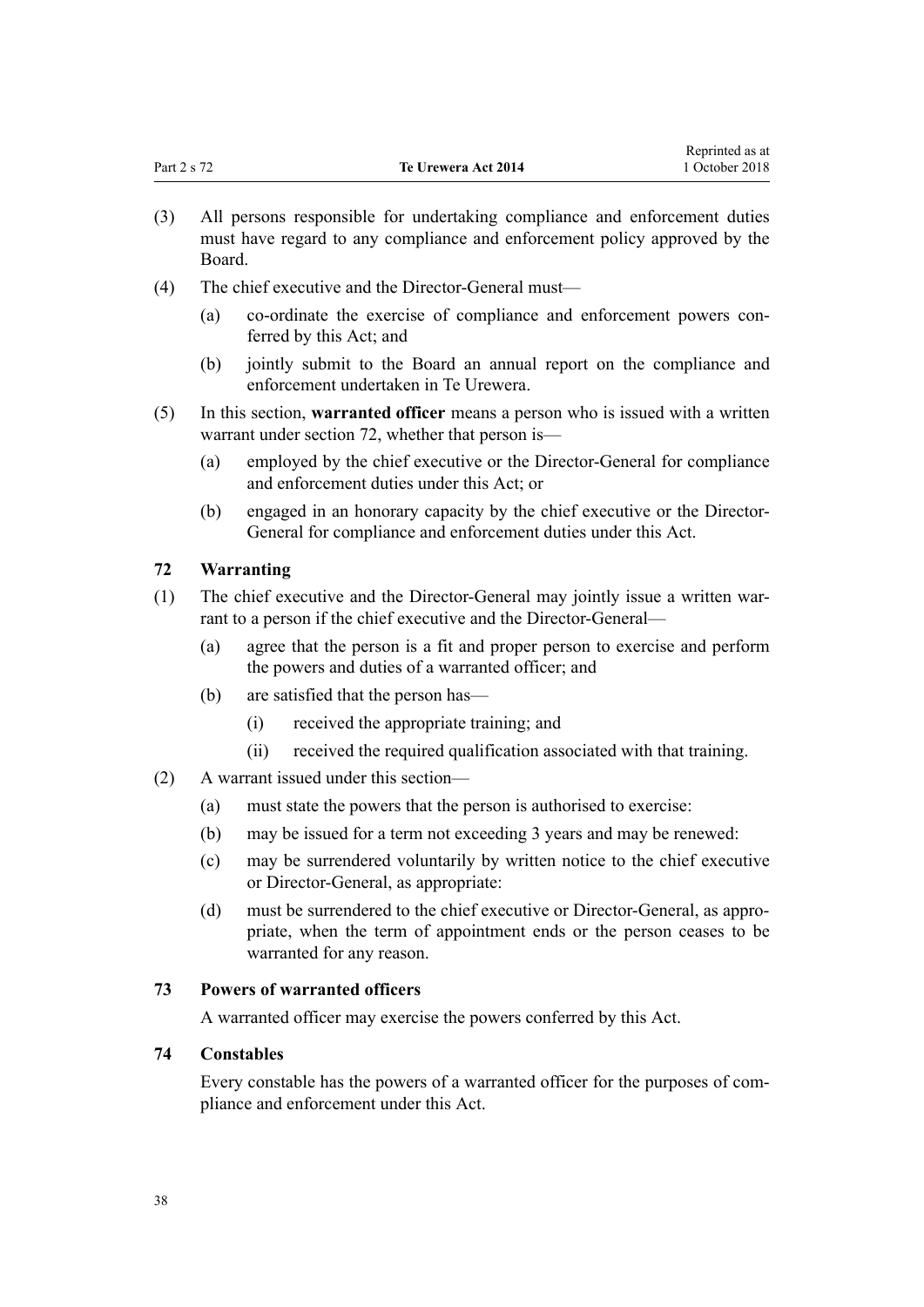#### **75 Warrants under other legislation**

<span id="page-38-0"></span>Reprinted as at

- (1) The following persons may exercise, within Te Urewera, the powers and duties conferred on them by or under other legislation:
	- (a) rangers appointed under [section 38\(1\)](http://prd-lgnz-nlb.prd.pco.net.nz/pdflink.aspx?id=DLM277803) of the Wildlife Act 1953; and
	- (b) fish and game rangers appointed under [section 26FA](http://prd-lgnz-nlb.prd.pco.net.nz/pdflink.aspx?id=DLM104989) of the Conservation Act 1987, in respect of sports fish and game birds; and
	- (c) fishery officers and honorary fishery officers appointed under [Part 11](http://prd-lgnz-nlb.prd.pco.net.nz/pdflink.aspx?id=DLM398399) of the Fisheries Act 1996, in respect of freshwater fisheries.
- (2) [Clauses 4](#page-101-0) and [5](#page-101-0) of Schedule 4 apply to existing and temporary warrants issued under the [Conservation Act 1987.](http://prd-lgnz-nlb.prd.pco.net.nz/pdflink.aspx?id=DLM103609)

#### *Offences*

#### **76 Offences in Te Urewera**

- (1) Every person commits an offence who, without being authorised under this Act, the [Crown Minerals Act 1991,](http://prd-lgnz-nlb.prd.pco.net.nz/pdflink.aspx?id=DLM242535) or any bylaw made under [section 70](#page-35-0),—
	- (a) causes or allows an animal owned by, or under the control of, that person to trespass on Te Urewera; or
	- (b) takes an animal into, or liberates an animal in, Te Urewera; or
	- (c) plants a plant, or sows or scatters the seed of a plant, or introduces any substance that the person knows or ought to have known is injurious to plant or animal life, in Te Urewera; or
	- (d) removes or wilfully damages any, or any part of, any plant, stone, mineral, gravel, kauri gum, or protected New Zealand object in Te Urewera; or
	- (e) wilfully digs, cuts, excavates, or damages the turf in Te Urewera; or
	- (f) occupies or uses any land in Te Urewera for cultivation or any other purpose; or
	- (g) wilfully damages or defaces a fence, a building, or any apparatus in Te Urewera; or
	- (h) takes, destroys, or wilfully injures, or in any manner disturbs or interferes with, an indigenous animal or the nest or eggs of an indigenous animal in Te Urewera; or
	- (i) erects a building, a sign, a hoarding, or any apparatus in Te Urewera; or
	- (j) does anything in Te Urewera that requires a lawful authority under this Act—
		- (i) without an authority; or
		- (ii) in breach of the authority; or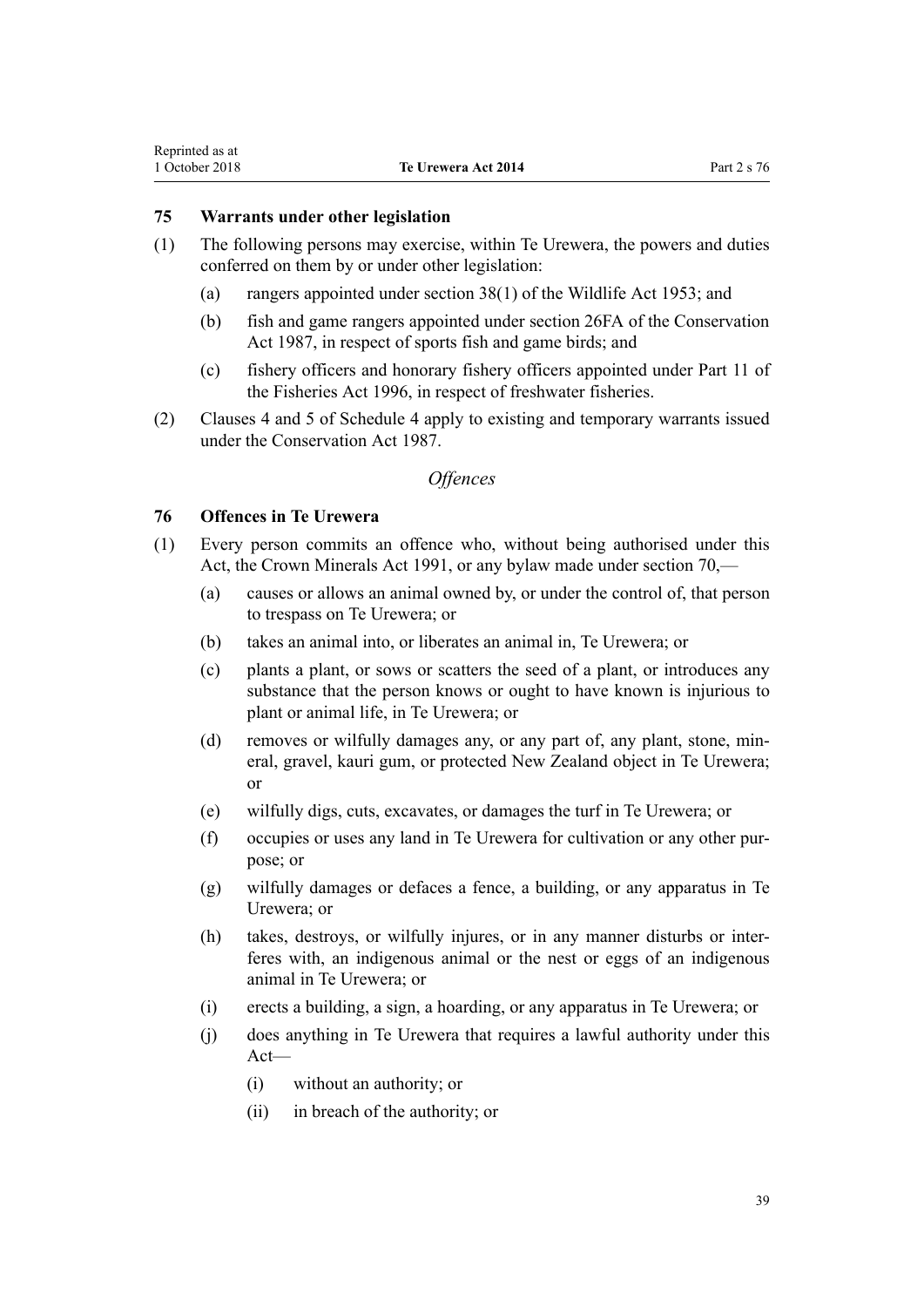- (k) in any way interferes with or damages a natural or historic feature of Te Urewera; or
- (l) refuses to give the information when requested under [clause 6](#page-101-0) of Schedule 4; or
- (m) after being asked to desist or stop under [clause 7](#page-101-0) or [8](#page-102-0) of Schedule 4, fails to do so.
- (2) Every person commits an offence against this Act who,—
	- (a) when required by notice from the chief executive or the Director-General to remove from Te Urewera an animal owned by, or under the control of, that person, fails to do so within the period specified in the notice:
	- (b) being the driver of a vehicle or the pilot of an aircraft or the person in charge of a boat that is illegally in Te Urewera or part of it, fails or refuses to remove that vehicle, aircraft, or boat when required to do so by a warranted officer:
	- (c) without a concession or other right or authority, does or causes something to be done for which a concession or other right or authority is required by this Act:
	- (d) unlawfully alters, obliterates, defaces, pulls up, removes, interferes with, or destroys boundary marks, or a stamp, mark, sign, poster, intentions book, concession, or right or authority issued by the Board, the chief executive, or the Director-General.
- (3) Every person commits an offence against this Act who uses, receives, sells, or otherwise disposes of an item specified in subsection (1)(d) or (h) knowing it to have been removed unlawfully from Te Urewera.
- (4) Every person commits an offence against this Act who, without being authorised under this Act,—
	- (a) is in possession of a chainsaw, firearm, trap, net, or other like object in Te Urewera; or
	- (b) discharges a firearm in Te Urewera; or
	- (c) from outside Te Urewera, shoots at an animal or other object or thing inside Te Urewera with a firearm.
- (5) If a person is found discharging a firearm in breach of subsection (4), [clause](#page-102-0) [11\(8\)](#page-102-0) of Schedule 4 applies to that firearm as if it were illegally in the possession of that person in Te Urewera.
- (6) Every person commits an offence against this Act who breaches a bylaw made under [section 70](#page-35-0) and is liable on conviction to the penalty prescribed under section  $70(1)(o)$ .
- (7) In addition to any penalty for which the person may be liable, a person convicted of an offence under this section is liable to pay the cost of any loss or dam-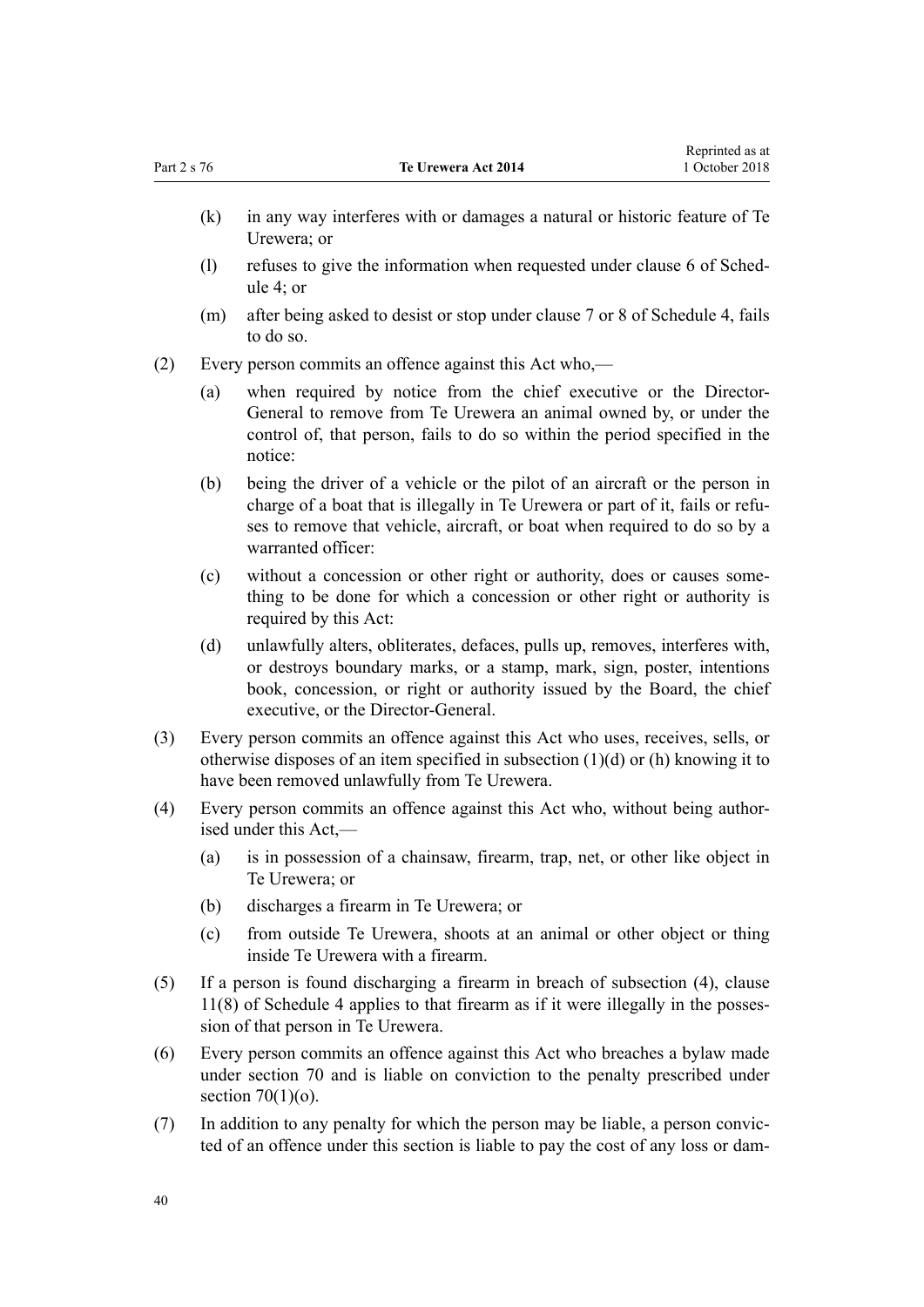<span id="page-40-0"></span>age, or expenses caused by or arising from the action constituting the offence (which may include salaries, wages, and incidental expenses incurred in investigating the offence or in remedying the loss or damage caused by that action).

- (8) The proof of authorisation for the purposes of subsection (1) or (4) must be established by the person charged.
- (9) For the purpose of subsection (7), the cost or value must be assessed by a District Court Judge and is recoverable as if it were incurred as a fine.

## **77 Offences against warranted officers**

Every person commits an offence against this Act who—

- (a) wilfully obstructs a warranted officer acting in the execution of any of the functions, powers, or duties conferred or imposed by or under this subpart:
- (b) not being a warranted officer, represents that he or she is such an officer.

### *Penalties*

## **78 Penalties for specified offences**

- (1) Every person who commits an offence against any of the provisions listed in subsection (2) is liable on conviction to the penalties prescribed in subsection (3).
- (2) The provisions are—
	- (a) section  $76(1)(a)$  to (i) and (k):
	- (b) section  $76(2)(a)$  and (b):
	- (c) section  $76(4)(b)$  and (c):
	- (d) section  $77(a)$ .
- (3) The penalties are,—
	- (a) in the case of an individual, imprisonment for a term not exceeding 2 years or a fine not exceeding \$100,000, or both:
	- (b) in the case of a body corporate, a fine not exceeding \$200,000:
	- (c) in any case where the offence is a continuing one, a further fine not exceeding \$10,000 for every day on which the offence continues.

#### **79 Penalties not otherwise prescribed**

Every person who commits an offence against this Act for which no penalty is prescribed elsewhere in this Act is liable, on conviction, to,—

- (a) in the case of an individual, imprisonment for a term not exceeding 1 year or a fine not exceeding \$100,000, or both:
- (b) in the case of a body corporate, a fine not exceeding \$200,000: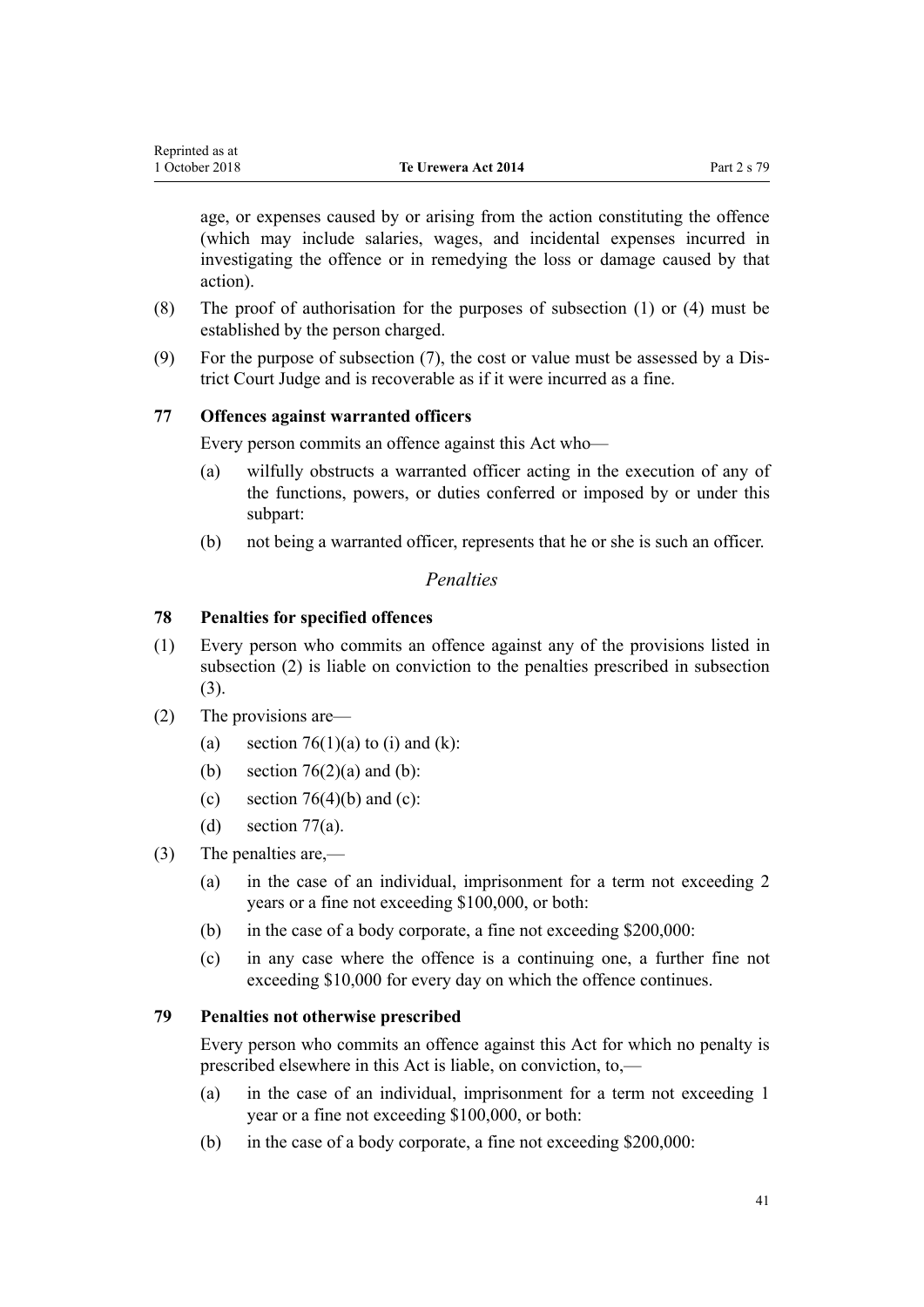(c) in any case where the offence is a continuing one, a further fine not exceeding \$10,000 for every day on which the offence continues.

## **80 Penalties for offences committed for commercial gain**

- (1) If a person is convicted of an offence against this Act, and it is proved beyond reasonable doubt on sentencing that the offence was committed for the purpose of commercial gain or reward (whether or not any gain or reward is realised), the person is liable, in place of any penalty otherwise prescribed,—
	- (a) in the case of an individual, to imprisonment for a term not exceeding 5 years or to a fine not exceeding \$300,000, or both:
	- (b) in the case of a body corporate, to a fine not exceeding \$300,000:
	- (c) in any case, if the offence is a continuing one, a further fine not exceeding \$20,000 for every day on which the offence continues.
- (2) Subsection (1) is not limited by any other provisions in this subpart.

## *Proceedings*

## **81 Proceedings in respect of offences**

- (1) Any person may commence a proceeding under this Act.
- (2) If the Board, the chief executive, or the Director-General proposes to commence a proceeding under this Act, that person must inform the others of—
	- (a) the particulars of the offence; and
	- (b) the nature of the proposed proceeding, including the time when that person intends to commence it.
- (3) There is no duty on any person, other than those referred to in subsection (2), to inform any person of the intention to commence a proceeding.

## **82 Limitation period for filing charging document**

Despite anything to the contrary in section 25 of the Criminal Procedure Act 2011, the limitation period in respect of offences against this Act ends on the day that is 12 months from the date of the discovery of the offence.

## **83 Presumptions relating to offences**

- (1) If a person is found in possession of a plant, stone, mineral, egg, nest, animal, taonga tūturu, or part of any similar thing in the vicinity of Te Urewera, and fails or refuses to give a satisfactory account, when asked by a warranted officer, as to how the thing has come to be in that person's possession, that is to be treated as evidence that the person removed it from Te Urewera.
- (2) In a proceeding for an offence against this Act or against a bylaw made under [section 70](#page-35-0), unless there is proof to the contrary, it is presumed that a map or plan specifying the location where the offence is alleged to have taken place, if signed by the chief executive of Land Information New Zealand, is sufficient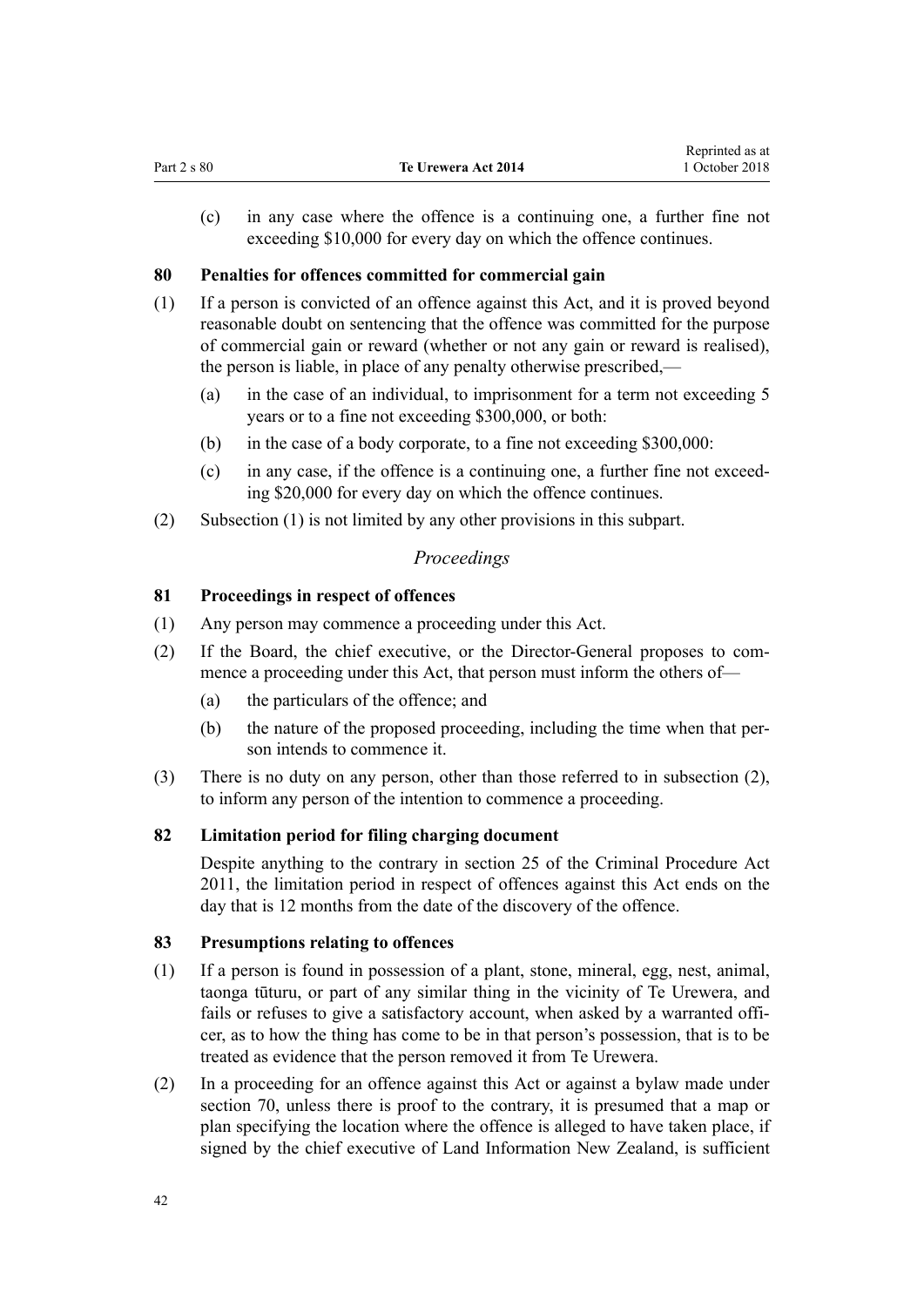<span id="page-42-0"></span>evidence that the location is within Te Urewera without the personal attendance of that chief executive or proof of his or her signature.

### *Control of dogs in Te Urewera*

#### **84 Control of dogs**

- (1) No person who owns or is in charge of a dog may allow the dog to be in Te Urewera unless permitted by or under this Act or by a bylaw made under [sec](#page-35-0)[tion 70](#page-35-0).
- (2) Provision is made in [Part 2](#page-107-0) of Schedule 4 for further matters relevant to dog control in Te Urewera.

#### **85 Dog control permits**

- (1) Subject to [clause 13](#page-104-0) of Schedule 4, the Board may from time to time issue a dog control permit to allow the owner or person in charge of a dog to take the dog into Te Urewera or the part of Te Urewera specified in the permit.
- (2) Without limiting subsection (1), the Board may refuse to issue a dog control permit if the permit is sought—
	- (a) for a dog that is classified as a dangerous dog under [section 31](http://prd-lgnz-nlb.prd.pco.net.nz/pdflink.aspx?id=DLM374887) of the Dog Control Act 1996 or is not registered under that Act; or
	- (b) by a person who—
		- (i) is classified under section  $21(1)$  of the Dog Control Act 1996 as a probationary owner; or
		- (ii) is disqualified under [section 25](http://prd-lgnz-nlb.prd.pco.net.nz/pdflink.aspx?id=DLM374853) of the Dog Control Act 1996 from being the owner of any dog; or
		- (iii) has been convicted of an offence under the Dog Control and Hydatids Act 1982; or
		- (iv) has been convicted of an offence against [section 86](#page-43-0) or under [sec](http://prd-lgnz-nlb.prd.pco.net.nz/pdflink.aspx?id=DLM106092)[tion 26ZZP](http://prd-lgnz-nlb.prd.pco.net.nz/pdflink.aspx?id=DLM106092) or [26ZZQ](http://prd-lgnz-nlb.prd.pco.net.nz/pdflink.aspx?id=DLM106094) of the Conservation Act 1987; or
		- (v) has been convicted of an offence against the [Wildlife Act 1953](http://prd-lgnz-nlb.prd.pco.net.nz/pdflink.aspx?id=DLM276813), the [Marine Mammals Protection Act 1978](http://prd-lgnz-nlb.prd.pco.net.nz/pdflink.aspx?id=DLM25110), or the [Trade in Endan](http://prd-lgnz-nlb.prd.pco.net.nz/pdflink.aspx?id=DLM145965)[gered Species Act 1989](http://prd-lgnz-nlb.prd.pco.net.nz/pdflink.aspx?id=DLM145965), or against regulations made under any of those Acts.
- (3) Every dog control permit issued under subsection (1) is subject to—
	- (a) the condition that the holder carry the permit on his or her person whenever the holder is in Te Urewera and is accompanied by the dog; and
	- (b) other conditions that the Board thinks fit to impose.
- (4) Every dog control permit issued under subsection (1) must state the activity and purpose for which it is issued.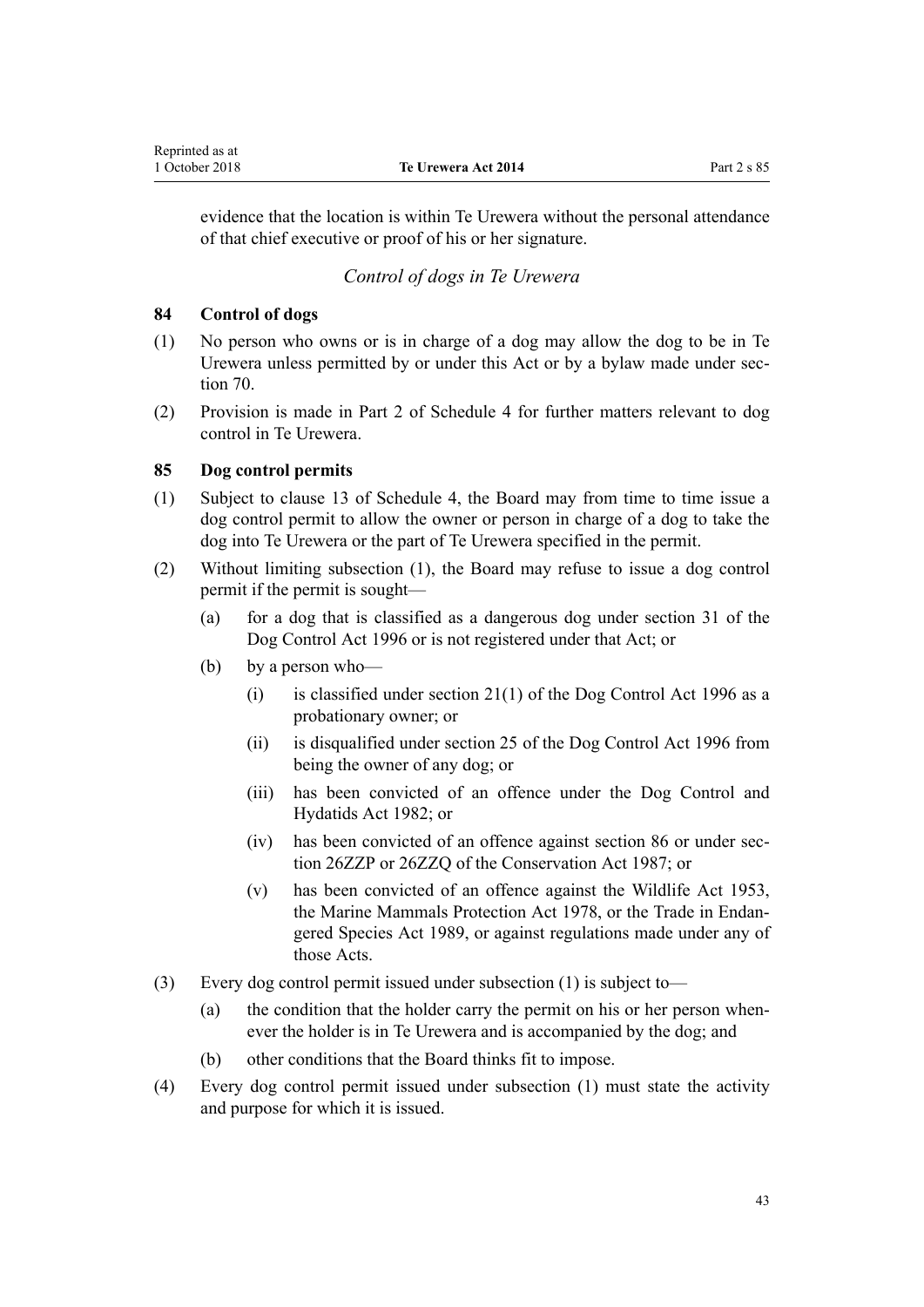#### <span id="page-43-0"></span>**86 Offences in relation to dogs**

- (1) Every person commits an offence against this Act and is liable on conviction to imprisonment for a term not exceeding 12 months or to a fine not exceeding \$10,000 or to both who—
	- (a) is the owner of a dog or person in charge of a dog and who allows the dog, contrary to [section 84](#page-42-0), to be in Te Urewera; or
	- (b) is a person authorised by or under this Act to take a dog into Te Urewera, but fails to keep the dog under proper control; or
	- (c) is the owner of a dog or person in charge of a dog, but fails to comply with any condition of a dog control permit.
- (2) Without limiting subsection (1)(b), for the purpose of this Act, a dog is not under proper control if it is found at large in Te Urewera.

### *Fines payable to Board*

#### **87 Board to receive fines**

- (1) Fines imposed and recovered in any proceedings under this subpart must be paid to the Board.
- (2) Money received by the Board under this section is subject to—
	- (a) section  $39(1)$ ; and
	- (b) [section 73](http://prd-lgnz-nlb.prd.pco.net.nz/pdflink.aspx?id=DLM163137) of the Public Finance Act 1989.

# **Part 3 Te Urewera land and related matters**

#### *Interpretation*

#### **88 Interpretation**

In this Part, unless the context requires otherwise,—

**Crown improvements** means the improvements—

- (a) attached to Te Urewera establishment land; and
- (b) owned by the Crown immediately before the settlement date

**historical Treaty claim** has the meaning given in [section 2](http://prd-lgnz-nlb.prd.pco.net.nz/pdflink.aspx?id=DLM435375) of the Treaty of Waitangi Act 1975

**LINZ** means Land Information New Zealand

**Māori freehold land** has the meaning given in [section 4](http://prd-lgnz-nlb.prd.pco.net.nz/pdflink.aspx?id=DLM289897) of Te Ture Whenua Maori Act 1993

**private land** means land that is held in fee simple by any person other than the Sovereign, and includes Māori freehold land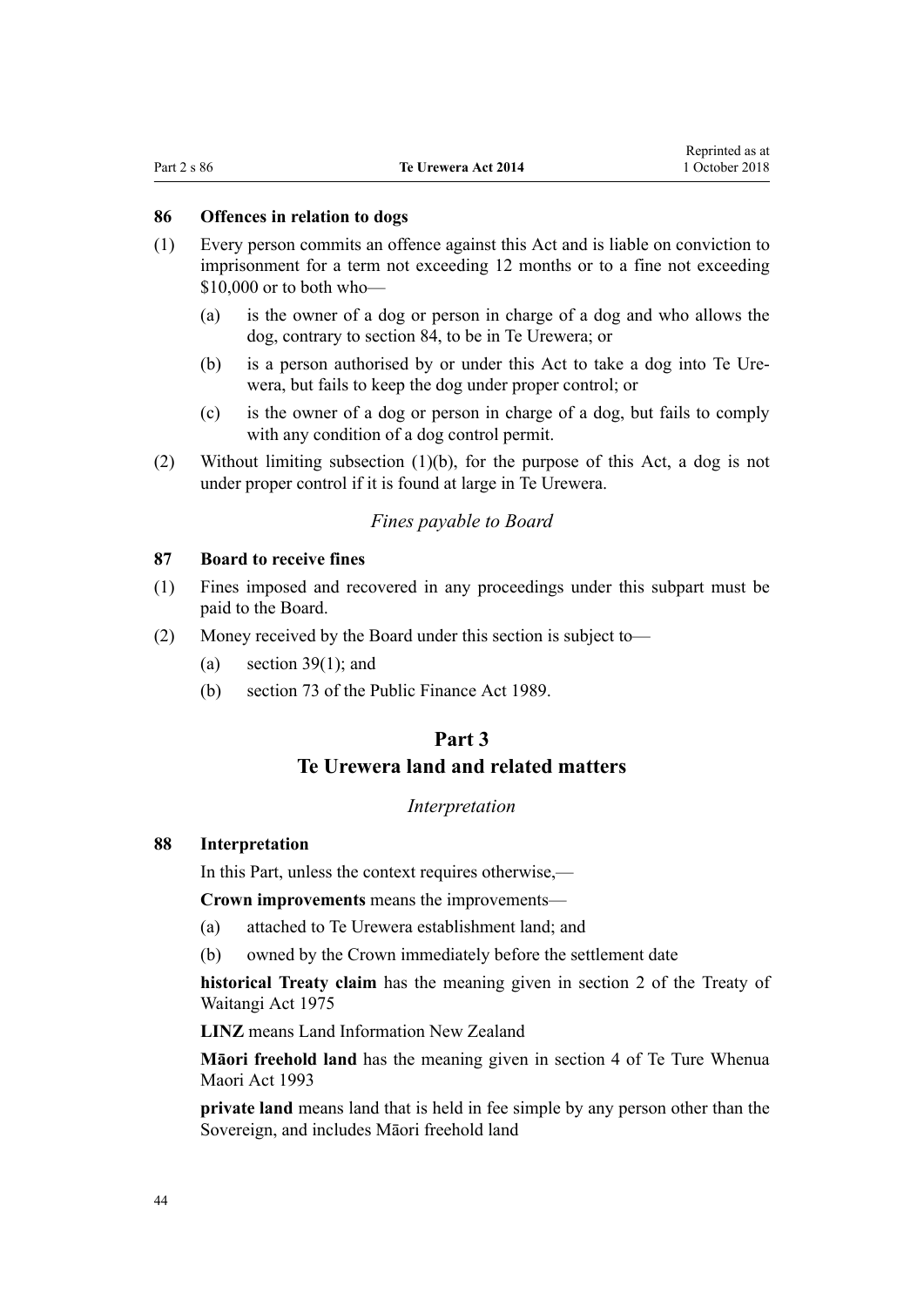#### **Te Urewera easements** means—

- (a) the right of way easement created by Transfer H731315.3 registered on computer freehold registers SA27A/847 and SA38D/87; and
- (b) the right of way easement created by Transfer H679634.3 registered on computer freehold register SA49A/375; and
- (c) the easements referred to in [section 99](#page-48-0) if the required easements are registered by the Crown before the settlement date.

Subpart 1—Provisions for registration and other matters relating to Te Urewera land

#### **89 Registration of Te Urewera establishment land in Te Urewera**

- (1) The Registrar-General must, in accordance with a written application by a person authorised by the Director-General,—
	- (a) create, in the name of Te Urewera, 1 computer freehold register for the fee simple estate in Te Urewera establishment land; and
	- (b) record on the computer freehold register—
		- (i) any interests that are registered, notified, or notifiable (including the Te Urewera easements), and are described in the application; and
		- (ii) a notation that the establishment land is subject to this Act; and
		- (iii) for the purpose of [section 91](#page-45-0), a notation that the register is limited as to parcels.
- (2) Despite the registration of Te Urewera establishment land in the name of Te Urewera, the Board must exercise and perform all the rights, powers, and duties of the registered proprietor of the establishment land on behalf of, and in the name of, Te Urewera.
- (3) The Registrar-General must have regard to subsection (2).
- (4) A computer freehold register must be created for the establishment land as soon as is reasonably practicable after the settlement date, but not later than 24 months after that date.
- (5) Subsection (1) applies despite—
	- (a) the [Land Transfer Act 1952](http://prd-lgnz-nlb.prd.pco.net.nz/pdflink.aspx?id=DLM269031) or any other enactment or rule of law; and
	- (b) the fact that Te Urewera establishment land is situated in 2 land registration districts.

#### **90 Resumptive memorials to be cancelled**

- (1) The following enactments cease to apply to Te Urewera land:
	- (a) [Part 3](http://prd-lgnz-nlb.prd.pco.net.nz/pdflink.aspx?id=DLM192356) of the Crown Forest Assets Act 1989:
	- (b) [sections 211 to 213](http://prd-lgnz-nlb.prd.pco.net.nz/pdflink.aspx?id=DLM184658) of the Education Act 1989: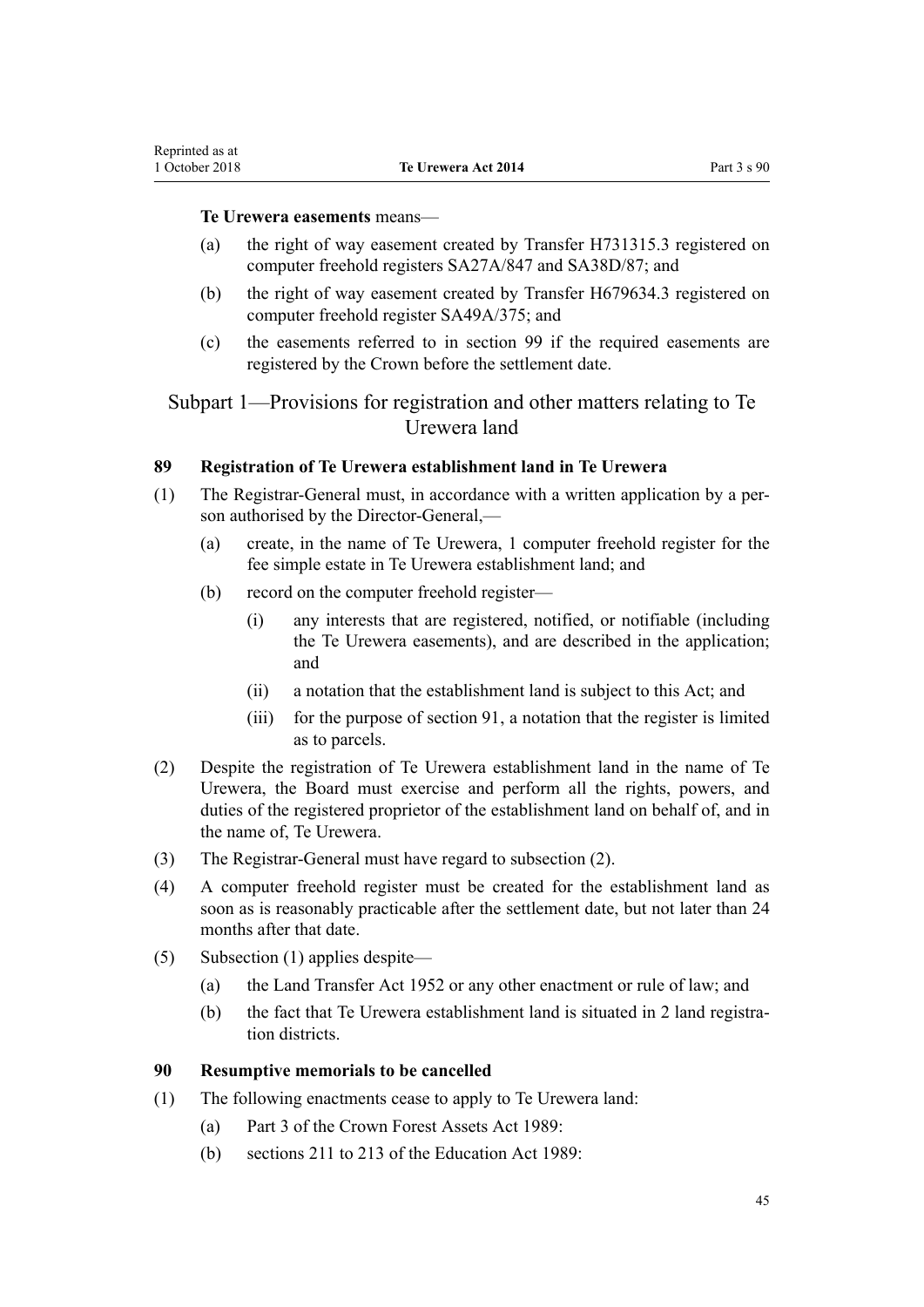- <span id="page-45-0"></span>(c) [Part 3](http://prd-lgnz-nlb.prd.pco.net.nz/pdflink.aspx?id=DLM223144) of the New Zealand Railways Corporation Restructuring Act  $1990$
- (d) [sections 27A to 27C](http://prd-lgnz-nlb.prd.pco.net.nz/pdflink.aspx?id=DLM98097) of the State-Owned Enterprises Act 1986:
- (e) [sections 8A to 8HJ](http://prd-lgnz-nlb.prd.pco.net.nz/pdflink.aspx?id=DLM435544) of the Treaty of Waitangi Act 1975.
- (2) The Registrar-General must ensure that no resumptive memorials that relate to the enactments listed in subsection (1) are entered on the register for Te Urewera land.

#### **91 Interests of registered proprietors of adjacent land not affected**

The computer freehold register for Te Urewera land does not adversely affect or in any way limit the title of a registered proprietor of land adjacent to Te Urewera land.

## **92 Existing interests to continue**

- (1) Any interests relating to Te Urewera establishment land immediately before its vesting by [section 12](#page-14-0) are existing interests (**existing interests**).
- (2) Existing interests continue to apply, with any necessary modification, until the interest expires or is terminated.
- (3) For the purposes of the existing interests, on and from the settlement date,—
	- (a) in any case where the interest has been granted by or to the Crown, the Crown is deemed to have been replaced by the Board as the grantor or grantee; and
	- (b) if the context requires, references to other enactments are to be read as references to this Act; and
	- (c) references to Te Urewera National Park are to be read as references to Te Urewera.
- (4) Despite subsection (3)(a), a variation to, or renewal of, an interest relating to Tāwhiuau Maunga must have the written consent of the trustees of Te Rūnanga o Ngāti Manawa.
- (5) In this section, **Tāwhiuau Maunga** and **trustees of Te Rūnanga o Ngāti Manawa** have the meanings given in [section 129](#page-63-0).

#### **93 Application of other enactments**

- (1) Nothing in [Part 4A](http://prd-lgnz-nlb.prd.pco.net.nz/pdflink.aspx?id=DLM104697) of the Conservation Act 1987 or the [Public Works Act 1981](http://prd-lgnz-nlb.prd.pco.net.nz/pdflink.aspx?id=DLM45426) applies to the vesting of the fee simple estate in Te Urewera land.
- (2) Nothing in [Te Ture Whenua Maori Act 1993](http://prd-lgnz-nlb.prd.pco.net.nz/pdflink.aspx?id=DLM289881) applies to Te Urewera land.
- (3) [Sections 24](http://prd-lgnz-nlb.prd.pco.net.nz/pdflink.aspx?id=DLM444632) and [25](http://prd-lgnz-nlb.prd.pco.net.nz/pdflink.aspx?id=DLM444648) of the Reserves Act 1977 do not apply to the revocation, under this subpart, of the reserve status of any part of Te Urewera land.
- (4) [Section 11](http://prd-lgnz-nlb.prd.pco.net.nz/pdflink.aspx?id=DLM231942) and [Part 10](http://prd-lgnz-nlb.prd.pco.net.nz/pdflink.aspx?id=DLM236786) of the Resource Management Act 1991 do not apply  $to$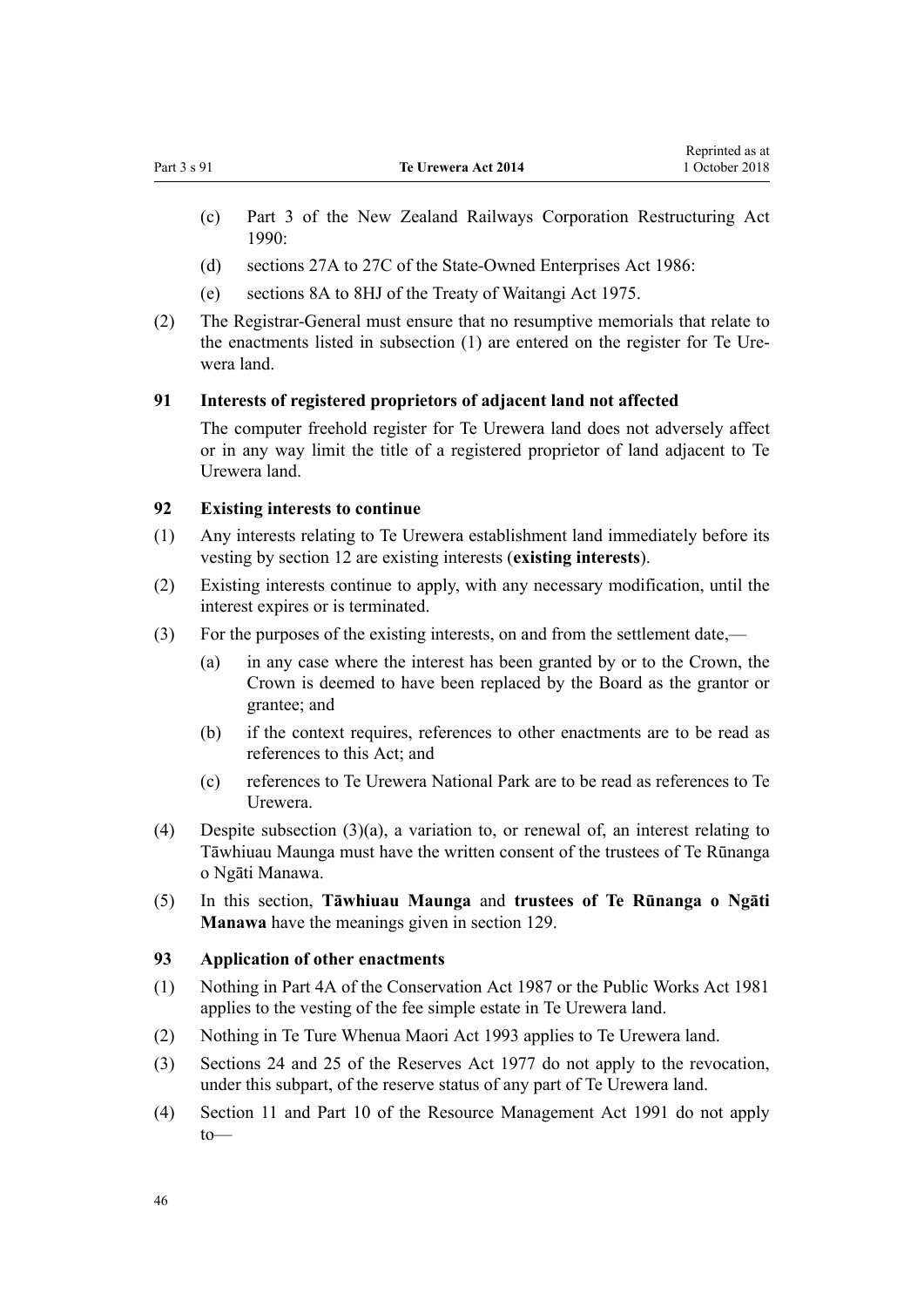<span id="page-46-0"></span>Reprinted as at

- (a) the vesting of the fee simple estate in Te Urewera land; or
- (b) any matter incidental to, or required for the purpose of, the vesting.
- (5) The vesting of the fee simple estate in Te Urewera land does not—
	- (a) limit [section 10](http://prd-lgnz-nlb.prd.pco.net.nz/pdflink.aspx?id=DLM246310) or [11](http://prd-lgnz-nlb.prd.pco.net.nz/pdflink.aspx?id=DLM246311) of the Crown Minerals Act 1991; or
	- (b) affect other rights to subsurface minerals in Te Urewera land.
- (6) The permission of a council under [section 348](http://prd-lgnz-nlb.prd.pco.net.nz/pdflink.aspx?id=DLM420676) of the Local Government Act 1974 is not required for laying out, forming, granting, or reserving a private road, private way, or right of way required to fulfil the terms of the deed of settlement in relation to Te Urewera land.

### *Official geographic names*

## **94 Official geographic names discontinued**

- (1) The official geographic name of Te Urewera National Park is discontinued.
- (2) If any part of Te Urewera land was a Crown protected area immediately prior to its vesting, the official geographic name of that land is discontinued.
- (3) The New Zealand Geographic Board Ngā Pou Taunaha o Aotearoa must amend the Gazetteer to record that the relevant official geographic names have been discontinued by this section.
- (4) In this section, **Crown protected area**, **Gazetteer**, and **official geographic name** have the meanings given in [section 4](http://prd-lgnz-nlb.prd.pco.net.nz/pdflink.aspx?id=DLM1065420) of the New Zealand Geographic Board (Ngā Pou Taunaha o Aotearoa) Act 2008.

#### *Improvements*

### **95 Ownership of improvements**

- (1) Crown improvements—
	- (a) remain vested in the Crown; and
	- (b) may be used, occupied, accessed, maintained, removed, or demolished by the chief executive or the Director-General in a manner that is consistent with—
		- (i) the management plan; and
		- (ii) the annual operational plan for Te Urewera.
- (2) Subsection  $(1)(b)$  applies only to the extent that the use, occupation, access, maintenance, removal, or demolition of the improvements is not inconsistent with—
	- (a) the terms of an existing interest (within the meaning of section  $92(1)$ ); or
	- (b) any existing grant by the Crown to a third party for the use of the improvements.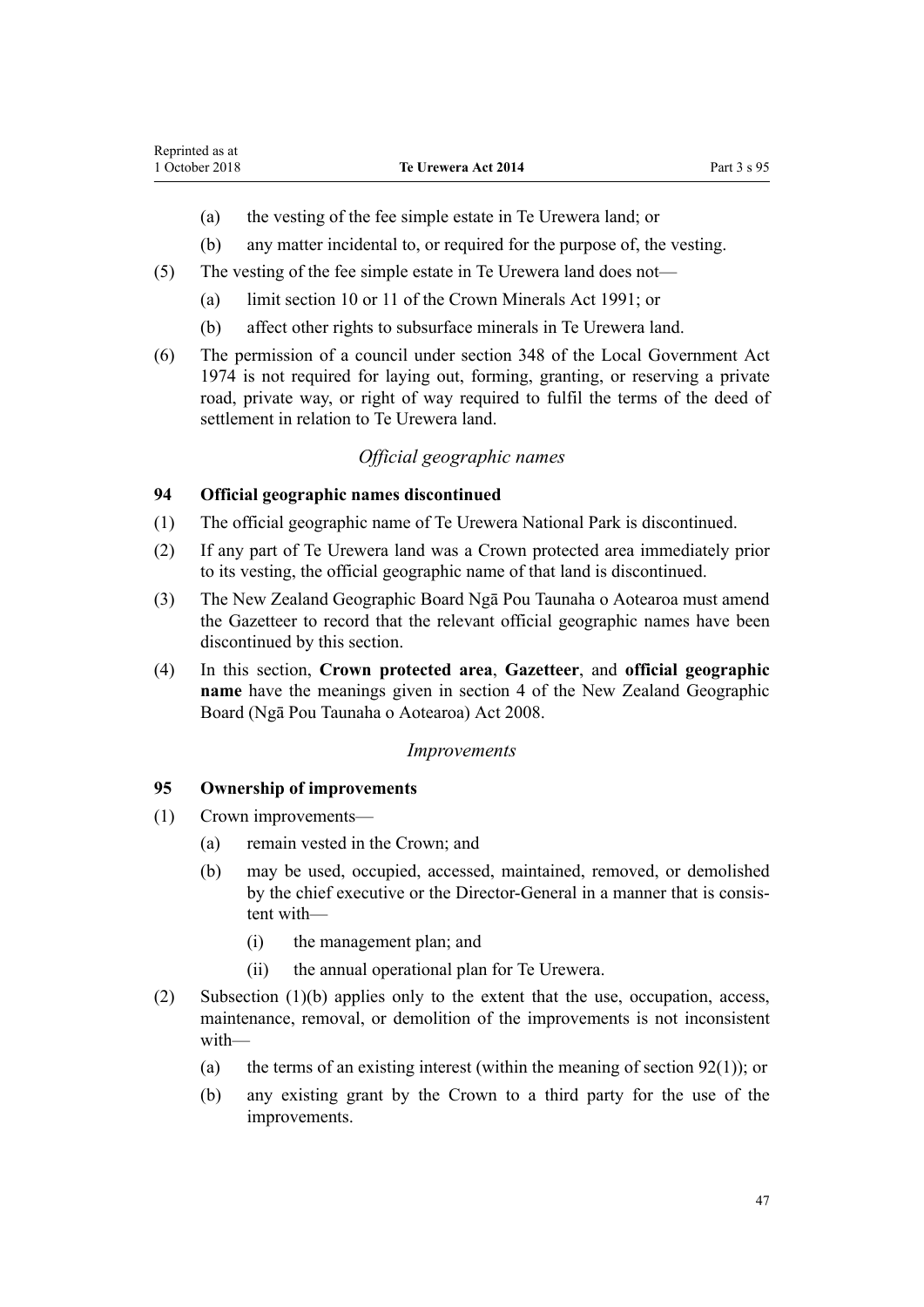- <span id="page-47-0"></span>(3) Other improvements attached to the establishment land that are not governed by an existing interest (within the meaning of [section 92\(1\)\)](#page-45-0) are vested in—
	- (a) the person or body that attached the improvement to the land; or
	- (b) if that person or body no longer exists or no longer has an interest in the improvement, the person or body who would have had ownership rights to the improvement immediately before the vesting, as if the improvement were personal property.

## *Liabilities*

## **96 Certain liabilities excluded**

## *Rates*

(1) Te Urewera land is to be treated as if Te Urewera were listed in [clause 1](http://prd-lgnz-nlb.prd.pco.net.nz/pdflink.aspx?id=DLM1733703) of Part 1 of Schedule 1 of the Local Government (Rating) Act 2002.

*Fire Authority levies*

(2) No levy may be imposed on the Board in respect of Te Urewera land under [section 45\(3\)](http://prd-lgnz-nlb.prd.pco.net.nz/pdflink.aspx?id=DLM443520) or [46\(3\)](http://prd-lgnz-nlb.prd.pco.net.nz/pdflink.aspx?id=DLM443524) of the Forest and Rural Fires Act 1977.

*Contamination of land*

- (3) The Crown, and not the Board, is responsible for any liability to remediate Te Urewera land that is contaminated, if the contamination occurred at any time while the Crown owned the land.
- (4) In subsection (3), **contaminated land** has the meaning given in [section 2\(1\)](http://prd-lgnz-nlb.prd.pco.net.nz/pdflink.aspx?id=DLM230272) of the Resource Management Act 1991.

## **97 Costs of meeting any liability**

- (1) This section applies if—
	- (a) the Board has a liability arising from acting on behalf of Te Urewera; and
	- (b) the Board cannot meet the costs or other obligations imposed by that liability.
- (2) The Board must, at the earliest practicable opportunity, give written notice of the matter to—
	- (a) the trustees; and
	- (b) the Minister of Finance and the Minister of Conservation (the **Ministers**).
- (3) The notice may propose options for meeting the costs and other obligations associated with the liability.
- (4) The Board, the trustees, and the Ministers must consider and respond to any proposals any of them may make.
- (5) The trustees and the Ministers may—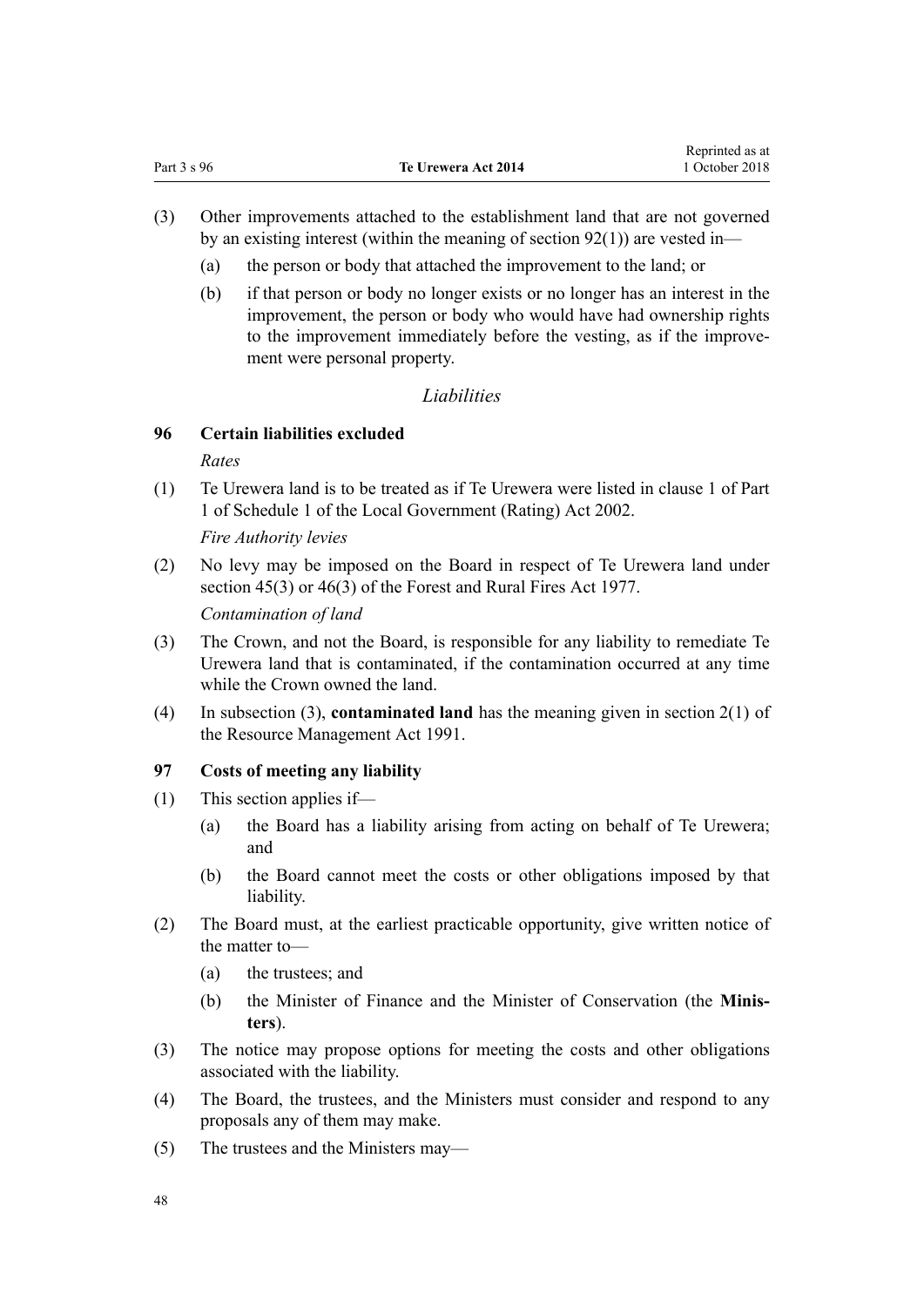- <span id="page-48-0"></span>(a) propose options or seek proposals from the Board for meeting the liability; and
- (b) agree to provide assistance to the Board, specifying any condition on that assistance that they consider appropriate.

## *Easements required*

## **98 Easement over former Kainaha historic reserve**

- (1) The Board must, at its first meeting after the settlement date, sign and return to the Crown, in favour of the Minister for Arts, Culture and Heritage, a registrable easement in gross for a right to locate, access, and maintain headstones on the former Kainaha historic reserve, on the terms and conditions set out in part 8.2 of the documents schedule.
- (2) The easement—
	- (a) must be enforceable in accordance with its terms despite this Act or any other enactment; and
	- (b) is to be treated as having been granted in accordance with this Act.

### **99 Waikaremoana easements**

- (1) The Board must grant and register easements in perpetuity over the part of Te Urewera establishment land used for the operation of the Waikaremoana power station, on the terms and conditions specified by the Crown.
- (2) The easements—
	- (a) must be enforceable in accordance with their terms, despite this Act or any other enactment; but
	- (b) are to be treated as having been granted in accordance with this Act.
- (3) This section applies only if the Crown has not registered the easements before the settlement date.

## Subpart 2—Land added to, or removed from, Te Urewera or interests acquired

## **100 Land added to Te Urewera**

- (1) Any area of land outside the boundaries to Te Urewera may be added to Te Urewera under this subpart.
- (2) Land may be added to Te Urewera only if—
	- (a) it meets the criteria set out in [section 101](#page-49-0); and
	- (b) the land is approved for addition to Te Urewera in accordance with [sec](#page-50-0)[tions 104 to 107,](#page-50-0) as relevant.
- (3) Land added to Te Urewera becomes Te Urewera land.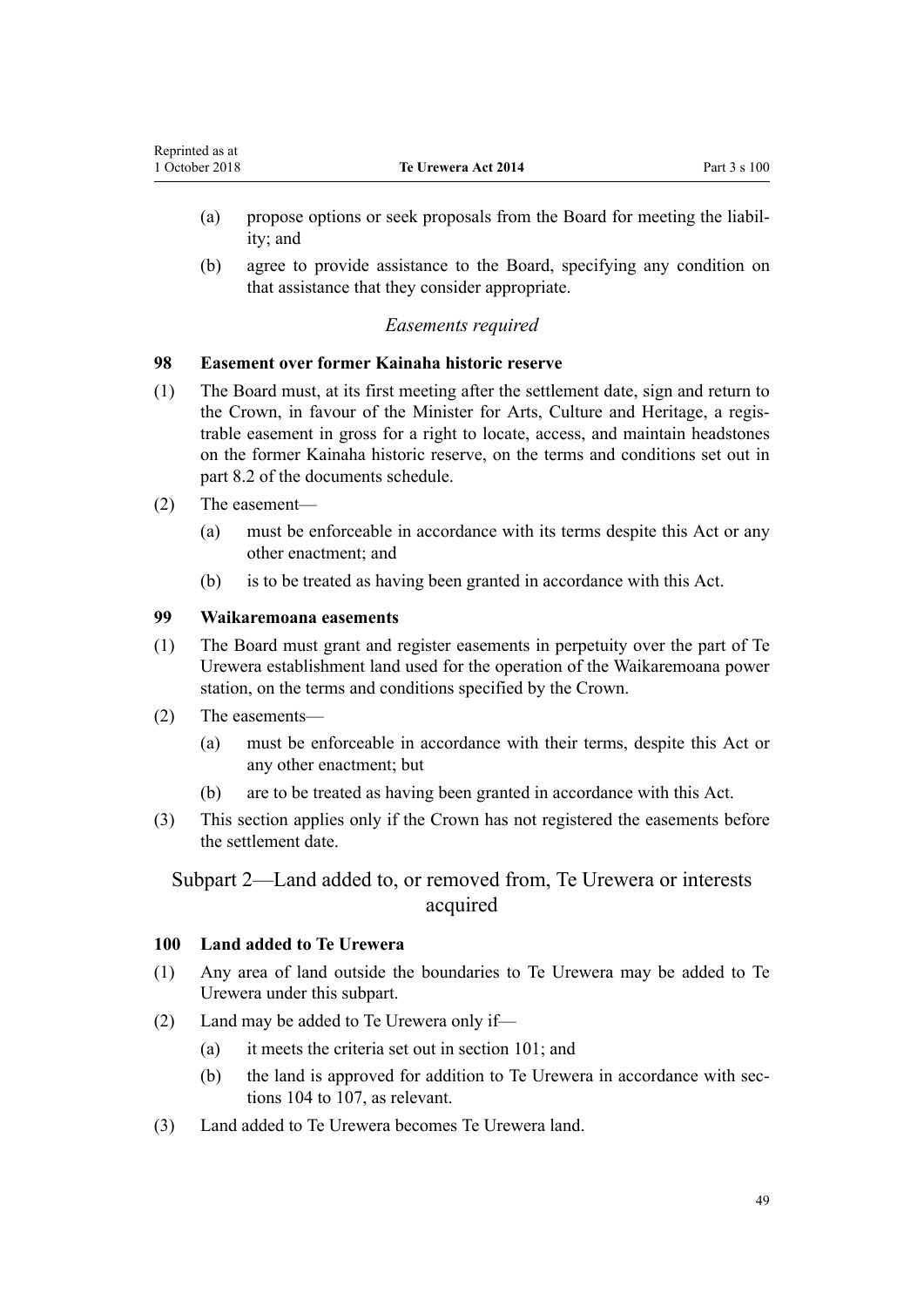#### <span id="page-49-0"></span>**101 Criteria for adding land**

- (1) All land proposed for addition to Te Urewera must contain—
	- (a) features that have significant natural, cultural, or historic values important for the connection between Tūhoe and Te Urewera, if their inclusion in Te Urewera will strengthen and maintain that connection; or
	- (b) natural features of such distinctive natural beauty or cultural or scientific value that preservation of the land in perpetuity is of national importance; or
	- (c) indigenous ecological systems and biodiversity or other natural features whose natural, cultural, or historic values are unique or so scientifically important that their preservation in perpetuity is of national importance.
- (2) An area of land outside the boundaries of Te Urewera may be considered for inclusion in Te Urewera, even if its natural, cultural, or historic values have been diminished, as long as the land—
	- (a) is capable of restoration or regeneration, particularly if it is representative of an indigenous ecological system not elsewhere protected in New Zealand; or
	- (b) contains features that are not elsewhere protected in New Zealand but are unique, or so beautiful or scientifically important as to justify protection as part of Te Urewera; or
	- (c) does not have significant natural values but—
		- (i) the area has cultural or historic values significant enough to justify protection as part of Te Urewera; and
		- (ii) the inclusion of that land is compatible with the protection of the natural values of Te Urewera.

#### **102 Other interests may be acquired**

- (1) The Board may acquire interests of the kind described in subsection (3) if the Board is satisfied as to the matters set out in subsection (2).
- (2) Before exercising a power under this section, the Board must be satisfied,—
	- (a) after considering the matters in sections 101 and [103,](#page-50-0) that the acquisition of an interest would be for the benefit of Te Urewera; and
	- (b) that the Board is able to secure the necessary funds for the acquisition.
- (3) The Board may—
	- (a) enter into a contract for—
		- (i) a lease or licence over private land:
		- (ii) an easement over private land:
		- (iii) an interest of a licensee or lessee in private land: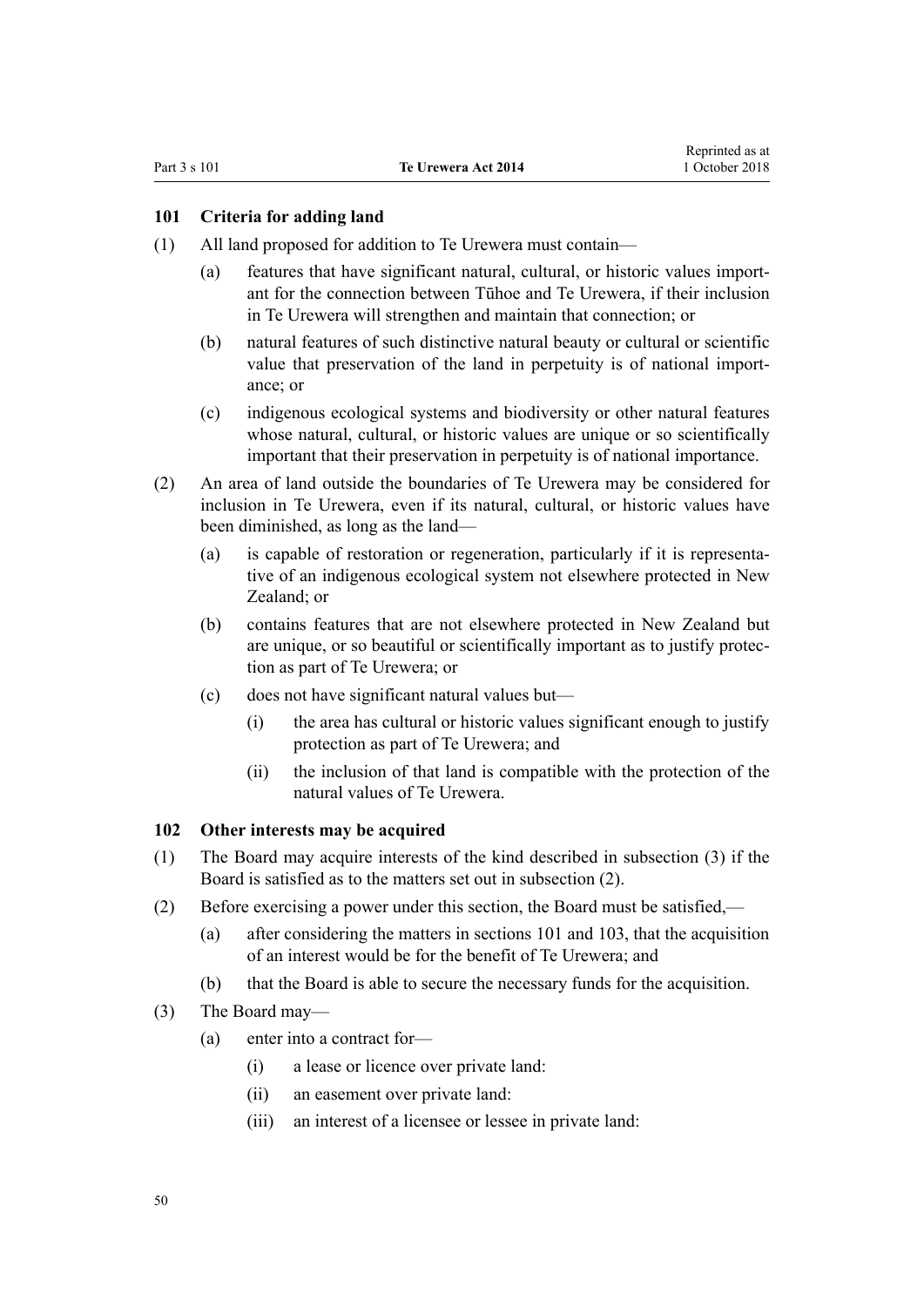- <span id="page-50-0"></span>(b) accept an easement, lease, licence, or the interest of a licensee or lessee as a gift.
- (4) An interest acquired under this section is, for the duration of the interest, subject to this Act and must be administered by the Board for the purpose of this Act.

## **103 Relevant considerations for determining whether land may be added or interests acquired**

In considering a proposal to add land to Te Urewera or to acquire an interest, the Board, the chief executive, the Minister, and the Director-General must each consider, as relevant, the following matters:

- (a) the extent to which the land proposed to be added to Te Urewera, or any interest acquired, would contribute to—
	- (i) achieving the purpose of this Act; and
	- (ii) protecting Te Urewera from the adverse effects of activities outside Te Urewera; and
	- (iii) strengthening and maintaining the connection of Tūhoe with Te Urewera; and
	- (iv) achieving protection of a nationally representative range of ecosystems, natural features, scenery types, and landscape types, and the contribution of Te Urewera to achieving that goal; and
	- (v) the efficient management of Te Urewera; and
	- (vi) public access to Te Urewera, to the extent that that is consistent with the need to preserve the natural, cultural, historic, or scientific values of Te Urewera; and
- (b) any extant historical Treaty claims over the land to which the proposal relates; and
- (c) any financial or other implications relevant to the governance and management of Te Urewera; and
- (d) any other matters that are considered relevant.

## *Addition of private land*

## **104 Proposal to add private land to Te Urewera**

- (1) The Board may make a proposal to add private land to Te Urewera if it is satisfied that the land is suitable to add to Te Urewera on the grounds that—
	- (a) the land meets the criteria set out in [section 101;](#page-49-0) and
	- (b) the Board and the owner of the land have reached an agreement for the Board to acquire the land by sale and purchase or receive it as a gift.
- (2) If the private land that is the subject of a proposal is Māori freehold land,—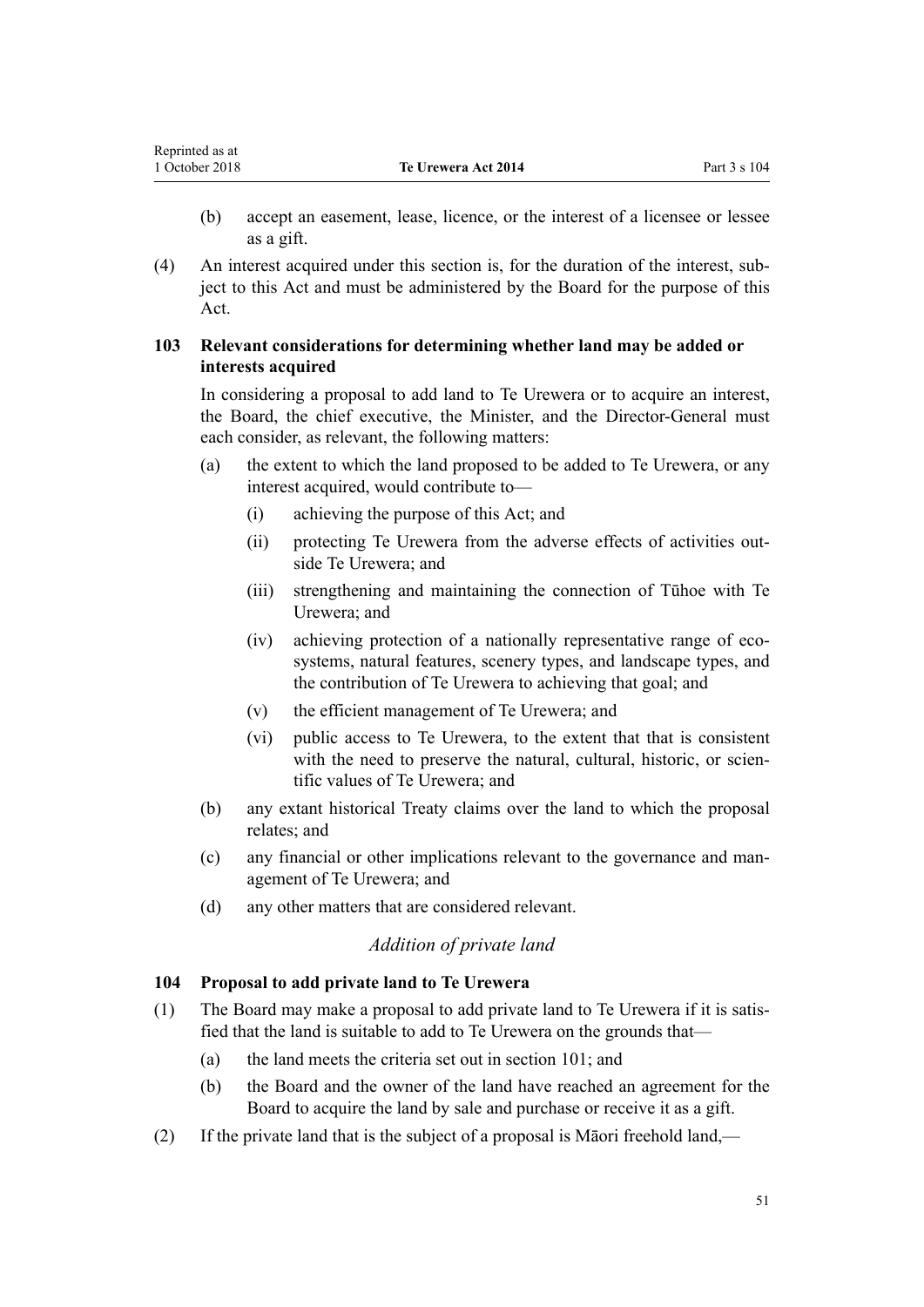- <span id="page-51-0"></span>(a) the agreement to add that land to Te Urewera must be treated as an alienation of the whole or part of a block for the purposes of [Part 7](http://prd-lgnz-nlb.prd.pco.net.nz/pdflink.aspx?id=DLM291510) of Te Ture Whenua Maori Act 1993; and
- (b) the agreement is conditional on the Minister making a recommendation under section  $105(1)(a)$ ; and
- (c) the requirements of [Te Ture Whenua Maori Act 1993](http://prd-lgnz-nlb.prd.pco.net.nz/pdflink.aspx?id=DLM289881) for alienation of the whole or part of a block must be complied with.
- (3) The Board may, before making a proposal under subsection (1), request the chief executive and the Director-General to investigate the proposal and provide a report to the Board with recommended outcomes.
- (4) To avoid doubt, the Māori Land Court does not have jurisdiction to make a vesting order to add land to Te Urewera.
- (5) The addition of any land to Te Urewera is subject to the Board being able to secure the funds necessary for the purchase price (if any).

### **105 Minister's obligations**

- (1) The Minister must consider a proposal of the Board under [section 104](#page-50-0) and may, if the Minister considers it appropriate,—
	- (a) recommend to the Governor-General that all or part of the land referred to in the Board's proposal be added to Te Urewera; or
	- (b) decide not to make a recommendation to the Governor-General.
- (2) In the case of a proposal relating to Māori freehold land, the Minister must be satisfied that the Māori Land Court has—
	- (a) endorsed the agreement to alienate the land for the purpose of adding it to Te Urewera by issuing a certificate of confirmation under [Part 8](http://prd-lgnz-nlb.prd.pco.net.nz/pdflink.aspx?id=DLM291539) of Te Ture Whenua Maori Act 1993; or
	- (b) in the case of a resolution of the owners to alienate the land, made an order of confirmation under [Part 8](http://prd-lgnz-nlb.prd.pco.net.nz/pdflink.aspx?id=DLM291539) of that Act.
- (3) Before deciding not to make a recommendation to the Governor-General, the Minister must provide the Board with—
	- (a) the reasons why the Minister is considering not making a recommendation; and
	- (b) an opportunity to consider how to respond to the Minister.
- (4) The Governor-General may, on the advice of the Minister, make an Order in Council that—
	- (a) vests in Te Urewera the land referred to in the Minister's recommendation; and
	- (b) states that the land is held under, and in accordance with, this Act; and
	- (c) sets out any other matters relevant to the vesting.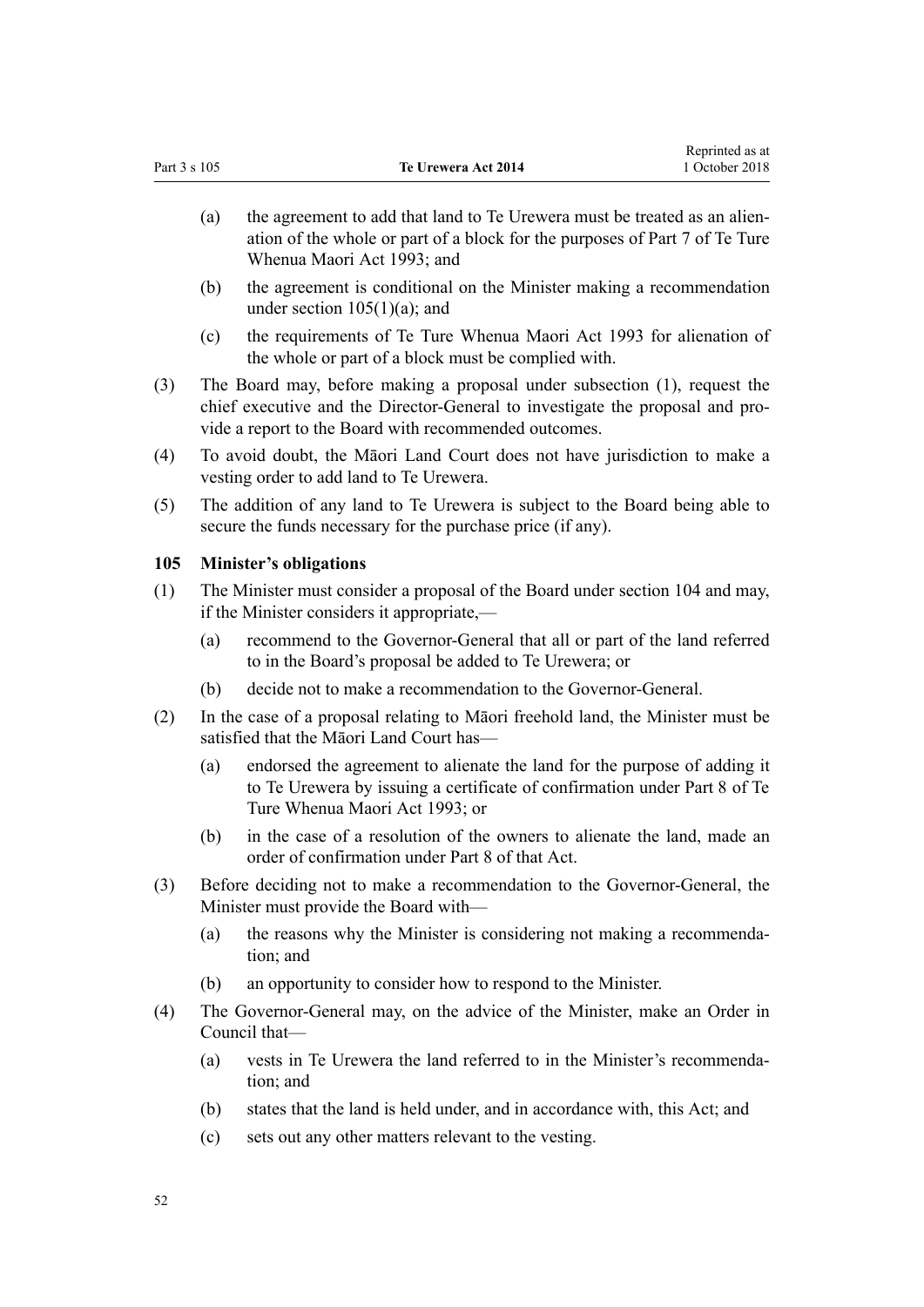#### *Addition of public conservation land*

#### <span id="page-52-0"></span>**106 Board's obligations**

- (1) If the Board proposes to add public conservation land to Te Urewera, the Board must—
	- (a) advise the Minister of the proposal; and
	- (b) seek and consider views on the proposal from—
		- (i) iwi and hapū; and
		- (ii) the New Zealand Conservation Authority; and
		- (iii) the relevant conservation boards; and
		- (iv) the relevant local authorities; and
		- (v) the New Zealand Fish and Game Council; and
		- (vi) a Fish and Game Council with jurisdiction in the locality of Te Urewera.
- (2) The Board may request the Director-General to investigate the proposal and report on it to the Board, including outcomes the Director-General recommends.
- (3) If the Director-General receives a request under subsection (2), the Director-General must—
	- (a) consider the matters set out in [section 103](#page-50-0) (setting out the relevant considerations); and
	- (b) give written notice to the Minister of Energy and Resources.
- (4) After undertaking an investigation, the Director-General must—
	- (a) give public notice nationally of the draft report on the investigation, in whatever manner the Director-General considers appropriate, stating where the draft report may be viewed; and
	- (b) invite public submissions on the report by a specified date, which must be not less than 40 working days after the date of the notice; and
	- (c) specify how submissions may be made and request submitters to state whether they wish to be heard by the Director-General in support of their submissions; and
	- (d) provide submitters who wish to be heard with a reasonable opportunity to appear and be heard; and
	- (e) consider all submissions, written and oral, as long as they are relevant to the investigation and comply with the conditions notified; and
	- (f) prepare a final report.
- (5) The final report of the Director-General must include—
	- (a) an explanation of the process of the investigation; and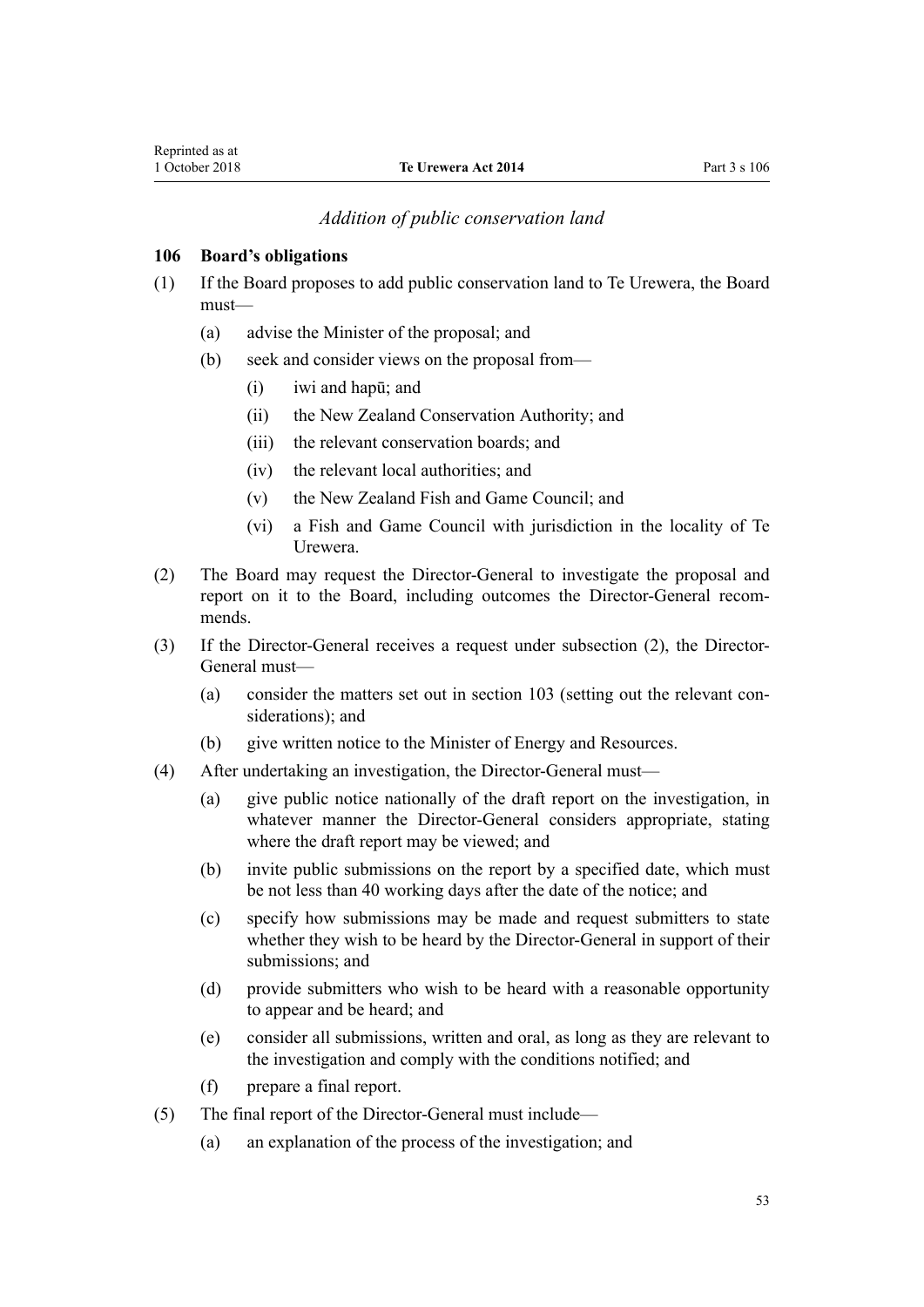- <span id="page-53-0"></span>(b) a summary and evaluation of the submissions made on the report; and
- (c) the final outcomes recommended.
- (6) The Director-General must provide the final report to the Board.
- (7) The Board must seek comment on that final report from the New Zealand Conservation Authority and relevant conservation boards.
- (8) Before making a recommendation to the Minister that all, part, or none of the land referred to in the Director-General's final report be added to Te Urewera, the Board must consider—
	- (a) the report of the Director-General and any comments received under subsection  $(7)$ ; and
	- (b) the matters set out in [section 103.](#page-50-0)
- (9) If the Board is satisfied that the addition of the relevant land would benefit Te Urewera, the Board may recommend to the Minister that all or part of the land be added to Te Urewera.

#### **107 Minister's obligations**

- (1) The Minister must consider the recommendation received from the Board under [section 106\(8\)](#page-52-0) and may, if the Minister considers it appropriate,—
	- (a) recommend to the Governor-General that all or part of the land referred to in the final report of the Director-General be added to Te Urewera; or
	- (b) decide not to make a recommendation to the Governor-General.
- (2) Before deciding not to make a recommendation to the Governor-General, the Minister must provide the Board with—
	- (a) the reasons why the Minister is considering not making a recommendation; and
	- (b) an opportunity to consider how to respond to the Minister's concerns.
- (3) The Governor-General may, on the advice of the Minister, make an Order in Council that—
	- (a) frees the land to be added to Te Urewera of its status as public conservation land held or administered under conservation legislation; and
	- (b) vests that land in Te Urewera; and
	- (c) states that the land ceases to be vested in the Crown but is held in the name of Te Urewera under, and in accordance with, this Act; and
	- (d) sets out any other matters relevant to the vesting.

#### *Registration of land added to Te Urewera*

### **108 Registration of land added to Te Urewera**

(1) This section applies to land added at any time to Te Urewera by an Order in Council made under [section 105](#page-51-0) or 107.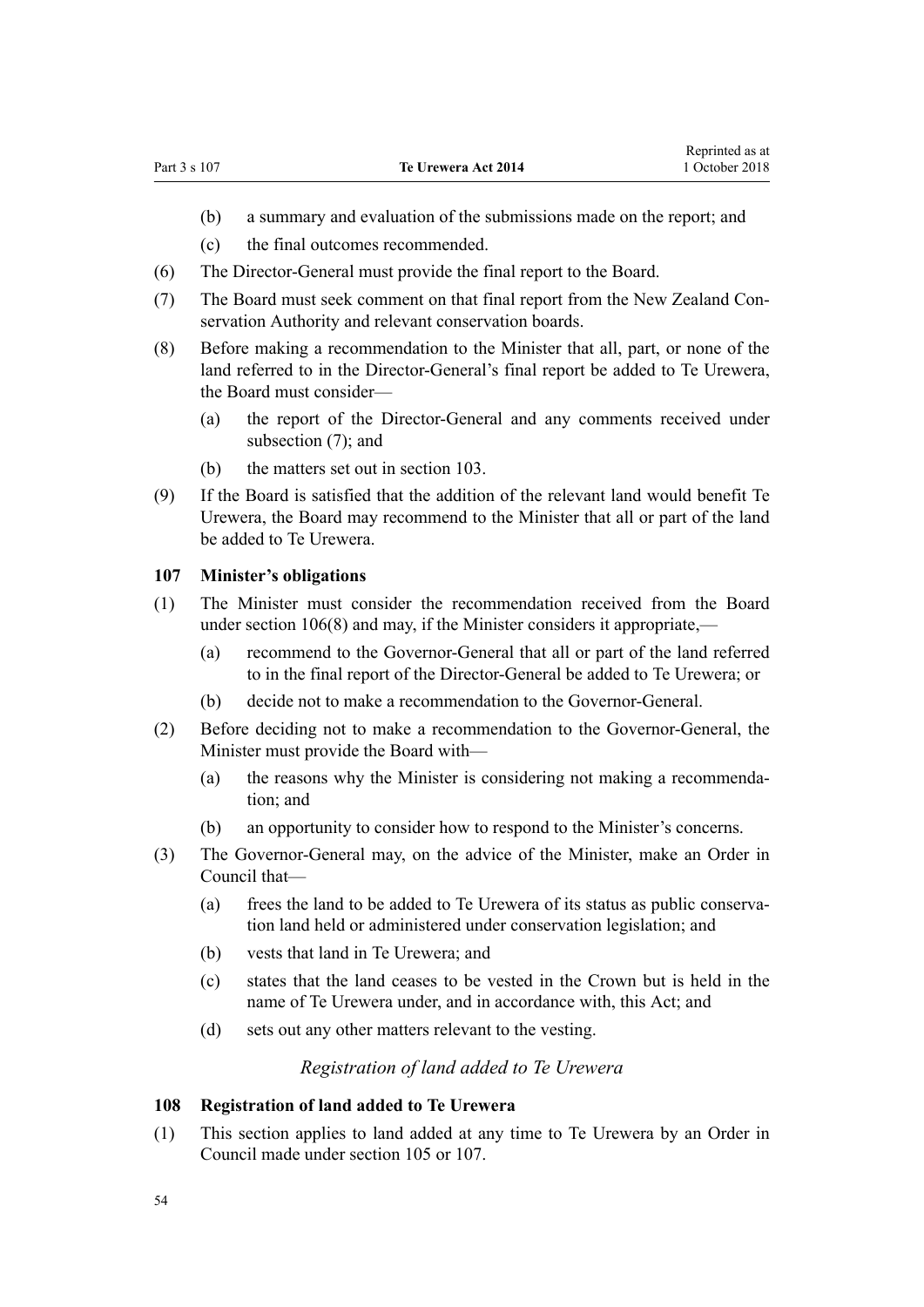| Reprinted as at |                            |              |
|-----------------|----------------------------|--------------|
| 1 October 2018  | <b>Te Urewera Act 2014</b> | Part 3 s 109 |

- (2) After an Order in Council made under [section 105](#page-51-0) or [107](#page-53-0) comes into force, the Board, or a person authorised by the Board, must promptly apply in writing to the Registrar-General to create a new computer freehold register for Te Urewera land.
- (3) The Registrar-General must, in accordance with that application,—
	- (a) register the Order in Council obtained under [section 105](#page-51-0) or [107](#page-53-0) against any computer registers referred to in the Order and cancel such registers as to the land described in the Order in Council; and
	- (b) cancel the existing computer freehold register for Te Urewera land; and
	- (c) create, in the name of Te Urewera, 1 computer freehold register for the fee simple estate in Te Urewera land (being the land described in the Order in Council and the land in the computer freehold register in the name of Te Urewera immediately before that register is cancelled under paragraph (b)); and
	- (d) record on the computer freehold register—
		- (i) any interests that are registered, notified, or notifiable and are described in the application; and
		- (ii) a notation that the land is subject to this Act; and
		- (iii) for the purpose of [section 91](#page-45-0), a notation that the register is limited as to parcels.
- (4) Despite the registration of Te Urewera land in the name of Te Urewera, the Board must exercise and perform all the rights, duties, and powers of the registered proprietor of Te Urewera land on behalf of, and in the name of, Te Urewera.
- (5) The Registrar-General must have regard to subsection (4).
- $(6)$  Subsection  $(3)$ —

Representative as a set of the set of the set of the set of the set of the set of the set of the set of the set of the set of the set of the set of the set of the set of the set of the set of the set of the set of the set

- (a) applies despite—
	- (i) the [Land Transfer Act 1952](http://prd-lgnz-nlb.prd.pco.net.nz/pdflink.aspx?id=DLM269031) or any other enactment or rule of law; and
	- (ii) the fact that Te Urewera land is situated in 2 land registration districts; and
- (b) is subject to the completion of any survey necessary to create a computer freehold register.

## *Unformed roads*

#### **109 Stopping certain unformed roads adjoining Te Urewera land**

- (1) This section applies if a local authority—
	- (a) stops an unformed road adjoining Te Urewera for the purpose of adding that land to Te Urewera; and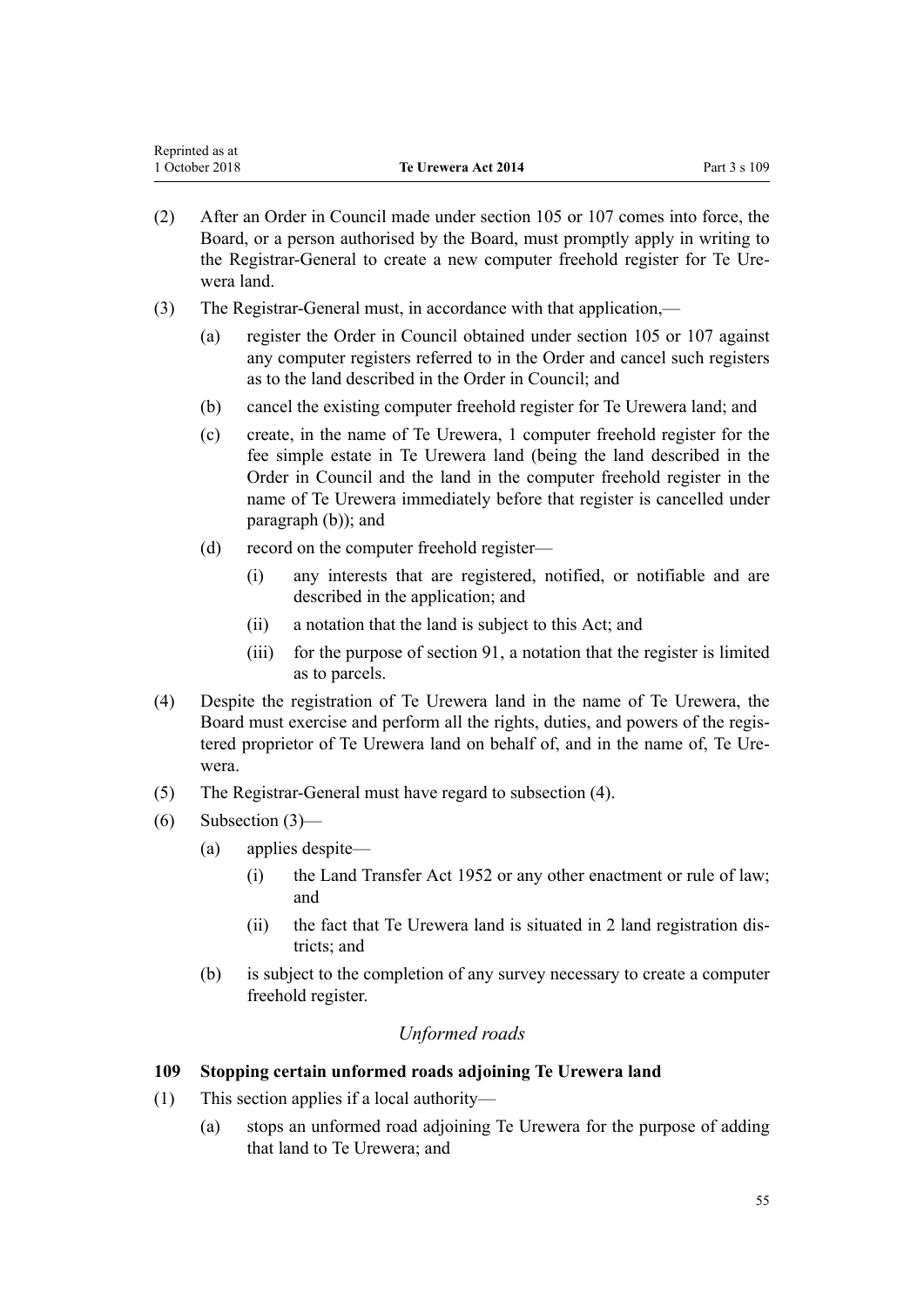- (b) declares by public notice that the road is stopped.
- (2) The road ceases to be a road and the land vests in Te Urewera and becomes Te Urewera land.
- (3) The provisions of [Schedule 10](http://prd-lgnz-nlb.prd.pco.net.nz/pdflink.aspx?id=DLM425592) of the Local Government Act 1974 apply to the stopping of a road under this section, except as this section provides otherwise.
- (4) Despite [section 100\(2\),](#page-48-0) [sections 103 to 105](#page-50-0) do not apply to land added to Te Urewera under this section.
- (5) The following provisions of the [Local Government Act 1974](http://prd-lgnz-nlb.prd.pco.net.nz/pdflink.aspx?id=DLM415531) do not apply to the stopping of a road under this section:
	- (a) section  $342(1)(a)$  (to the extent that it requires the prior consent of the Minister for Land Information to be obtained):
	- (b) [section 345](http://prd-lgnz-nlb.prd.pco.net.nz/pdflink.aspx?id=DLM420626) (which relates to the disposal of land not required for a road).

#### **110 Registration of land added to Te Urewera if road stopped**

- (1) The Board, or a person authorised by the Board, must promptly apply in writing to the Registrar-General to create a new computer freehold register for Te Urewera land.
- (2) The Registrar-General must, in accordance with that written application,—
	- (a) cancel the existing computer freehold register for Te Urewera land; and
	- (b) create, in the name of Te Urewera, 1 computer freehold register for the fee simple estate in Te Urewera land (being the stopped road and the land in the computer freehold register in the name of Te Urewera immediately before that register was cancelled under paragraph (a)); and
	- (c) record on the computer freehold register—
		- (i) any interests that are registered, notified, or notifiable and are described in the application; and
		- (ii) a notation that the land is subject to this Act; and
		- (iii) for the purpose of [section 91](#page-45-0), a notation that the register is limited as to parcels.
- (3) Despite the registration of Te Urewera land in the name of Te Urewera, the Board must exercise and perform all the rights, duties, and powers of the registered proprietor of Te Urewera land on behalf of, and in the name of, Te Urewera.
- (4) The Registrar-General must have regard to subsection (3).
- $(5)$  Subsection  $(2)$ 
	- (a) applies despite—
		- (i) the Land Transfer Act 1952 or any other enactment or rule of law; and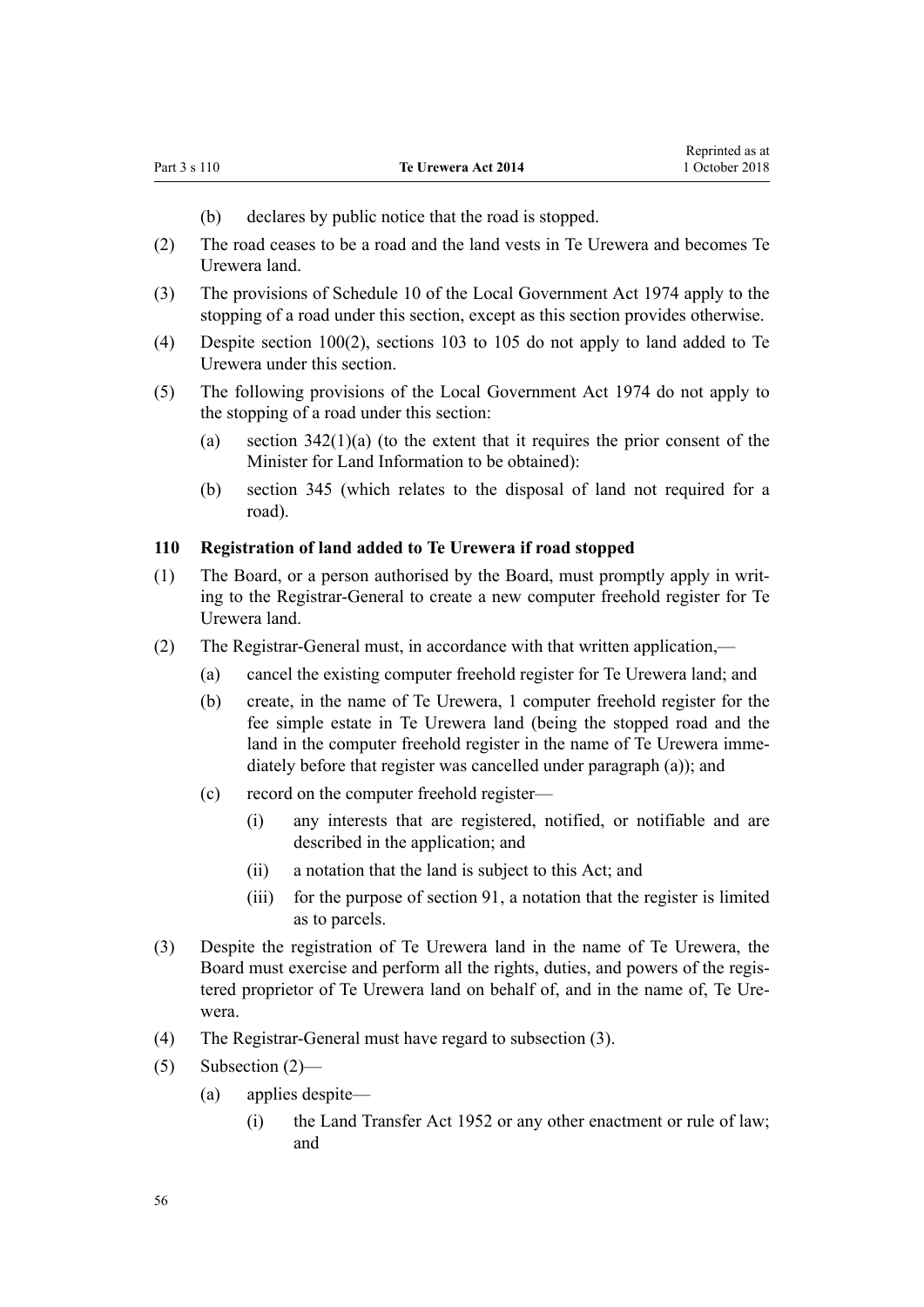- <span id="page-56-0"></span>(ii) the fact that Te Urewera land is situated in 2 land registration districts; and
- (b) is subject to the completion of any survey necessary to create a computer freehold register.

## *Removal of land from Te Urewera*

## **111 Circumstances when land may be removed from Te Urewera**

- (1) No area of land may be removed from Te Urewera except by an Act of Parliament enacted after the commencement of this Act.
- (2) On the recommendation of the Board, the Minister may propose legislation for introduction to Parliament to remove an area of land from Te Urewera, but only—
	- (a) if the removal would enable a minor boundary adjustment to align Te Urewera more closely with natural boundaries or as a result of a resurvey; or
	- (b) if land is required for the realignment of an existing formed legal road, for a new legal road, or for the legalisation of an existing public road; or
	- (c) to facilitate the exchange of land to deal with an encroachment or to enhance the boundaries of Te Urewera; or
	- (d) if the land does not have natural, cultural, historic, or scientific values to justify its inclusion in Te Urewera.
- (3) If the proposal to remove land from Te Urewera has not been included in the management plan and the Board considers that its removal may be controversial, the Board must give public notice nationally seeking public comment on the proposal before making a recommendation under subsection (2).
- (4) [Section 11](http://prd-lgnz-nlb.prd.pco.net.nz/pdflink.aspx?id=DLM231942) and [Part 10](http://prd-lgnz-nlb.prd.pco.net.nz/pdflink.aspx?id=DLM236786) of the Resource Management Act 1991 do not apply—
	- (a) to the removal of land from Te Urewera; or
	- (b) to any matter incidental to, or required for the purpose of, the removal.
- (5) Land removed from Te Urewera under this section—
	- (a) ceases to be Te Urewera land; and
	- (b) is no longer subject to this Act.

#### **112 Registration after land removed from Te Urewera**

- (1) If land is removed from Te Urewera under section 111, the Board, or a person authorised by the Board, must promptly apply in writing to the Registrar-General to create a new computer freehold register for Te Urewera land.
- (2) The Registrar-General must, in accordance with that written application,—
	- (a) cancel the existing computer freehold register for Te Urewera land; and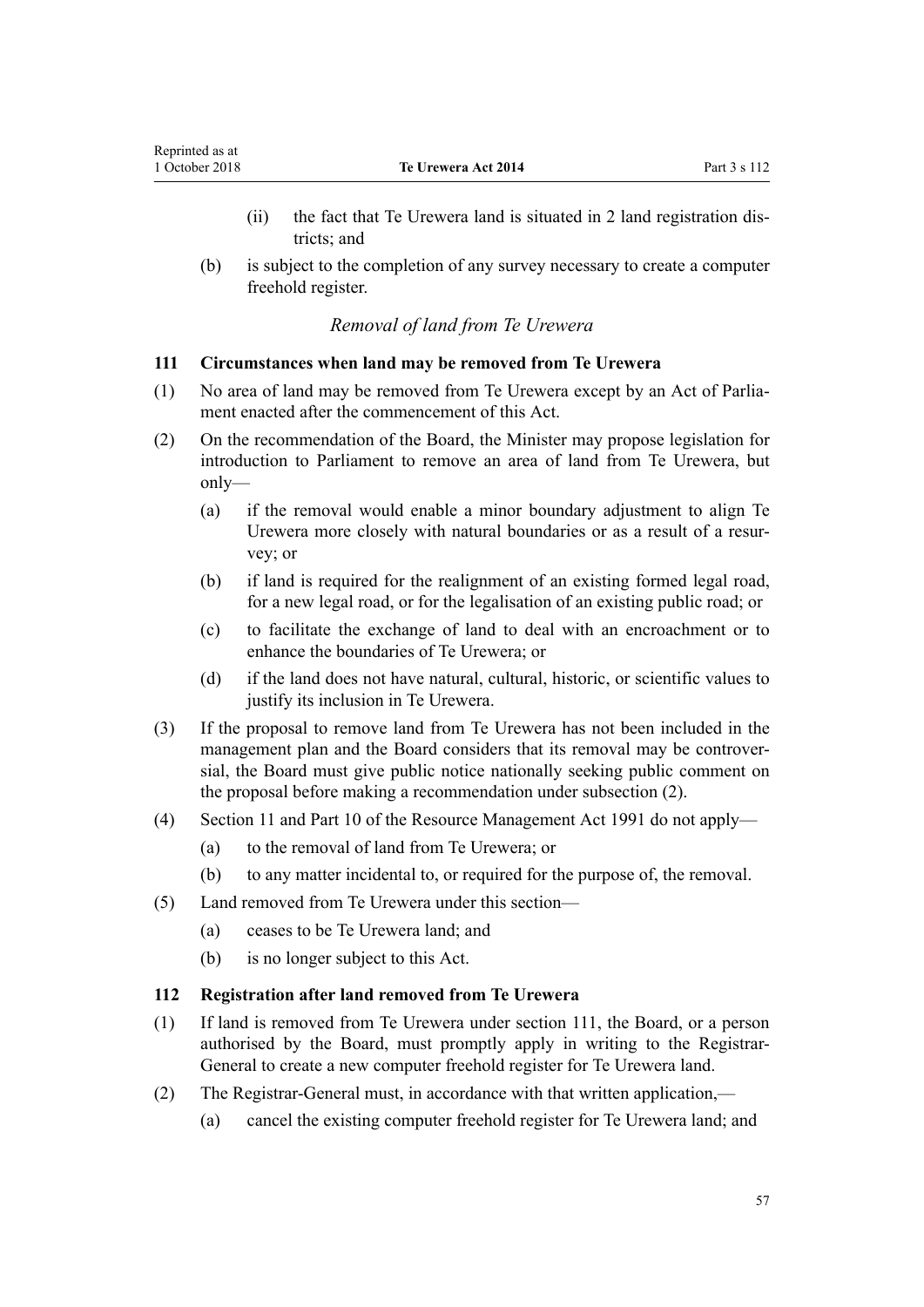- <span id="page-57-0"></span>(b) create, in the name of Te Urewera, 1 computer freehold register for the fee simple estate in Te Urewera land (being the land in the computer freehold register in the name of Te Urewera immediately before that register was cancelled under paragraph (a), but excluding the land removed in accordance with [section 111\)](#page-56-0); and
- (c) record on the computer freehold register—
	- (i) any interests that are registered, notified, or notifiable and are described in the application; and
	- (ii) a notation that the land is subject to this Act; and
	- (iii) for the purpose of [section 91](#page-45-0), a notation that the register is limited as to parcels.
- (3) Despite the registration of Te Urewera land in the name of Te Urewera, the Board must exercise and perform all the rights, duties, and powers of the registered proprietor of Te Urewera land on behalf of, and in the name of, Te Urewera.
- (4) The Registrar-General must have regard to subsection (3).
- $(5)$  Subsection  $(2)$ 
	- (a) applies despite—
		- (i) the [Land Transfer Act 1952](http://prd-lgnz-nlb.prd.pco.net.nz/pdflink.aspx?id=DLM269031) or any other enactment or rule of law; and
		- (ii) the fact that Te Urewera land is situated in 2 land registration districts; and
	- (b) is subject to the completion of any survey necessary to create a computer freehold register.

Subpart 3—Powers to establish special areas and to enter into covenants

*Establishment of special areas within Te Urewera*

## **113 Recommendation to establish special areas in Te Urewera**

- (1) The Board may, if provided for in the management plan, recommend to the Minister that any of the following areas be established in any part of Te Urewera:
	- (a) a specially protected area:
	- (b) a wilderness area:
	- (c) an amenity area.
- (2) The Board must specify in its recommendation—
	- (a) the particular features that justify the area being established under this subpart; and
	- (b) the name proposed for the area.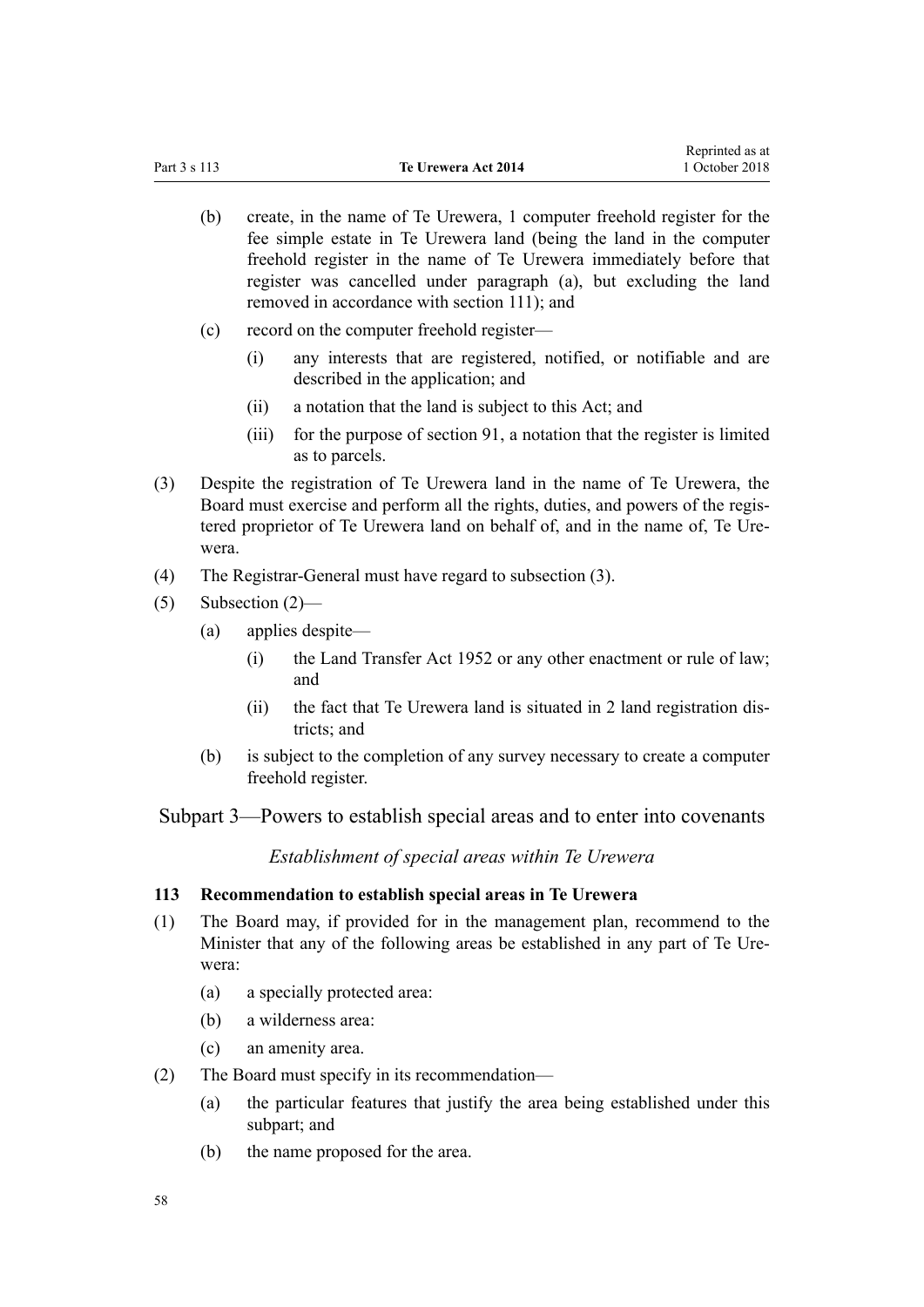*Specially protected areas*

Reprinted as at

- (1) The Board may make a recommendation to establish a specially protected area in a specified part of Te Urewera, but only if the Board considers that there are special features or values in that part of Te Urewera that—
	- (a) are of particular importance in achieving the purpose of this Act; and
	- (b) justify the status of a specially protected area; and
	- (c) are of such importance that public access to that area should be controlled.

#### *Wilderness areas*

- (2) The Board may make a recommendation to establish a wilderness area in a specified part of Te Urewera, but only if the Board considers that there are particular natural and wilderness values in that part of Te Urewera that—
	- (a) are of particular importance in achieving the purpose of this Act; and
	- (b) justify the status of a wilderness area; and
	- (c) are of such importance that the restrictions set out in [sections 119](#page-60-0) and [120](#page-60-0) must apply.
- (3) An area set aside as a wilderness area must be sufficiently large, remote, and buffered to be affected by human influences only in minor ways.

#### *Amenity areas*

- (4) The Board may make a recommendation to establish an amenity area in a specified part of Te Urewera, but only if the Board considers that—
	- (a) the area should be set apart for the development of recreational, public, and cultural amenities and related services; and
	- (b) the development of those amenities and services cannot practicably be located outside Te Urewera; and
	- (c) the adverse effects on the rest of Te Urewera can be minimised.

#### **115 Determination of recommendation to establish special areas**

- (1) On receiving a recommendation from the Board under [section 113](#page-57-0), the Minister—
	- (a) must consider the Board's recommendation; and
	- (b) may request further information from the Board that the Minister considers relevant; and
	- (c) may by notice in the *Gazette* establish all or part of the area in the manner recommended by the Board, specifying the name of the area or may decline to accept the recommendation.
- (2) Before the Minister declines to accept a recommendation in whole or in part, the Minister must provide the Board with—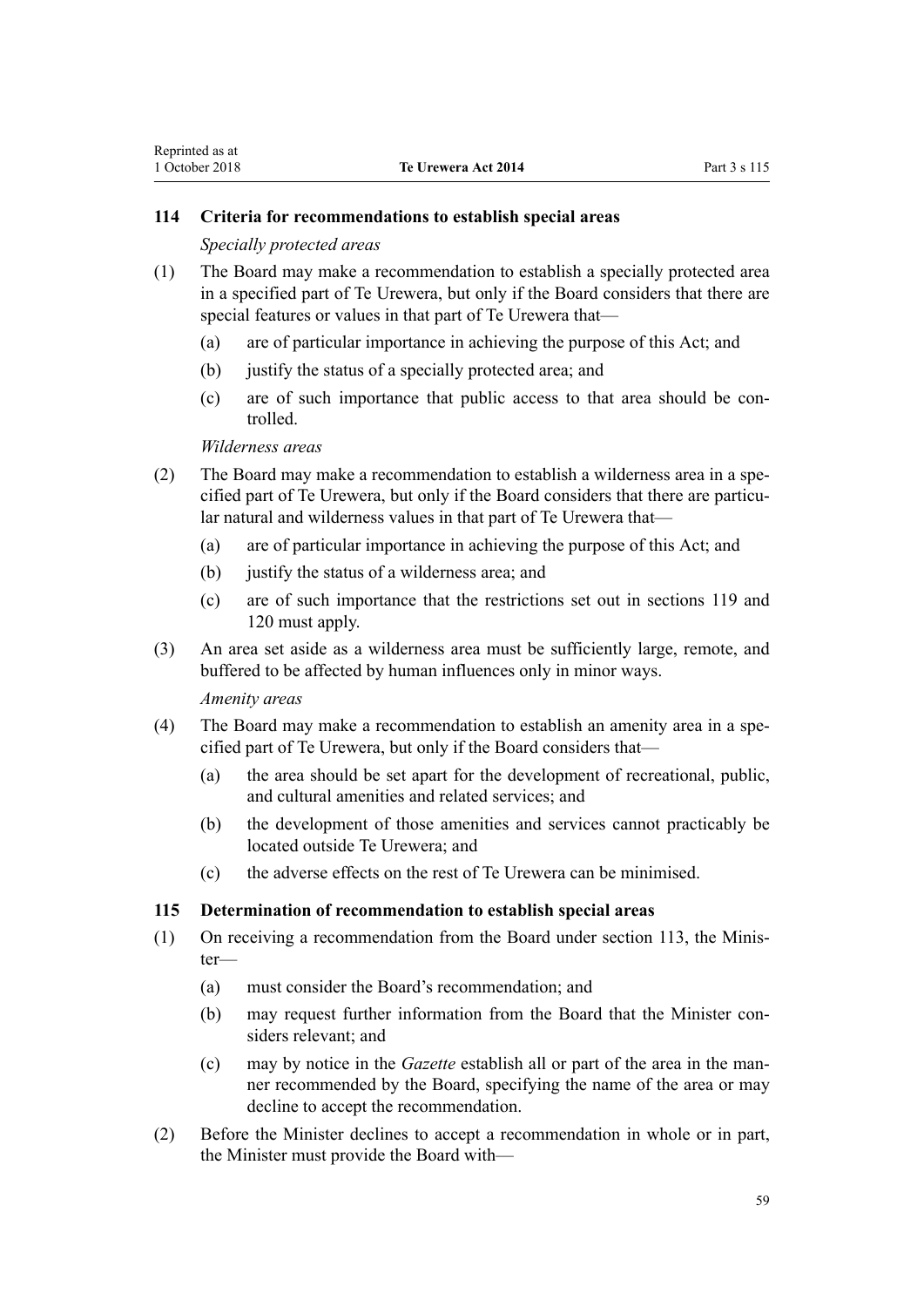- (a) the reasons why the Minister is considering not accepting the recommendation; and
- (b) an opportunity to consider how to respond to the Minister's concerns.
- (3) The status of an area established under this section may be revoked or the boundaries of the area altered, on a recommendation of the Board and in accordance with subsections (1) and (2).

#### **116 Management of areas established under this subpart**

- (1) A specially protected area must be managed in accordance with—
	- (a) the management plan; and
	- (b) the purpose for which the area is established.
- (2) A wilderness area must be managed—
	- (a) in accordance with the management plan; and
	- (b) to preserve its indigenous natural resources; and
	- (c) to retain its wilderness qualities.
- (3) An amenity area must be managed in accordance with—
	- (a) the management plan; and
	- (b) the purpose for which the area is established.

#### **117 Minister may propose establishing specially protected area**

- (1) The Minister may propose to the Board that a specially protected area be established in any part of Te Urewera.
- (2) The Board must consider the Minister's proposal and may, if it considers it appropriate, make a recommendation to that effect under [section 113](#page-57-0).

#### *Specially protected areas*

#### **118 Authorisation of activities in specially protected areas**

- (1) No person may enter a specially protected area unless that person—
	- (a) is authorised to do so by the Board; and
	- (b) complies with the conditions of the authorisation.
- (2) An authorisation may be issued subject to any conditions.
- (3) The Board must not issue an authorisation that would be inconsistent with the management plan.
- (4) If a specially protected area is established under section 117, the Board may allow the Minister to be responsible for issuing authorisations in relation to that area.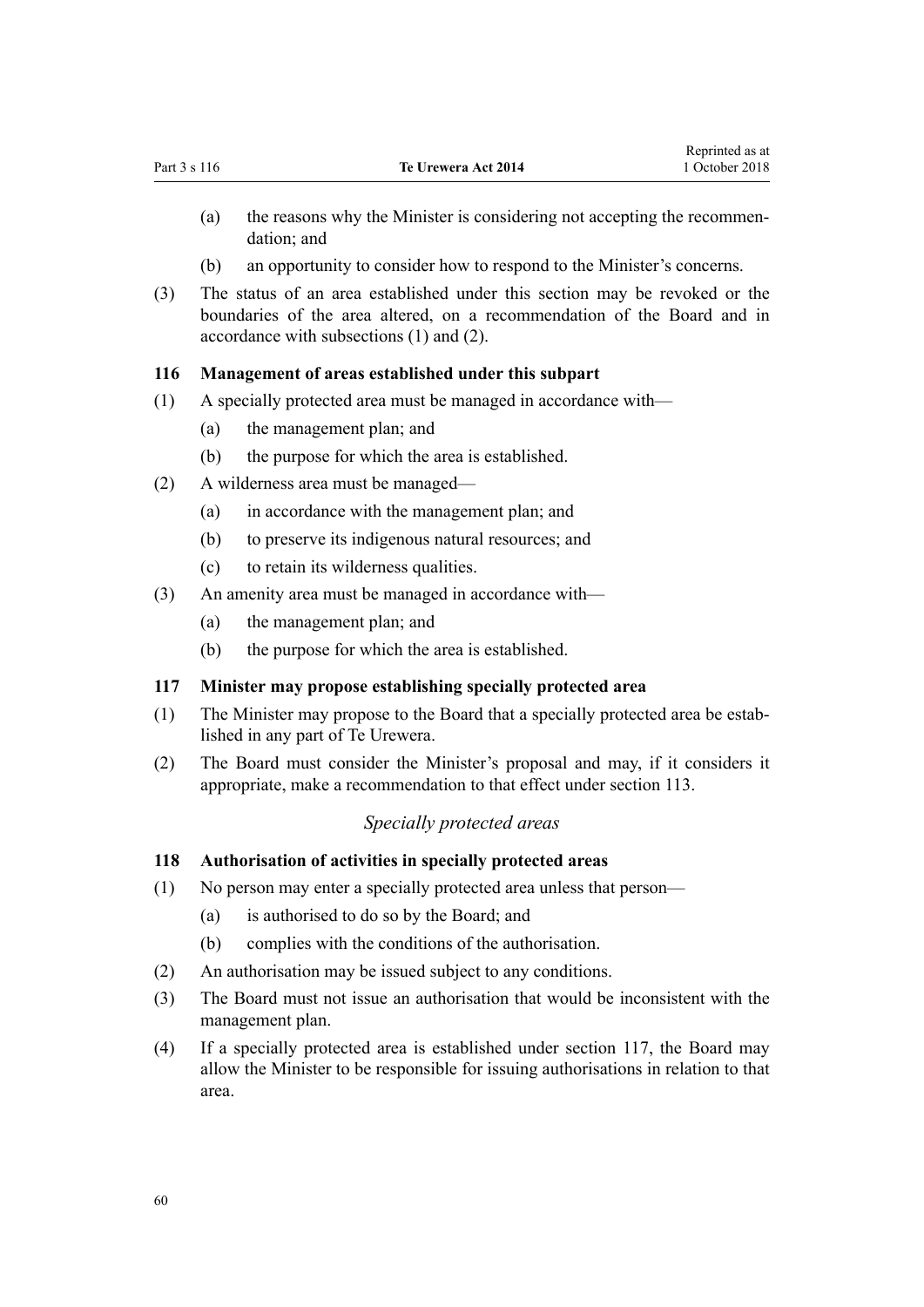#### *Wilderness areas*

#### <span id="page-60-0"></span>**119 Restrictions on activities in wilderness areas**

- (1) While an area is set apart as a wilderness area,—
	- (a) its indigenous natural resources must be preserved; and
	- (b) the following activities are prohibited:
		- (i) constructing, erecting, or maintaining buildings, machinery, or apparatus in the area; and
		- (ii) taking into, or using animals, vehicles, or motorised vessels (including hovercraft and jet boats) in, the area; and
		- (iii) landing, hovering, or taking off of a helicopter or other motorised aircraft for the purpose of embarking or disembarking passengers or goods in the area:
		- (iv) constructing roads, tracks, or trails in the area.
- (2) The activities specified in subsection (1) must not be undertaken in a wilderness area unless authorised by the Board under section 120.

#### **120 Criteria for authorising activities in wilderness areas**

- (1) The Board may authorise an activity described in section 119, but only if it is satisfied that the proposed activity—
	- (a) is consistent with the management plan; and
	- (b) is necessary or desirable for preserving the indigenous natural resources in the wilderness area; and
	- (c) is consistent with the purpose of this Act.
- (2) The Board may authorise any person to liberate any species of indigenous animal in a wilderness area if—
	- (a) the Board is satisfied that there is sufficient evidence of the species previously being present in the area; and
	- (b) the proposed liberation is not inconsistent with the management plan.

#### *Amenity areas*

## **121 Limitation on purpose and principles**

While an area is set aside as an amenity area, the purpose and principles set out in [sections 4](#page-8-0) and [5](#page-8-0) apply in that area only to the extent that they are compatible with the development and operation of the recreational, public, and cultural amenities and services for which the amenity area is established.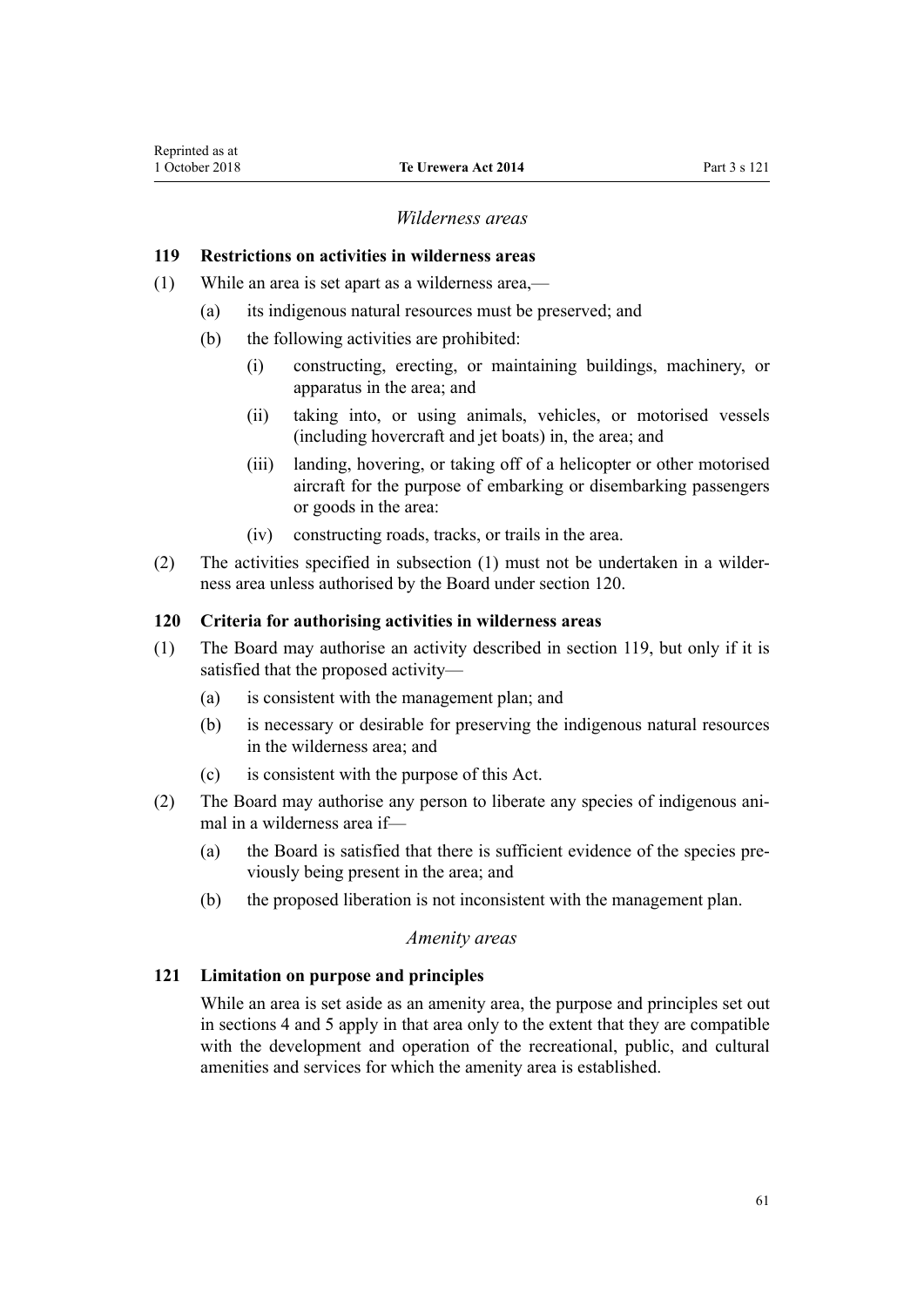#### *Power to covenant land*

#### <span id="page-61-0"></span>**122 Board may enter into covenants**

- (1) The purpose of this section and sections 123 to 125 is to enable the Board, in its discretion, to enter into a covenant with the owner of private land outside Te Urewera (or with the lessee of the land, with the consent of the owner).
- (2) The purpose of entering into a covenant is to provide for the protection of the relevant land in a manner that contributes to achieving the purpose of this Act.
- (3) A covenant may be entered into only if—
	- (a) the Board is satisfied that the land over which a covenant is proposed meets the criteria set out in [section 101](#page-49-0); and
	- (b) the Board has considered the matters set out in [section 103](#page-50-0); and
	- (c) the owner of the land (or the lessee, with the consent of the owner) is willing to enter into a covenant that provides for the management of the land in a manner that will achieve the purpose of the covenant.
- (4) The Board must meet all the costs associated with entering into a covenant.

#### **123 Scope of covenants**

- (1) A covenant entered into under section 122 may be in perpetuity or for any term specified in the covenant document.
- (2) In the case of a covenant applying to any Māori freehold land, a covenant may be in perpetuity, but subject to a condition that, at intervals of not less than 25 years, the objectives, conditions, and continuation of the covenant be reviewed, with a power to terminate the covenant—
	- (a) by agreement; or
	- (b) by notice of either party of not less than 6 months.
- (3) The Board must have regard to the manawhenua of the owner or lessee in a review under subsection (2).

#### **124 Compliance and enforcement**

- (1) For the duration of a covenant, the following provisions apply to the covenanted land, as far as they are applicable and with the necessary modifications, as if the land were part of Te Urewera:
	- (a) [clauses 6 to 12](#page-101-0) of Schedule 4 (which relate to the powers of warranted officers):
	- (b) [sections 76](#page-38-0) and [77](#page-40-0) (which set out the offences applying in Te Urewera).
- (2) Subsection (1) applies subject to the terms and conditions of the covenant.

#### **125 Legal effect and registration of covenant**

(1) Despite any other enactment or rule of law or equity, a covenant runs with the covenanted land and binds the land with the burden of the covenant.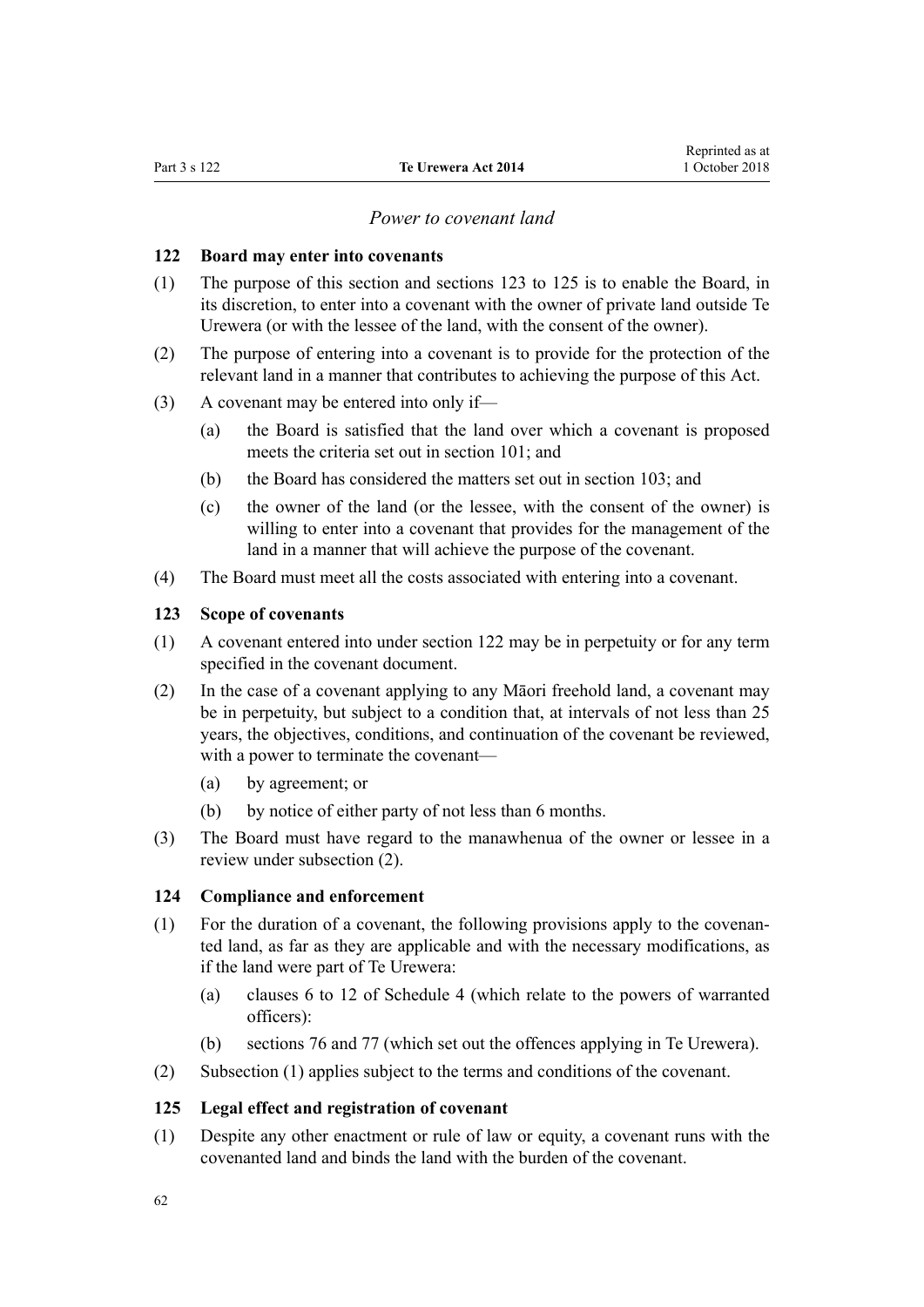- (2) A covenant is deemed to be an interest in land for the purposes of the [Land](http://prd-lgnz-nlb.prd.pco.net.nz/pdflink.aspx?id=DLM269031) [Transfer Act 1952](http://prd-lgnz-nlb.prd.pco.net.nz/pdflink.aspx?id=DLM269031).
- (3) The Board, or a person authorised by the Board, must lodge the covenant for registration with the Registrar-General who must record on a computer register for the land a notation that the land is subject to a covenant under [sections 122](#page-61-0) [to 124](#page-61-0).
- (4) Subsection (3) is subject to the completion of a survey if the land to which the covenant applies is not already defined in accordance with rules made under [section 49](http://prd-lgnz-nlb.prd.pco.net.nz/pdflink.aspx?id=DLM142600) of the Cadastral Survey Act 2002 or under any previous survey regulations.

Subpart 4—Provisions relating to certain parts of Te Urewera

## *Ruakituri Wilderness Area*

## **126 Ruakituri Wilderness Area**

The Ruakituri Wilderness Area established under the [National Parks Act 1980](http://prd-lgnz-nlb.prd.pco.net.nz/pdflink.aspx?id=DLM36962) by notice published in the *Gazette* (2006, page 405) continues to be set apart and managed as a wilderness area under this Act as if it were gazetted under this Act.

## *Te Whāiti*

## **127 Status of Te Whāiti changed**

- (1) Te Whāiti (being part of Te Urewera National Park) ceases to be a national park under the [National Parks Act 1980.](http://prd-lgnz-nlb.prd.pco.net.nz/pdflink.aspx?id=DLM36962)
- (2) Te Whāiti is declared to be a conservation area under the [Conservation Act](http://prd-lgnz-nlb.prd.pco.net.nz/pdflink.aspx?id=DLM103609) [1987](http://prd-lgnz-nlb.prd.pco.net.nz/pdflink.aspx?id=DLM103609) and becomes part of the Whirinaki Te Pua-a-Tāne Conservation Park, to be held and managed under that Act.
- (3) However, Te Whāiti continues to be protected as if it were part of a national park.
- (4) The status of Te Whāiti as a conservation area and part of the Whirinaki Te Pua-a-Tāne Conservation Park cannot be revoked except by an Act of Parliament.
- (5) In this section, **Te Whāiti** means the land identified on the plan labelled Te Whāiti in part 2.2 of the attachments, being 593.8760 hectares, more or less, being Sections 3, 7, and 8 Block V Ahikereru Survey District and Sections 6 and 7 Block VI Ahikereru Survey District. All Instrument S529245 (South Auckland District).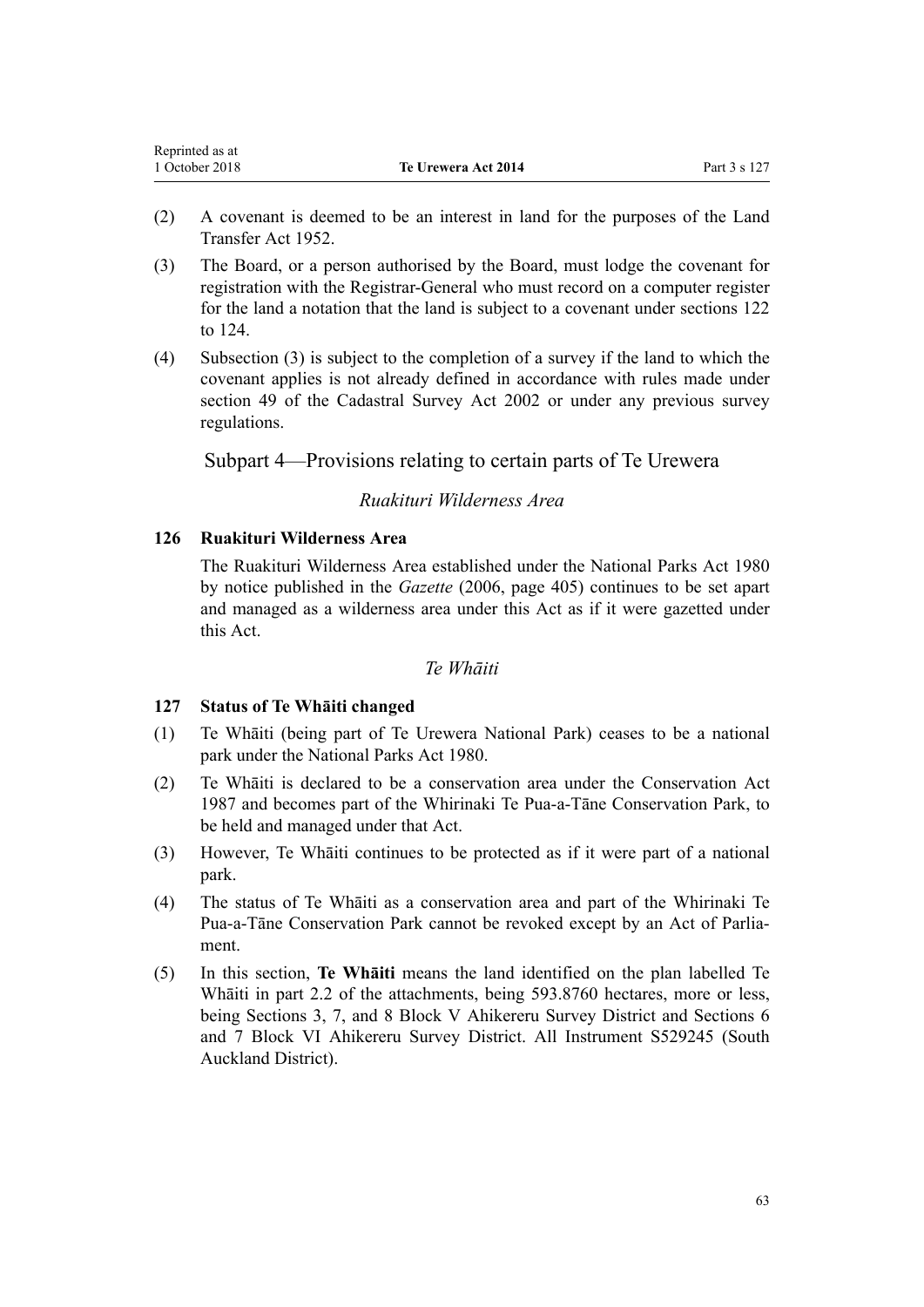#### *Onepoto*

#### <span id="page-63-0"></span>**128 Status of Onepoto changed**

- (1) The part of Onepoto that is a national park (being part of Te Urewera National Park)—
	- (a) ceases to be a national park under the [National Parks Act 1980;](http://prd-lgnz-nlb.prd.pco.net.nz/pdflink.aspx?id=DLM36962) and
	- (b) is declared to be a conservation area under the [Conservation Act 1987](http://prd-lgnz-nlb.prd.pco.net.nz/pdflink.aspx?id=DLM103609), while continuing to be protected as if it were a national park under the [National Parks Act 1980.](http://prd-lgnz-nlb.prd.pco.net.nz/pdflink.aspx?id=DLM36962)
- (2) The part of Onepoto that has a secondary use designation as a national park ceases to have that designation, but is declared by this section to have a secondary use designation as a conservation area.
- (3) The part of Onepoto referred to—
	- (a) in subsection (1) is Part Section 5 and Section 6 Block 1 Waiau Survey District Balance *Gazette* notice 76439 (Gisborne Land District); and
	- (b) in subsection (2) is Sections 18 and 19 SO 8881 and Section 7 Block 1 Waiau Survey District Balance *Gazette* notice 79491 (secondary use) as noted on computer freehold register GS5B/673 (Gisborne Land District).

*Tāwhiuau Maunga and Ngāti Manawa interests in western parts of Te Urewera*

#### **129 Interpretation**

(1) In this section and [sections 130 to 135](#page-64-0),—

**Ngāti Manawa area of interest** has the meaning given in Part 13 of the Ngāti Manawa deed of settlement

**Ngāti Manawa deed of settlement** has the meaning given to **deed of settlement** in [section 10](http://prd-lgnz-nlb.prd.pco.net.nz/pdflink.aspx?id=DLM3276821) of the Ngāti Manawa Claims Settlement Act 2012

**Ngāti Manawa values** has the meaning given in [section 10](http://prd-lgnz-nlb.prd.pco.net.nz/pdflink.aspx?id=DLM3276821) of the Ngāti Manawa Claims Settlement Act 2012

**protection principles** has the meaning given in [section 10](http://prd-lgnz-nlb.prd.pco.net.nz/pdflink.aspx?id=DLM3276821) of the Ngāti Manawa Claims Settlement Act 2012

**Tangiharuru** means the Ngāti Manawa ancestor of that name

#### **Tāwhiuau area**—

- (a) means the land defined as Tāwhiuau in [section 10](http://prd-lgnz-nlb.prd.pco.net.nz/pdflink.aspx?id=DLM3276821) of the Ngāti Manawa Claims Settlement Act 2012; and
- (b) includes Tāwhiuau Maunga

**Tāwhiuau Maunga** means the land described in [Part 2](#page-68-0) of Schedule 1

**trustees of Te Rūnanga o Ngāti Manawa** has the meaning given in [section 10](http://prd-lgnz-nlb.prd.pco.net.nz/pdflink.aspx?id=DLM3276821) of the Ngāti Manawa Claims Settlement Act 2012.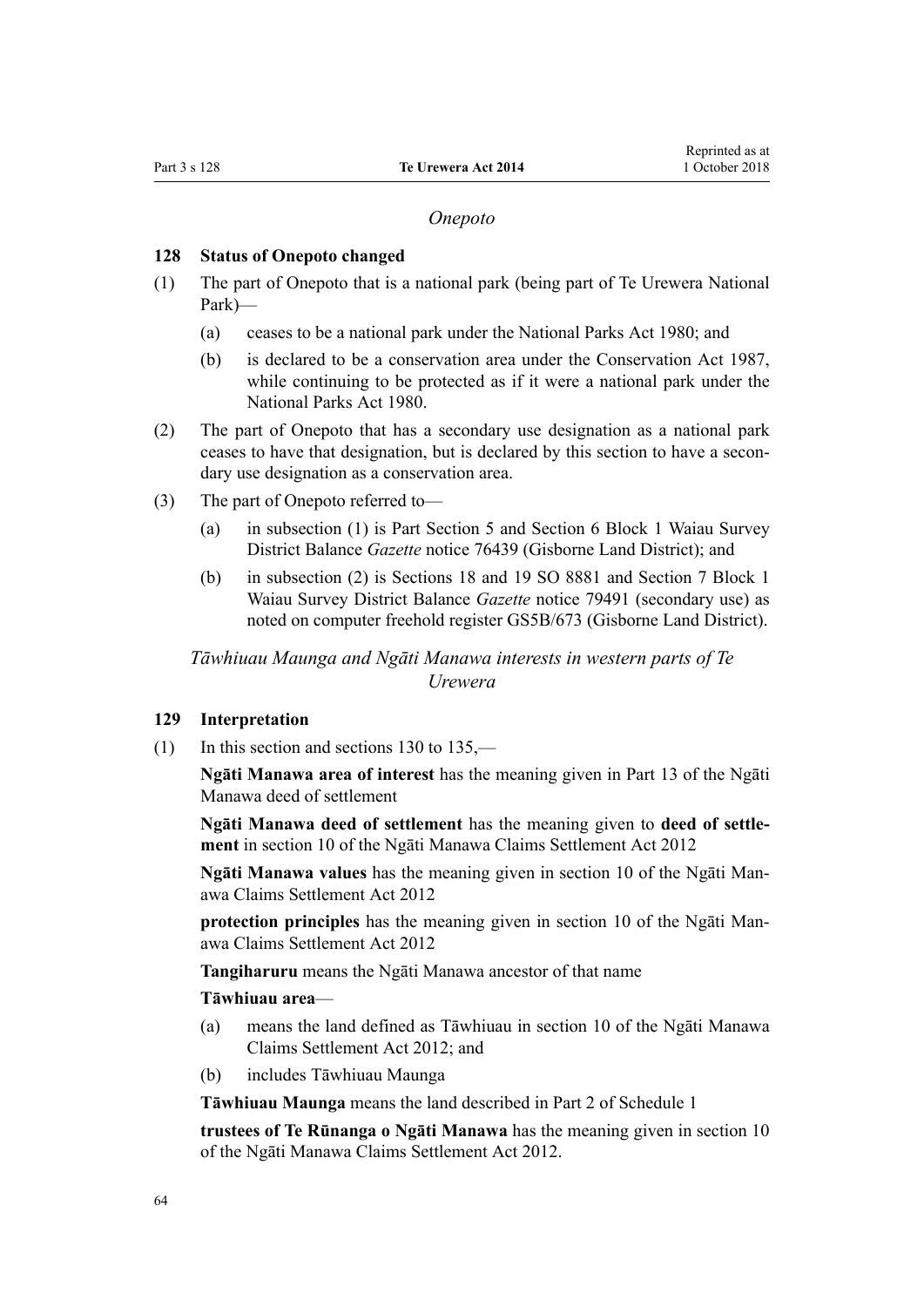<span id="page-64-0"></span>(2) The [Ngāti Manawa Claims Settlement Act 2012](http://prd-lgnz-nlb.prd.pco.net.nz/pdflink.aspx?id=DLM3276800) is consequentially amended in the manner shown in [Schedule 5](#page-112-0).

## **130 Vesting of Tāwhiuau Maunga in name of Tangiharuru**

- (1) Tāwhiuau Maunga—
	- (a) ceases to be part of Te Urewera National Park and held under the [National Parks Act 1980;](http://prd-lgnz-nlb.prd.pco.net.nz/pdflink.aspx?id=DLM36962) and
	- (b) is not part of Te Urewera.
- (2) The fee simple estate in Tāwhiuau Maunga is vested in the name of Tangiharuru.
- (3) The land vested by subsection (2) must not be alienated, mortgaged, charged, or otherwise disposed of, other than by the grant of a lease or an easement by the Board under [section 62\(1\).](#page-32-0)
- (4) Despite subsection (1), for management purposes Tāwhiuau Maunga is to be treated as if it were part of Te Urewera and subject to this Act.
- (5) A concession in the form of a lease, licence, or an easement over any part of the land vested by subsection (3) must not be granted without the written consent of the trustees of Te Rūnanga o Ngāti Manawa.

#### **131 Registration of Tāwhiuau Maunga in name of Tangiharuru**

- (1) The Registrar-General must, in accordance with a written application by a person authorised by the Director-General,—
	- (a) create, in the name of Tangiharuru, 1 computer freehold register for the fee simple estate in Tāwhiuau Maunga; and
	- (b) record on the computer freehold register—
		- (i) any interests that are registered, notified, or notifiable, and are described in the application; and
		- (ii) a notation that the land is subject to this Act; and
		- (iii) for the purpose of [section 91](#page-45-0), a notation that the register is limited as to parcels.
- (2) The interests referred to in subsection  $(1)(b)(i)$  include the Te Urewera easements referred to in paragraphs (a) and (b) of the definition of Te Urewera easements in [section 88](#page-43-0).
- (3) The computer freehold register required by subsection (1) must be created not later than 24 months after the settlement date.
- (4) Subsection (1) applies despite the Land Transfer Act 1952 or any other enactment or rule of law.
- (5) For the purposes of any registration matter relating to a concession granted by the Board under [section 62\(1\)](#page-32-0), the Registrar-General may only register the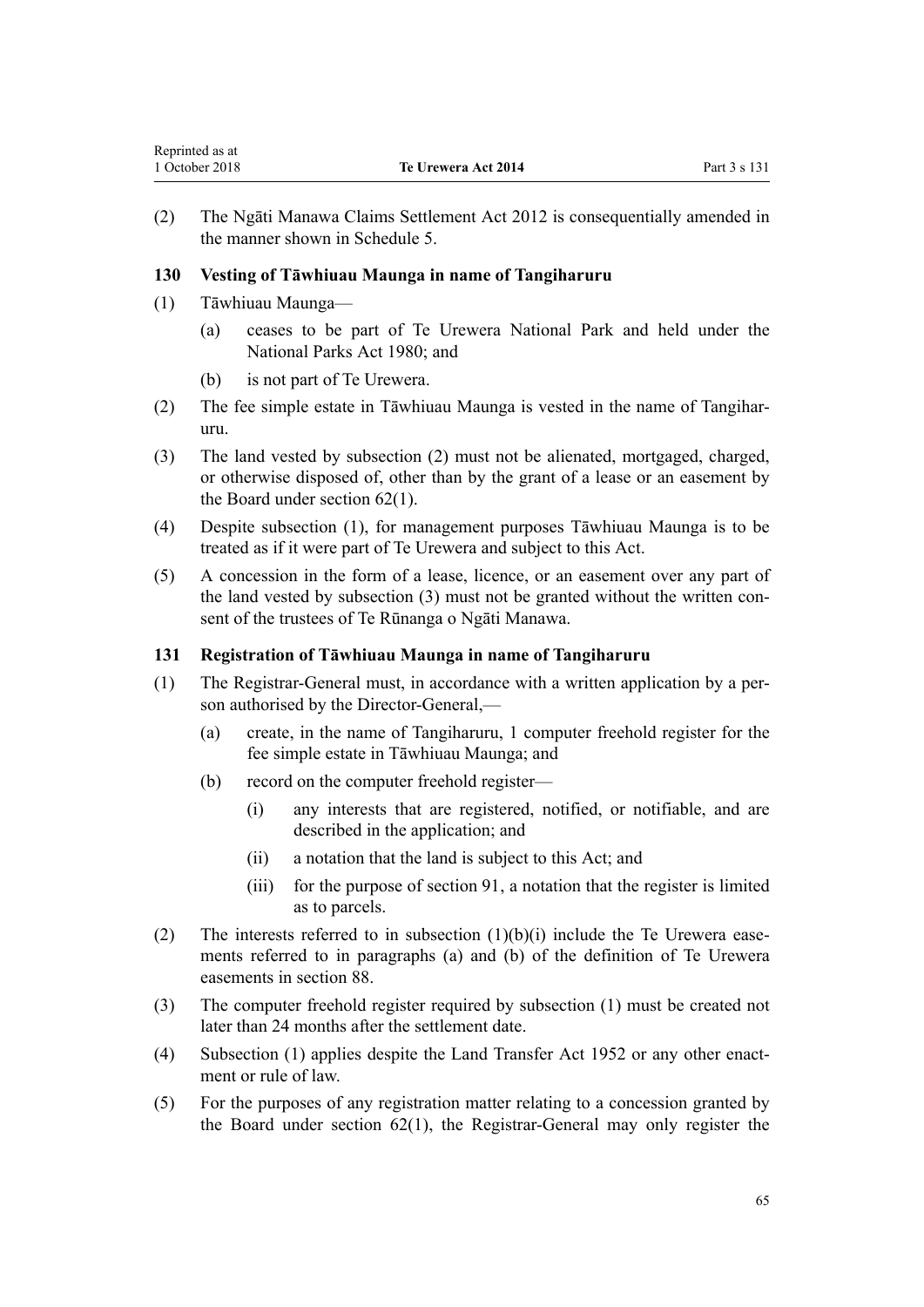interest if the document presented for registration is accompanied by the written consent of the trustees of Te Rūnanga o Ngāti Manawa.

(6) The Registrar-General must have regard to section 132(1).

#### **132 Role of trustees of Te Rūnanga o Ngāti Manawa**

- (1) On and from the date when the fee simple estate in Tāwhiuau Maunga is registered in the name of Tangiharuru under [section 131,](#page-64-0) the trustees of Te Rūnanga o Ngāti Manawa, except as otherwise provided in this Act,—
	- (a) have all the duties, powers, and rights of the registered proprietor of Tāwhiuau Maunga; and
	- (b) must perform the duties, and exercise the powers and rights, in their own names and not in the name of Tangiharuru.
- (2) On and from the date of registration of Tāwhiuau Maunga, [section 100](http://prd-lgnz-nlb.prd.pco.net.nz/pdflink.aspx?id=DLM3277079) of the Ngāti Manawa Claims Settlement Act 2012 ceases to apply to Tāwhiuau Maunga.

#### **133 Management of Tāwhiuau area**

- (1) This section applies to the following kinds of decisions made in relation to the Tāwhiuau area by the Board or Minister of Conservation:
	- (a) a decision that relates solely to the Tāwhiuau area:
	- (b) a decision that may have a significant effect on the Tāwhiuau area or Ngāti Manawa values and protection principles.
- (2) In making a decision of a kind described in subsection (1), the Board or the Minister of Conservation, as appropriate, must—
	- (a) engage with the trustees of Te Rūnanga o Ngāti Manawa; and
	- (b) have particular regard for the fact that Tāwhiuau Maunga is vested in Tangiharuru; and
	- (c) not make a decision that is inconsistent with Ngāti Manawa values and protection principles.

## **134 Agreement between trustees of Te Rūnanga o Ngāti Manawa and Te Urewera Board**

In order to recognise Ngāti Manawa's interests within the western parts of Te Urewera that are in the Ngāti Manawa area of interest, the trustees of Te Rūnanga o Ngāti Manawa and the Board must, not later than 24 months after the settlement date, enter into an agreement to make provision for how the Board and the trustees of Te Rūnanga o Ngāti Manawa will conduct their relationship—

(a) in matters relating to the management and administration of the area of Te Urewera where Ngāti Manawa have existing redress under the [Ngāti](http://prd-lgnz-nlb.prd.pco.net.nz/pdflink.aspx?id=DLM3276800) [Manawa Claims Settlement Act 2012;](http://prd-lgnz-nlb.prd.pco.net.nz/pdflink.aspx?id=DLM3276800) and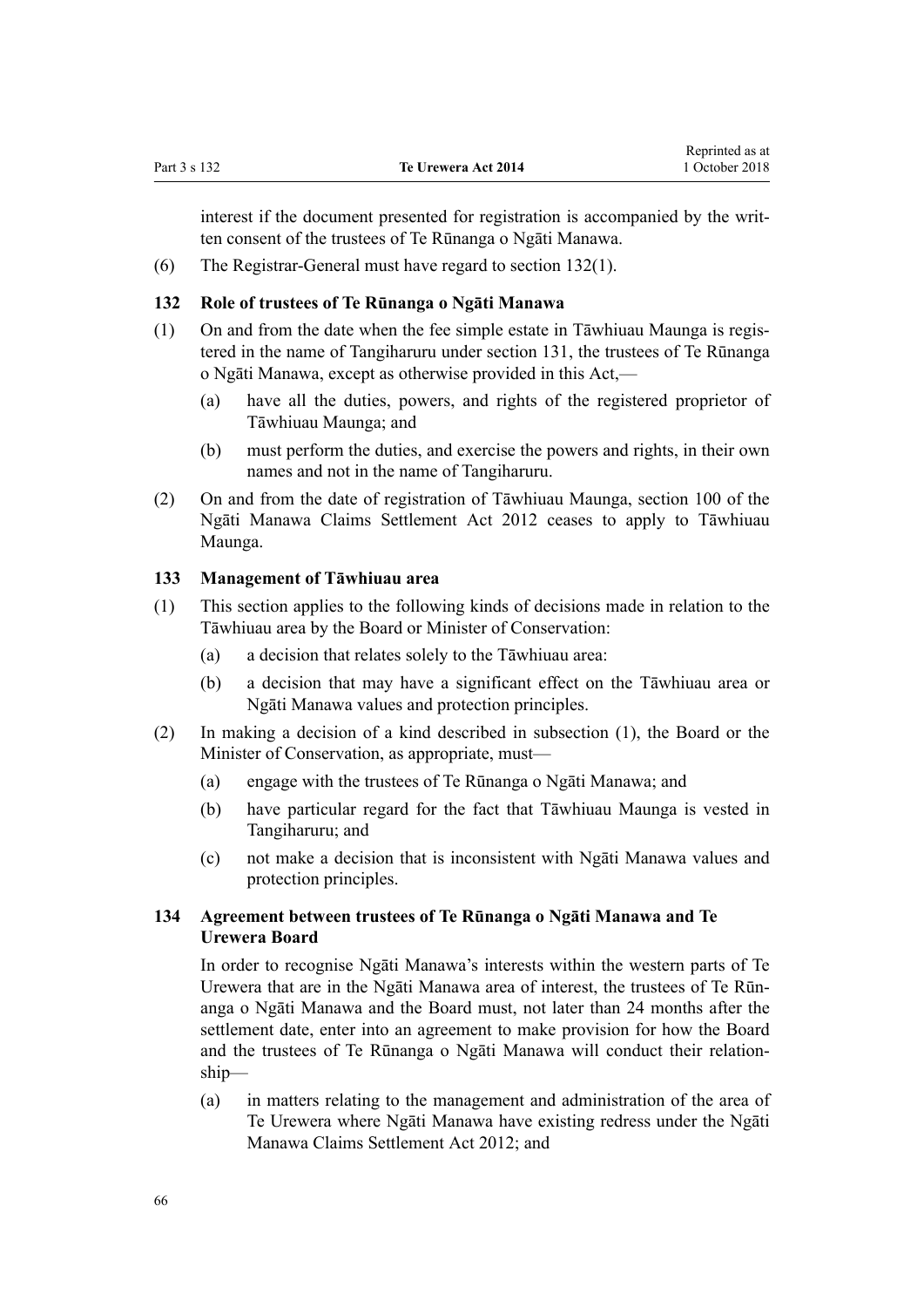- (b) in other matters of interest to both the Board and the trustees of Te Rūnanga o Ngāti Manawa, such as—
	- (i) the process by which the parties will interact; and
	- (ii) the consideration of Ngāti Manawa's values; and
	- (iii) the involvement of Ngāti Manawa in relevant decision-making processes.

## **135 Application of other provisions**

The following provisions apply to Tāwhiuau Maunga as if the references to Te Urewera land and Te Urewera establishment land were references to Tāwhiuau Maunga:

- (a) [section 64](#page-33-0) (which provides for the status of Te Urewera land under the Crown Minerals Act 1991), except that the Board must obtain the written consent of the trustees of Te Rūnanga o Ngāti Manawa before it may enter into or vary an access arrangement under [section 61](http://prd-lgnz-nlb.prd.pco.net.nz/pdflink.aspx?id=DLM246714) of the Crown Minerals Act 1991 in respect of Tāwhiuau Maunga:
- (b) [sections 91](#page-45-0) and [92](#page-45-0) (which protect the interests of registered owners of land adjacent to Te Urewera land and existing interests over establishment land):
- (c) [section 93](#page-45-0) (which provides for how certain other enactments apply to Te Urewera land):
- (d) [section 95](#page-46-0) (which provides for the ownership of improvements on Te Urewera establishment land):
- (e) [section 96](#page-47-0) (which excludes certain liabilities).

*Interests of Ngāti Whare in certain parts of Te Urewera*

## **136 Agreement between trustees of Te Rūnanga o Ngāti Whare and Te Urewera Board**

- (1) Not later than 24 months after the settlement date, the Board must enter into an agreement with the trustees of Te Rūnanga o Ngāti Whare to make provision for how the trustees of Te Rūnanga o Ngāti Whare and the Board will conduct their relationship in matters relating to the management and administration of certain western parts of Te Urewera and other agreed matters of interest to both the Board and Ngāti Whare.
- (2) The purpose of subsection (1) is to provide for the recognition of, and to reflect,—
	- (a) the special association and customary interest of Ngāti Whare in relation to parts of Te Urewera; and
	- (b) the close relationship between Te Rūnanga o Ngāti Whare and Tūhoe Te Uru Taumatua.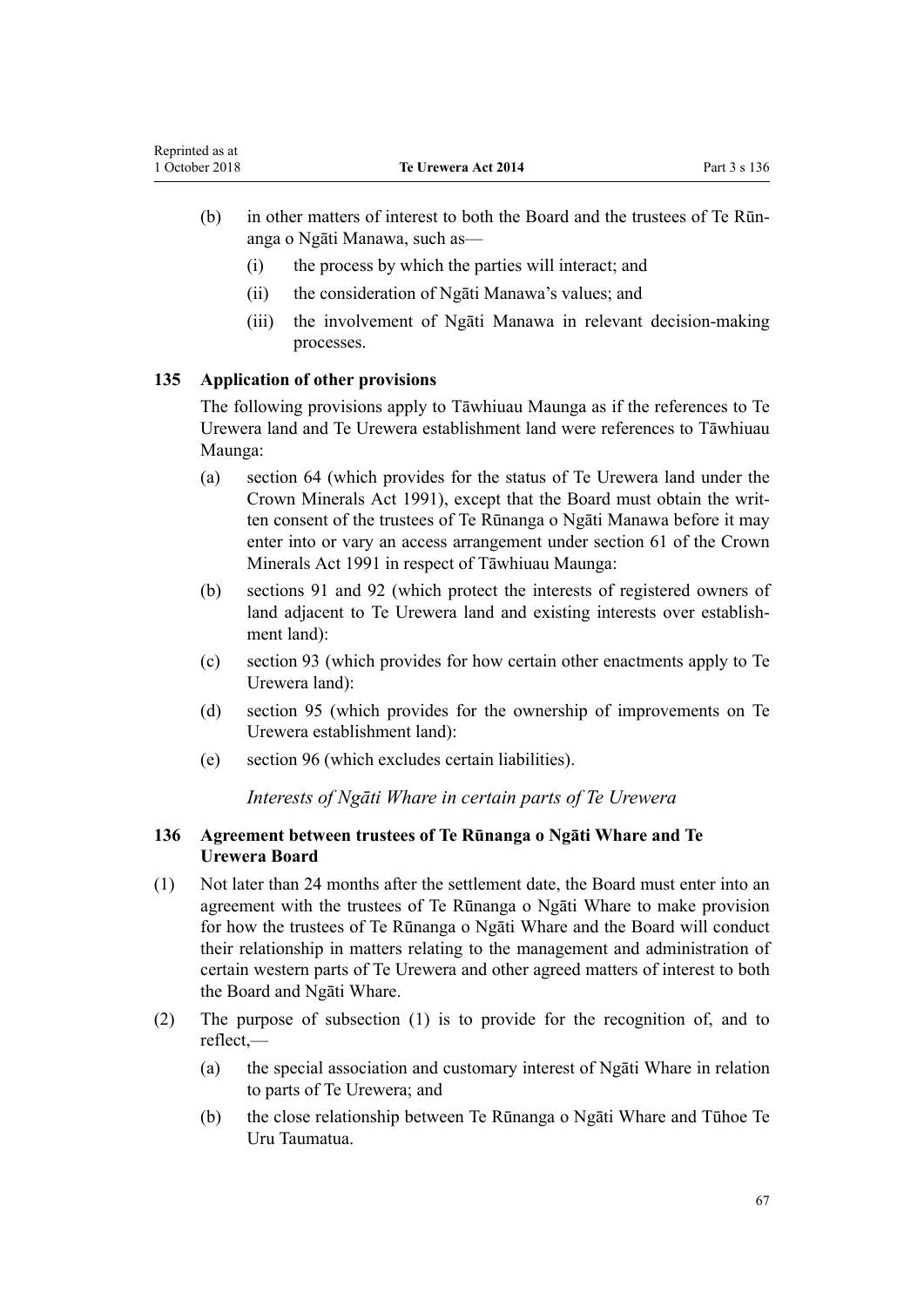(3) In this section, **trustees of Te Rūnanga o Ngāti Whare** has the meaning given in [section 10](http://prd-lgnz-nlb.prd.pco.net.nz/pdflink.aspx?id=DLM4339919) of the Ngāti Whare Claims Settlement Act 2012.

*Interests of Ngāti Ruapani ki Waikaremoana in Waikaremoana area*

#### **137 Interests of Ngāti Ruapani ki Waikaremoana in Waikaremoana area**

- (1) As soon as practicable after the settlement date, the Board and Ngāti Ruapani ki Waikaremoana must commence discussions for the purpose of entering into a memorandum of understanding that records how the Board will work with Ngāti Ruapani ki Waikaremoana in undertaking processes under this Act that affect the interests of Ngāti Ruapani ki Waikaremoana in the Waikaremoana area.
- (2) Legislation enacted to give effect to a settlement of the historical claims of Ngāti Ruapani ki Waikaremoana may provide for the memorandum of understanding entered into under subsection (1) to terminate.
- (3) Subsection (2) applies if the Crown and Ngāti Ruapani ki Waikaremoana agree that redress provided to Ngāti Ruapani ki Waikaremoana under other legislation supersedes the matters set out in the memorandum of understanding.

Subpart 5—Consequential amendments to other Acts

#### **138 Amendment to other Acts**

Amend the Acts specified in [Schedule 5](#page-112-0) in the manner specified in that schedule.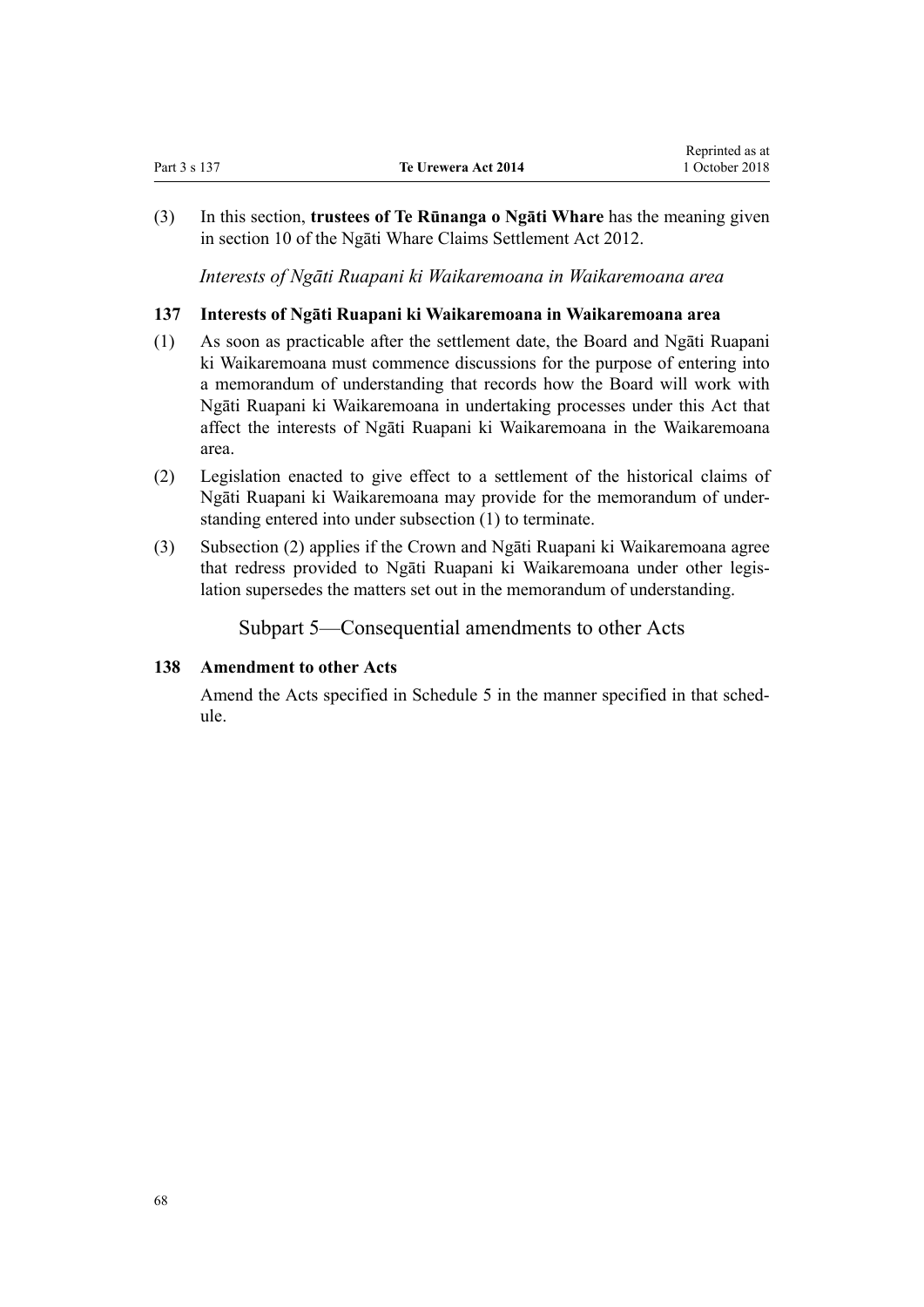# **Schedule 1 Land descriptions**

[ss 7](#page-8-0), [129](#page-63-0)

# **Part 1**

## **Te Urewera establishment land**

#### <span id="page-68-0"></span>**Name of property Description**

Te Urewera establishment land *South Auckland Land District and Gisborne Land District—Wairoa District, Gisborne District, Whakatane District, and Opotiki District* 208671.3397 hectares, more or less, being Sections 1 to 63 SO 461052. All *Gazette* notices 133217.1, 117422.1, 113221.1, 76598, 66950, S612826, and 60531. Balance *Gazette* notices S655768 and 71352 and Part *Gazette* notice H679634.1.

# **Part 2 Tāwhiuau Maunga**

#### **Name of property Description**

Tāwhiuau Maunga *South Auckland Land District—Whakatane District* 62.3528 hectares, more or less, being Section 70 SO 461052. Part *Gazette* notice H679634.1.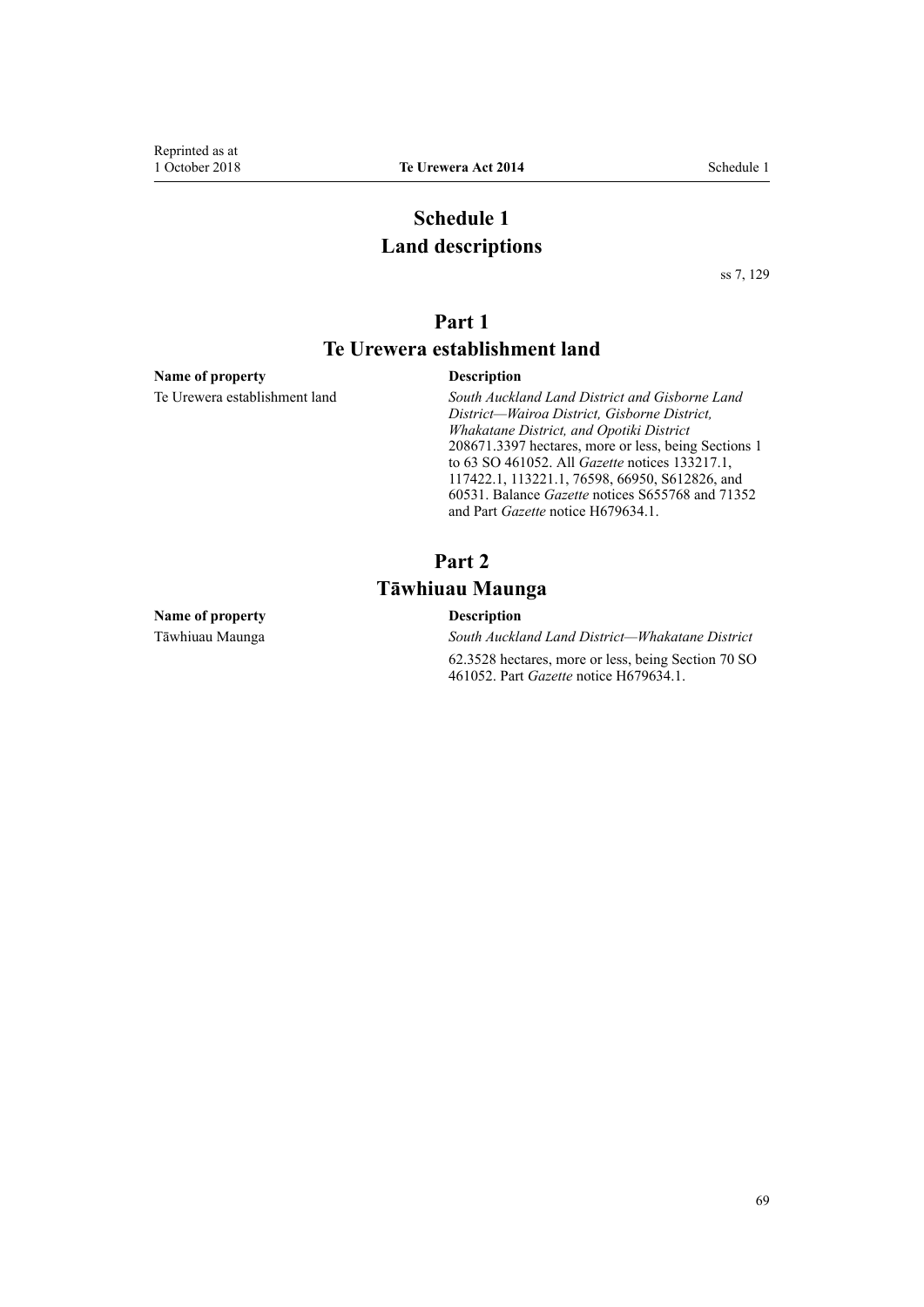# **Schedule 2 Further provisions relating to Board**

[ss 16](#page-15-0), [37,](#page-23-0) [44](#page-25-0), [48, 50](#page-27-0)

## **Contents**

Page

## **[Part 1](#page-70-0) [Administrative matters](#page-70-0)**

|                | Meetings                                             |    |
|----------------|------------------------------------------------------|----|
| $\mathbf{1}$   | Schedule of meetings to be agreed                    | 71 |
| $\overline{c}$ | Quorum                                               | 71 |
| 3              | Conduct of meetings                                  | 71 |
| 4              | Who may attend Board meetings                        | 71 |
| 5              | Public notice of meetings                            | 72 |
|                | Standing orders                                      |    |
| 6              | Standing orders to be adopted                        | 72 |
|                | Reporting and accountability                         |    |
| 7              | Annual report                                        | 72 |
| 8              | Disclosure of annual report                          | 73 |
|                | Committees                                           |    |
| 9              | Initial appointment of committees                    | 73 |
| 10             | Obligation on committees                             | 74 |
|                | Delegation                                           |    |
| 11             | Power of Board to delegate                           | 74 |
| 12             | Powers of delegate                                   | 74 |
| 13             | Effect of delegation on Board                        | 75 |
| 14             | Revocation of delegation                             | 75 |
|                | Conflict of interest of members of Board             |    |
| 15             | When interests must be disclosed                     | 75 |
| 16             | Obligation to disclose interest                      | 76 |
|                | <b>Authority to bind Board</b>                       |    |
| 17             | Method of entering into legally binding obligation   | 76 |
|                | Part 2                                               |    |
|                | Preparation of management plan                       |    |
| 18             | Preparation of draft management plan may be devolved | 77 |
| 19             | Obligations in preparing draft management plan       | 77 |
| 20             | Notification and submissions                         | 77 |
| 21             | Consideration of submissions and amendment of draft  | 78 |

[management plan](#page-77-0)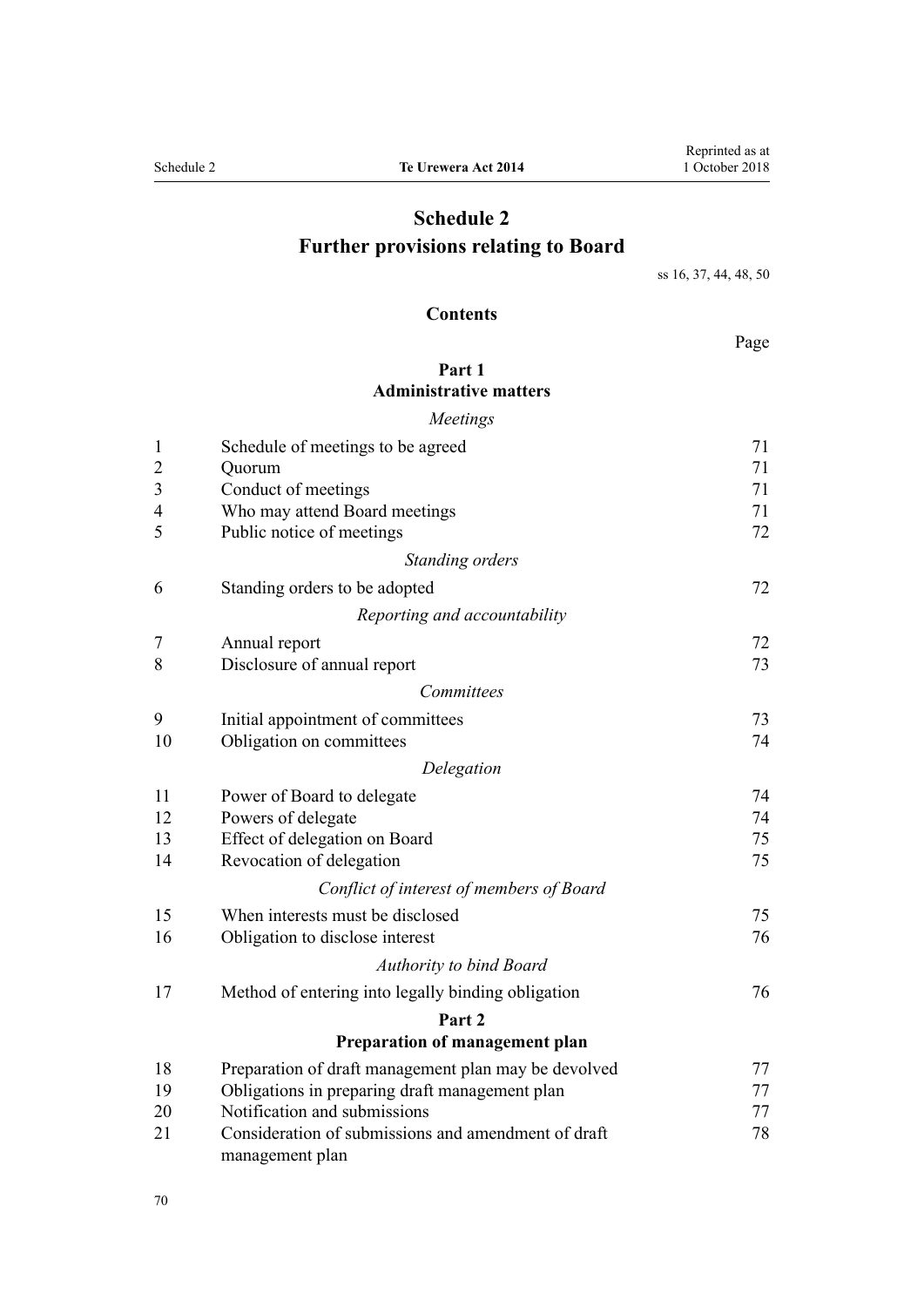<span id="page-70-0"></span>

|    | Reprinted as at                              |            |
|----|----------------------------------------------|------------|
|    | 1 October 2018<br>Te Urewera Act 2014        | Schedule 2 |
| 22 | Process of approval for management plan      | 78         |
| 23 | Approval and notification of management plan | 79         |
|    | Part 3                                       |            |
|    | Annual operational plan                      |            |
| 24 | Process for preparation                      | 80         |

## **Part 1**

## **Administrative matters**

## *Meetings*

## **1 Schedule of meetings to be agreed**

- (1) At the first meeting of the Board in each year of the term of the Board, the Board must agree a schedule of the meetings of the Board for that year.
- (2) The Board must regularly review the schedule to ensure that it provides for sufficient meetings to enable the Board to achieve its purposes and perform its functions.
- (3) The Board must hold its first meeting not later than 20 working days after the settlement date.

## **2 Quorum**

The quorum for a meeting of the Board is no fewer than 6 members, including—

- (a) at least 2 members appointed by the trustees; and
- (b) at least 2 members appointed by the Ministers or Minister, as appropriate; and
- (c) the chair or deputy chair of the Board.

## **3 Conduct of meetings**

- (1) The chair must preside over the meetings of the Board.
- (2) If the chair is unable to attend a meeting, the deputy chair must preside over that meeting.

## **4 Who may attend Board meetings**

- (1) The chief executive or his or her delegate and the Director-General or his or her delegate may attend any meeting of the Board unless the chair of the Board decides, on reasonable grounds, that they may not attend a meeting or part of a meeting.
- (2) Members of the public may attend any meeting of the Board unless, in the reasonable opinion of the chair,—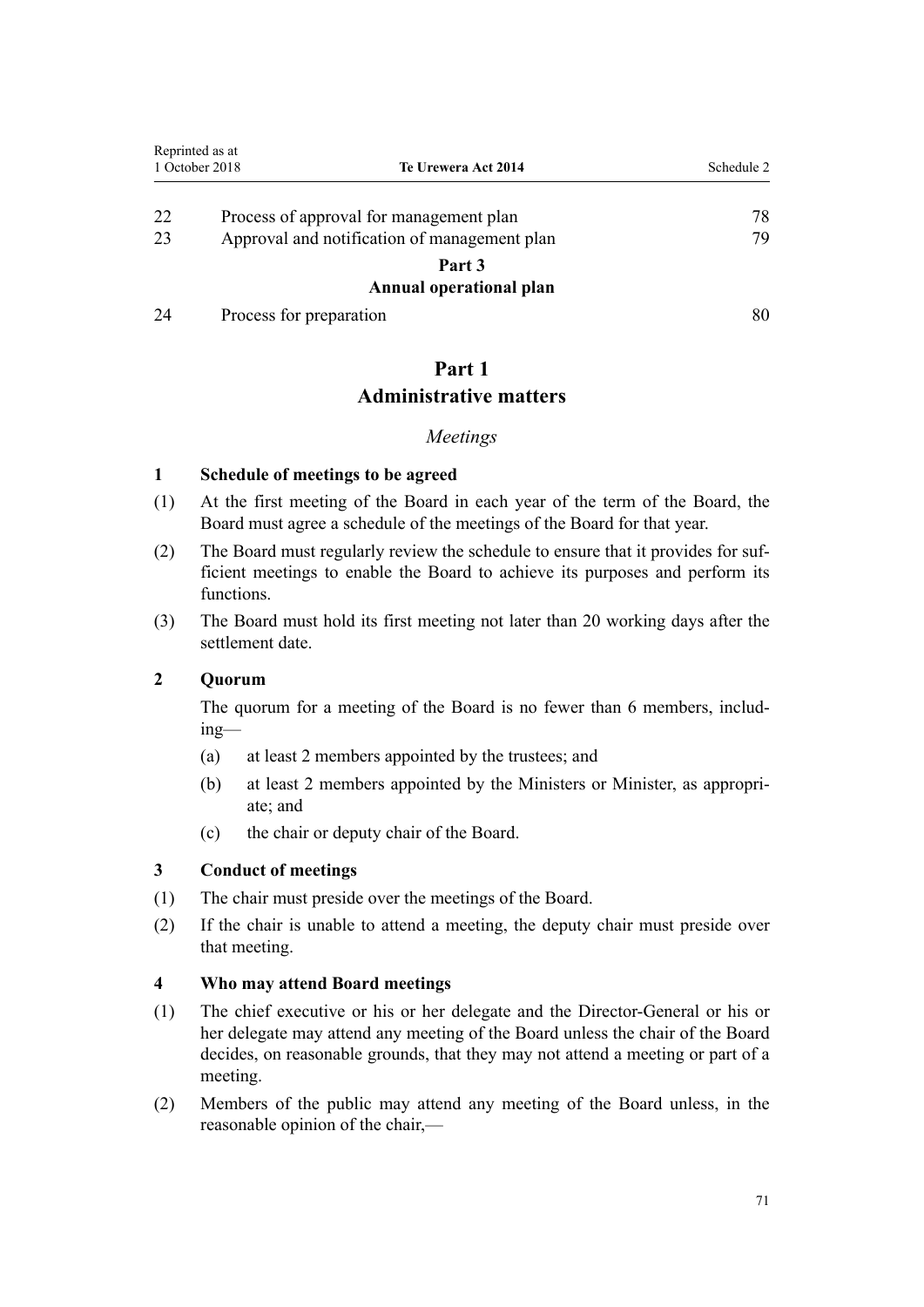- <span id="page-71-0"></span>(a) the attendance of the public would result in the disclosure of information and there is good reason for withholding that information; or
- (b) the behaviour of a member of the public or news media is likely to prejudice or continue to prejudice the orderly or efficient conduct of the meeting.

## **5 Public notice of meetings**

- (1) Public notice of meetings of the Board must be given in whatever manner the Board considers appropriate, including on the Board's Internet site, not later than 10 working days before each scheduled meeting.
- (2) The notice must include—
	- (a) the date, time, and place of the meeting; and
	- (b) where documentation relevant to the meeting may be viewed or obtained; and
	- (c) the entitlement of members of the public to attend, and when they may be excluded.
- (3) The agenda must be made publicly available at least 2 working days before a meeting.

## *Standing orders*

## **6 Standing orders to be adopted**

- (1) At the first meeting of the Board, the Board must adopt a set of standing orders.
- (2) The Board may—
	- (a) at any time amend the standing orders:
	- (b) temporarily suspend standing orders during a meeting.
- (3) The standing orders must not contravene this Act.

## *Reporting and accountability*

## **7 Annual report**

- (1) Each year the Board must adopt and publish an annual report.
- (2) The annual report must contain the following information in respect of the financial year to which it relates:
	- (a) a report on the Board's exercise of its functions and powers and its progress in achieving its purposes; and
	- (b) the financial statements prepared in accordance with generally accepted accounting practice; and
	- (c) a statement of responsibility for the financial statements; and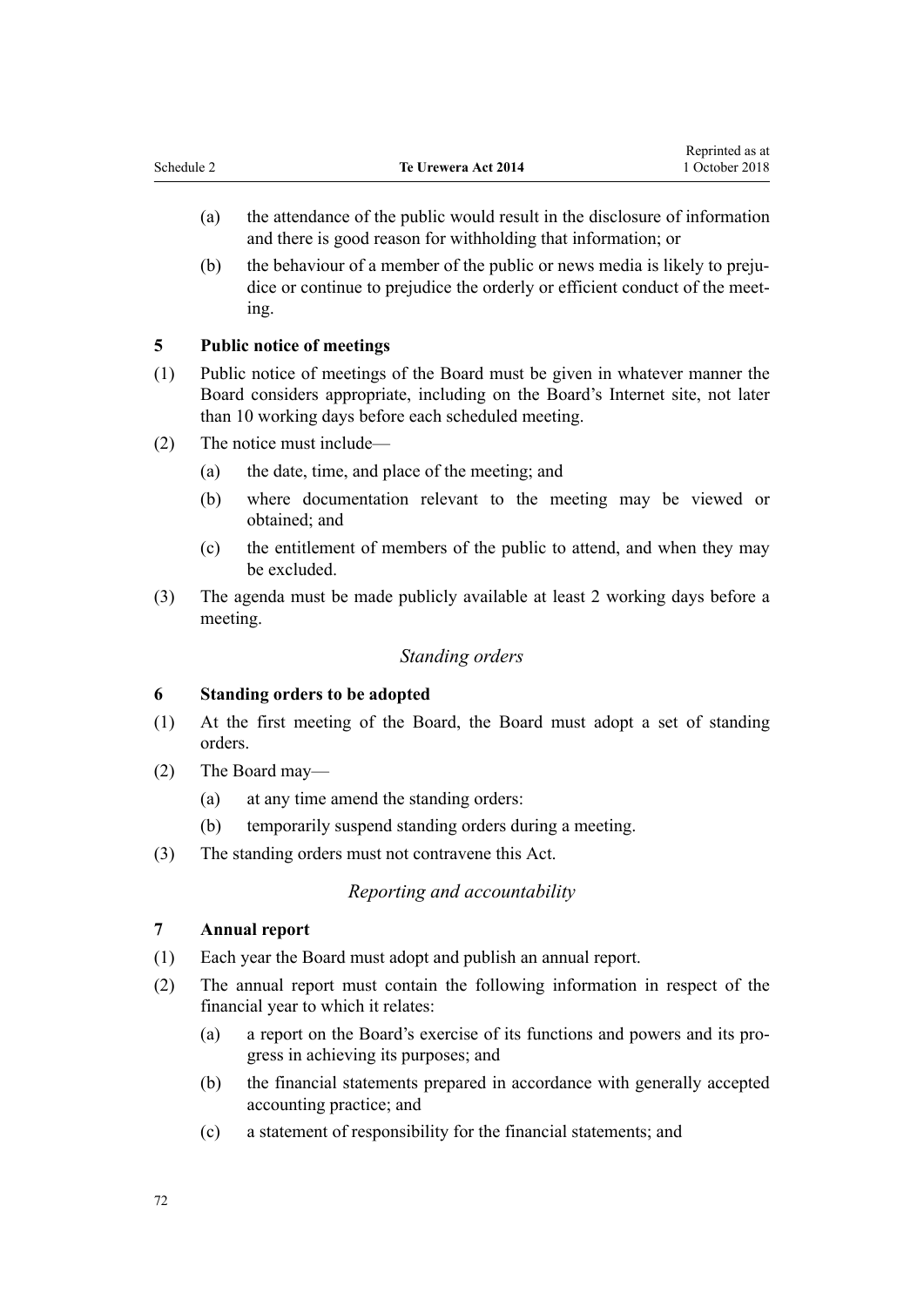- (d) an audit report.
- (3) The Board, the trustees, the Minister, and the Minister of Finance may agree to any further reporting requirements necessary to reflect any change to the financial relationship between the Crown and the Board.
- (4) The Board is a public entity as defined in [section 4](http://prd-lgnz-nlb.prd.pco.net.nz/pdflink.aspx?id=DLM88548) of the Public Audit Act 2001 and, in accordance with that Act, the Auditor-General is its auditor.
- (5) In this clause,—

**financial statements** has the meaning given in [section 6](http://prd-lgnz-nlb.prd.pco.net.nz/pdflink.aspx?id=DLM4632890) of the Financial Reporting Act 2013

**generally accepted accounting practice** has the meaning given in [section 8](http://prd-lgnz-nlb.prd.pco.net.nz/pdflink.aspx?id=DLM4632894) of the Financial Reporting Act 2013.

#### **8 Disclosure of annual report**

- (1) The Board must provide the annual report to—
	- (a) the chair of the trustees; and
	- (b) the Minister.
- (2) The Minister must present the Board's annual report to the House of Representatives as soon as practicable after it has been received by the Minister.
- (3) After the report has been provided under subclause (1), an appointer may seek further information from the Board, and make comments to the Board, on any relevant matter arising out of the report.

#### *Committees*

#### **9 Initial appointment of committees**

- (1) The Board may establish committees to deal with matters that include, for example,—
	- (a) rāhui and the taking of cultural materials:
	- (b) the granting of concessions and authorisations for other activities.
- (2) The Board must, not later than 6 months after its first meeting,—
	- (a) establish any initial committees; and
	- (b) appoint members of the Board to be members of the committees; and
	- (c) appoint members of the Board to chair the committees; and
	- (d) determine the functions and decisions to be delegated to each committee; and
	- (e) determine the procedures of the committees, including their standing orders and decision-making processes.
- (3) The Board may, at any time,—
	- (a) appoint additional committees: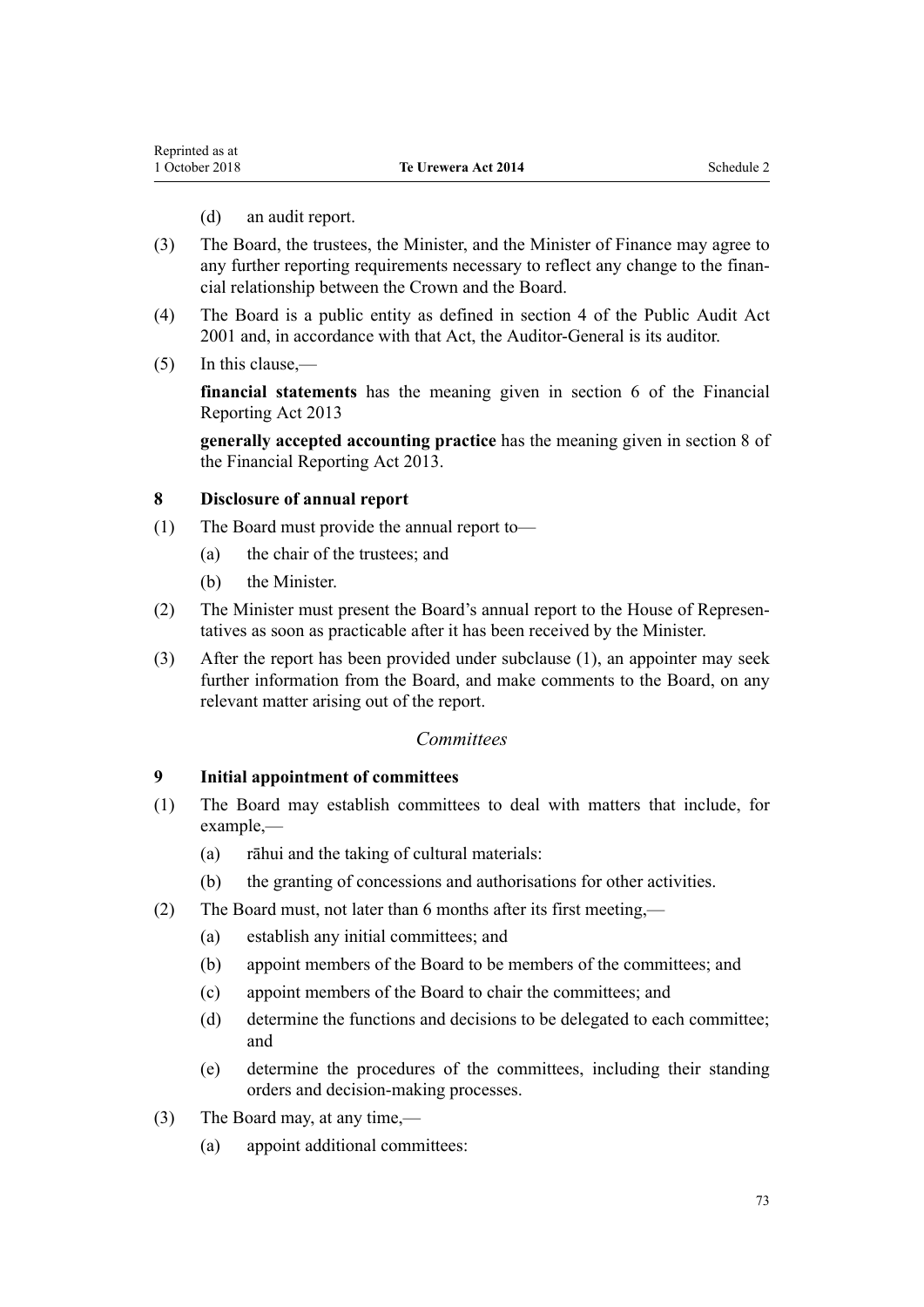- (b) revoke the appointment of a committee:
- (c) reappoint a committee or alter the membership of a committee:
- (d) replace or amend the terms of appointment of a committee.

#### **10 Obligation on committees**

Every committee appointed by the Board—

- (a) is subject to the direction and control of the Board; and
- (b) must carry out all the directions of the Board.

#### *Delegation*

#### **11 Power of Board to delegate**

- (1) The Board may delegate any of its functions and powers, either generally or specifically, and subject to any conditions, by written notice, to—
	- (a) the chief executive:
	- (b) the Director-General:
	- (c) 1 or more members of the Board:
	- (d) a committee or subcommittee of the Board.
- (2) However, the Board must not delegate any of the following matters:
	- (a) the approval or amendment of Te Urewera management plan; or
	- (b) the adoption of the Board's annual statement of priorities; or
	- (c) the acceptance of the annual operational plan; or
	- (d) a recommendation to add land to Te Urewera; or
	- (e) a recommendation to remove land from Te Urewera; or
	- (f) a recommendation that a specially protected area, a wilderness area, or an amenity area be established in Te Urewera; or
	- (g) the appointment, or revocation of appointment, of a committee; or
	- (h) the replacement or amendment of the terms of appointment of a committee; or
	- (i) the making of bylaws; or
	- (j) the power of delegation.

#### **12 Powers of delegate**

- (1) A delegate to whom a function or power of the Board is delegated may, unless the terms of delegation provide otherwise, perform the function or exercise the power in the same manner, subject to the same restrictions, and with the same effect as if the delegate were the Board.
- (2) A delegate who purports to perform a function or exercise a power under a delegation—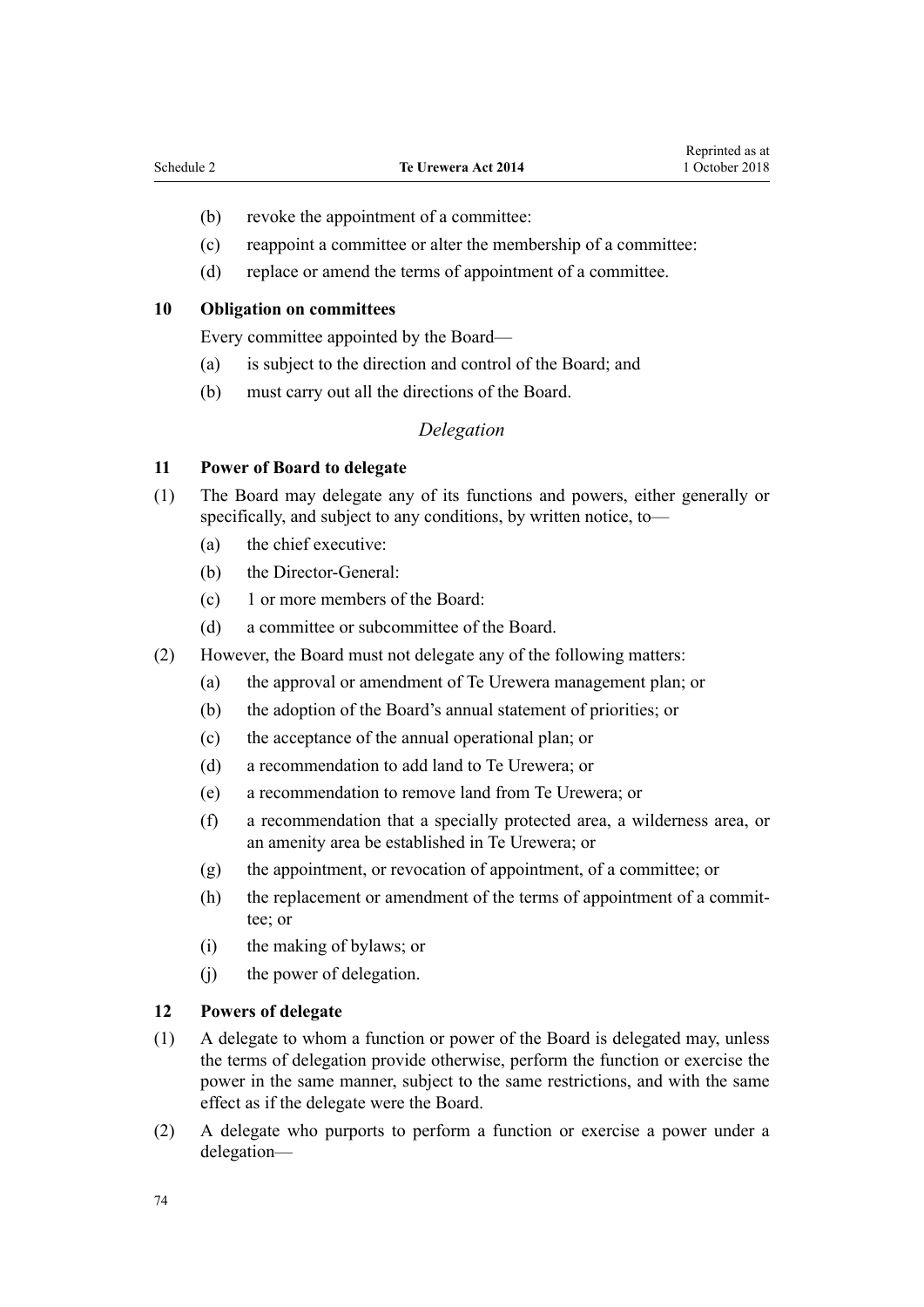- (a) is, in the absence of proof to the contrary, presumed to do so in accordance with the terms of that delegation; and
- (b) must produce evidence of his or her authority to do so, if reasonably requested to do so.

## **13 Effect of delegation on Board**

No delegation under this Act—

- (a) affects or prevents the performance of a function or exercise of a power by the Board; or
- (b) affects the responsibility of the Board for the actions of the delegate acting under the delegation; or
- (c) is affected by any change in the membership of the Board or of any committee.

## **14 Revocation of delegation**

A delegation may be revoked at will by the Board by—

- (a) decision of the Board and written notice to the delegate; or
- (b) any other method provided for in the delegation.

## *Conflict of interest of members of Board*

## **15 When interests must be disclosed**

- (1) In this clause and [clause 16](#page-75-0), **matter** means—
	- (a) the Board's performance of its functions and exercise of its powers; or
	- (b) an arrangement, agreement, contract, concession, or permit made, entered into, or granted (or any consideration of or proposal to do so) by the Board.
- (2) A member of the Board has an actual or potential interest in a matter if that member—
	- (a) may derive a financial benefit from the matter; or
	- (b) is the spouse, civil union partner, de facto partner, child, or parent of a person who may derive a financial benefit from the matter; or
	- (c) may have a financial interest in a person to whom the matter relates; or
	- (d) is a partner, director, officer, Board member, or trustee of a person who may have a financial interest in a person to whom the matter relates; or
	- (e) is otherwise directly or indirectly interested in the matter.
- (3) However, a person is not interested in a matter if his or her interest is so remote or insignificant that it cannot reasonably be regarded as likely to influence the person in carrying out his or her responsibilities as a member of the Board.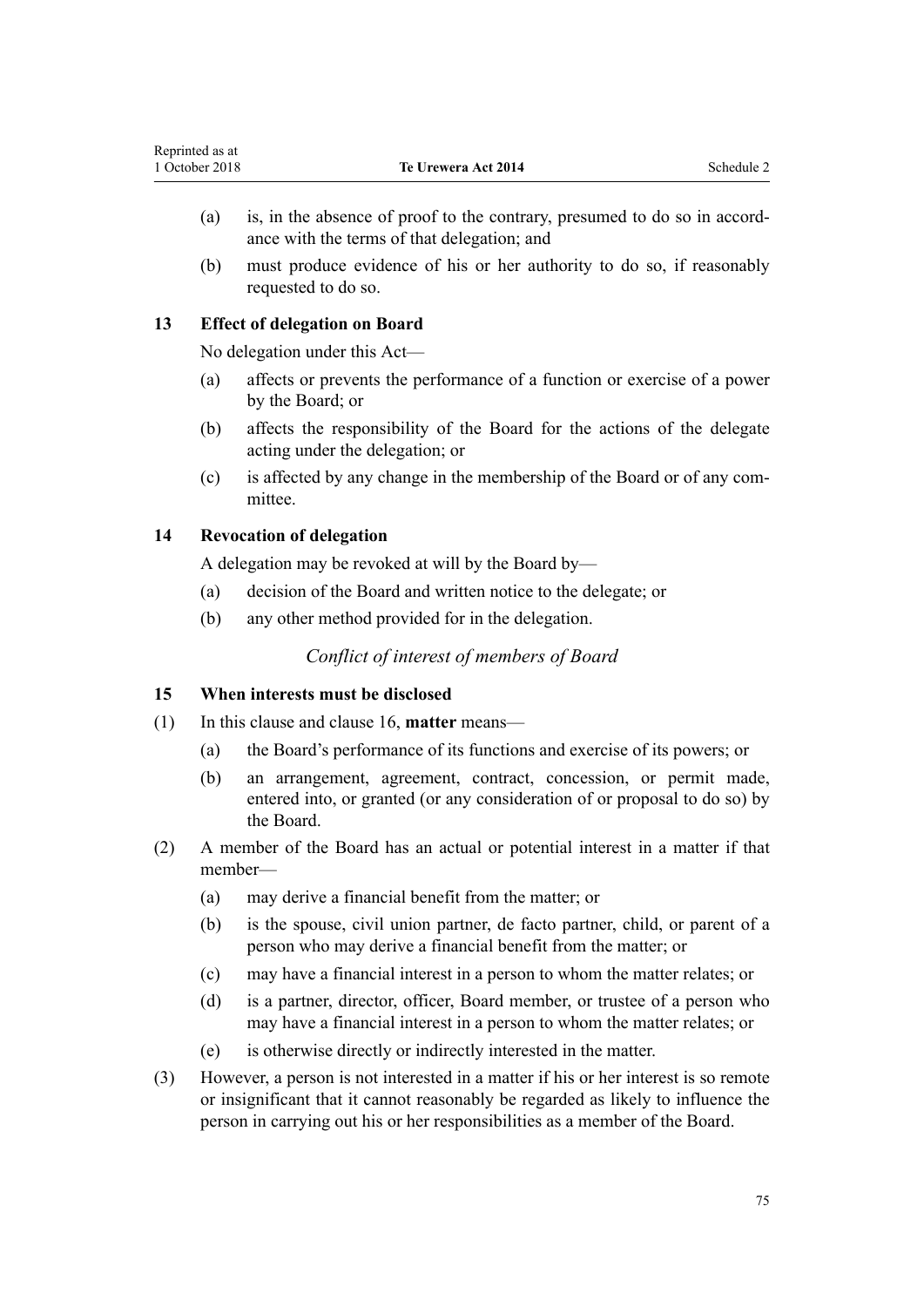#### <span id="page-75-0"></span>**16 Obligation to disclose interest**

- (1) A member of the Board must disclose any actual or potential interest in a matter to the Board.
- (2) The Board must maintain an interests register that records the actual or potential interests disclosed to the Board.
- (3) The Board must consider, and if necessary take steps to manage, any actual or potential conflict of interest.
- (4) A member of the Board is not precluded from discussing or voting on a matter by virtue only that—
	- (a) the member is affiliated to an iwi or a hapū with interests in Te Urewera; or
	- (b) the economic, social, cultural, and spiritual values of an iwi or a hapū with interests in Te Urewera and their relationship with Te Urewera are advanced by or reflected in—
		- (i) the subject matter under consideration; or
		- (ii) a decision or recommendation of the Board; or
		- (iii) the participation of the member in the matter.
- (5) The following are not, in themselves, an interest that must be disclosed or recorded:
	- (a) the affiliation of a member of the Board to an iwi or a hapū with interests in Te Urewera:
	- (b) the fact that a member of the Board is also a trustee of Tūhoe Te Uru Taumatua.

#### *Authority to bind Board*

#### **17 Method of entering into legally binding obligation**

- (1) All contracts or other obligations that would create a liability greater than \$1,000 for the Board must be entered into in writing and signed on behalf of the Board by—
	- (a) the chair of the Board; and
	- (b) 1 other member of the Board.
- (2) Subclause (1) applies to a contract or an obligation—
	- (a) whether or not it is entered into in New Zealand; and
	- (b) whether or not the law governing the contract or obligation is the law of New Zealand.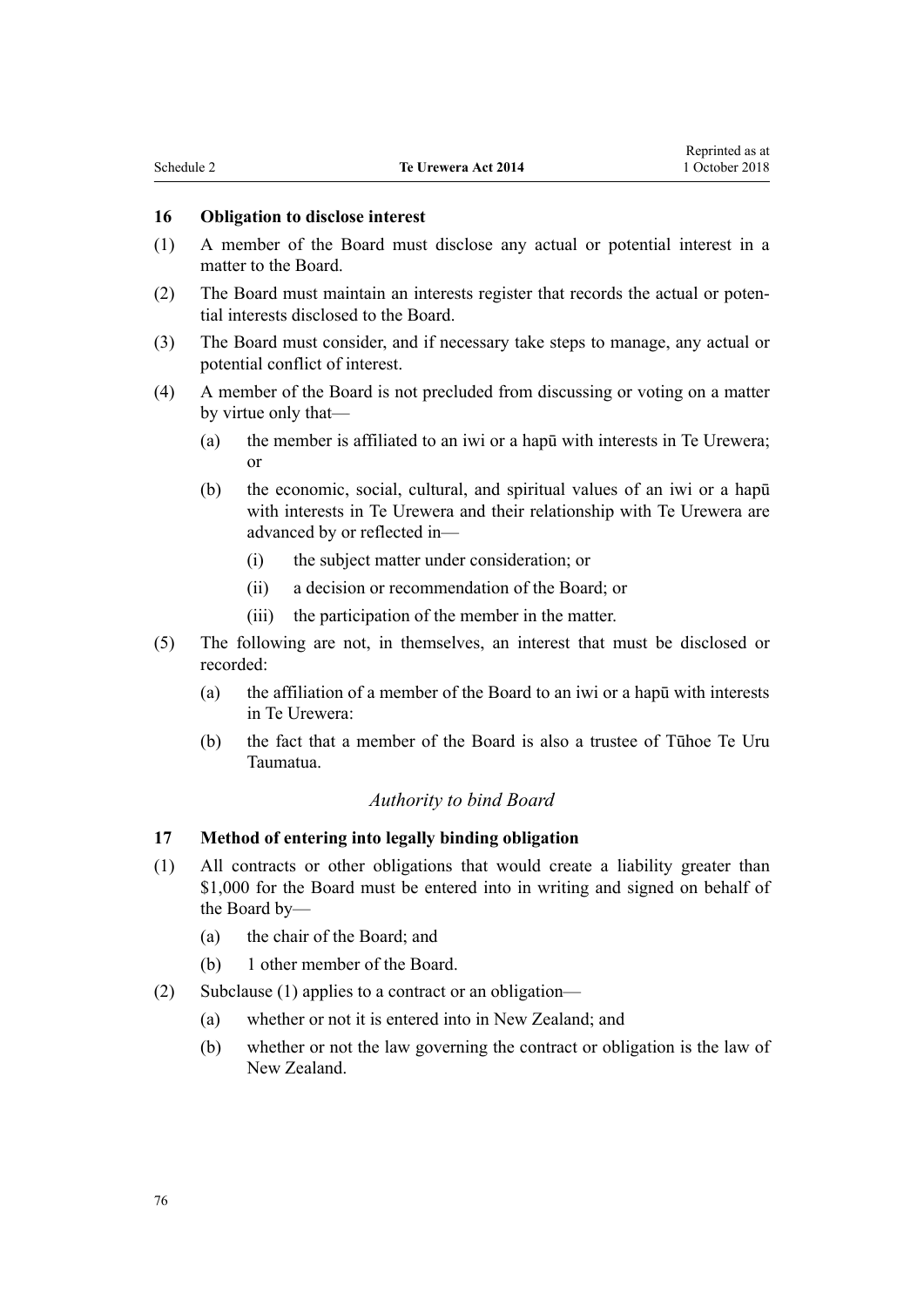## **Part 2**

## **Preparation of management plan**

### **18 Preparation of draft management plan may be devolved**

The Board may—

- (a) appoint a committee of the Board to prepare the draft management plan:
- (b) make any reasonable request to the chief executive or the Director-General or to both jointly—
	- (i) to prepare the draft management plan:
	- (ii) to provide assistance in the management plan process.

#### **19 Obligations in preparing draft management plan**

- (1) Before beginning to prepare the draft management plan, the Board must—
	- (a) discuss with the chief executive and the Director-General—
		- (i) the principal matters to be dealt with in the management plan; and
		- (ii) how those matters are to be dealt with; and
	- (b) prepare a statement of priorities for the management plan; and
	- (c) give public notice nationally in whatever manner the Board considers appropriate that—
		- (i) a draft management plan is to be prepared; and
		- (ii) a statement of priorities has been prepared and where it may be viewed; and
	- (d) invite written comment by a specified date on the matters that should be dealt with in the management plan.
- (2) In preparing the draft management plan, the Board must consider written comments provided to it by the specified date.

#### **20 Notification and submissions**

- (1) As soon as practicable after completing the draft management plan, the Board must—
	- (a) give public notice nationally of the draft management plan, with advice as to where it can be viewed; and
	- (b) provide a copy of the draft management plan to—
		- (i) the chair of Tūhoe Te Uru Taumatua and the chief executive; and
		- (ii) the Minister and the Director-General; and
		- (iii) any person or organisation that provided comment in response to clause  $19(1)(d)$ ; and
		- (iv) the New Zealand Conservation Authority; and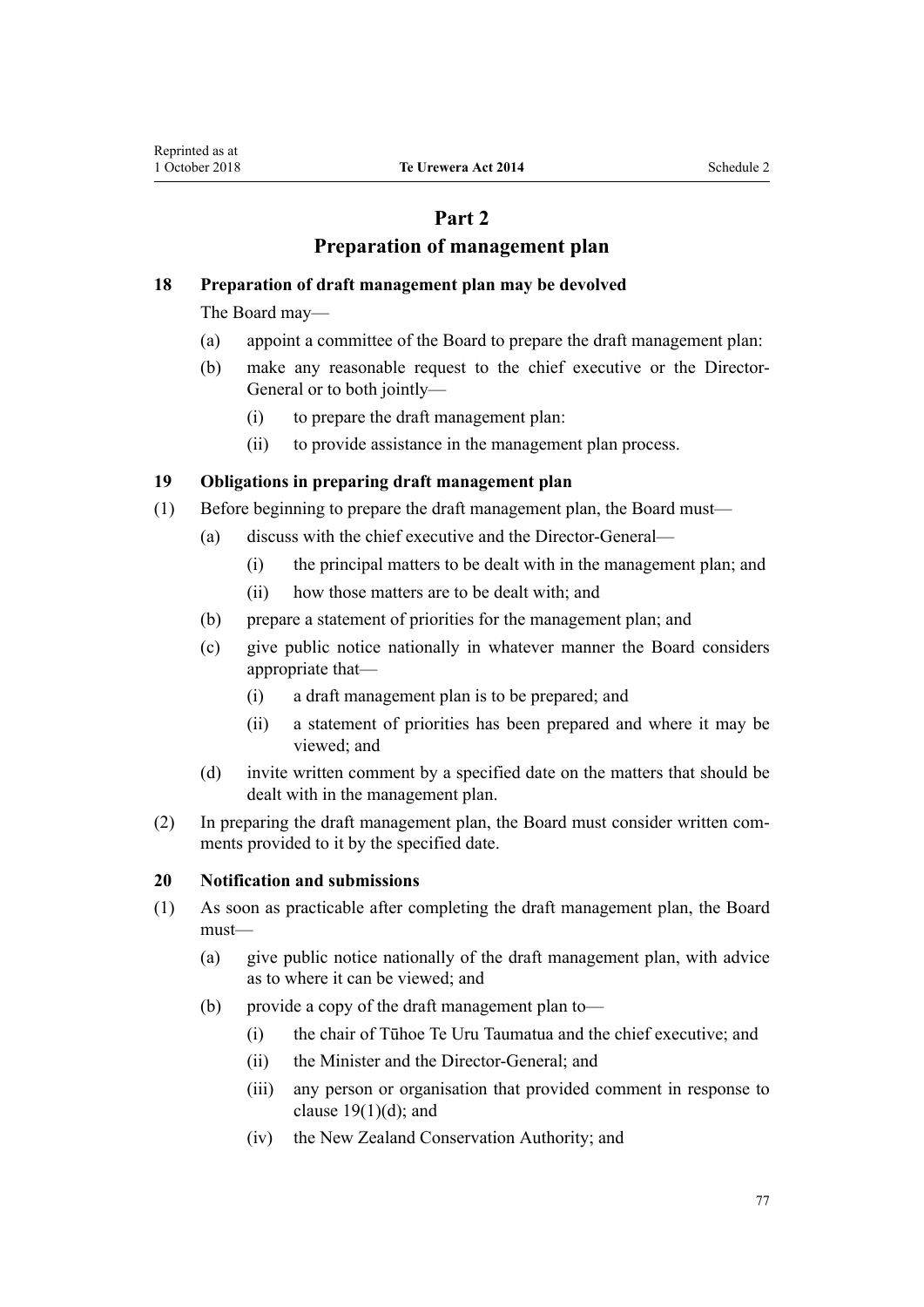- <span id="page-77-0"></span>(v) the relevant conservation boards; and
- (vi) the relevant local authorities; and
- (vii) any other persons or organisations that the Board considers should be provided with the draft management plan.
- (2) The public notice, given in whatever manner the Board considers appropriate, must—
	- (a) state where the draft management plan may be viewed and the times; and
	- (b) invite submissions on the draft management plan and state how they may be made; and
	- (c) specify the date by which submissions must be received, which must not be earlier than 40 working days after the date of the notice; and
	- (d) invite submitters to indicate whether they wish to be heard in support of their submission.
- (3) Any person may make a written submission in accordance with the conditions set out in the public notice.

#### **21 Consideration of submissions and amendment of draft management plan**

- (1) The Board must—
	- (a) give persons who wish to do so a reasonable opportunity to appear and be heard on their submission; and
	- (b) consider all written and oral submissions that—
		- (i) are relevant to the purpose of the management plan; and
		- (ii) comply with the conditions given in the public notice for making a submission; and
	- (c) prepare and publish a summary of the submissions, together with a statement of the Board's response to the submissions.
- (2) After considering the submissions, the Board may amend the draft management plan as it considers appropriate.

#### **22 Process of approval for management plan**

- (1) After taking the steps described in clause 21, the Board must provide the draft management plan to the New Zealand Conservation Authority (the **Authority**) for comment, requesting its comment not later than 30 working days from the date when the draft management plan was provided to the Authority.
- (2) The Board—
	- (a) must have regard to any comments from the Authority that are relevant to the purpose of the management plan and comply with the time frame in subclause (1); and
	- (b) may amend the draft management plan as it considers appropriate.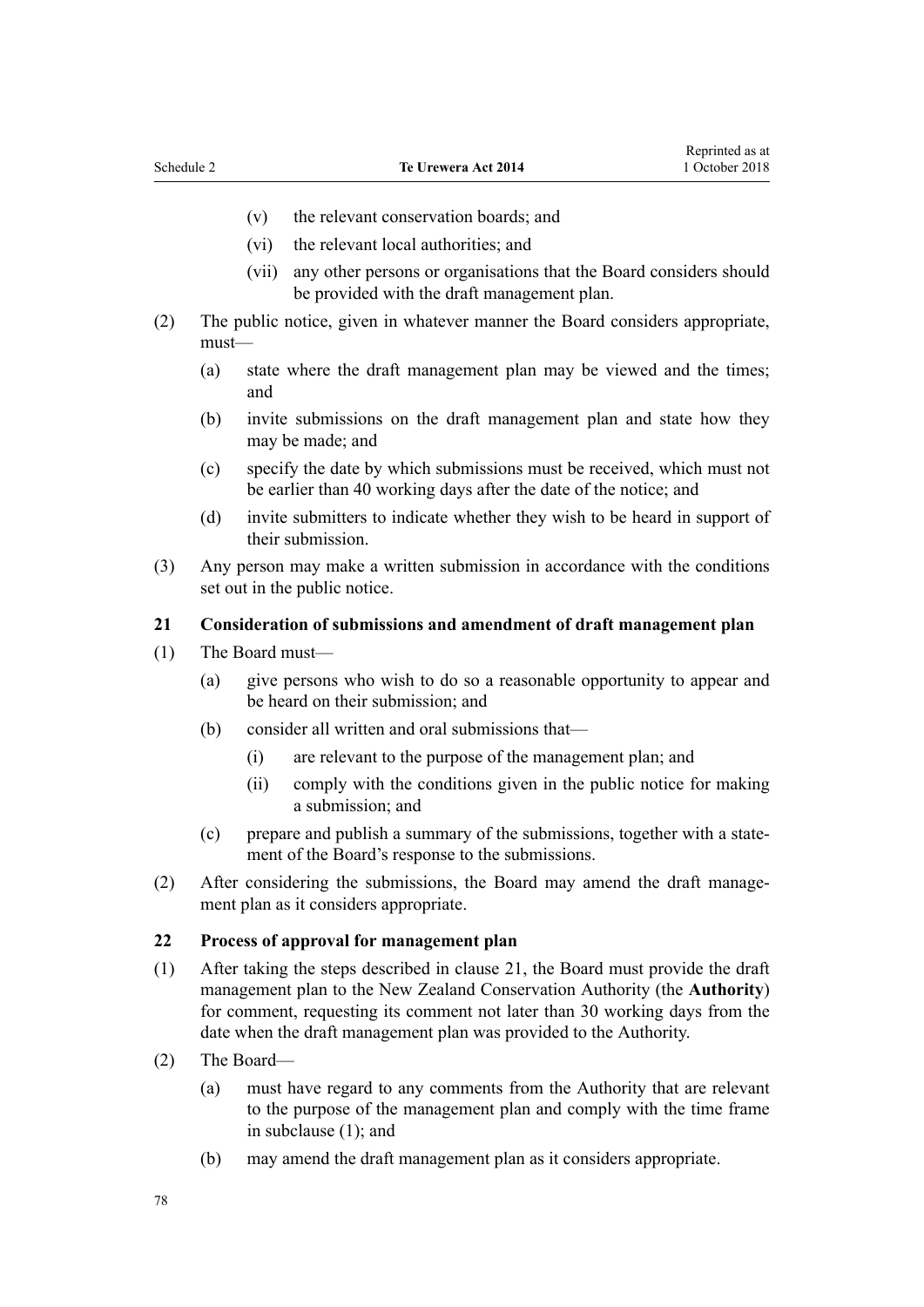- (3) The Board must provide the following to the chair of the trustees and the Minister:
	- (a) the draft management plan; and
	- (b) the summary of submissions and statement referred to in clause  $21(1)(c)$ ; and
	- (c) any comments from the Authority; and
	- (d) a statement as to how those comments have been dealt with.
- (4) The Board must request that the chair of the trustees and the Minister either—
	- (a) recommend that the Board approve the draft management plan; or
	- (b) advise the Board of any matters that either of them considers require further consideration or revision.
- (5) Both the chair of the trustees and the Minister must agree before a recommendation for approval may be given under subclause (4)(a).
- (6) If the chair of the trustees and the Minister do not agree, the matter on which they disagree must be put to the Board as advice under subclause (4)(b).
- (7) If advice is given under subclause (6), the Board—
	- (a) must consider it; and
	- (b) may, as the Board considers appropriate, amend the draft management plan in response to the advice; and
	- (c) must provide the draft management plan to the chair of the trustees and the Minister—
		- (i) with an explanation of how the advice has been dealt with; and
		- (ii) with a further request for a recommendation under subclause  $(4)(a)$ .
- (8) Subclauses (4) to (7) apply to a request under subclause (7)(c)(ii).

## **23 Approval and notification of management plan**

- (1) Following a recommendation from the chair of the trustees and the Minister under [clause 22\(4\)\(a\),](#page-77-0) the Board—
	- (a) may approve the management plan; and
	- (b) must, at the same time as it approves a management plan, issue a report stating how it has considered and responded to submissions and comments on the draft management plan.
- (2) The Board must give public notice nationally of the approved management plan, in whatever manner it considers appropriate, stating the date on which the plan comes into force.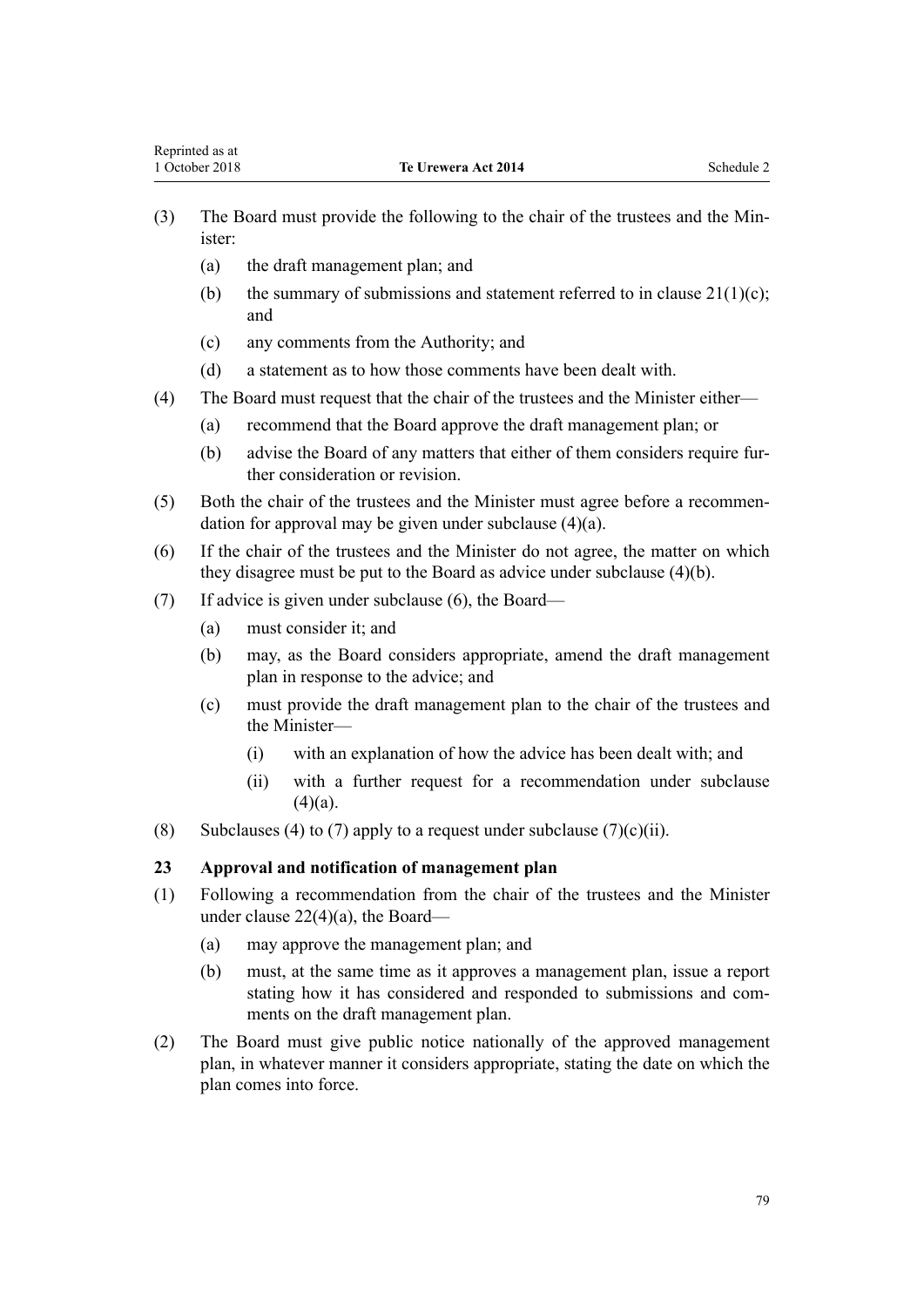## **Part 3 Annual operational plan**

#### **24 Process for preparation**

- (1) Each year the chief executive and the Director-General must present a draft annual operational plan (**draft plan**) to the Board before the beginning of the year to which the plan relates.
- (2) The Board must consider the draft plan and determine whether it is consistent with the management plan and statement of priorities.
- (3) The Board may—
	- (a) accept the draft plan in part or as a whole as being consistent with the management plan and statement of priorities; or
	- (b) reject the draft plan in its entirety.
- (4) The Board must notify the chief executive and the Director-General in writing of its decision as soon as practicable after receiving the draft plan and, in the event that it—
	- (a) accepts part of the draft plan only, it must—
		- (i) advise which parts of the draft plan are accepted; and
		- (ii) refer those parts that are not accepted to the chief executive and the Director-General for further consideration; and
		- (iii) meet with the chief executive and the Director-General to discuss the Board's decision:
	- (b) rejects the plan in its entirety, take the steps set out in paragraph (a)(i) to (iii).
- (5) The Board, the chief executive, and the Director-General must, in good faith, seek to resolve any disagreement over the draft plan, with the intention to make the whole plan acceptable to the Board as soon as is reasonably possible.
- (6) From the commencement of the relevant year,—
	- (a) the chief executive and the Director-General—
		- (i) must undertake management activities in accordance with the accepted parts of the draft plan; and
		- (ii) may, in an emergency, undertake other management activities they consider necessary for the safety of Te Urewera or any person in Te Urewera; but
	- (b) each retains discretion over the use of their respective funds to implement the annual operational plan.
- (7) At the end of each year, the chief executive and the Director-General must report to the Board on the implementation of the operational plan for that year.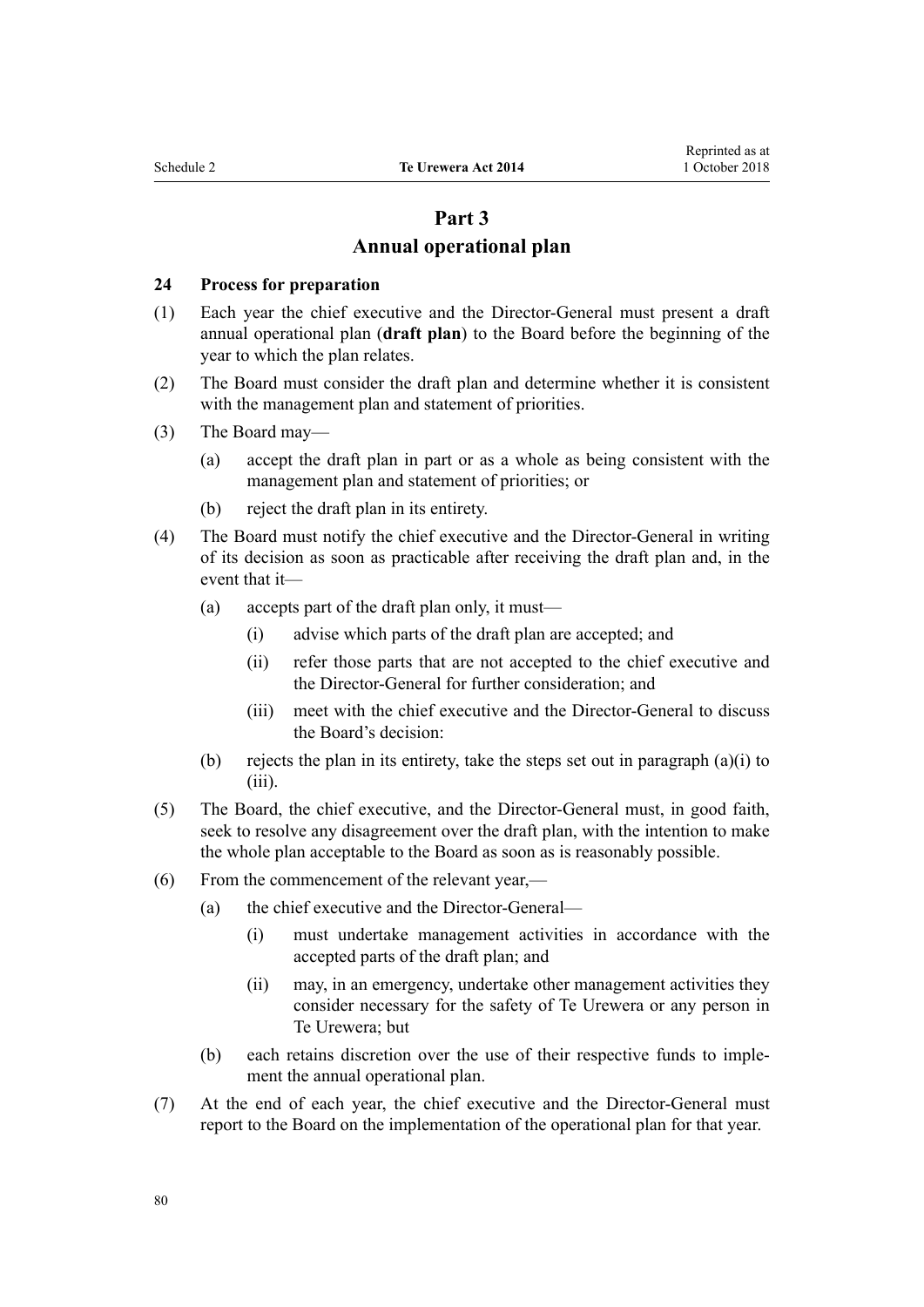## **Schedule 3**

## **Further provisions relating to authorisations and administrative matters**

[ss 55](#page-30-0), [57,](#page-30-0) [59](#page-31-0), [62\(3\)](#page-32-0)

## **Contents**

#### Page

#### *[Activity permits](#page-81-0)*

| 1              | Indigenous plants and animals                                      | 82 |
|----------------|--------------------------------------------------------------------|----|
| $\overline{2}$ | Accommodation                                                      | 82 |
| $\overline{3}$ | Roads                                                              | 83 |
| $\overline{4}$ | Farming                                                            | 83 |
| 5              | Activity permits for recreational hunting                          | 84 |
| 6              | Declarations relating to recreational hunting                      | 84 |
|                | Concessions                                                        |    |
| 7              | Requirement if proposal is for commercial purpose                  | 84 |
| 8              | When applications may be granted                                   | 84 |
| 9              | When applications must be declined                                 | 85 |
| 10             | When applications may be declined                                  | 86 |
| 11             | Contents of applications                                           | 86 |
| 12             | Further information may be required                                | 87 |
| 13             | Process to apply when application is complete                      | 87 |
| 14             | Matters that Board must consider                                   | 88 |
| 15             | Mandatory conditions                                               | 88 |
| 16             | Board may impose conditions                                        | 89 |
| 17             | Condition as to payment of rents, fees, and royalties              | 90 |
| 18             | Conditions may be varied                                           | 90 |
| 19             | Term of concession                                                 | 91 |
| 20             | Continuation of term after new concession applied for              | 91 |
| 21             | Continuation of existing concession                                | 92 |
| 22             | If Board declines to grant new concession                          | 93 |
| 23             | Further circumstance when term may continue                        | 93 |
| 24             | If Board grants concession                                         | 94 |
| 25             | Board declines to grant concession                                 | 95 |
| 26             | Board may reconsider decision                                      | 95 |
| 27             | Failure to execute concession document or exercise concession      | 95 |
| 28             | Charges                                                            | 96 |
| 29             | Restrictions on aircraft landing in Te Urewera                     | 96 |
| 30             | Tendering and management                                           | 96 |
| 31             | Accounts relating to concessions                                   | 97 |
| 32             | Concession records                                                 | 97 |
| 33             | Contributions for services provided for benefit of concessionaires | 97 |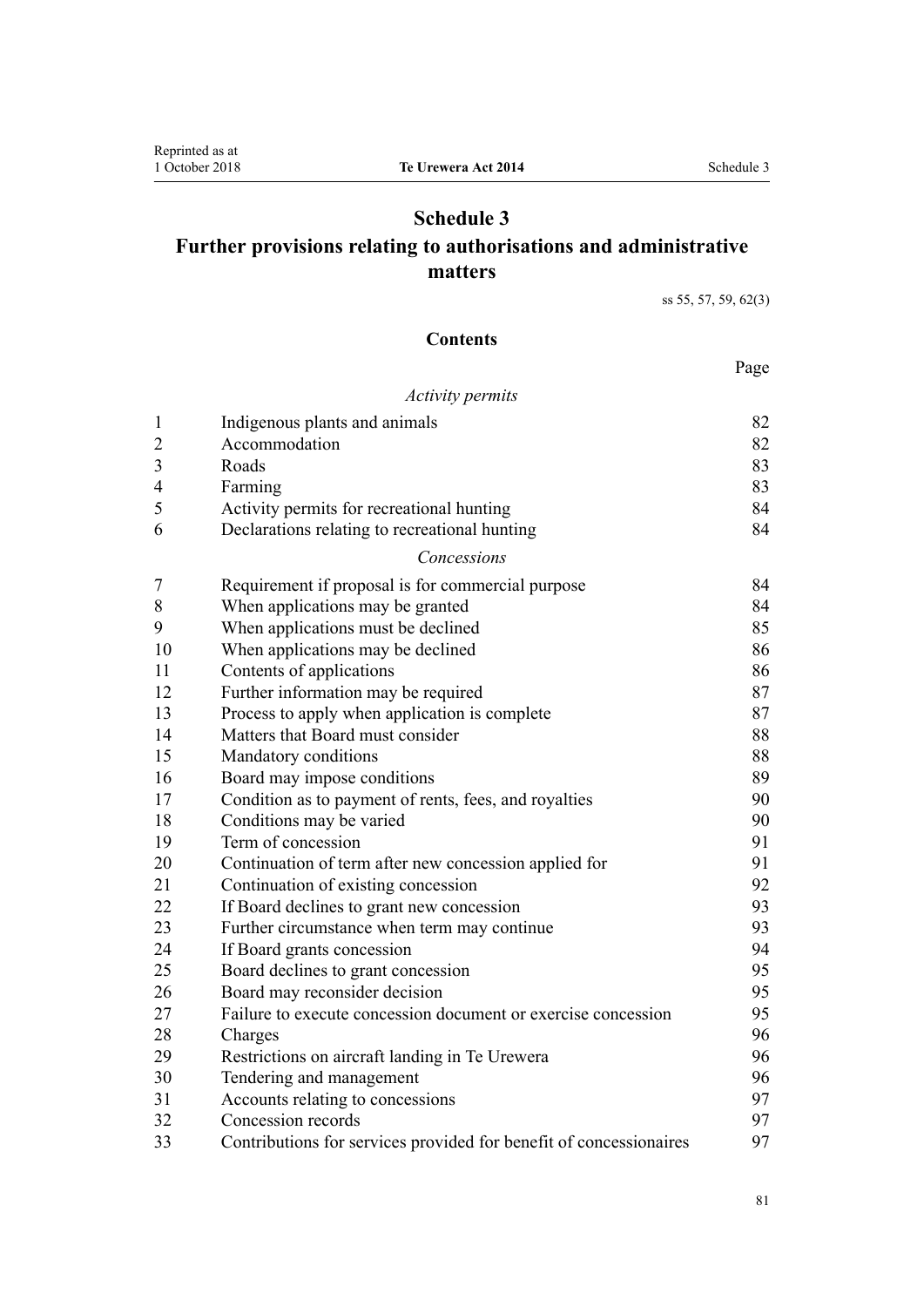Reprinted as at

| Public notice requirements |  |
|----------------------------|--|
|----------------------------|--|

<span id="page-81-0"></span>[35](#page-98-0) [Requirements for certain public notices](#page-98-0) [99](#page-98-0)

### *Activity permits*

#### **1 Indigenous plants and animals**

- (1) This clause applies to applications for the following activities:
	- (a) taking, cutting, or destroying indigenous plants within Te Urewera; and
	- (b) disturbing, trapping, taking, hunting, or killing indigenous animals within Te Urewera.
- (2) The Board may only grant an activity permit for the activities specified in subclause (1) if—
	- (a) the preservation of the species concerned is not adversely affected; and
	- (b) the effects on Te Urewera are no more than minor; and
	- (c) the grant of a permit is consistent with the management plan.
- (3) In deciding an application, the Board must take into account whether—
	- (a) the proposed activity is essential for management, research, interpretation, or educational purposes; and
	- (b) the proposed activity is important for the restoration or maintenance of customary practices that are relevant to the relationship of iwi and hapū to Te Urewera; and
	- (c) the quantity of indigenous plants or animals that will be affected is minor in relation to the abundance of the material; and
	- (d) the proposed activity could occur outside Te Urewera or elsewhere within Te Urewera where the potential adverse effects would be significantly less; and
	- (e) iwi and hapū support the application.

#### **2 Accommodation**

- (1) This clause applies to applications for an activity permit—
	- (a) to establish accommodation within Te Urewera; or
	- (b) to add to an existing structure or facility.
- (2) The Board may only grant a permit for accommodation if that activity is provided for in the management plan.
- (3) In deciding an application, the Board must take into account whether—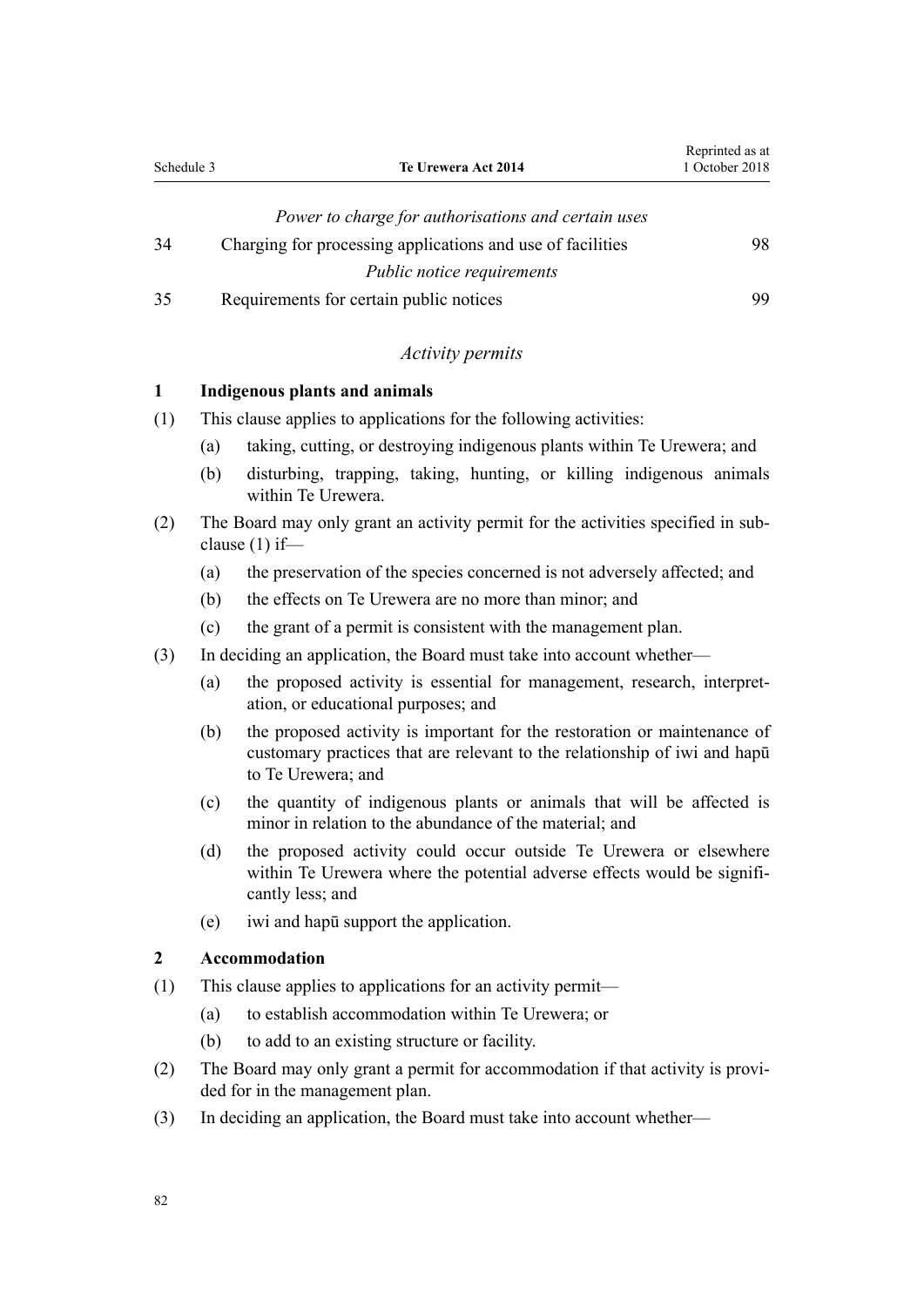<span id="page-82-0"></span>

|                                                                                                                                                 |              |            | side Te Urewera or elsewhere within Te Urewera where the potential<br>adverse effects would be significantly less; and                                               |
|-------------------------------------------------------------------------------------------------------------------------------------------------|--------------|------------|----------------------------------------------------------------------------------------------------------------------------------------------------------------------|
|                                                                                                                                                 | (b)          |            | the activity could reasonably be undertaken in an existing structure or<br>facility; and                                                                             |
|                                                                                                                                                 | (c)          |            | the proposal—                                                                                                                                                        |
|                                                                                                                                                 |              | (i)        | minimises any adverse effects on Te Urewera and on the existing<br>benefit, use, and enjoyment of the public arising from public<br>access to and in Te Urewera; and |
|                                                                                                                                                 |              | (ii)       | avoids a rapid increase in the built environment within Te Ure-<br>wera; and                                                                                         |
|                                                                                                                                                 |              | (iii)      | complements any existing accommodation and its related facil-<br>ities; and                                                                                          |
|                                                                                                                                                 |              | (iv)       | provides for a location, scale design, construction, colour, and<br>maintenance that preserve a sense of naturalness and harmonise<br>with the landscape.            |
| (4)                                                                                                                                             |              |            | New accommodation and related facilities, including encampments, for exclu-<br>sive private use are not permitted in Te Urewera.                                     |
| $\overline{\mathbf{3}}$                                                                                                                         | <b>Roads</b> |            |                                                                                                                                                                      |
| The Board may grant an activity permit for the following activities, but only if<br>(1)<br>the activity is provided for in the management plan: |              |            |                                                                                                                                                                      |
|                                                                                                                                                 | (a)          |            | to make a road or an extension to a road:                                                                                                                            |
|                                                                                                                                                 | (b)          |            | to alter an existing road.                                                                                                                                           |
| (2)                                                                                                                                             |              | fied that- | Before granting an activity permit under this clause, the Board must be satis-                                                                                       |
|                                                                                                                                                 | (a)          | and        | any new road, road extension, or upgrade to an existing road in Te Ure-<br>wera will have minimal effects on natural features, as far as practicable;                |
|                                                                                                                                                 | (b)          |            | all practicable measures are to be taken, in making a new road or extend-<br>ing or upgrading an existing road, to mitigate any adverse effects,<br>including-       |
|                                                                                                                                                 |              | (i)        | avoiding the fragmentation of habitats and ecosystems; and                                                                                                           |
|                                                                                                                                                 |              | (ii)       | the rehabilitation of the surfaces of earthworks; and                                                                                                                |
|                                                                                                                                                 |              | (iii)      | weed control; and                                                                                                                                                    |
|                                                                                                                                                 |              | (iv)       | the collection and treatment of storm water run-off.                                                                                                                 |
| 4                                                                                                                                               | Farming      |            |                                                                                                                                                                      |
| (1)                                                                                                                                             |              |            | This clause applies to farming and grazing land that, in the public interest,<br>should continue to be farmed or used for grazing.                                   |
|                                                                                                                                                 |              |            |                                                                                                                                                                      |

(a) the accommodation or related facility could reasonably be located out-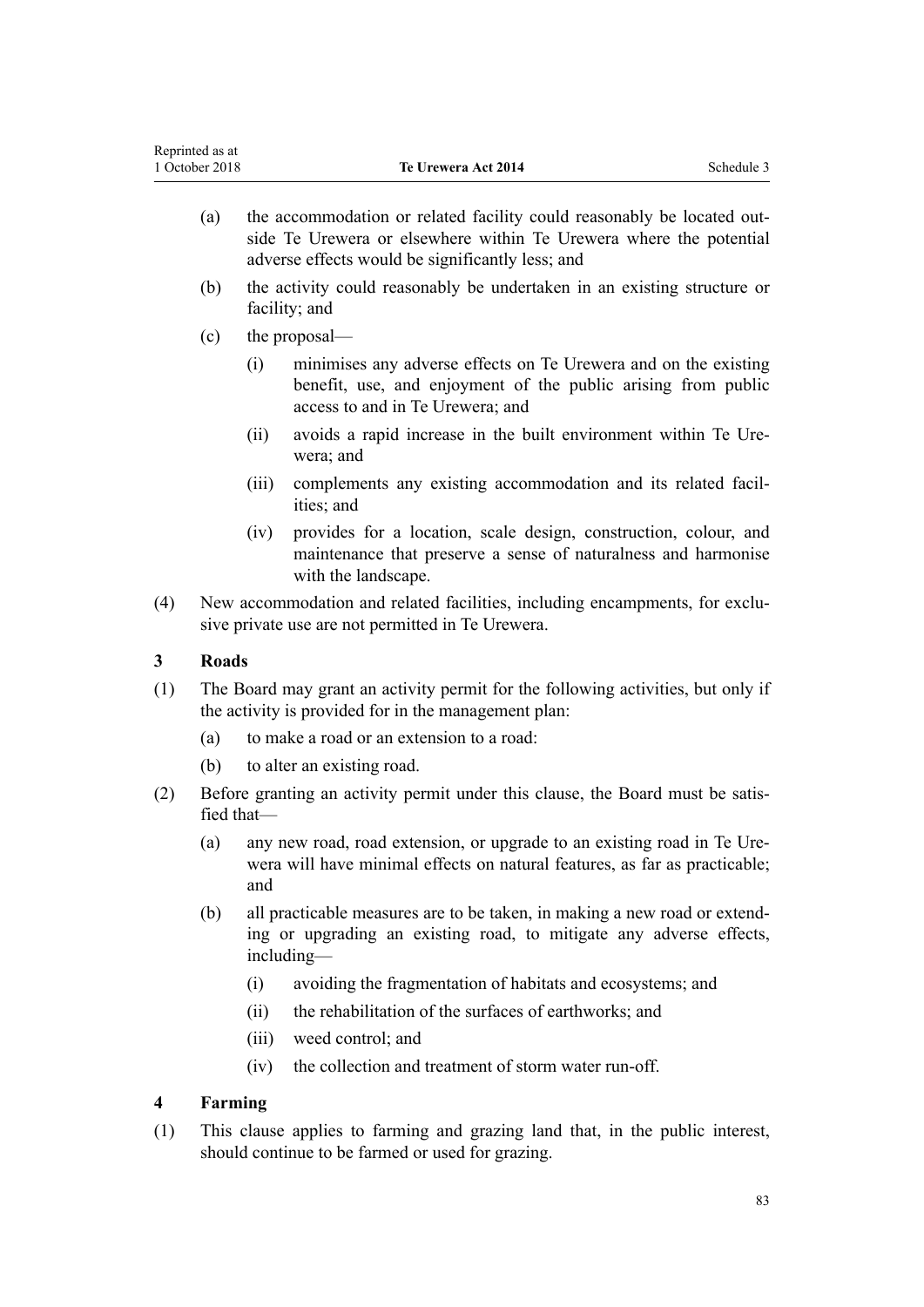<span id="page-83-0"></span>

|            |                     | Reprinted as at |
|------------|---------------------|-----------------|
| Schedule 3 | Te Urewera Act 2014 | 1 October 2018  |

(2) The Board may grant activity permits under [section 57](#page-30-0) for Te Urewera land to be used for farming or grazing, but only if farming or grazing is provided for in the management plan.

## **5 Activity permits for recreational hunting**

- (1) The Board may grant an activity permit to undertake recreational hunting for exotic animals in Te Urewera that are not protected, as long as the Board is satisfied—
	- (a) that the grant of such a permit—
		- (i) would be consistent with the management plan; and
		- (ii) would not interfere with any operation to control wild animals and pests in Te Urewera; and
	- (b) that the safety of persons in, or likely to be in, the vicinity of the area to which any permit applies has been provided for.
- (2) The Board may include conditions on a permit granted under this clause, including conditions about the use of dogs, helicopters, and horses.

## **6 Declarations relating to recreational hunting**

- (1) The Board may, by public notice,—
	- (a) declare areas of Te Urewera to be open or closed for recreational hunting:
	- (b) identify areas in Te Urewera where hunting may, with an activity permit, be undertaken.
- (2) Public notice may be given in whatever manner the Board considers appropriate.
- (3) Any declaration or identification under subclause (1) must be consistent with the management plan.

## *Concessions*

## **7 Requirement if proposal is for commercial purpose**

- (1) This clause applies to every activity described in [clauses 1 to 6](#page-81-0) that is for a commercial purpose, as described in [section 62\(2\),](#page-32-0) including commercial hunting and trapping, guided hunting operations, and wild animal control operations.
- (2) An activity to which subclause (1) refers is prohibited unless a concession is obtained in addition to any other authorisation required under this Act or other enactment.

## **8 When applications may be granted**

(1) The Board may grant an application for a lease or a licence (other than a *profit à prendre*), but only if—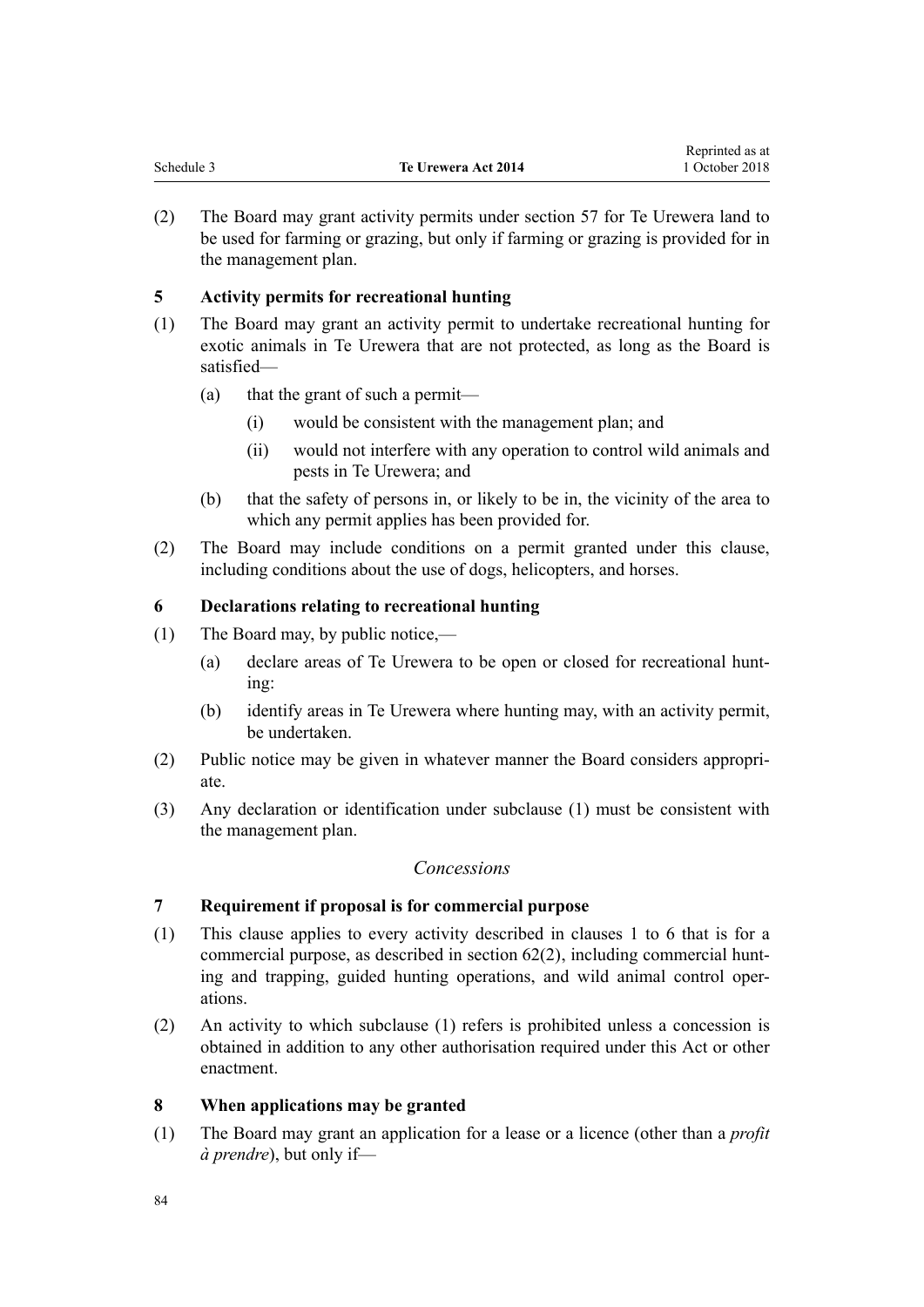- <span id="page-84-0"></span>(a) the lease or licence relates to 1 or more fixed structures and facilities (which do not include any track or road except where the track or road is an integral part of a larger facility); and
- (b) in any case where the application includes an area or areas around the structure or facility,—
	- (i) either—
		- (A) it is necessary for the purposes of safety or security of the site, structure, or facility to include any area or areas (including any security fence) around the structure or facility; or
		- (B) it is necessary to include any clearly defined area or areas that are an integral part of the activity on the land; and
	- (ii) the grant of a lease or licence is essential to enable the activity to be carried on.
- (2) However, no lease may be granted unless the applicant satisfies the Board that exclusive possession is necessary for—
	- (a) the protection of public safety; or
	- (b) the protection of the physical security of the activity concerned; or
	- (c) the competent operation of the activity concerned.
- (3) For the purposes of subclause  $(2)(c)$ , the competent operation of an activity includes the necessity for the activity to achieve adequate investment and maintenance.
- (4) The Board must not grant an easement over Te Urewera land in a case where a lease, licence, or permit may be granted if the Board considers that a lease, licence, or permit is more appropriate in the circumstances.
- (5) However, if the management plan does not make provision for a concession of the kind applied for, the Board may, after complying with [clauses 11 to 14](#page-85-0), grant the concession.

## **9 When applications must be declined**

The Board must not grant an application for a concession to build a structure or facility, or to extend or add to an existing structure or facility, if the Board is satisfied that the activity—

- (a) could reasonably be undertaken outside Te Urewera or in another part of Te Urewera where the potential adverse effects would be significantly less; or
- (b) could reasonably use an existing structure or facility or the existing structure or facility without the addition.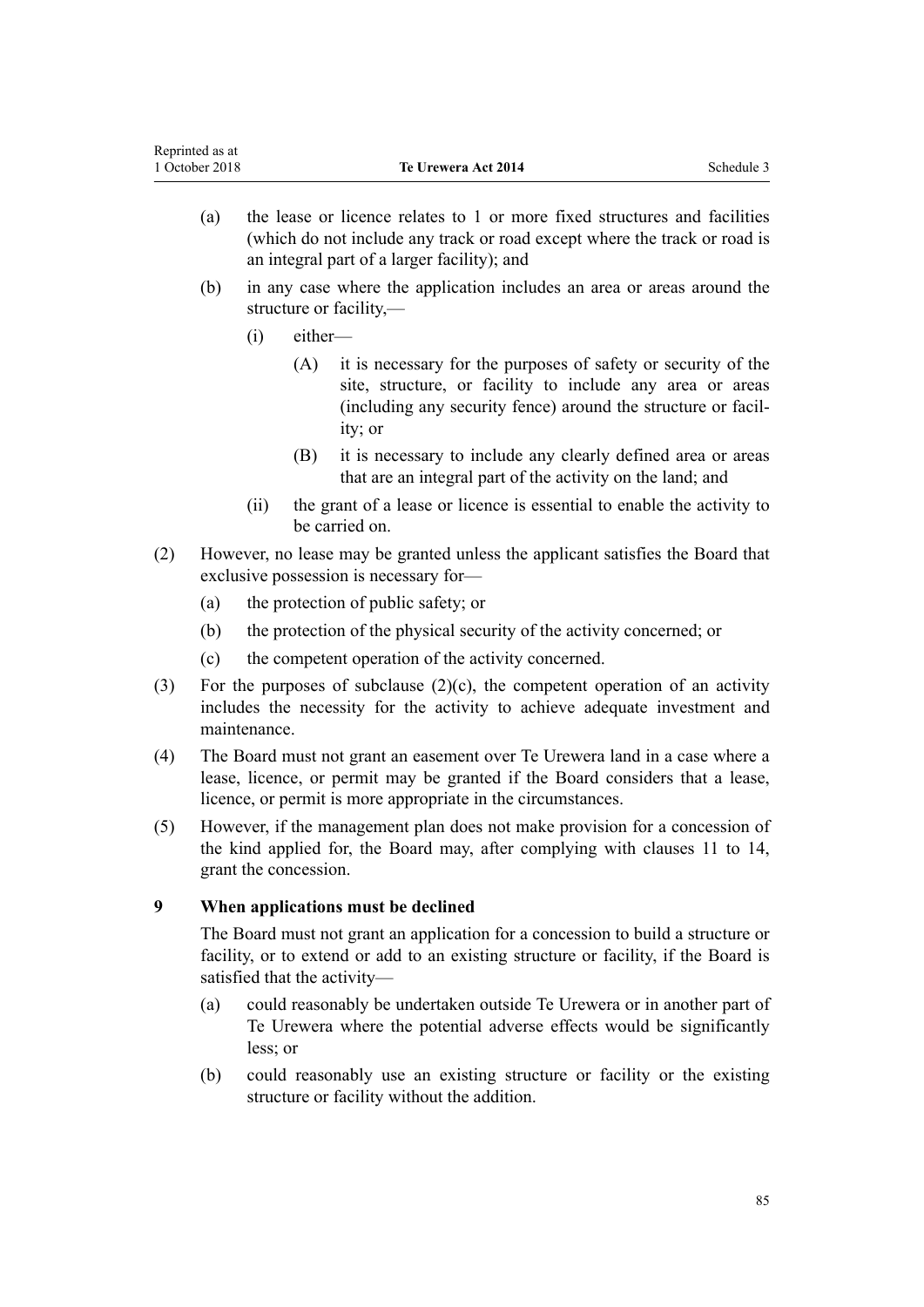## <span id="page-85-0"></span>**10 When applications may be declined**

- (1) The Board may decline an application if the Board considers that—
	- (a) the information provided is insufficient or inadequate to enable the Board to assess the effects (including the effects of any proposed methods to avoid, remedy, or mitigate the adverse effects) of any activity, structure, or facility; or
	- (b) there are no adequate or reasonable methods for remedying, avoiding, or mitigating the adverse effects of the activity, structure, or facility.
- (2) The Board may decline an application, whether or not it is provided for in the management plan, if the Board considers that the effects of the activity are such that a review of the management plan would be more appropriate.
- (3) If the Board declines an application under subclause (2), the Board may, if requested by the applicant, initiate a review of the management plan in accordance with [subpart 5](#page-33-0) of Part 2.
- (4) The Board may require the applicant to pay all or part of the reasonable costs of such a review.
- (5) Subclauses (2) and (3) do not limit the discretion of the Board to initiate a review under [subpart 5](#page-33-0) of Part 2.

## **11 Contents of applications**

- (1) Every application for a concession must be made to the Board and must include the following information:
	- (a) a description of the proposed activity:
	- (b) a description identifying the places where the proposed activity will be carried out and indicating the status of such places:
	- (c) a description of the potential effects of the proposed activity, and any actions which the applicant proposes to take to avoid, remedy, or mitigate any adverse effects:
	- (d) details of the proposed type of concession for which the applicant is applying:
	- (e) a statement of the proposed duration of the concession and the reasons for that proposed duration:
	- (f) relevant information relating to the applicant, including any information relevant to the applicant's ability to carry out the proposed activity.
- (2) In the case of an application for a concession of a kind listed in subclause (3), the applicant must also give—
	- (a) reasons for the request; and
	- (b) sufficient information to satisfy the Board that it would be appropriate and lawful to grant the application.
- (3) The kinds of concessions referred to in subclause (2) are—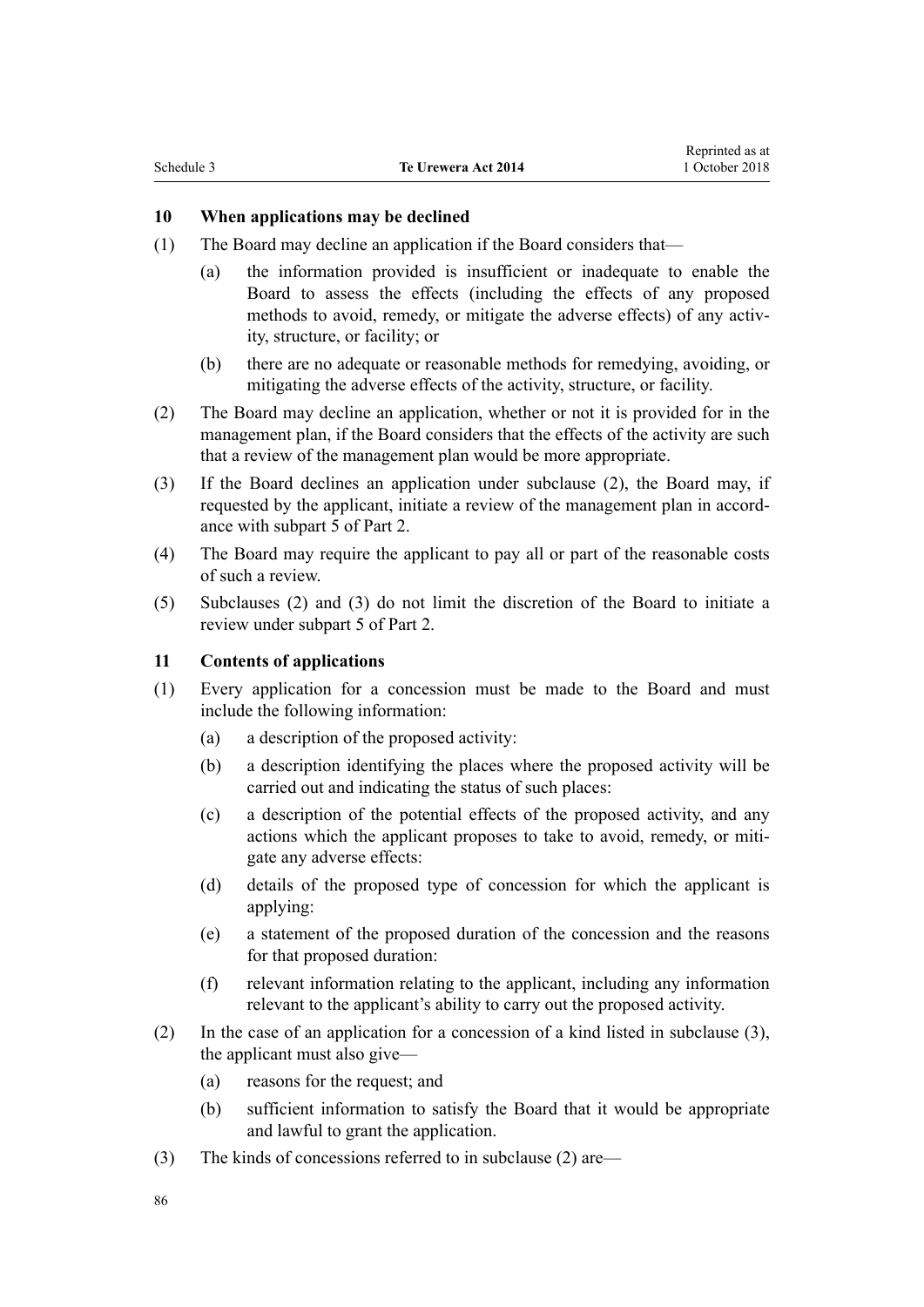- <span id="page-86-0"></span>(a) a lease:
- (b) a *profit à prendre* or licence:
- (c) an easement.

#### **12 Further information may be required**

- (1) The Board may require an applicant for a concession to supply further information as it considers necessary to enable a decision to be made, including the preparation of an assessment of effects on the environment in the form set out in Schedule 4 of the Resource Management Act 1991 or any other form the Board requires.
- (2) The Board may, at the applicant's expense,—
	- (a) commission a report or seek advice from any person (including the Director-General) on any matters raised in relation to the application, including a review of any information provided by the applicant:
	- (b) obtain from any source any existing relevant information on the proposed activity or structure that is the subject of the application.
- (3) Any information obtained by the Board under subclause (2) must be supplied to the applicant, who may comment on it within such time as may be specified by the Board.
- (4) An application is incomplete if the Board—
	- (a) advises the applicant that the specified information required under subclause (1) has not been provided; or
	- (b) has not received any report commissioned or advice sought under subclause (2); or
	- (c) has supplied information to the applicant under subclause (3) and the time limit specified under that subclause has not expired.

#### **13 Process to apply when application is complete**

- (1) The Board must consider every complete application for a concession received, other than an application that contravenes [section 62\(3\)](#page-32-0).
- (2) Subclause (1) does not limit [clause 34](#page-97-0) (which provides for charges applying to applications).
- (3) The Board must decline an application if the Board is satisfied that the application is—
	- (a) contrary to the provisions of this Act; or
	- (b) inconsistent with the management plan.
- (4) If the Board declines an application under subclause (3), the Board must, within 20 working days after receiving the application, inform the applicant of its decision with reasons for declining the application.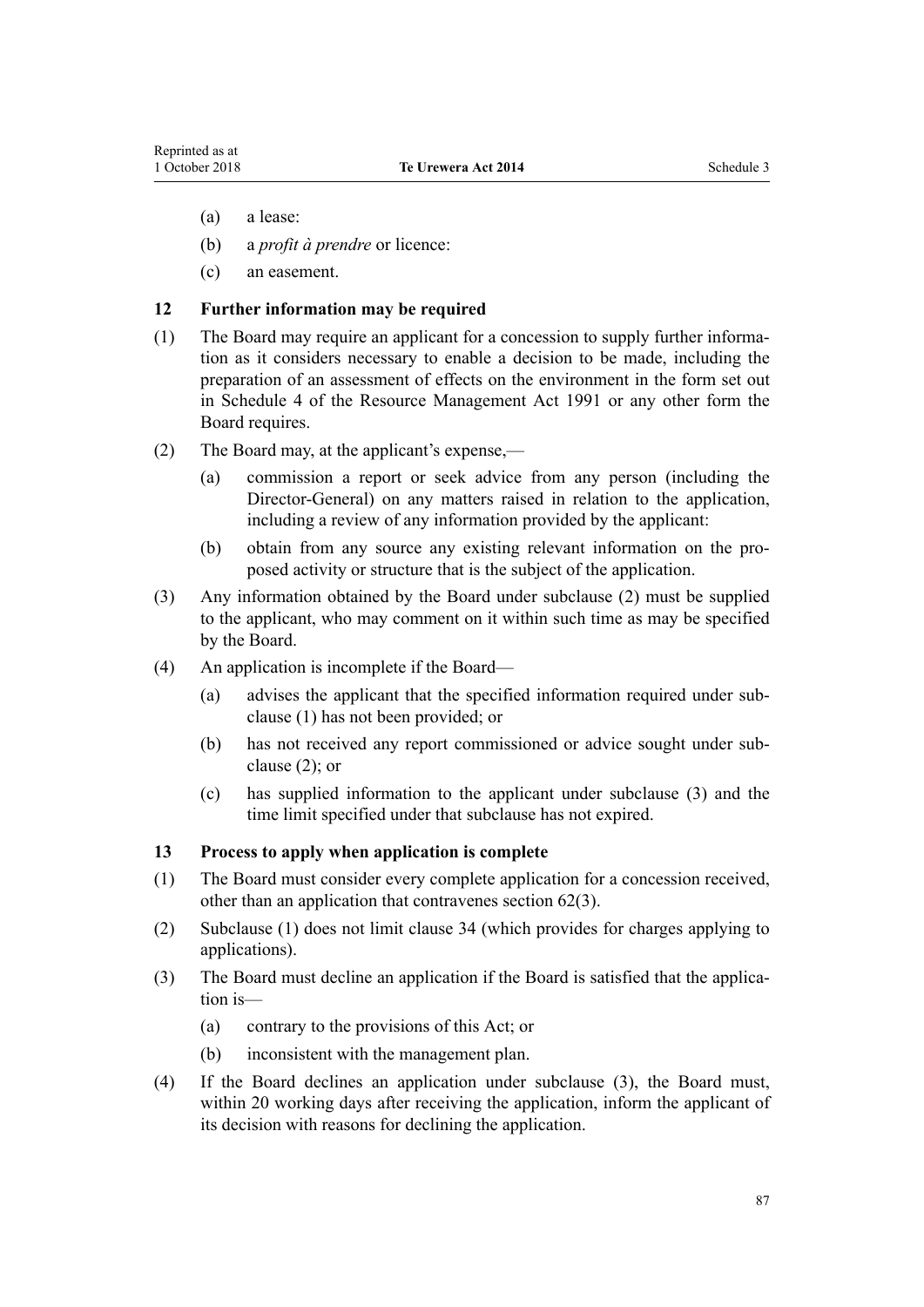<span id="page-87-0"></span>

| nephinted as at<br>Schedule 3<br>Te Urewera Act 2014<br>1 October 2018 |  |
|------------------------------------------------------------------------|--|
|------------------------------------------------------------------------|--|

Reprinted as at

- (5) Nothing in this Act or any other enactment requires the Board to grant a concession if the Board considers that the grant of a concession would be inappropriate in the circumstances of the particular application, having regard to the matters set out in clause 14.
- (6) Before granting a lease or a licence with a term (including all renewals) exceeding 10 years, the Board must, in whatever manner it considers appropriate, give public notice of the application.
- (7) Before granting a licence with a term (including all renewals) not exceeding 10 years, or a permit or an easement, the Board may, in whatever manner it considers appropriate, give public notice of the application if, having regard to the effects of the licence, permit, or easement, the Board considers it would be appropriate to give public notice.
- (8) Subclauses (6) and (7) do not apply to the grant of a lease or licence resulting from the exercise of a right of renewal, or a right to a new lease or licence, that is contained in a lease or licence.
- (9) [Clause 35](#page-98-0) applies to a public notice given under subclauses (6) or (7).

#### **14 Matters that Board must consider**

In considering an application for a concession, the Board must, in addition to the relevant matters specified in [section 57\(2\),](#page-30-0) have regard to the following matters:

- (a) the nature of the activity and the type of structure or facility (if any) proposed to be constructed:
- (b) the effects of the activity, structure, or facility:
- (c) any measures that can reasonably and practicably be undertaken to avoid, remedy, or mitigate any adverse effects of the activity:
- (d) any information received under [clause 10,](#page-85-0) [11,](#page-85-0) or [12](#page-86-0):
- (e) any relevant environmental impact assessment, including any audit or review:
- (f) any relevant oral or written submissions received as a result of a public notice issued under [clause 13:](#page-86-0)
- (g) any relevant information that may be withheld from any person in accordance with the Official Information Act 1982 or the Privacy Act 1993.

#### **15 Mandatory conditions**

(1) Every concession document must include (and is to be treated as including) a condition that the person in whose favour the concession is granted (the **concessionaire**) must act in accordance with the management plan, whether the plan or any amendment to it was approved before, on, or after the date on which the concession became effective.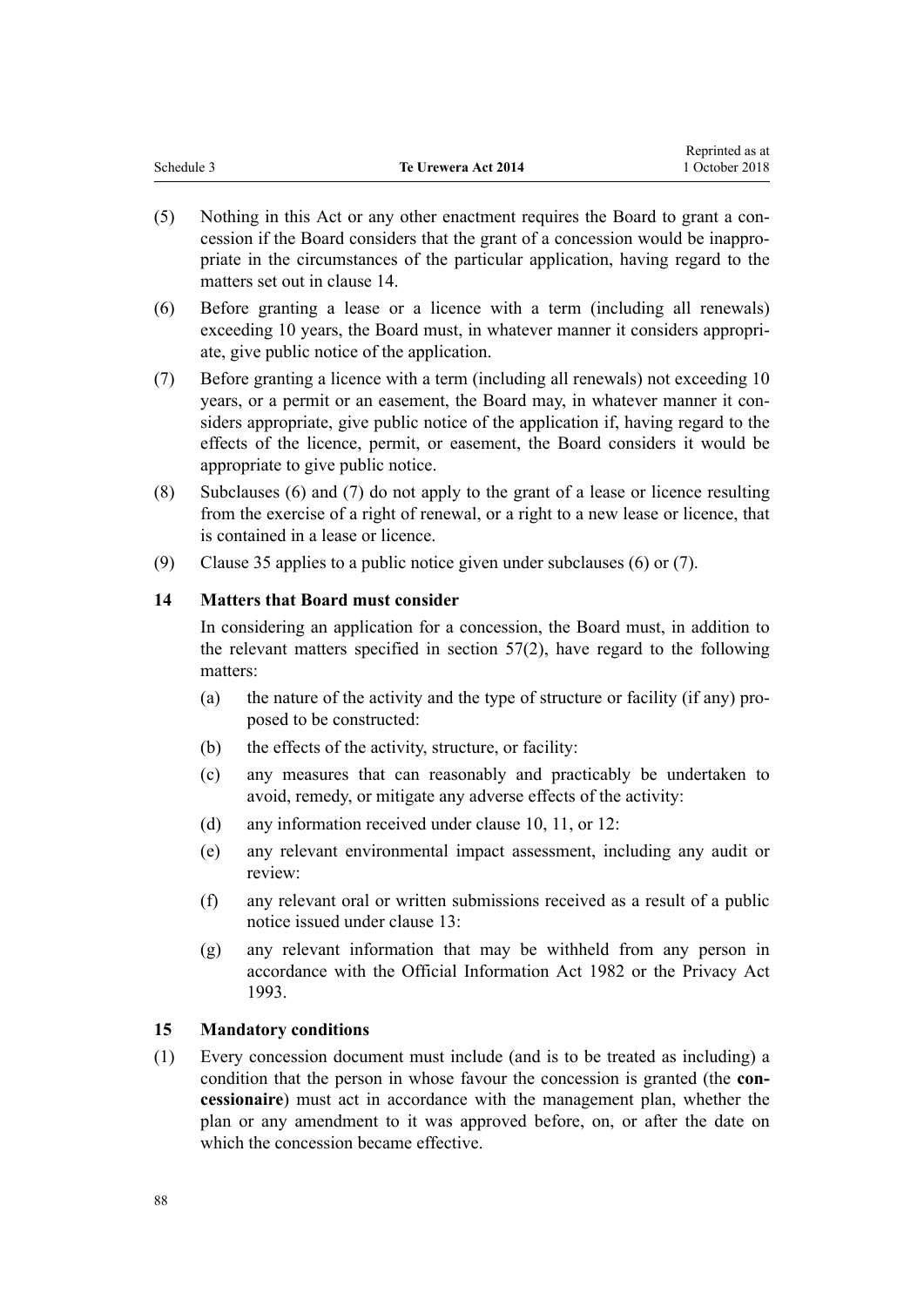| Reprinted as at |                     |            |
|-----------------|---------------------|------------|
| 1 October 2018  | Te Urewera Act 2014 | Schedule 3 |

- (2) A provision of a concession document that contravenes, or allows expressly or impliedly a contravention of, the management plan is of no effect.
- (3) A breach or contravention of the management plan is to be treated as a breach or contravention of the concession and the concession document.

#### **16 Board may impose conditions**

<span id="page-88-0"></span>Representative as a set of the set of the set of the set of the set of the set of the set of the set of the set of the set of the set of the set of the set of the set of the set of the set of the set of the set of the set

In granting a concession, the Board may impose any conditions the Board considers appropriate for the activity, structure, or facility, including conditions relating to or providing for—

- (a) the activity itself, the carrying out of the activity, and the places where it may be carried out:
- (b) the name and full address of every person or body to whom the concession is granted and who may carry out the activity:
- (c) the payment of rent, fees, and royalties as provided in [clause 17](#page-89-0):
- (d) the payment of compensation for any adverse effects of the activity on the interests of Te Urewera or the public in the land concerned, unless such compensation has been provided for in the setting of rent:
- (e) the provision by the concessionaire of a bond—
	- (i) to cover any costs incurred by the Board in carrying out work that the concessionaire has failed to carry out and that was required by the concession document to be carried out; or
	- (ii) to mitigate any adverse effects arising from but not authorised by the concession or not reasonably foreseen at the time the concession was granted:
- (f) the waiver or reduction of any rent, compensation, or bond where—
	- (i) the concessionaire makes any contribution to the management of the lands or the public interest in those lands; or
	- (ii) there is any other non-commercial public benefit from the activity; or
	- (iii) any circumstances of the concession justify such waiver or reduction; or
	- (iv) the costs of setting and collecting the rent exceed any rent which may be collected:
- (g) the restoration of the site and the removal of any structure or facility at the expense of the concessionaire or the vesting in the Board of any structure or facility at the end of the term of the concession:
- (h) periodic reviews of the terms and conditions (including rents) of the concession:
- (i) a covenant that on any transfer, sublease, sublicence, or assignment of a concession, the concessionaire remains liable throughout the term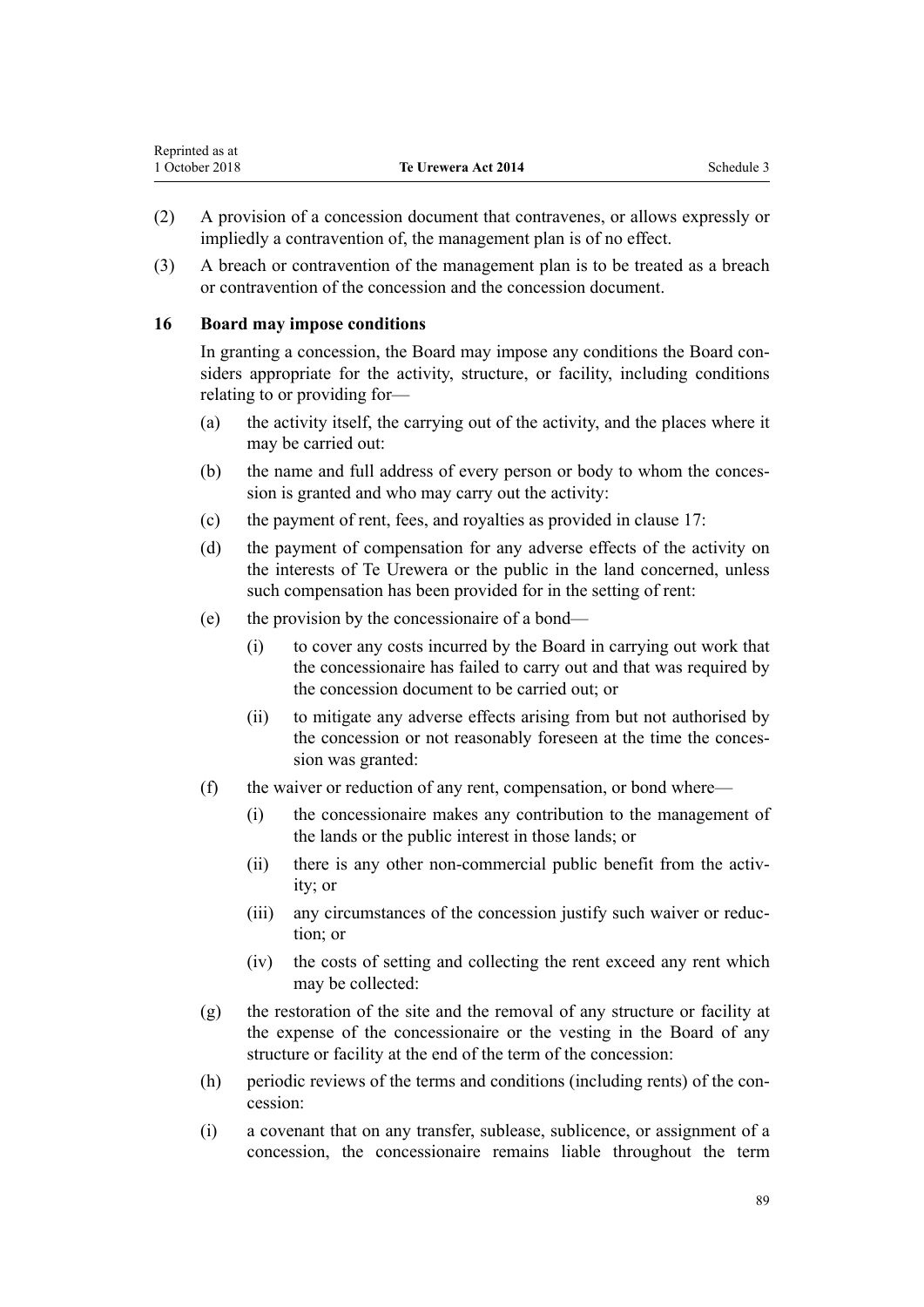<span id="page-89-0"></span>(including renewals) of the lease or licence or easement and must procure from the transferee, sublessee, sublicensee, or assignee a covenant to be bound by the conditions of the lease, licence, or easement:

(j) the payment of any fees (including legal fees) in respect of the preparation of the concession document and its registration (where necessary), being fees payable in addition to any fees or other money payable under clause 17.

### **17 Condition as to payment of rents, fees, and royalties**

- (1) Every concession granted under [section 62\(1\)](#page-32-0) is subject to a condition that the concessionaire must pay to the Board—
	- (a) the rents, fees, and royalties specified in the concession document; and
	- (b) any other levy or charge made on an occupier of land under a lease, licence, or easement.
- (2) The rent, fee, or royalty specified in a concession document may be fixed at the market value, having regard to—
	- (a) any circumstances relating to the nature of the activity; and
	- (b) the effects of the activity on the purposes of the area affected; and
	- (c) any contractual conditions, covenants, or other encumbrances placed upon intrinsic resources, natural resources, or historic resources by the concession.
- (3) The rent, fee, or royalty for a concession must be reviewed at intervals not exceeding 3 years.
- (4) Revenue received from concessions is subject to [section 39.](#page-23-0)

#### **18 Conditions may be varied**

- (1) The Board and the concessionaire may at any time, by agreement in writing and without any public notification, vary any conditions in the concession document if—
	- (a) the variation is of a minor and technical nature and does not materially increase the adverse effects of the activity or the term of the activity or materially change the location of the activity; or
	- (b) the variation will result in a reduction of the adverse effects or the duration of the activity.
- (2) The concessionaire may at any time apply to the Board to vary or extend a concession.
- (3) An application under subclause (2) must be treated as if it were an application for a concession, and the provisions of [clauses 11](#page-85-0), [13](#page-86-0) to 17, [19](#page-90-0), and [20](#page-90-0) apply.
- (4) The Board, on request or on its own motion, may vary the conditions of a concession if—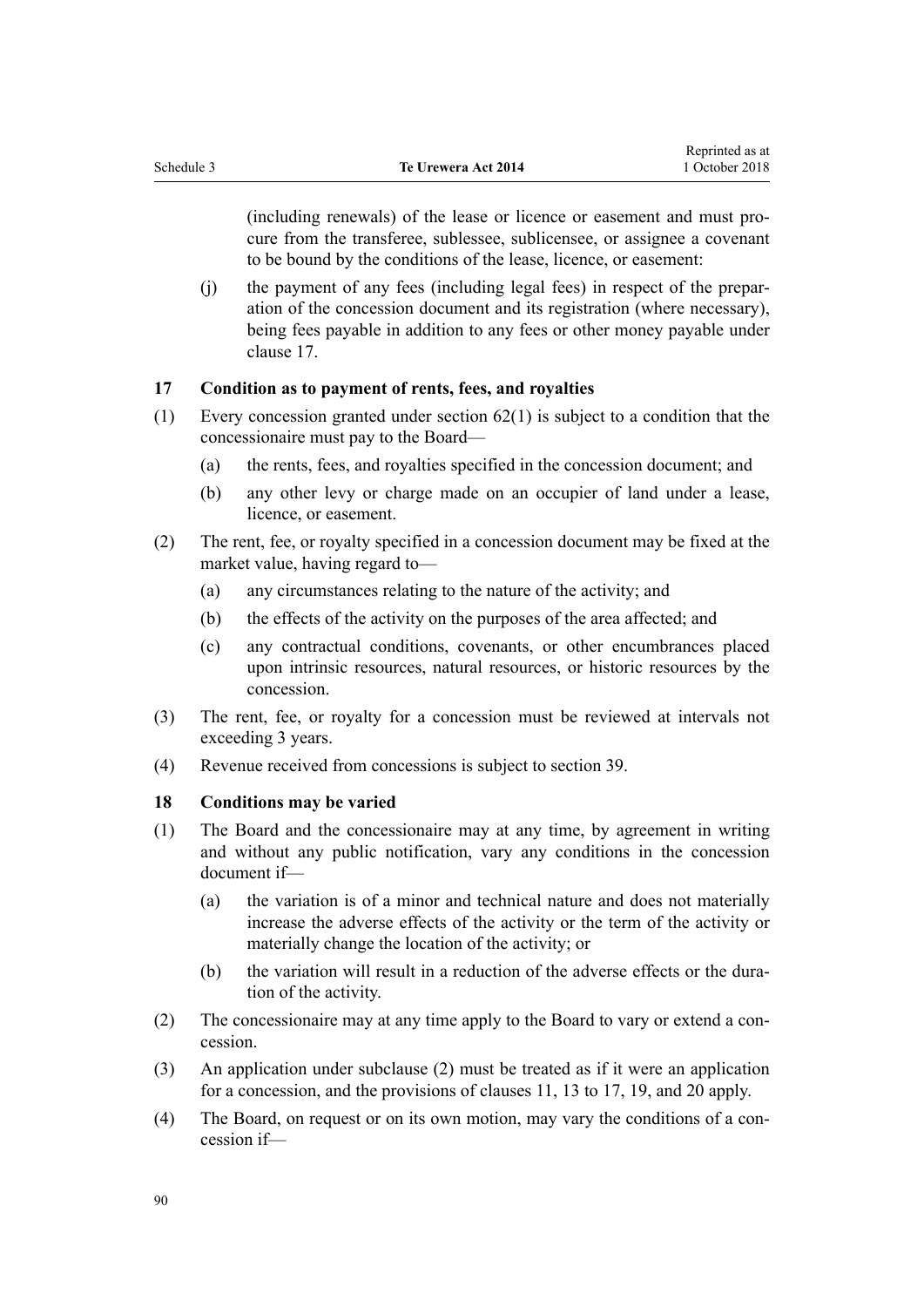- <span id="page-90-0"></span>(a) the variation is the result of a review provided for in the concession document; or
- (b) the variation is necessary to deal with significant adverse effects of the activity that were not reasonably foreseeable at the time the concession was granted; or
- (c) the variation is necessary because the information made available to the Board by the concessionaire for the purposes of the concessionaire's application contained inaccuracies that materially influenced the decision to grant a concession and the effects of the activity permitted by the concession require more appropriate conditions.
- (5) A concessionaire is bound by any variation made under subclause (4).
- (6) The Board and the concessionaire must execute a variation instrument.
- (7) If a variation relates to a registered lease or easement, the Board, or a person authorised by the Board, must promptly lodge the variation instrument for registration.
- (8) In this clause, **variation** includes an extension and a renewal.

#### **19 Term of concession**

- (1) A lease or a licence may be granted for a term (which must include all possible renewals of the lease or licence) not exceeding 30 years or, if the Board is satisfied that there are exceptional circumstances, for a term not exceeding 60 years.
- (2) A permit may be granted for a term not exceeding 10 years but is not renewable.
- (3) An easement may be granted for a term not exceeding 30 years, but,—
	- (a) in exceptional circumstances, the Board may grant a term not exceeding 60 years; or
	- (b) if the easement provides a right of way access to a property to which there is no other practical access, the term may be for a longer period, as the Board considers appropriate; or
	- (c) if the easement is for a public work (as defined in the [Public Works Act](http://prd-lgnz-nlb.prd.pco.net.nz/pdflink.aspx?id=DLM45426) [1981](http://prd-lgnz-nlb.prd.pco.net.nz/pdflink.aspx?id=DLM45426)), the term may be for the reasonably foreseeable duration of that public work.

## **20 Continuation of term after new concession applied for**

- (1) This clause and [clauses 21](#page-91-0) and [22](#page-92-0) apply if—
	- (a) a concession is due to expire; and
	- (b) the concessionaire applies for a new concession for the same activity; and
	- (c) the application complies with the requirements of [clauses 11 to 13](#page-85-0); and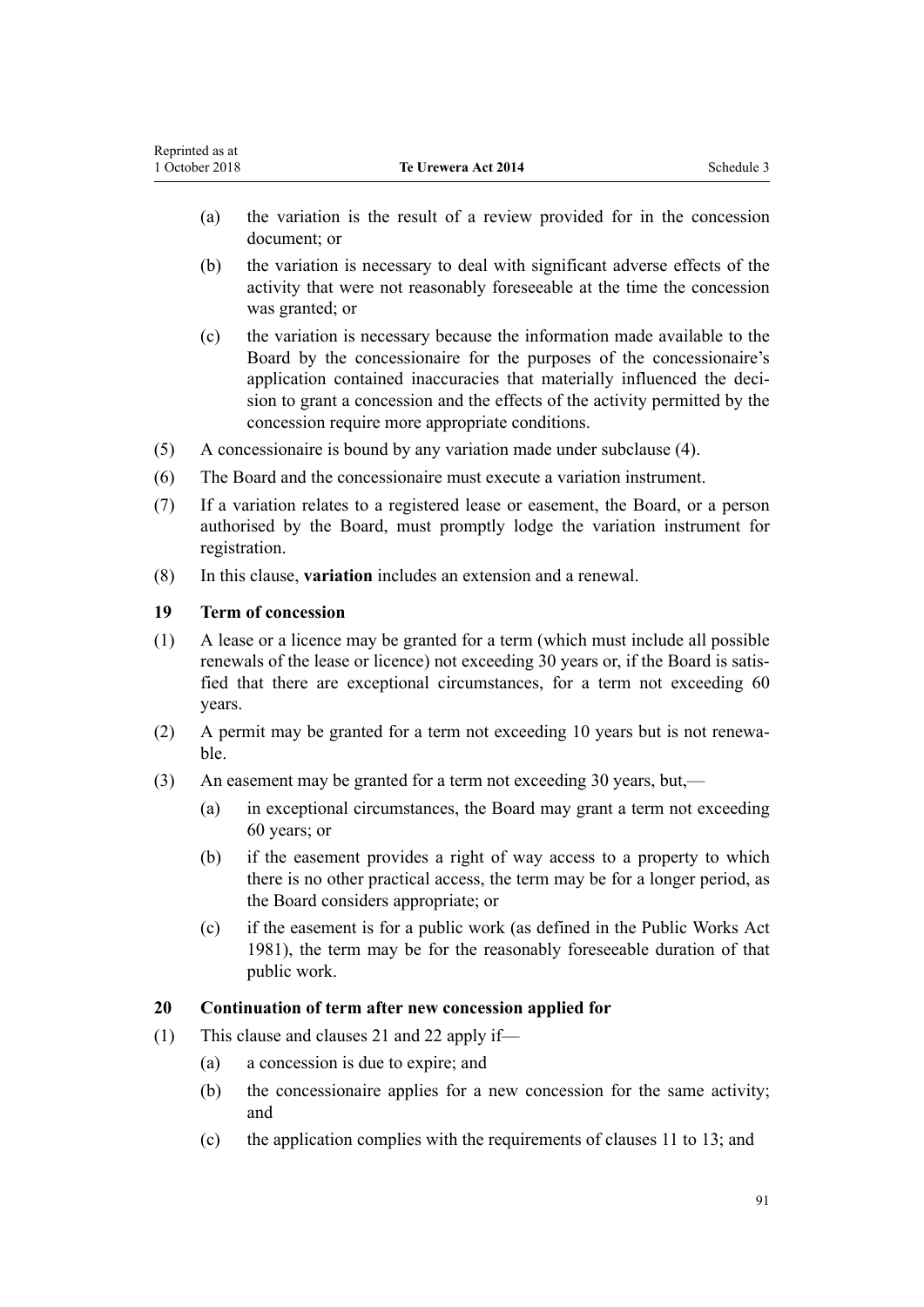- <span id="page-91-0"></span>(d) the application meets the timing requirement in subclause (2) or (3); and
- (e) the concessionaire has complied with the terms and conditions of the existing concession.
- (2) The application meets the timing requirement if it is made at least 6 months before the existing concession expires.
- (3) The application also meets the timing requirement if—
	- (a) it is made in the period starting 6 months before, and ending 3 months before, the existing concession expires; and
	- (b) the Board, in its discretion, allows the application to be made within that period.

#### **21 Continuation of existing concession**

- (1) Subclause (2) applies if—
	- (a) the Board grants the new concession; and
	- (b) the concessionaire does not apply for reconsideration under [clause 26\(b\)](#page-94-0) before 1 of the following occurs:
		- (i) the new concession document is signed by the parties:
		- (ii) the specified deadline is reached.
- (2) The concessionaire may continue to operate under the existing concession until 1 of the events described in subclause  $(1)(b)(i)$  and  $(ii)$  occurs.
- (3) Subclause (4) applies if—
	- (a) the Board grants the new concession; and
	- (b) the concessionaire applies for reconsideration under [clause 26\(b\)](#page-94-0) before 1 of the following occurs:
		- (i) the new concession document is signed by the parties:
		- (ii) the specified deadline is reached.
- (4) The concessionaire may continue to operate under the existing concession until 1 of the following occurs:
	- (a) the new concession document is signed by the parties:
	- (b) the Board completes or declines to carry out the reconsideration.
- (5) In this clause and [clauses 22,](#page-92-0) [24,](#page-93-0) and [25,](#page-94-0) **specified deadline** means the earlier of the following times:
	- (a) the end of the day that is 1 month after the day of the Board's decision to grant or to decline to grant the new concession:
	- (b) the end of any time limit for the concessionaire to apply for reconsideration under [clause 26](#page-94-0) that is prescribed by bylaws made under [section](#page-35-0) [70,](#page-35-0) including any extension of the time limit.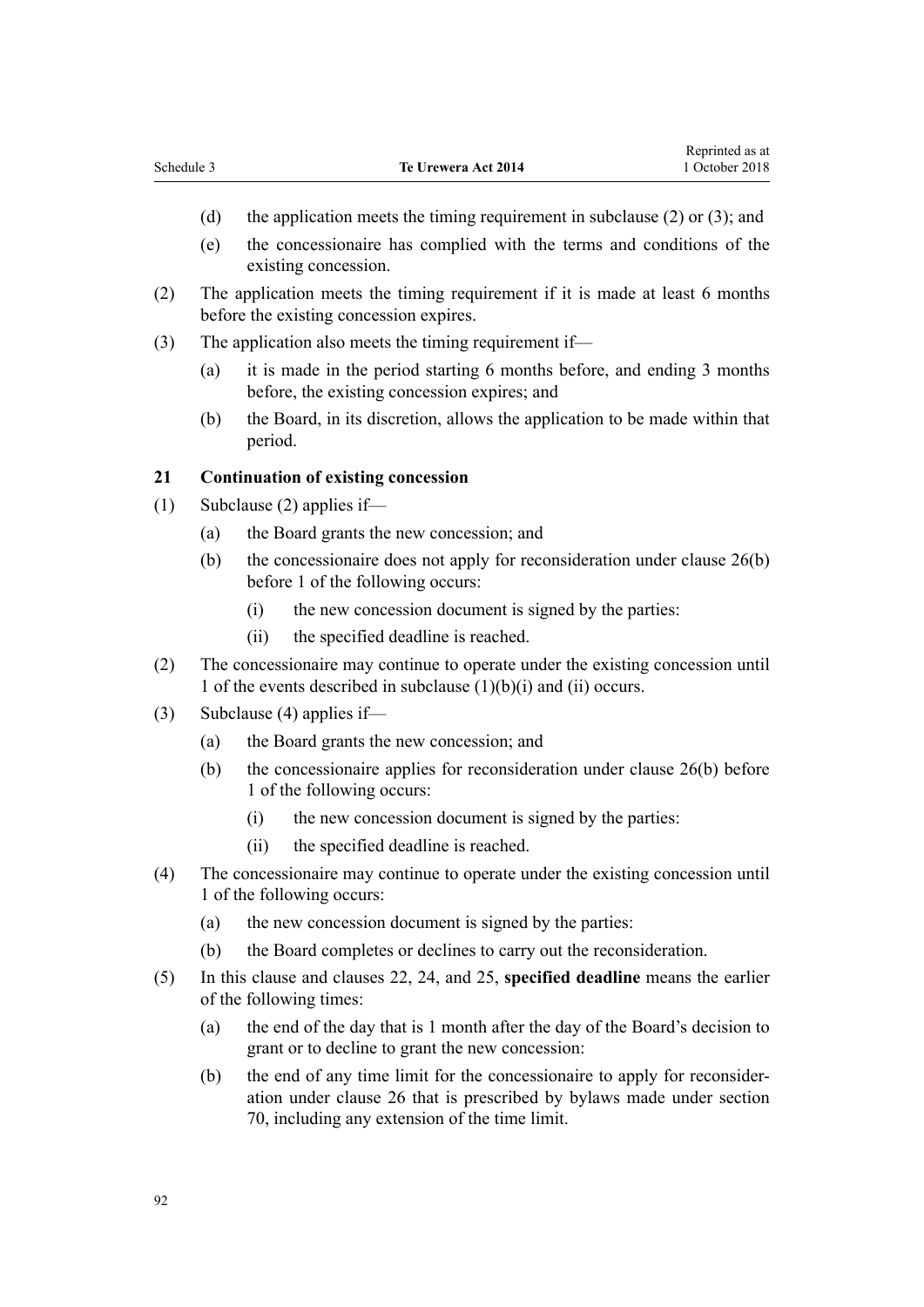## <span id="page-92-0"></span>**22 If Board declines to grant new concession**

- (1) Subclause (2) applies if—
	- (a) the Board declines to grant the new concession; and
	- (b) the concessionaire does not apply for reconsideration under [clause 26](#page-94-0) before the specified deadline.
- (2) The concessionaire may continue to operate under the existing concession until the specified deadline.
- (3) Subclause (4) applies if—
	- (a) the Board declines to grant the new concession; and
	- (b) the concessionaire applies for reconsideration under [clause 26](#page-94-0) before the specified deadline.
- (4) The concessionaire may continue to operate under the existing concession until the Board completes or declines to carry out the reconsideration.
- (5) This clause does not apply to an existing concession if [clause 20](#page-90-0) (which enables a person to apply to continue an existing concession) already applies to the concession.

#### **23 Further circumstance when term may continue**

- (1) This clause applies if—
	- (a) a concession is due to expire; and
	- (b) the Board has exercised a power under [clause 30](#page-95-0) to initiate a process that relates to an application for a concession; and
	- (c) an application by the concessionaire for a new concession for the same activity would be inconsistent with the process if the application were made when written notice is given under paragraph (d); and
	- (d) the concessionaire gives written notice to the Board that the concessionaire wants to continue to operate under the existing concession under this clause; and
	- (e) the written notice meets the timing requirement in subclause (2) or (3); and
	- (f) the concessionaire has complied with the terms and conditions of the existing concession.
- (2) The written notice meets the timing requirement if it is given at least 6 months before the existing concession expires.
- (3) The written notice also meets the timing requirement if—
	- (a) it is given in the period starting 6 months before, and ending 3 months before, the existing concession expires; and
	- (b) the Board, in its discretion, allows the written notice to be given within that period.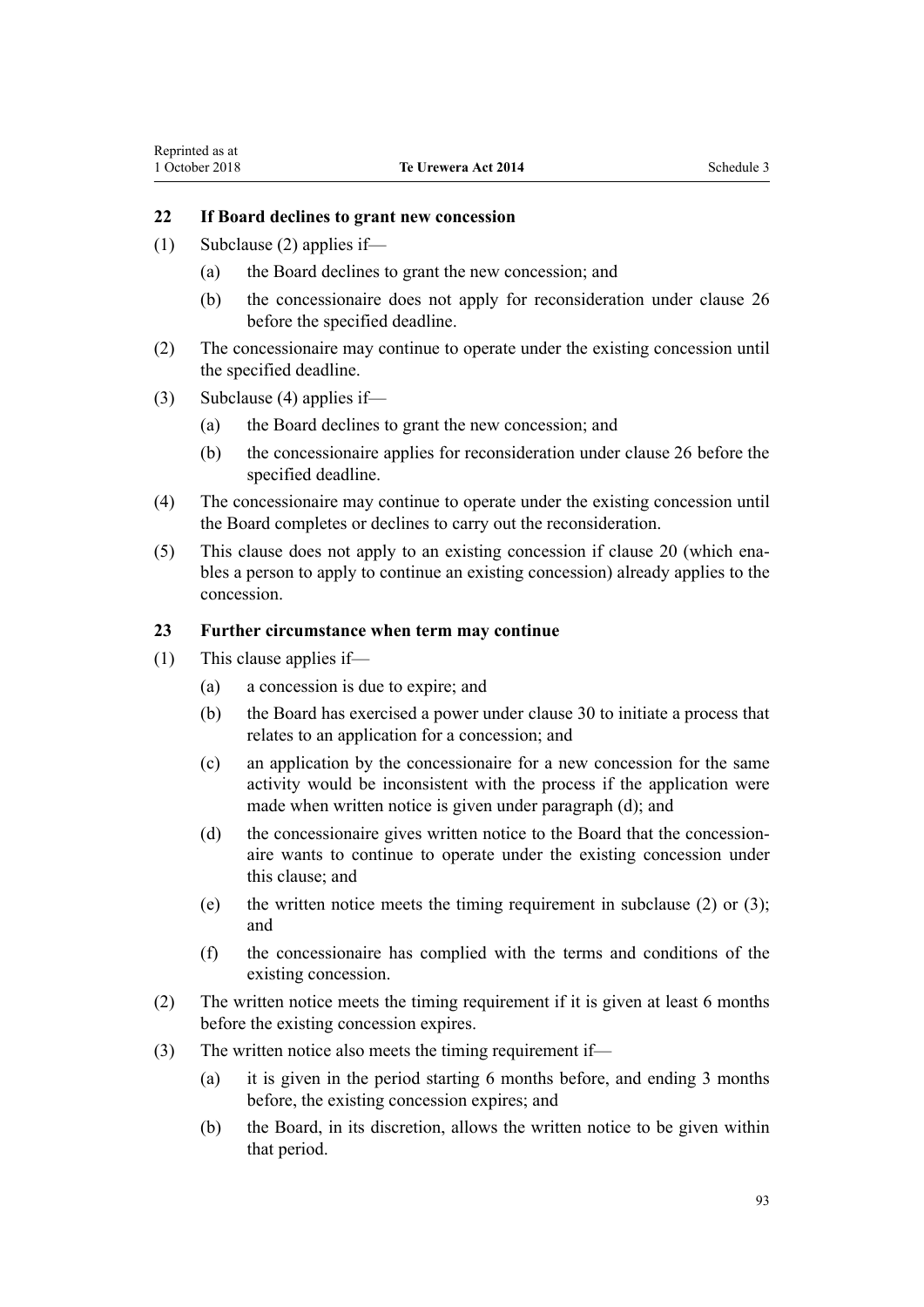- <span id="page-93-0"></span>(4) The concessionaire may continue to operate under the existing concession until—
	- (a) the Board has decided to grant or to decline to grant a concession for each application made in accordance with the process initiated under [clause 30](#page-95-0); and

Reprinted as at

- (b) each applicant's right to apply for reconsideration under [clause 26](#page-94-0) has been resolved as described in [clause 25](#page-94-0) or [26.](#page-94-0)
- (5) This clause and clauses 24 and [25](#page-94-0) do not apply to an existing concession if this clause already applies to the concession.

#### **24 If Board grants concession**

- (1) Subclause (2) applies if—
	- (a) the Board grants a concession in the circumstances provided for in [clause 23](#page-92-0); and
	- (b) the applicant does not apply for reconsideration under [clause 26\(b\)](#page-94-0) before 1 of the following occurs:
		- (i) the concession document is signed by the parties:
		- (ii) the specified deadline is reached.
- (2) The applicant's right to apply for reconsideration terminates when either of the conditions described in subclause (1)(b) occurs.
- (3) Subclause (4) applies if—
	- (a) the Board grants a new concession; and
	- (b) the applicant applies for reconsideration under [clause 26\(b\)](#page-94-0) before 1 of the following occurs:
		- (i) the concession document is signed by the parties:
		- (ii) the Board completes the reconsideration or declines to reconsider its decision.
- (4) The applicant's right to apply for reconsideration terminates when 1 of the following occurs:
	- (a) the concession document is signed by the parties:
	- (b) the Board completes the reconsideration or declines to reconsider its decision.
- (5) In this clause and [clause 25](#page-94-0), **specified deadline** means the earlier of the following times:
	- (a) the end of the day that is 1 month after the day of the Board's decision to grant or to decline to grant the relevant applicant's concession:
	- (b) the end of any time limit for the relevant applicant to apply for reconsideration under [clause 26](#page-94-0) that is prescribed in bylaws made under [section](#page-35-0) [70,](#page-35-0) including any extension of the time limit.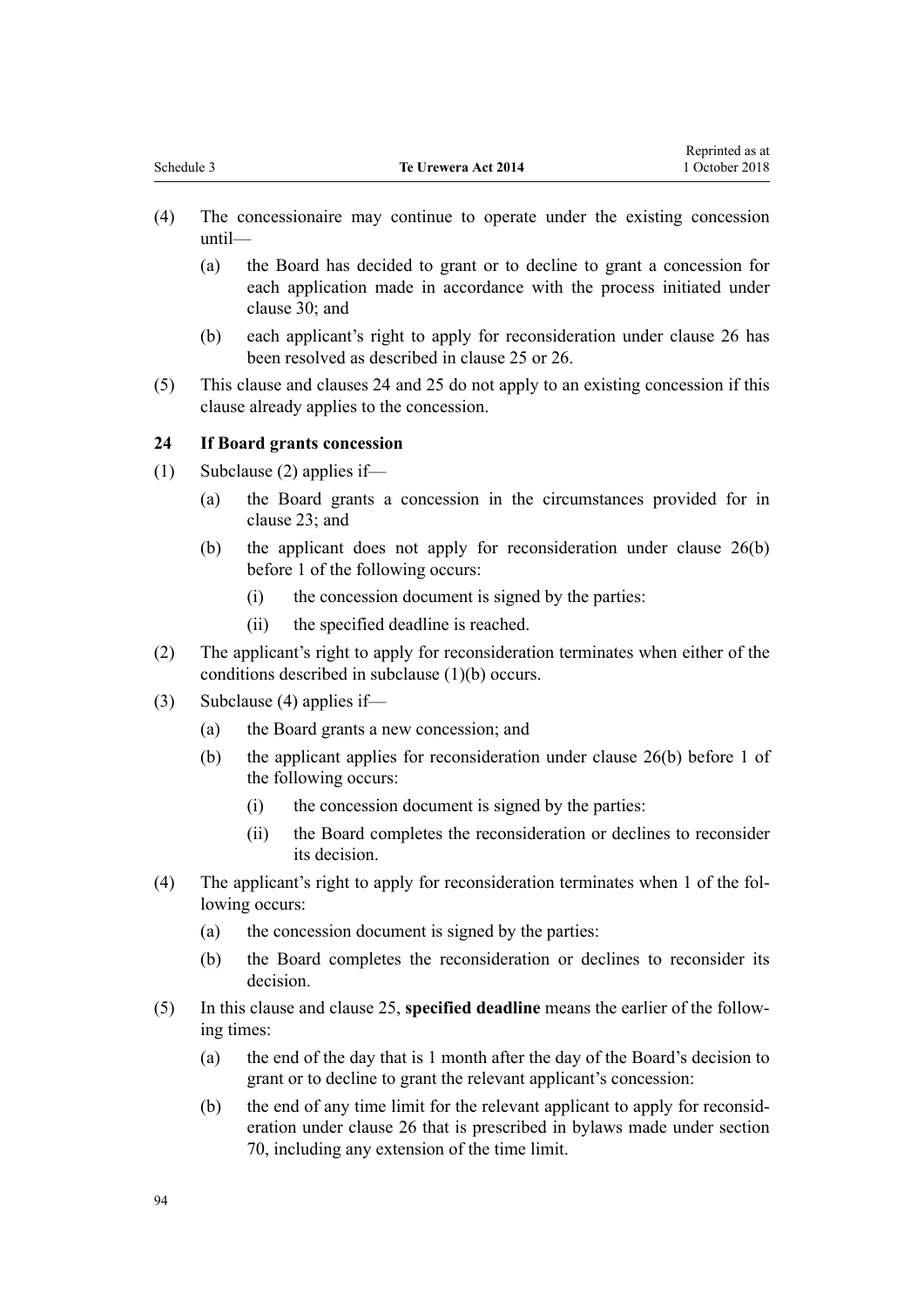## <span id="page-94-0"></span>**25 Board declines to grant concession**

- (1) Subclause (2) applies if—
	- (a) the Board declines to grant the concession in the circumstances provided for in [clause 22](#page-92-0); and
	- (b) the applicant does not apply for reconsideration under clause 26(a) before the specified deadline.
- (2) The applicant's right to apply for reconsideration is resolved when the specified deadline is reached.
- (3) Subclause (4) applies if—
	- (a) the Board declines to grant the concession in the circumstances provided for in [clause 23](#page-92-0); and
	- (b) the applicant applies for reconsideration under clause 26(a) before the specified deadline.
- (4) The applicant's right to apply for reconsideration is resolved when the Board completes the reconsideration or declines to reconsider the decision.

#### **26 Board may reconsider decision**

If an applicant for a concession applies to the Board for a reconsideration, the Board may,—

- (a) in a case where it has declined to grant a concession to the applicant, reconsider that decision:
- (b) in a case where it has granted a concession to the applicant, but before a concession document has been executed, reconsider any decision relating to the proposed concession.

## **27 Failure to execute concession document or exercise concession**

- (1) If a person to whom a concession is granted fails to sign the concession document within 1 month after being required by written notice to do so, the Board may cancel the grant of the concession to that person.
- (2) A concession lapses on the expiry of 2 years after the date of commencement of the concession, or after the expiry of such longer period as the Board allows, unless the concession is exercised before the end of that period.
- (3) Any money paid under the concession (including any fees paid under [clause](#page-97-0) [34\)](#page-97-0) is forfeit to the Board, unless the Board otherwise directs and is subject to [section 39](#page-23-0).
- (4) An activity carried on by the concessionaire under a concession that has been cancelled under subclause (1) or has lapsed under subclause (2) is to be treated as an activity carried on without the authority of the Board for the purposes of [clause 34](#page-97-0).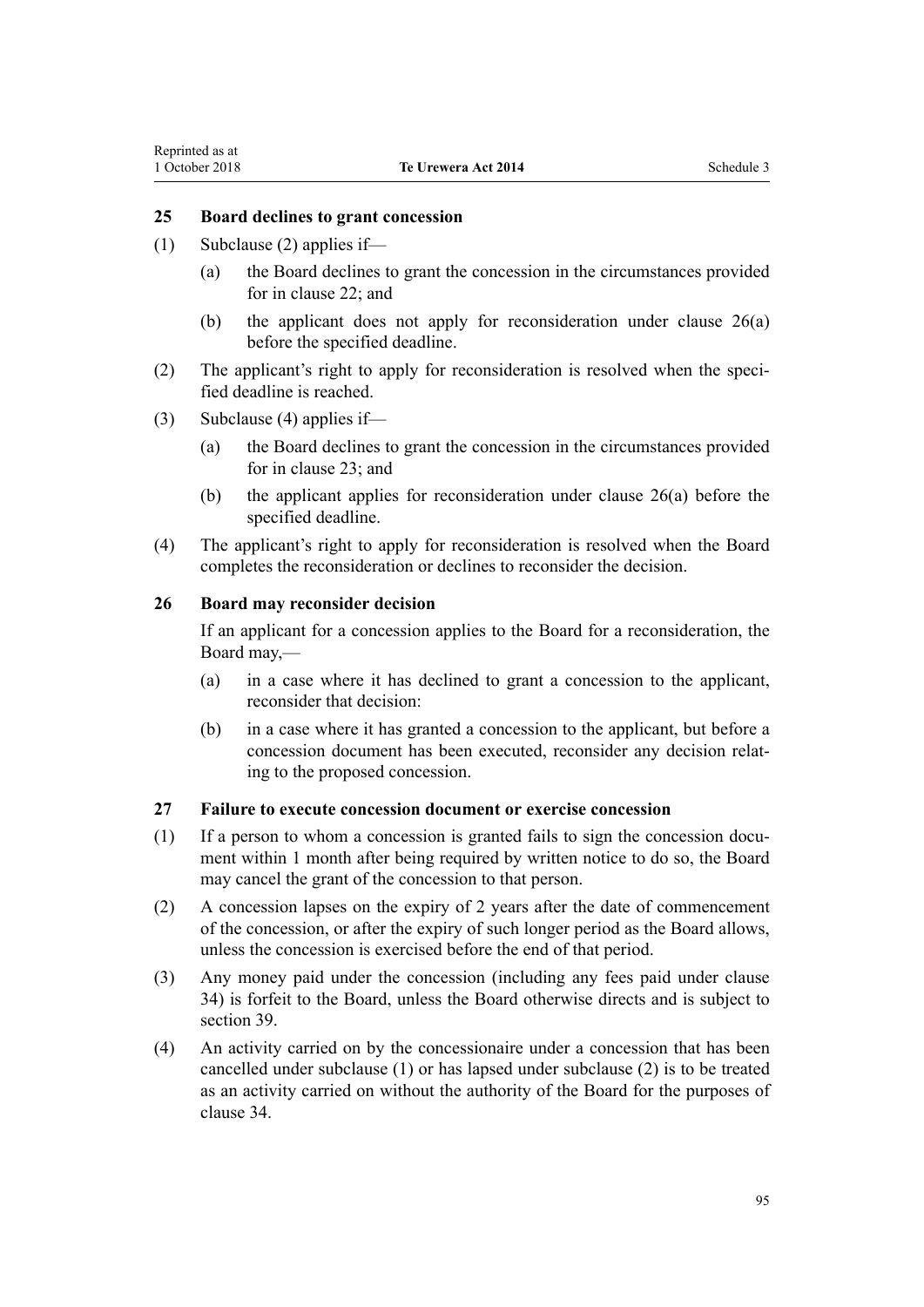#### <span id="page-95-0"></span>**28 Charges**

A concessionaire may, to the extent that the concession document provides, impose a reasonable charge for an activity carried on by the concessionaire in accordance with a concession granted by the Board.

#### **29 Restrictions on aircraft landing in Te Urewera**

- (1) Aircraft are not permitted to land on, or take off from, any site within Te Urewera unless that site is a certified aerodrome.
- (2) However, subclause (1) does not apply—
	- (a) if there is an emergency arising from—
		- (i) mechanical or structural or operational defects in the aircraft or its equipment; or
		- (ii) weather conditions or other causes not under the control of the pilot in command; or
	- (b) the action is necessary to establish, construct, operate, maintain, repair, or replace a maritime navigational aid; or
	- (c) a concession has been obtained for the purpose from the Board.
- (3) A concession document granted for such a purpose by the Board must—
	- (a) be in the possession of the operator; and
	- (b) have been sighted by the pilot in command of the aircraft prior to landing or taking off.
- (4) This clause does not—
	- (a) apply to any aircraft operated by the New Zealand Defence Force or the Civil Aviation Authority of New Zealand; or
	- (b) imply any responsibility by the Board or liability for the safety of any aircraft or person aboard an aircraft while the aircraft is in the air or landing.
- (5) For the purposes of this section, **landing** includes the hovering of any aircraft and the setting down or taking on of goods or persons from an aircraft.
- (6) In this clause, **certified aerodrome** means an aerodrome licensed under the Civil Aviation Regulations 1953 or certificated under rules made under the [Civil Aviation Act 1990.](http://prd-lgnz-nlb.prd.pco.net.nz/pdflink.aspx?id=DLM214686)

#### **30 Tendering and management**

The Board may—

- (a) tender the right to make an application, invite applications, or carry out other actions that may encourage specific applications:
- (b) include in a concession provisions for the concessionaire to carry on activities relating to the management of any part of Te Urewera on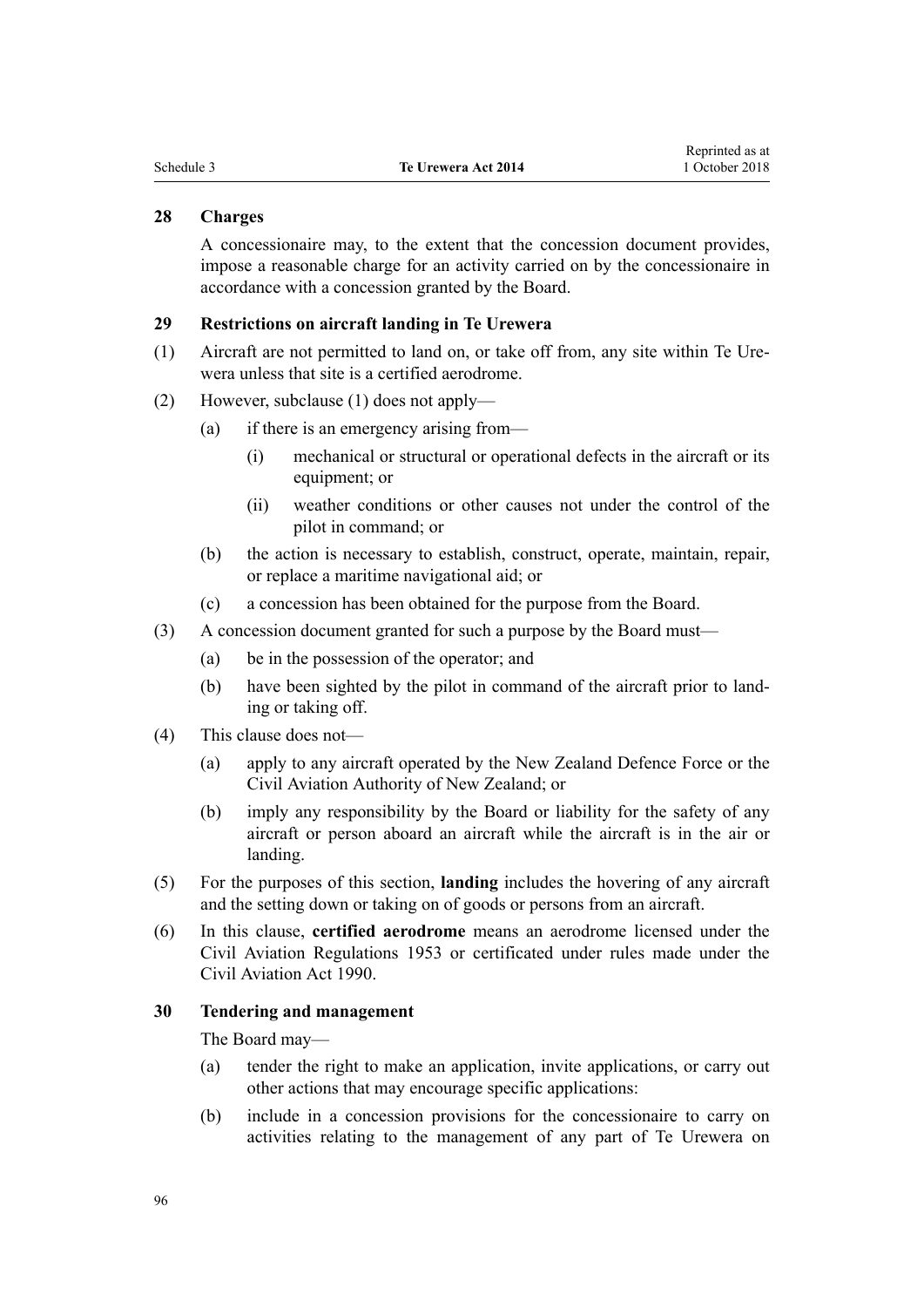behalf of the Board or at any time enter into any agreement providing for the concessionaire to carry out such activities.

#### <span id="page-96-0"></span>**31 Accounts relating to concessions**

- (1) The Board may, to assist in verifying any rent, fees, or royalties, or amount of any compensation or bond, require any body or person who has been granted a concession under this Act to provide a complete statement of audited financial accounts and any other relevant information for that part of the activity that is carried out under the concession on or in Te Urewera.
- (2) The accounts must be forwarded to the Board not later than 3 months after the end of the financial year in respect of which they are required.
- (3) The contravention of or failure to comply with subclause (2) is a breach of the concession.

#### **32 Concession records**

The Board must make the following publicly available in whatever manner it considers appropriate:

- (a) records of each application for a concession received by the Board; and
- (b) details of any public notification of the application; and
- (c) the decision made on the application.

#### **33 Contributions for services provided for benefit of concessionaires**

- (1) If a community service, benefit, or facility is provided by the Board, Minister, or Director-General for the benefit of concessionaires occupying any part of Te Urewera or undertaking an activity within it under a concession document, the Board—
	- (a) may assess the amount of the contribution to be paid by the concessionaires to the person providing and maintaining the service, benefit, or facility; and
	- (b) must make that assessment in accordance with this clause and the relevant concession document.
- (2) Subclause (1) applies whether the service, benefit, or facility is provided within or outside Te Urewera.
- (3) The contribution assessed under subclause (1) in relation to the capital cost of providing the service, benefit, or facility must be apportioned by the Board among the concessionaires as the Board thinks fit.
- (4) The Board may, in its discretion, determine whether payments must be made in 1 amount or over a period of years.
- (5) The Board may also apportion among the concessionaires an annual contribution to be paid to the Board to meet the cost of maintaining the service, benefit, or facility.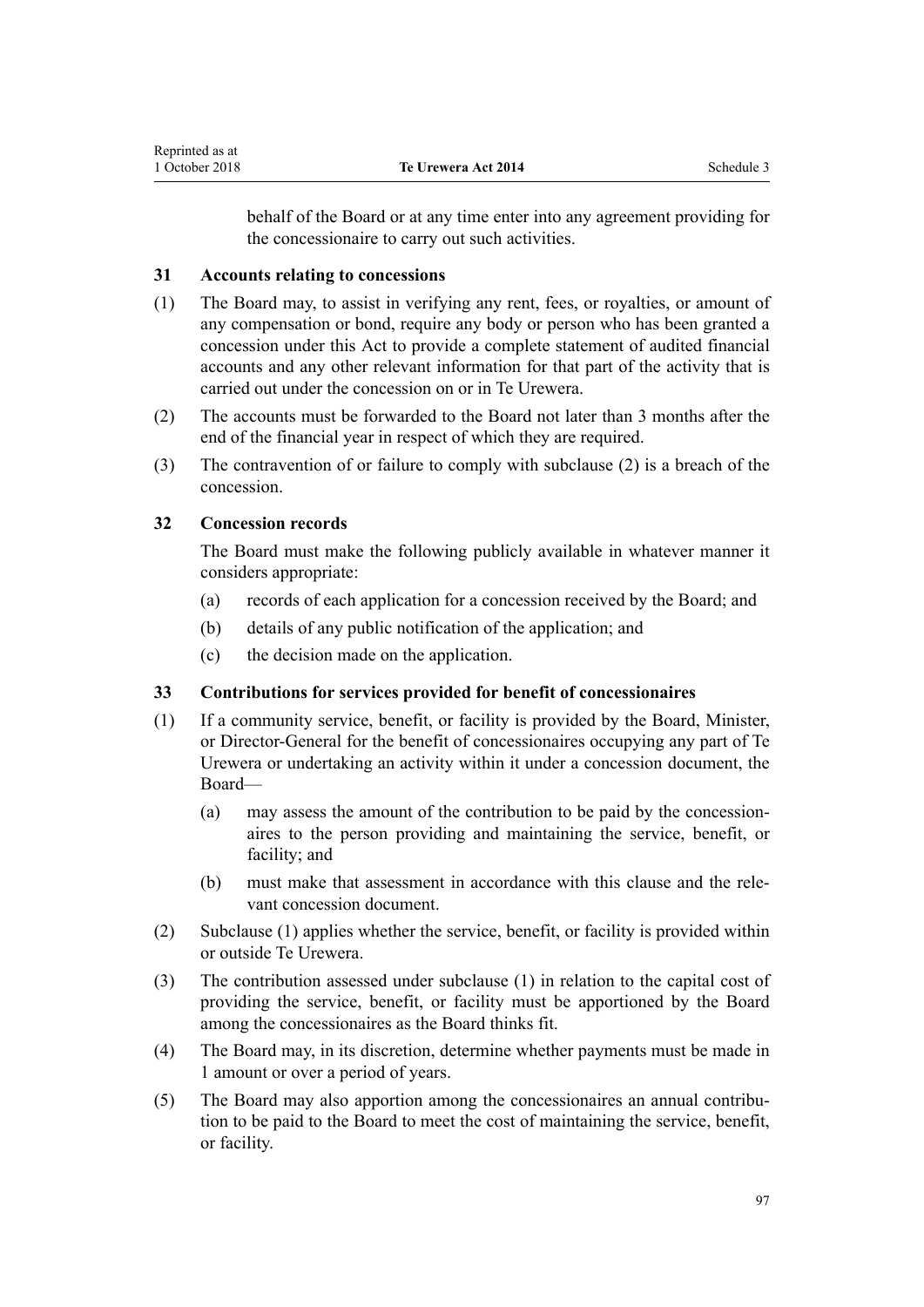<span id="page-97-0"></span>

|            |                     | Reprinted as at |
|------------|---------------------|-----------------|
| Schedule 3 | Te Urewera Act 2014 | 1 October 2018  |

- (6) The amount assessed and apportioned for payment by each concessionaire is due and payable to, and recoverable by, the Board 3 months after the Board has served notice of the amount payable on the concessionaires.
- (7) If the amount due and payable is not paid by the due date, interest is payable by the concessionaire on and from the due date until payment is made in full, at a rate fixed by the Board from time to time.
- (8) The failure by a concessionaire to pay the full amount by the due date is deemed to be a breach of the terms of the concession.
- (9) The Board may exempt a concessionaire from payment of the whole or a part of the amount assessed and apportioned by the Board under this clause, or may grant such relief to a concessionaire that the Board considers appropriate in the circumstances.

#### *Power to charge for authorisations and certain uses*

#### **34 Charging for processing applications and use of facilities**

- (1) This clause applies to—
	- (a) fees applying to applications for authorisations to undertake activities within Te Urewera; and
	- (b) fees for the use of structures or facilities (other than a path or track) provided by the Board or the Minister; and
	- (c) royalties, rents, fees, and other charges payable to the Board or the Minister.
- (2) The Board and the Minister must make any schedule of fees applying to the matters referred to in subclause (1) publicly available in whatever manner they consider appropriate.
- (3) The Board or the Minister, as relevant, may, as a condition of receiving and determining an application for an authorisation, set and charge a fee to recover the direct and indirect costs of processing and determining the application.
- (4) The Board or the Minister, as relevant, may charge a fee for the use of facilities (other than a path or track) provided by the Board or the Minister to recover the cost of providing and maintaining the facility.
- (5) The Board or the Minister must, if requested, give an estimate of the application fee likely to apply to a particular application, and may charge a fee to recover the cost of preparing that estimate, but an estimate is not binding on the Board or the Minister.
- (6) Any fee set under this clause must be reasonable, having regard to the nature of the authorisation to which it relates or, in the case of a request for an estimate, the nature of the authorisation for which the estimate is required.
- (7) The Board or the Minister is not obliged to accept an application for an authorisation under [section 57](#page-30-0) or to prepare an estimate under subclause (5) unless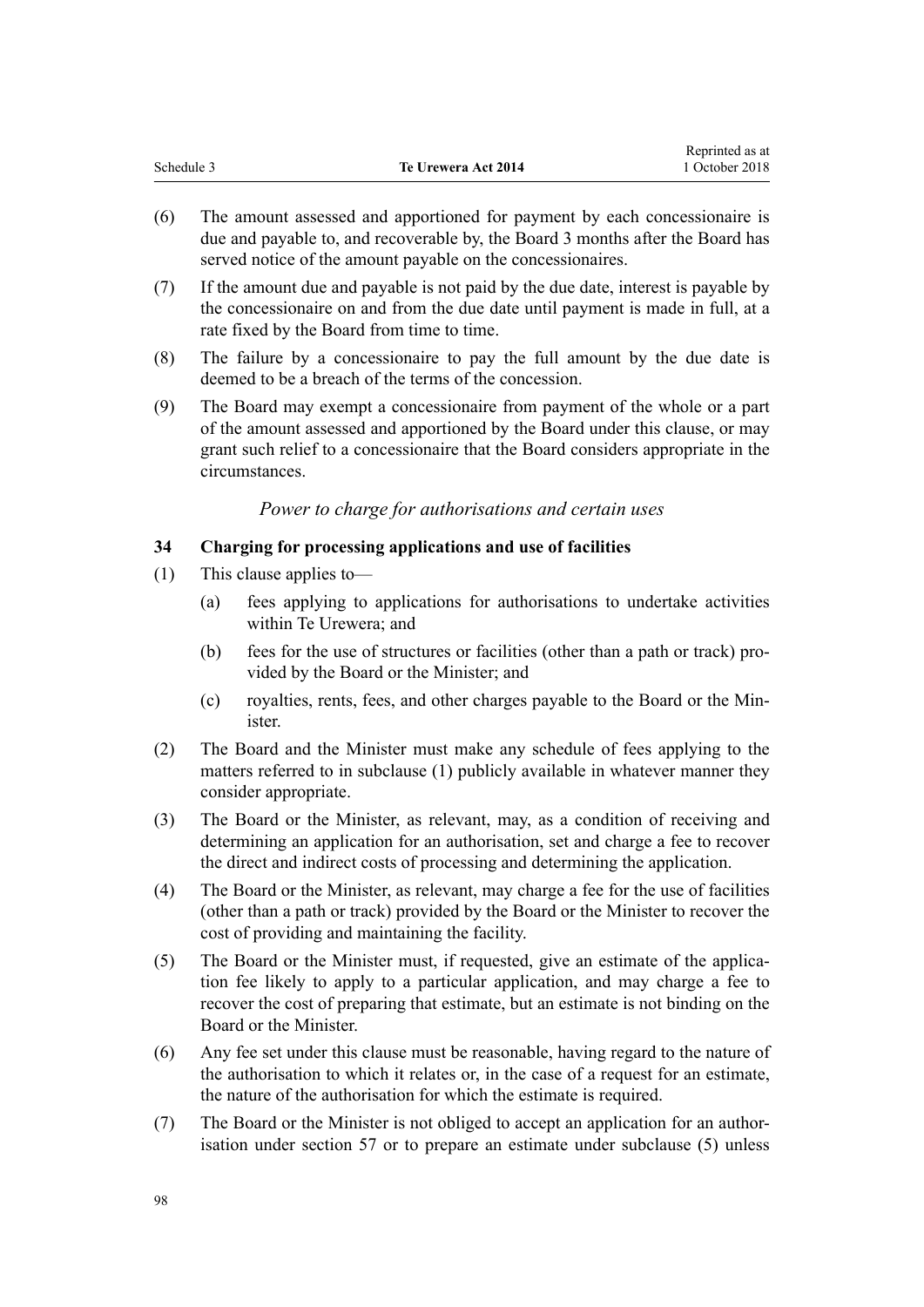<span id="page-98-0"></span>the relevant fee is paid in full to the Board or the Minister at the same time as the application is lodged or the request for an estimate is made.

- (8) An applicant is also liable for other fees (including legal fees) for the preparation and registration of documentation, where that is necessary.
- (9) Fees applying under subclause (8) must be paid to the Board or the Minister, as appropriate, within 28 days of receiving a written demand from the Board or the Minister.
- (10) The Board or the Minister may, in their discretion, refund or waive payment of all or part of any fee paid or payable under this clause.

#### *Public notice requirements*

### **35 Requirements for certain public notices**

- (1) If a public notice is required to be given in accordance with this clause, the notice must state—
	- (a) that any person or organisation may make a submission in writing on the proposal; and
	- (b) the place where submissions must be sent; and
	- (c) the closing date for submissions to be received, which must be not less than 40 working days after the date when the notice is published; and
	- (d) that any person or organisation wishing to be heard is to be given a reasonable opportunity to appear in support of the submission and reasonable notice of the date and time of the hearing; and
	- (e) the procedure that will be followed at any hearing.
- (2) If public notice is given by the Board, the chief executive or Director-General, as appropriate, must—
	- (a) prepare a summary of all submissions received within the specified time; and
	- (b) make a recommendation as to whether, and the extent to which, submissions should be accepted.
- (3) In making a decision on a matter notified in accordance with this clause, the Board must consider and take into account the summary and recommendation provided under subclause (2).
- (4) If public notice is required in any other circumstances, the notice may be published in whatever manner is thought appropriate.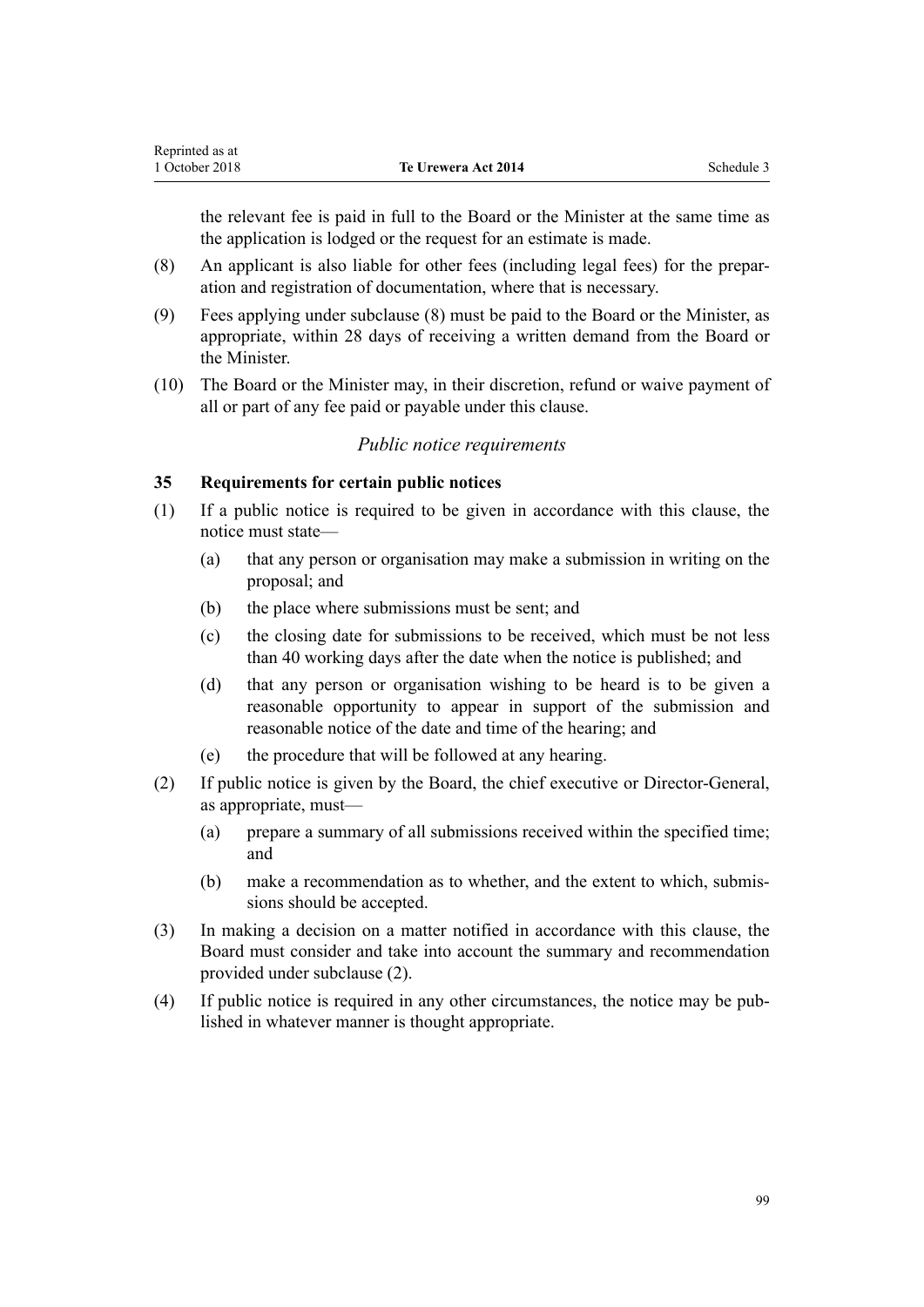## **Schedule 4**

## **Further provisions relating to compliance and enforcement**

[ss 75, 76](#page-38-0), [84, 85](#page-42-0), [124](#page-61-0)

### **Contents**

Page

## **[Part 1](#page-100-0) [Warranted officers](#page-100-0)**

| $\mathbf{1}$   | Register                                                    | 101 |
|----------------|-------------------------------------------------------------|-----|
| $\overline{c}$ | Honorary warranted officers                                 | 101 |
| 3              | Suspension and withdrawal of warrant                        | 101 |
|                | Savings provisions relating to warrants                     |     |
| 4              | Existing warrants                                           | 102 |
| 5              | Temporary warrants                                          | 102 |
|                | Powers                                                      |     |
| 6              | Powers of warranted officers                                | 102 |
| $\overline{7}$ | Exercise of powers                                          | 102 |
| $\,$ $\,$      | Power to require information                                | 103 |
| 9              | Power to stop animals, vehicles, aircraft, vessels, etc.    | 103 |
| 10             | Power to search vehicles, animals, boats, or aircraft       | 103 |
| 11             | Seizure and forfeiture of property                          | 103 |
| 12             | Stopping and searching boats outside Te Urewera             | 104 |
|                | Powers relating to animals, boats, and vehicles             |     |
| 13             | Trespassing animals                                         | 105 |
| 14             | Removal and disposal of abandoned boats and vehicles, and   | 106 |
|                | vehicles parked in prohibited places                        |     |
|                | Part <sub>2</sub>                                           |     |
|                | <b>Control of dogs</b>                                      |     |
| 15             | Requirements in relation to dog control permits             | 108 |
| 16             | Power to amend or revoke dog control permit                 | 108 |
| 17             | Persons authorised to take dogs into Te Urewera without dog | 108 |
|                | control permit                                              |     |
| 18             | Seizure and destruction of dogs                             | 109 |
| 19             | Disposal of seized dogs                                     | 110 |
| 20             | Recovery of costs relating to dogs                          | 111 |
| 21             | Power of warranted officer to request information           | 111 |
| 22             | Evidence in proceedings                                     | 111 |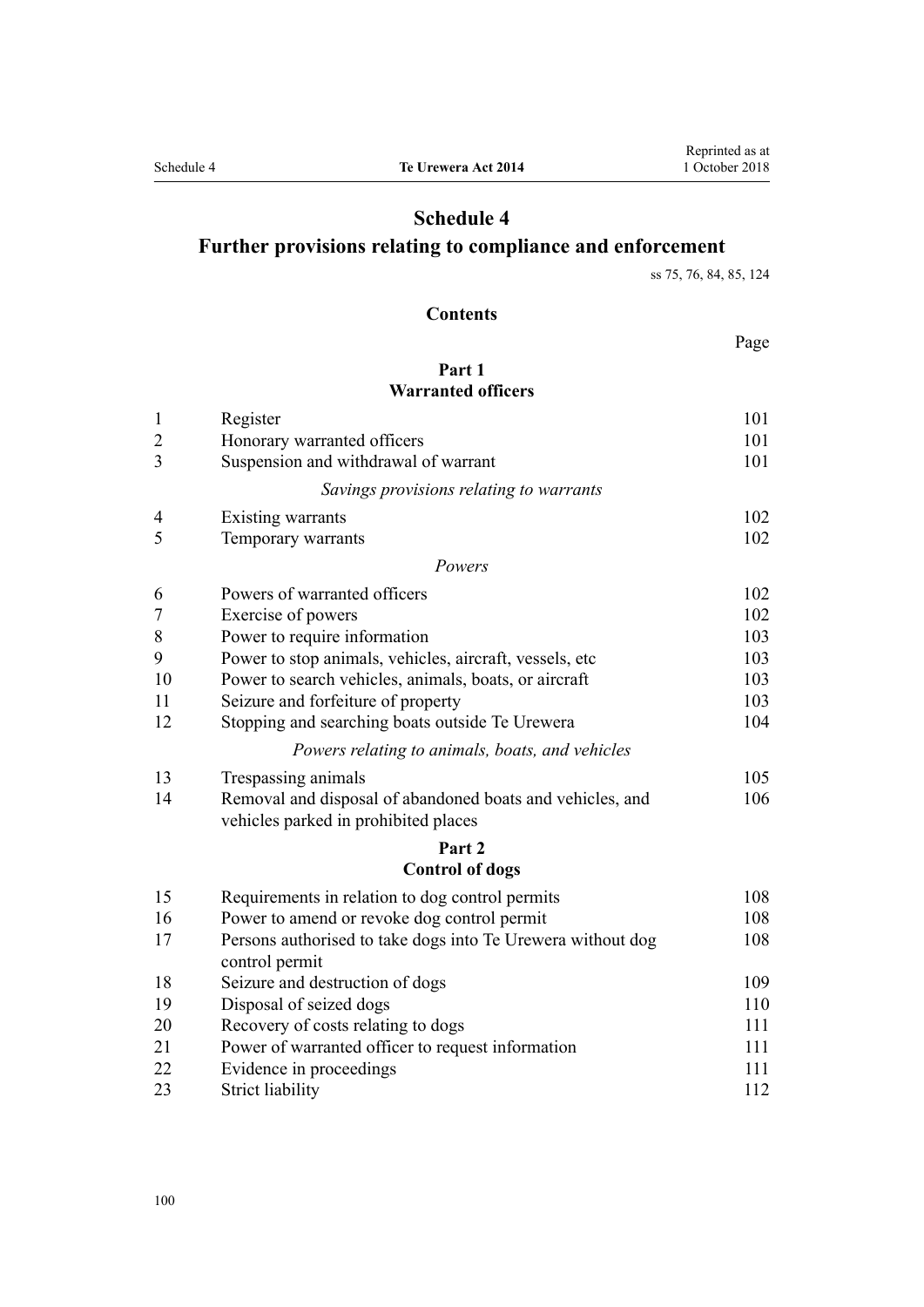## **Part 1 Warranted officers**

#### <span id="page-100-0"></span>**1 Register**

The chief executive and the Director-General must maintain and make publicly available, in the manner they consider appropriate, including on the Internet, a register of officers holding warrants issued under [section 72,](#page-37-0) recording—

- (a) the name of a warranted officer; and
- (b) the date when the warrant is issued and when it expires; and
- (c) the powers conferred on the warranted officer.

#### **2 Honorary warranted officers**

An honorary warranted officer must not be warranted to exercise powers other than the power—

- (a) to act to prevent or stop offending under [clause 6:](#page-101-0)
- (b) to require personal details or the production of lawful authority under [clause 8:](#page-102-0)
- (c) to stop animals, vehicles, aircraft, and other things under [clause 9](#page-102-0):
- (d) to seize trespassing animals under [clause 13:](#page-104-0)
- (e) to request, from a person found in possession of a plant, stone, mineral, egg, nest, animal, taonga tūturu, or part of such or similar things in the vicinity of Te Urewera, how the thing came to be in that person's possession:
- (f) to remove and relocate abandoned boats and vehicles under [clause 14](#page-105-0):
- (g) to request information in respect of a dog under [clause 21](#page-110-0).

#### **3 Suspension and withdrawal of warrant**

- (1) The chief executive or the Director-General may suspend a warrant issued under [section 72](#page-37-0) and require the warranted officer to surrender the warrant, with immediate effect, if there are reasonable grounds to believe that the person is unable to perform the functions of a warranted officer by reason of legal incapacity, neglect of duty, or misconduct.
- (2) If a warrant is suspended, the chief executive and the Director-General must jointly—
	- (a) determine as soon as practicable (and in any case not later than 20 working days after the suspension) whether the warrant is to be withdrawn; and
	- (b) withdraw the warrant in a case where legal incapacity, neglect of duty, or misconduct is established to the satisfaction of either or both the chief executive and the Director-General.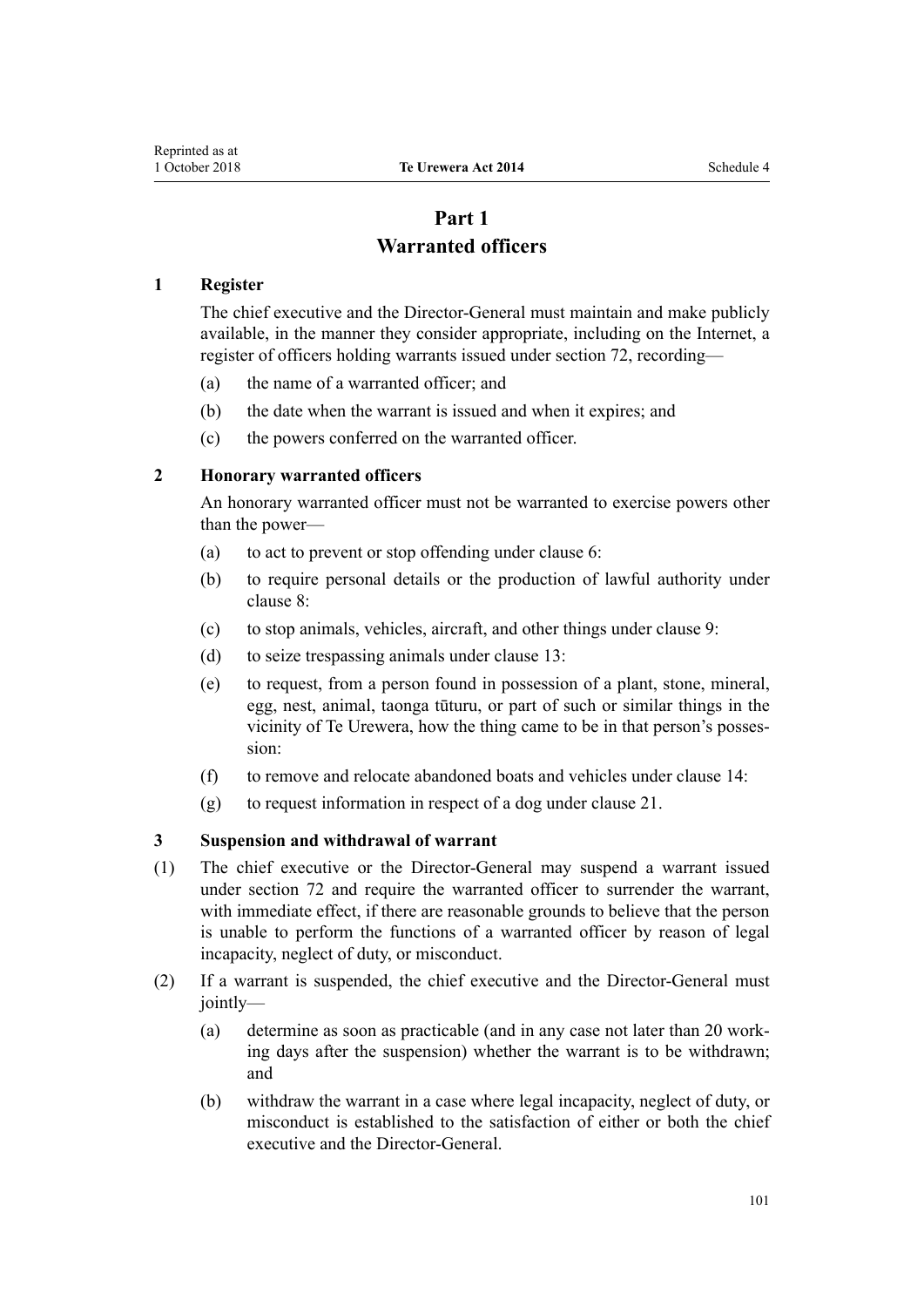Reprinted as at

<span id="page-101-0"></span>(3) A warrant may be restored by agreement of the chief executive and the Director-General.

## *Savings provisions relating to warrants*

## **4 Existing warrants**

- (1) This clause applies to warrants—
	- (a) issued to rangers under the Conservation Act 1987; and
	- (b) in force immediately before the commencement of this Act.
- (2) A warrant to which this clause applies is valid, for the purposes of compliance and enforcement duties under this Act for 1 of the following periods, whichever is the shorter:
	- (a) 3 years from the date of commencement of this Act:
	- (b) the remainder of the current term of the warrant, if the warrant is for a specified period.

## **5 Temporary warrants**

A warrant issued to a ranger under the Conservation Act 1987 for a purpose other than for compliance and enforcement duties under this Act is valid for the purposes of compliance and enforcement duties under this Act if the ranger is temporarily or occasionally assigned by the Director-General, with the agreement of the chief executive, to compliance and enforcement duties under this Act.

## *Powers*

## **6 Powers of warranted officers**

- (1) A warranted officer may—
	- (a) prevent a person from committing an offence against this Act that the warranted officer believes on reasonable grounds is being, or is about to be, committed; and
	- (b) require a person to stop doing something that the warranted officer believes on reasonable grounds is an offence, or if continued would result in an offence being committed.
- (2) Actions taken under subclause (1) must be taken in a way that is reasonable in the circumstances.

## **7 Exercise of powers**

Before a warranted officer exercises a power under this Act, unless it is impracticable to do so, the warranted officer must—

(a) identify himself or herself; and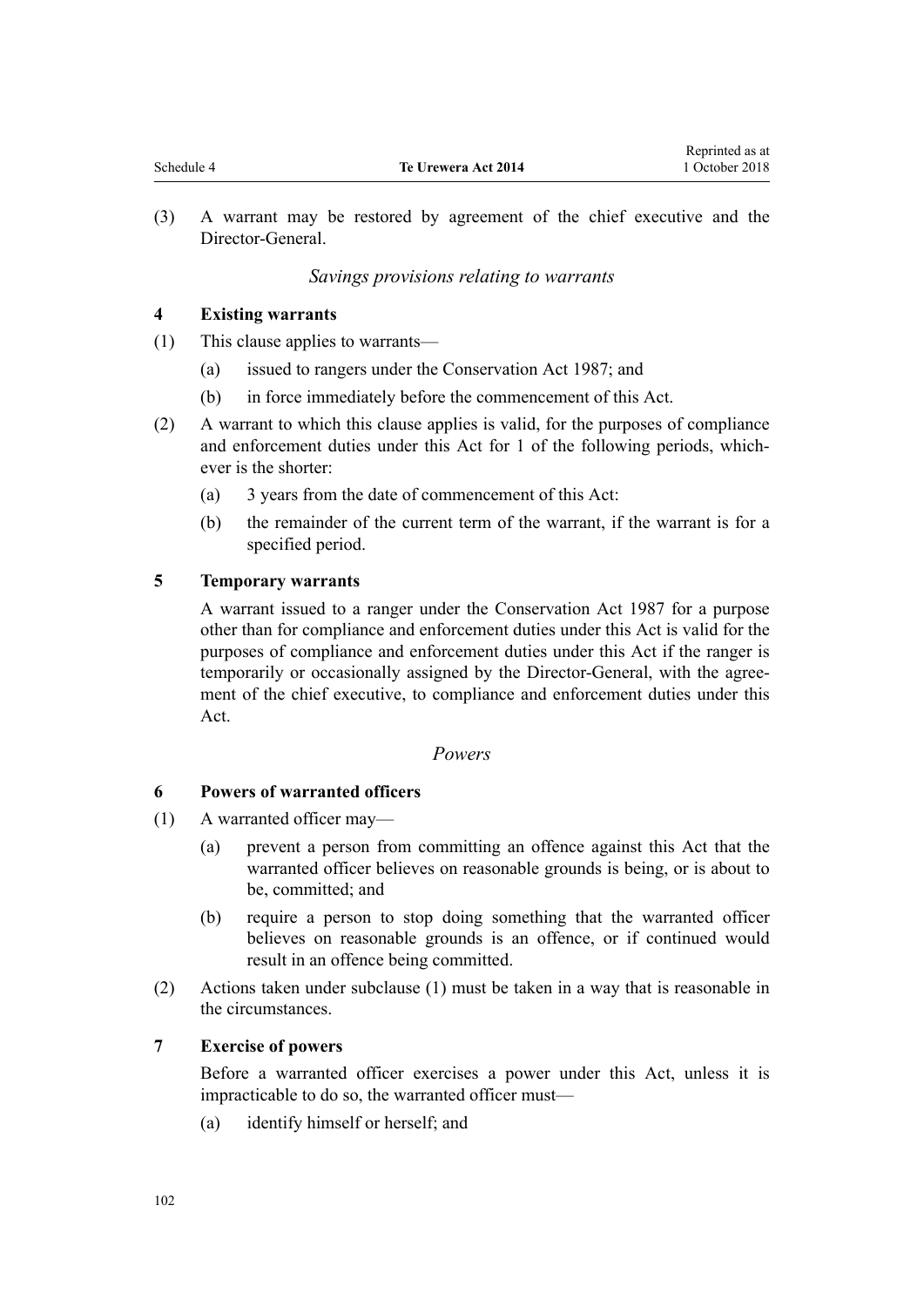<span id="page-102-0"></span>(b) provide evidence of being authorised to exercise the powers of a warranted officer under this Act.

## **8 Power to require information**

- (1) If a warranted officer believes on reasonable grounds that a person has committed, or is committing, an offence against this Act, the warranted officer may require the person to give his or her full name, residential address, and date of birth and to produce evidence of that information.
- (2) A warranted officer may require a person doing something for which lawful authority is required under this Act, to produce evidence of the authority within a reasonable time.

## **9 Power to stop animals, vehicles, aircraft, vessels, etc**

- (1) A warranted officer may stop and detain, for a period that is reasonable in the circumstances, any animal, vehicle, aircraft, vessel, or other thing.
- (2) A warranted officer may require a person to stop, and remain stopped, for a period that is reasonable in the circumstances.

## **10 Power to search vehicles, animals, boats, or aircraft**

- (1) A warranted officer may, in the exercise of the warranted officer's functions, powers, and duties under this Act, at any time that is reasonable in the circumstances —
	- (a) search, and for that purpose, stop and detain, any vehicle, riding or pack animal, boat, or aircraft while on the ground or on the water, any tent, caravan, hut, or bach if the warranted officer has reasonable cause to believe—
		- (i) that an offence against this Act or a bylaw made under [section 70](#page-35-0) has been committed by the owner or person in possession or occupation of the vehicle, animal, boat, or aircraft, or by any other person; and
		- (ii) that evidence relating to the offence will be found in the course of that search; and
	- (b) in the presence of the owner or other person in possession, open and search any parcel, package, case, bag, luggage, or other container in or on the vehicle, animal, boat, aircraft, tent, caravan, hut, or bach.
- (2) The provisions of [Part 4](http://prd-lgnz-nlb.prd.pco.net.nz/pdflink.aspx?id=DLM2136770) of the Search and Surveillance Act 2012 (except [sub](http://prd-lgnz-nlb.prd.pco.net.nz/pdflink.aspx?id=DLM2136781)[part 3](http://prd-lgnz-nlb.prd.pco.net.nz/pdflink.aspx?id=DLM2136781) and [sections 118](http://prd-lgnz-nlb.prd.pco.net.nz/pdflink.aspx?id=DLM2136813) and [119\)](http://prd-lgnz-nlb.prd.pco.net.nz/pdflink.aspx?id=DLM2136815) apply.

## **11 Seizure and forfeiture of property**

(1) A warranted officer may seize an item found in the possession of any person if the warranted officer has reasonable cause to believe that the person, in obtaining possession of the item, committed an offence against this Act.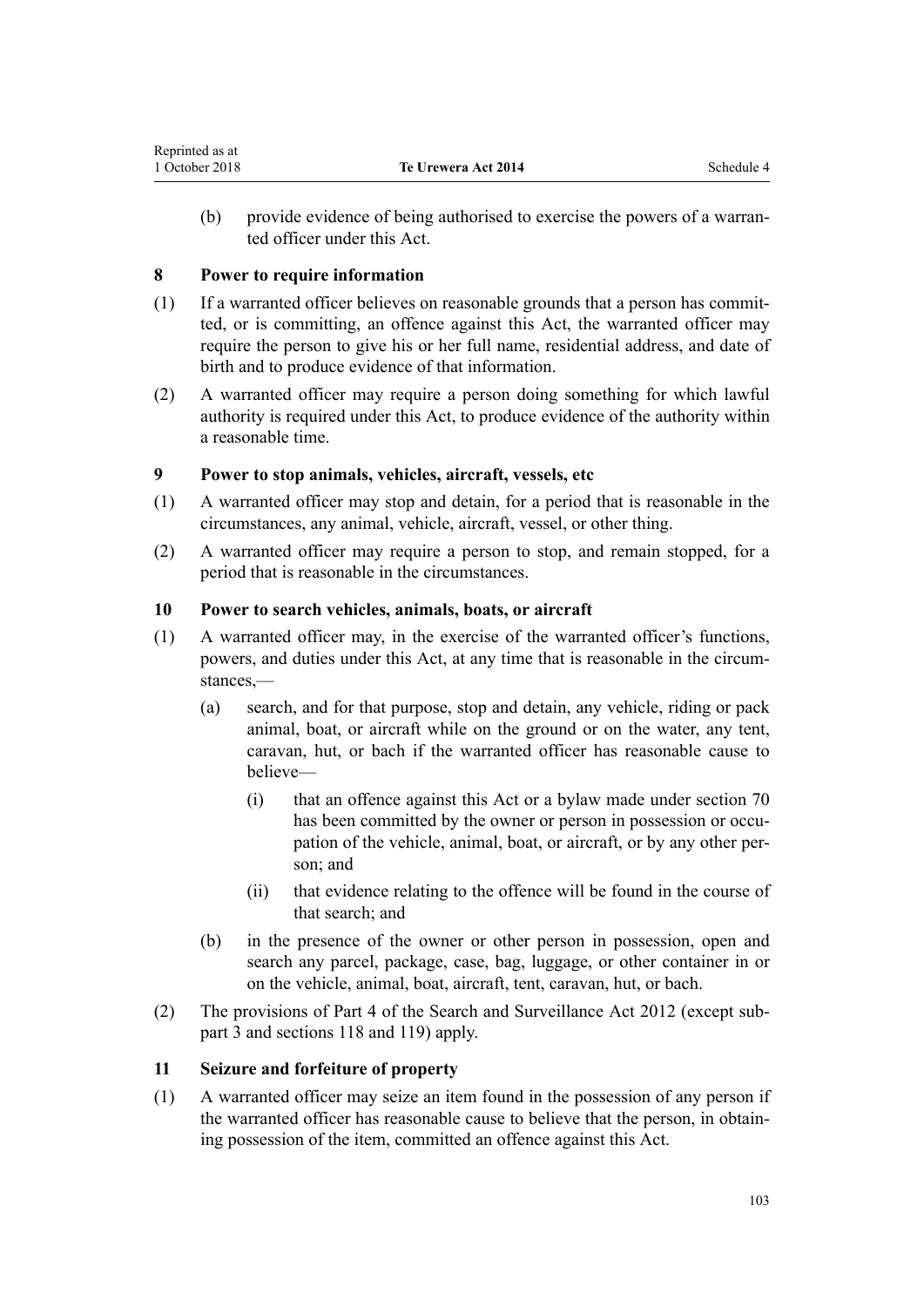<span id="page-103-0"></span>

|            |                     | Reprinted as at |
|------------|---------------------|-----------------|
| Schedule 4 | Te Urewera Act 2014 | 1 October 2018  |

- (2) Despite [subpart 6](http://prd-lgnz-nlb.prd.pco.net.nz/pdflink.aspx?id=DLM2136860) of Part 4 of the Search and Surveillance Act 2012, subclauses (3) and (4) apply if proceedings are not taken in respect of an offence under subclause (1) within 6 months after that seizure, or if proceedings are taken within that period but the charge is dismissed.
- (3) The charge must be dealt with under the Wildlife Act 1953 if the item seized is, or is any part of, protected wildlife, the nest or egg of protected wildlife, or the body of protected wildlife.
- (4) If the item seized is a taonga tūturu, it must be delivered to the person who is entitled to its custody under [section 11\(4\)\(a\)\(i\)](http://prd-lgnz-nlb.prd.pco.net.nz/pdflink.aspx?id=DLM432422) of the Protected Objects Act 1975.
- (5) If proceedings against the person from whom an item was seized are taken within 6 months of the seizure and the defendant is convicted of the offence relating to the seized item,—
	- (a) the item is forfeited to the Crown and must be dealt with under the [Wild](http://prd-lgnz-nlb.prd.pco.net.nz/pdflink.aspx?id=DLM276813)[life Act 1953](http://prd-lgnz-nlb.prd.pco.net.nz/pdflink.aspx?id=DLM276813) if the item, or any part of it, is protected wildlife, the nest or egg of protected wildlife, the body of protected wildlife:
	- (b) if the item seized is a taonga tūturu, it must be delivered to the person who is entitled to its custody under section  $11(4)(a)(i)$  of the Protected Objects Act 1975:
	- (c) in the case of any other item, it is forfeited to the Board.
- (6) If proceedings are not taken against the person from whom an item was seized within 6 months of the seizure, the item seized must be returned to that person at the end of that period.
- (7) Buildings, signs, hoardings, fences, or any apparatus erected in Te Urewera without the written consent of the Board are forfeited to the Board.
- (8) A chainsaw, firearm, trap, net, or similar item found in the unlawful possession of any person in Te Urewera, and any item found in the possession of any person and used in committing an offence against this Act, may be seized by a warranted officer.
- (9) Subject to subclause (2), the provisions of [Part 4](http://prd-lgnz-nlb.prd.pco.net.nz/pdflink.aspx?id=DLM2136770) of the Search and Surveillance Act 2012 (except subpart 3) apply.
- (10) Items forfeited to the Board under this clause must be returned to Te Urewera, sold, or otherwise disposed of as the Board directs.
- (11) The proceeds of the sale or disposal of an item under subclause (8) are subject to [section 39.](#page-23-0)

## **12 Stopping and searching boats outside Te Urewera**

(1) An authorised officer who has reasonable cause to suspect that an offence has been committed against this Act or a bylaw made under [section 70](#page-35-0) on, from, or in respect of a boat or by a person on a boat may, while the boat is within the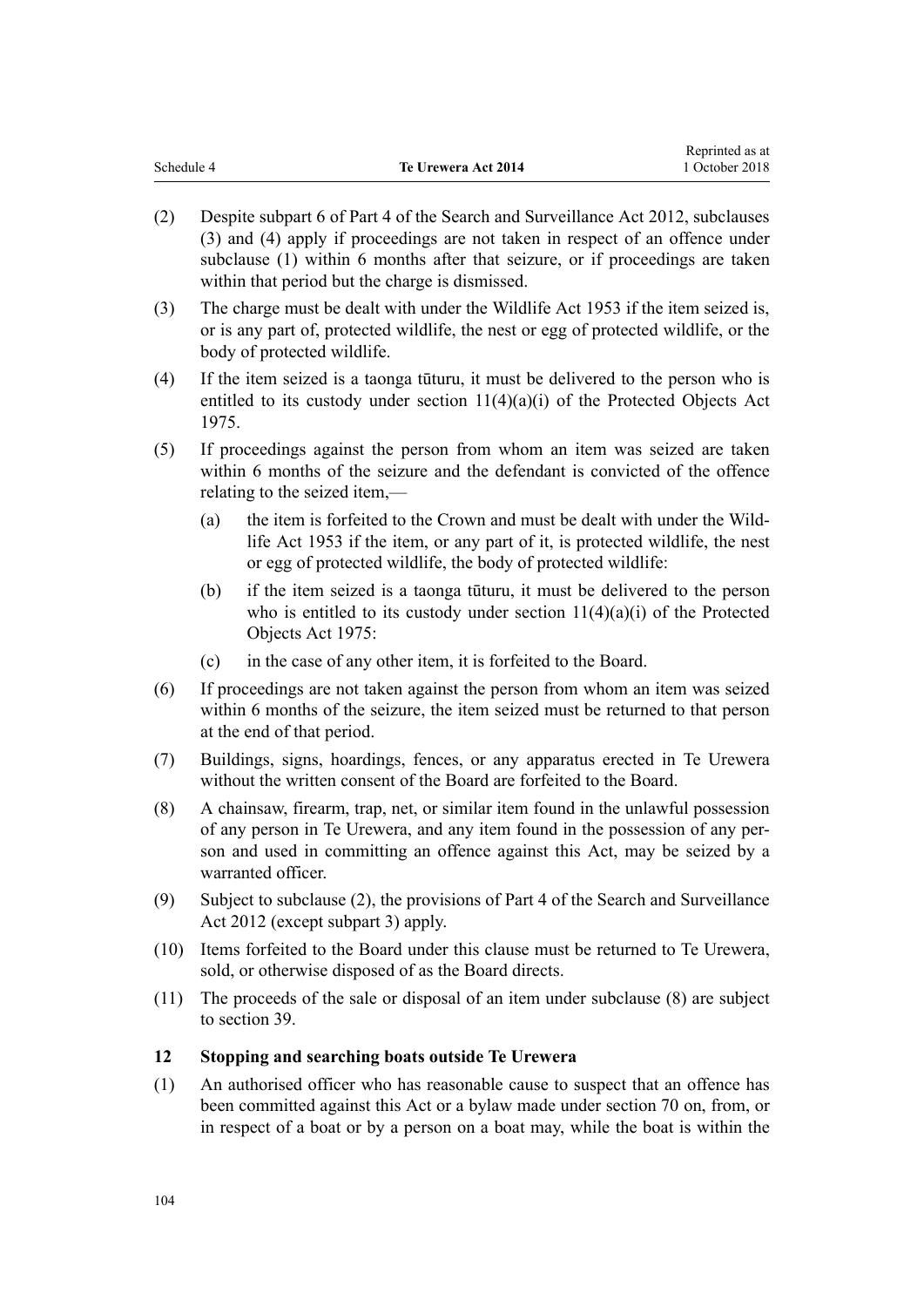<span id="page-104-0"></span>territorial sea of New Zealand, and if the authorised officer has reasonable cause to believe that evidence relating to the offence is on that boat,—

- (a) at any time that is reasonable in the circumstances, stop, board, and search the boat; and
- (b) inspect, seize, and detain specimens of any plant, animal, rock, mineral, soil, or protected New Zealand object on board the boat that the authorised officer has good cause to believe has been taken from Te Urewera; and
- (c) arrest without warrant any person that the authorised officer has reasonable cause to suspect has committed an offence.
- (2) The provisions of [Part 4](http://prd-lgnz-nlb.prd.pco.net.nz/pdflink.aspx?id=DLM2136770) of the Search and Surveillance Act 2012 (except subpart 3) apply.
- (3) [Clause 11](#page-102-0) applies to anything seized under subclause (1)(b) as if it had been seized under that clause.
- (4) In this clause, **authorised officer** means—
	- (a) the officer in command of a vessel of the New Zealand Naval Forces, and includes any person under the command of the officer and authorised by the officer to act in any particular case:
	- (b) a warranted officer employed—
		- (i) by the Director-General under section  $71(5)(a)$ ; or
		- (ii) by the chief executive under that section, but only if the person is specifically authorised in writing by the Minister of Conservation to act under this clause:
	- (c) a warranted officer appointed in accordance with [section 59](http://prd-lgnz-nlb.prd.pco.net.nz/pdflink.aspx?id=DLM106939) of the Conservation Act 1987:
	- (d) a constable:
	- (e) the master of a New Zealand Government ship within the meaning of [section 2\(1\)](http://prd-lgnz-nlb.prd.pco.net.nz/pdflink.aspx?id=DLM275032) of the Ship Registration Act 1992.

#### *Powers relating to animals, boats, and vehicles*

#### **13 Trespassing animals**

- (1) Animals found trespassing on Te Urewera may be seized by a warranted officer or a person called upon by a warranted officer for assistance.
- (2) If an animal seized under subclause (1) is unbranded or unregistered and has no reputed owner, it is forfeited to the Board and the Board may authorise the chief executive or the Director-General to destroy, sell, or otherwise dispose of the animal as the relevant person thinks fit.
- (3) If the animal seized is branded or registered or has a reputed owner, the chief executive or the Director-General may—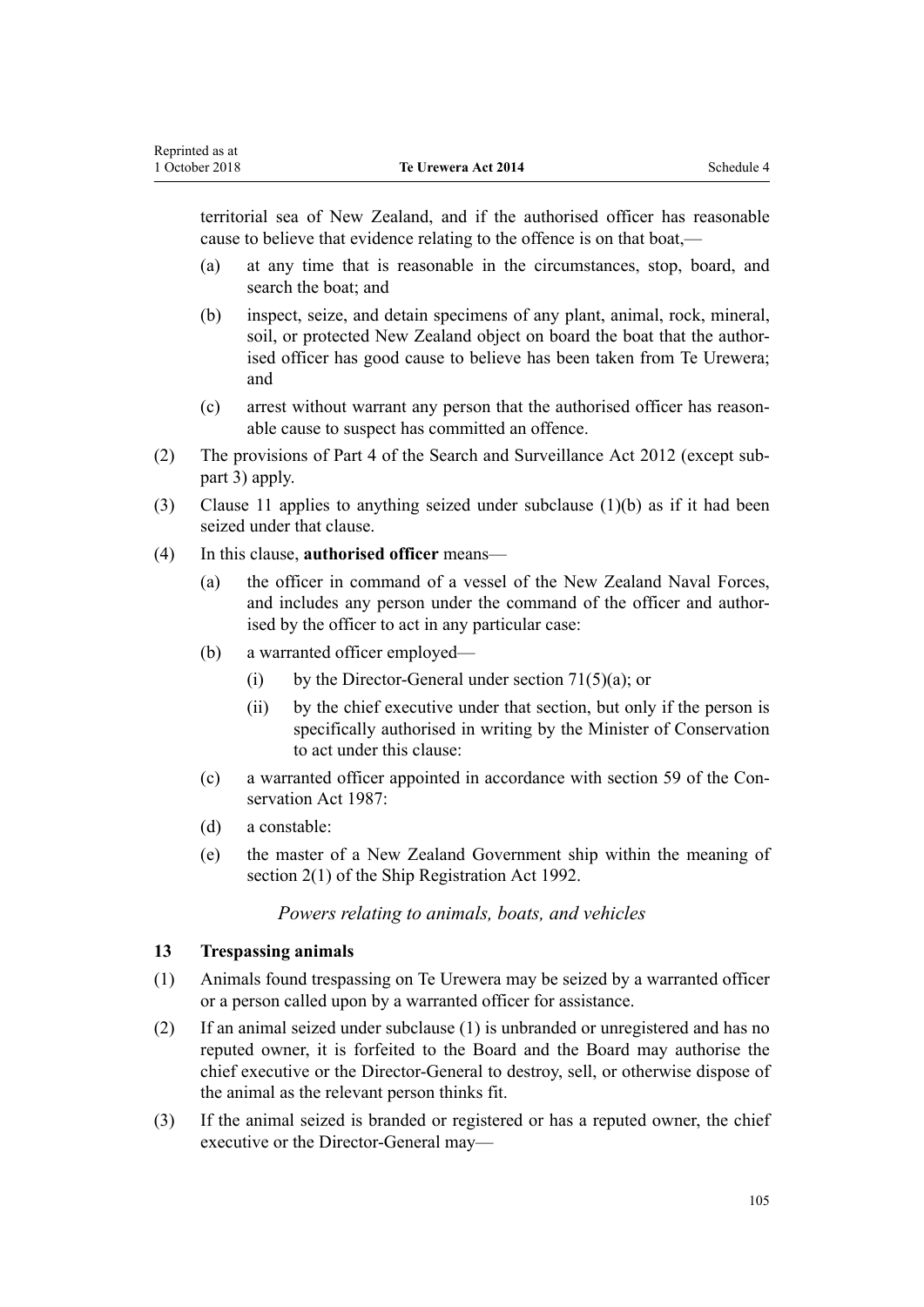- <span id="page-105-0"></span>(a) give written notice that it has been seized to the reputed owner, agent, or person who ought to have charge of the animal; or
- (b) publish, once a week for 2 consecutive weeks in a newspaper circulating in the locality, a notice requiring the owner or reputed owner to remove the animal from Te Urewera or other place to which it may have been transferred, with a warning that unless the animal is removed within 14 days after the date of the first notice, it may be destroyed, sold, or otherwise disposed of.
- (4) If an animal to which subclause (3) applies is not removed within the stipulated period, the Board may authorise the chief executive or Director-General to destroy, sell, or otherwise dispose of it.
- (5) In addition to the penalty for which the person is liable, a person convicted of an offence against section  $76(1)(a)$  is liable to pay—
	- (a) any costs incurred by the chief executive or the Director-General in giving notice under subclause (3); and
	- (b) the expenses of mustering, keeping, destroying, selling, or otherwise disposing of the animal in accordance with this clause; and
	- (c) the cost of repairing or restoring any damage done to Te Urewera by the animal.
- (6) The costs and expenses referred to in subclause (5) are to be assessed by a District Court Judge and are recoverable as if incurred as a fine.
- (7) All money received by the Board under this clause is subject to [section 39.](#page-23-0)
- (8) Nothing in this clause applies to wild animals (as defined in [section 2\(1\)](http://prd-lgnz-nlb.prd.pco.net.nz/pdflink.aspx?id=DLM16628) of the Wild Animal Control Act 1977).

## **14 Removal and disposal of abandoned boats and vehicles, and vehicles parked in prohibited places**

- (1) A warranted officer (or any other officer or employee of the chief executive or the Director-General) who has reasonable cause to believe that a boat or vehicle has been abandoned in Te Urewera may remove it, or cause it to be removed and stored in a place authorised by the chief executive or the Director-General for that purpose.
- (2) If the chief executive or the Director-General has set aside any part of Te Urewera for the parking of vehicles, a warranted officer, or an officer or employee of the chief executive or the Director-General, may remove to that place vehicles parked in a part of Te Urewera where the parking of vehicles is prohibited.
- (3) If a vehicle is removed, the owner or other person in charge of it is liable to the chief executive or the Director-General for the cost of removing it and for the charges that would be payable under a bylaw for the use of that parking space if the vehicle had been parked there by the owner or other person in charge.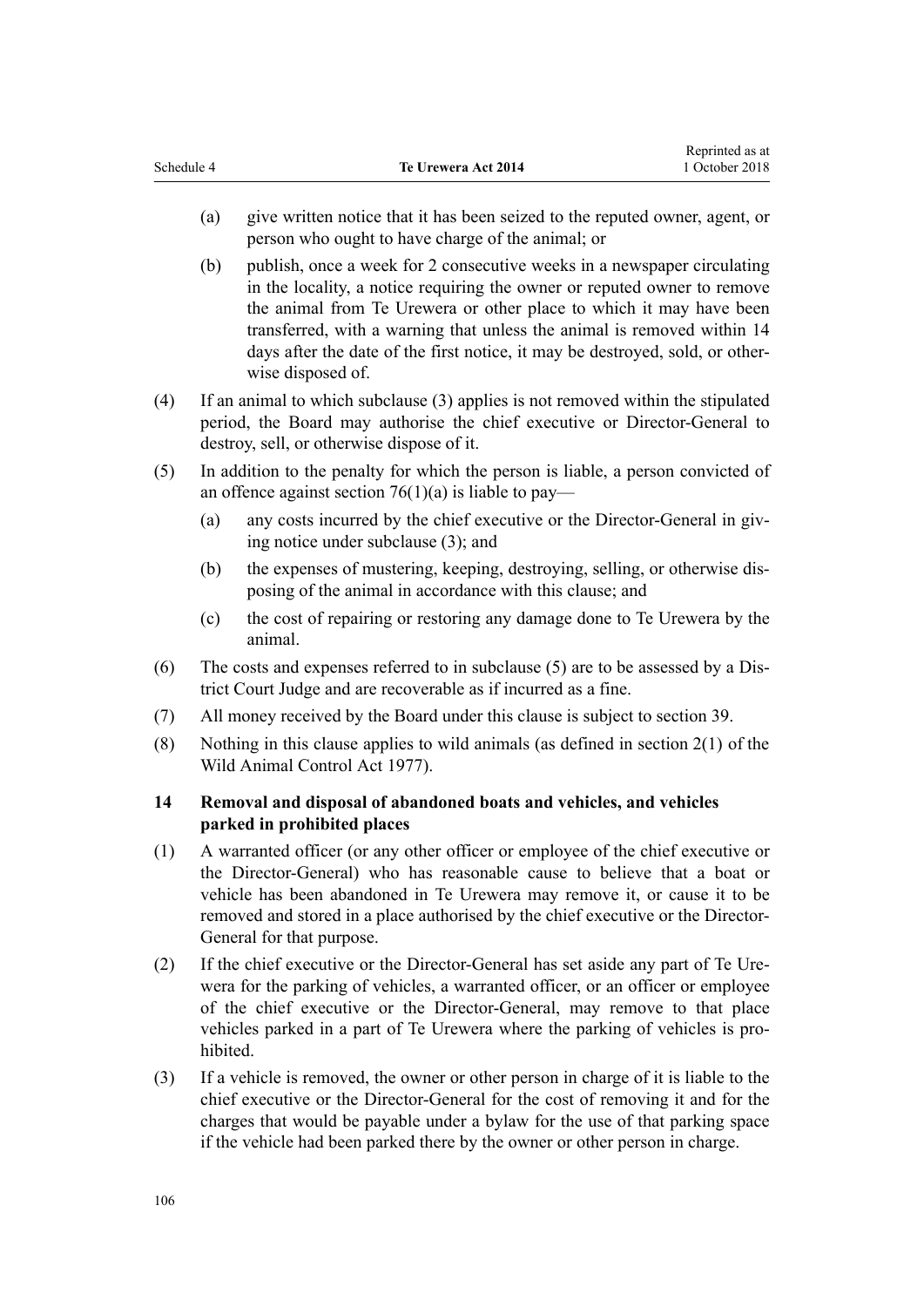- (4) Subclause (5) or (6) applies if the owner or another person fails—
	- (a) to remove a vehicle from Te Urewera or other place where it is stored within 2 months after the date of its removal under subclause (1) or (2): or
	- (b) to pay to the chief executive or the Director-General—
		- (i) the cost of removing and storing it; and
		- (ii) the parking charges payable under subclause (3).
- (5) The chief executive or the Director-General must give not less than 14 days' notice in 2 issues of a newspaper circulating in the district in which Te Urewera is situated of the intention to sell or destroy a vehicle that—
	- (a) is not a motor vehicle; or
	- (b) is a motor vehicle but to which no current licence to use the vehicle is affixed.
- (6) If the vehicle is a motor vehicle and a current licence to use the vehicle is affixed to it, the chief executive or the Director-General must give not less than 14 days' notice to the person last registered under [Part 17](http://prd-lgnz-nlb.prd.pco.net.nz/pdflink.aspx?id=DLM2214226) of the Land Transport Act 1998 in respect of the vehicle of the intention to sell or destroy the vehicle.
- (7) A notice given under subclause (6) may be given by personal delivery to the person in question, or by posting it by registered letter addressed to the person's last known place of residence or business in New Zealand.
- (8) The chief executive or the Director-General may, at any time after the expiry of the notice, sell the vehicle to any person who becomes the lawful owner of the vehicle, or the Minister may cause the vehicle to be destroyed.
- (9) Subclause (8) applies unless, before the expiry of the notice given under subclause (5) or (6) (whichever is appropriate), the owner of the vehicle—
	- (a) pays to the chief executive or the Director-General the cost of removing and storing the vehicle under subclause (1) or, as the case requires, the cost of removing it under subclause (2) and the parking charges payable under that subclause, and, in either case, the cost of any advertisements published under this clause; and
	- (b) removes the vehicle from the park or other place to which it was removed.
- (10) The proceeds of the sale of any vehicle sold under this clause are the property of the Board and are subject to [section 39](#page-23-0).
- (11) For the purposes of this clause, and without limiting the meaning of the term **abandoned**, a boat or vehicle is deemed to have been abandoned if it is left unused for a period of more than 1 month without the approval of the Board.
- (12) In this clause, terms defined in the [Land Transport Act 1998](http://prd-lgnz-nlb.prd.pco.net.nz/pdflink.aspx?id=DLM433612) have, in relation to any motor vehicle, the meanings given in that Act.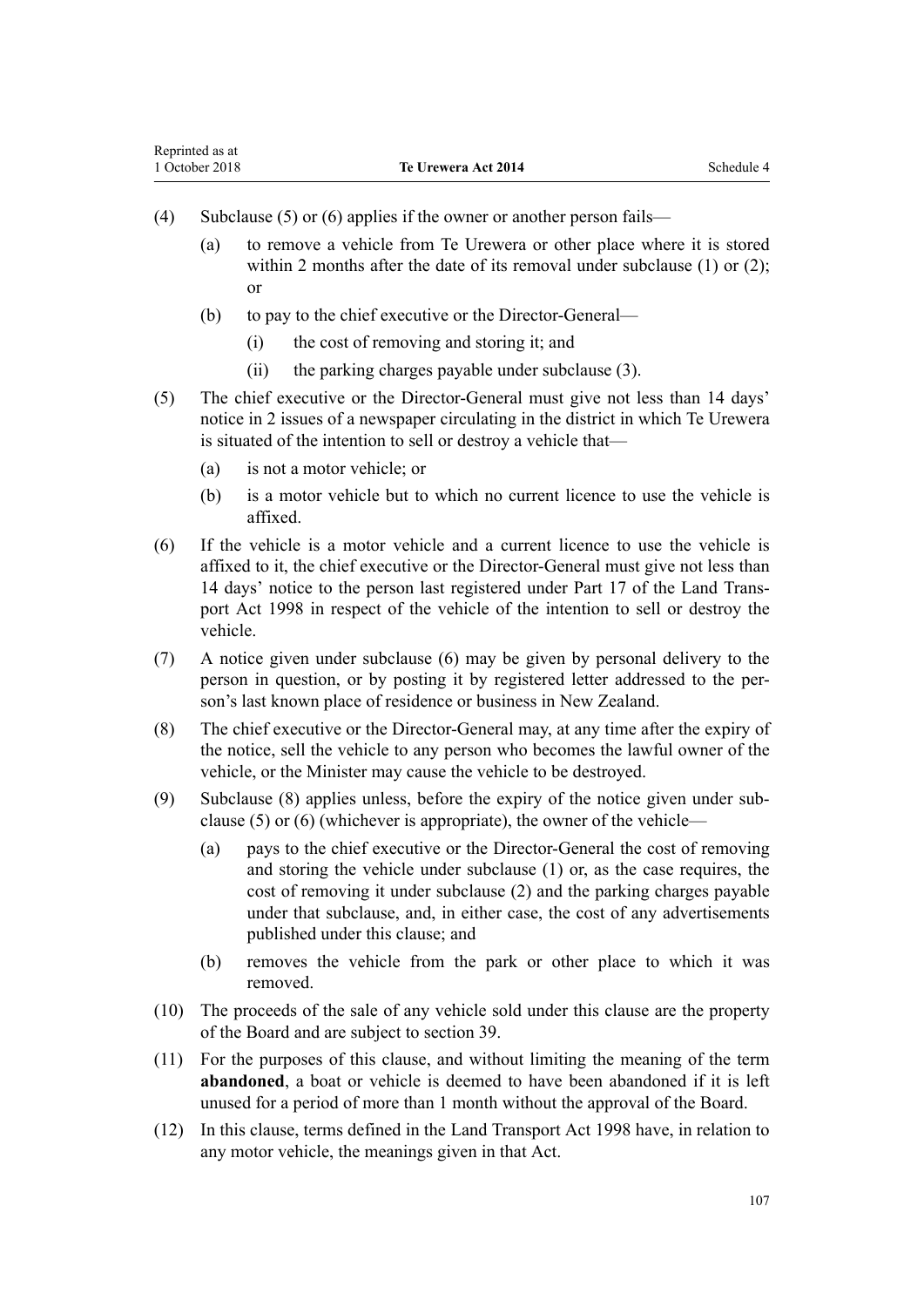# **Part 2**

## **Control of dogs**

#### <span id="page-107-0"></span>**15 Requirements in relation to dog control permits**

- (1) The Board, in exercising its powers under [section 85\(1\) or \(3\)\(b\),](#page-42-0) must have regard to—
	- (a) any actual or potential risk to protected wildlife vulnerable to dogs that is on or in the vicinity of Te Urewera or any part of Te Urewera:
	- (b) the purpose of this Act:
	- (c) the Te Urewera management plan:
	- (d) the need to preserve the safety of members of the public who are likely to be in, or in the vicinity of, Te Urewera:
	- (e) any conflict that may or will occur in Te Urewera or in relation to its use between—
		- (i) dogs or people with dogs; and
		- (ii) other users of Te Urewera.
- (2) The Board must not issue a dog control permit under [section 85\(1\)](#page-42-0) unless it is satisfied—
	- (a) that a dog is essential for the proposed activity; and
	- (b) that the proposed activity—
		- (i) is lawful; and
		- (ii) is not contrary to this Act or the purposes for which the land is held; and
		- (iii) is consistent with the management plan.

#### **16 Power to amend or revoke dog control permit**

The Board may amend or revoke a dog control permit issued under [section](#page-42-0)  $85(1)$ .

#### **17 Persons authorised to take dogs into Te Urewera without dog control permit**

- (1) The following persons may take a dog into Te Urewera in the course of their official duties or while training for those duties, even if they do not hold a dog control permit:
	- (a) a Police employee within the meaning of [section 4](http://prd-lgnz-nlb.prd.pco.net.nz/pdflink.aspx?id=DLM1102132) of the Policing Act 2008:
	- (b) a warranted officer:
	- (c) an officer or employee of the chief executive or the Director-General: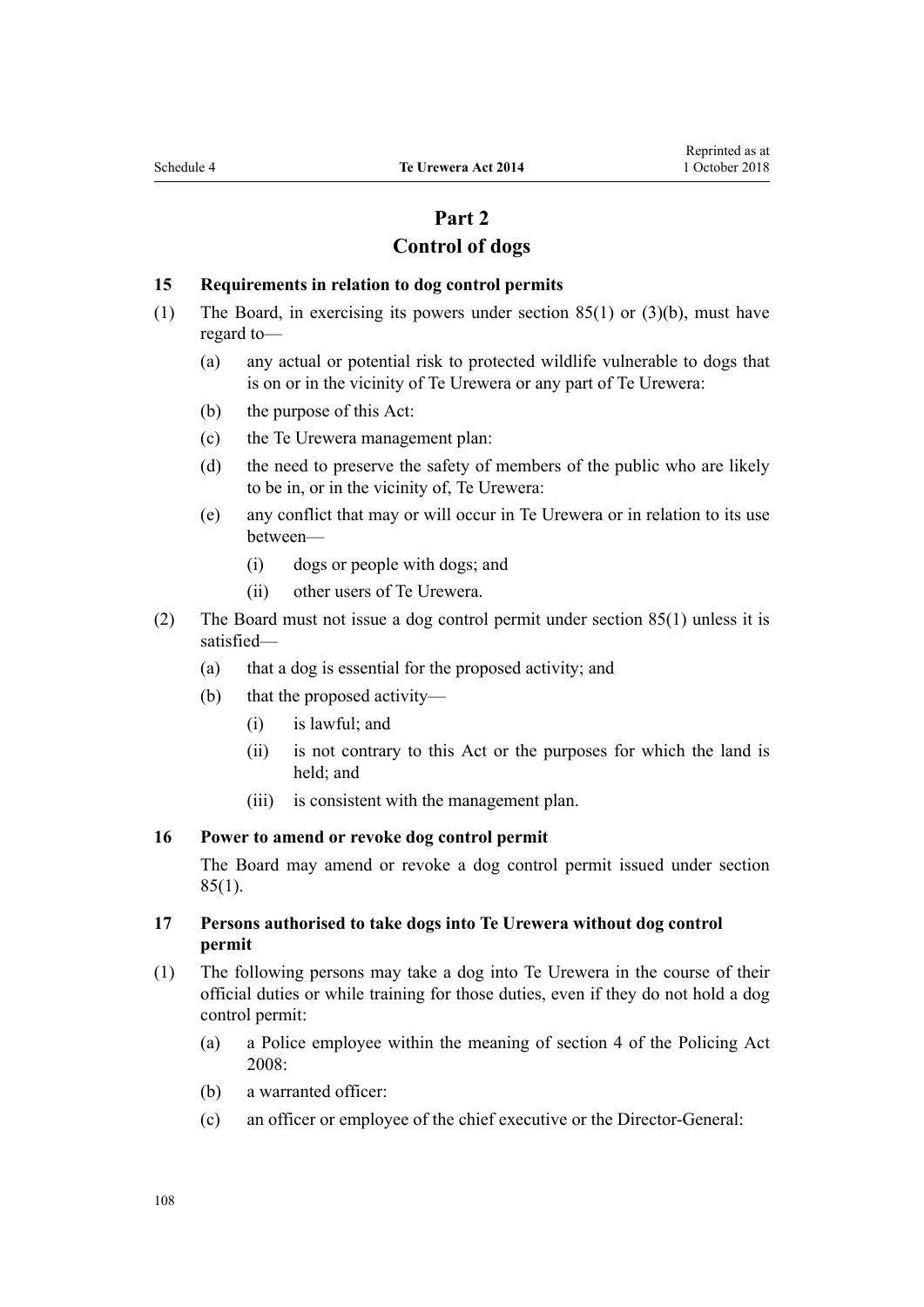- (d) a Customs officer within the meaning of [section 5\(1\)](http://prd-lgnz-nlb.prd.pco.net.nz/pdflink.aspx?id=DLM7038971) of the Customs and Excise Act 2018:
- (e) a search and rescue person.

<span id="page-108-0"></span>Reprinted as at

- (2) A blind or partly blind person who uses a guide dog may, without holding a dog control permit, take the guide dog into Te Urewera.
- (3) A person who uses a companion dog may, without holding a dog control permit, take the companion dog into Te Urewera.
- (4) In subclause (3), **companion dog** has the meaning given in [section 2](http://prd-lgnz-nlb.prd.pco.net.nz/pdflink.aspx?id=DLM36968) of the National Parks Act 1980.

Schedule 4 clause  $17(1)(d)$ : amended, on 1 October 2018, by [section 443\(3\)](http://prd-lgnz-nlb.prd.pco.net.nz/pdflink.aspx?id=DLM7039957) of the Customs and Excise Act 2018 (2018 No 4).

#### **18 Seizure and destruction of dogs**

- (1) A warranted officer who finds a dog in Te Urewera may seize the dog, unless the dog is in Te Urewera in accordance with—
	- (a) a bylaw made under [section 70;](#page-35-0) or
	- (b) a dog control permit issued under [section 85](#page-42-0); or
	- (c) [clause 17](#page-107-0).
- (2) If a dog is in Te Urewera by virtue of a permit issued under [section 85\(1\),](#page-42-0) a warranted officer may seize the dog if—
	- (a) the dog is not in the immediate vicinity of the holder of the permit and the warranted officer has good cause to suspect that there is a significant risk—
		- (i) of injury to any person or any protected wildlife; or
		- (ii) of disturbance to any protected wildlife; or
	- (b) any condition of the permit or any provision of any bylaw made under [section 70](#page-35-0) is not being observed in relation to the dog; or
	- (c) the holder of the permit is in the immediate vicinity of the dog but the warranted officer has good cause to suspect that the holder of the permit is unwilling or unable to control the dog; or
	- (d) the dog has caused injury to any person or to protected wildlife or has killed protected wildlife.
- (3) A warranted officer or other person may seize a dog at large in Te Urewera if the warranted officer or any other person has good cause to suspect that—
	- (a) any condition of a dog control permit or a provision of a bylaw made under [section 70](#page-35-0) is not being observed in relation to that dog; or
	- (b) the dog is likely to cause annoyance or distress to a person or an animal; or
	- (c) the dog is likely to damage property in Te Urewera; or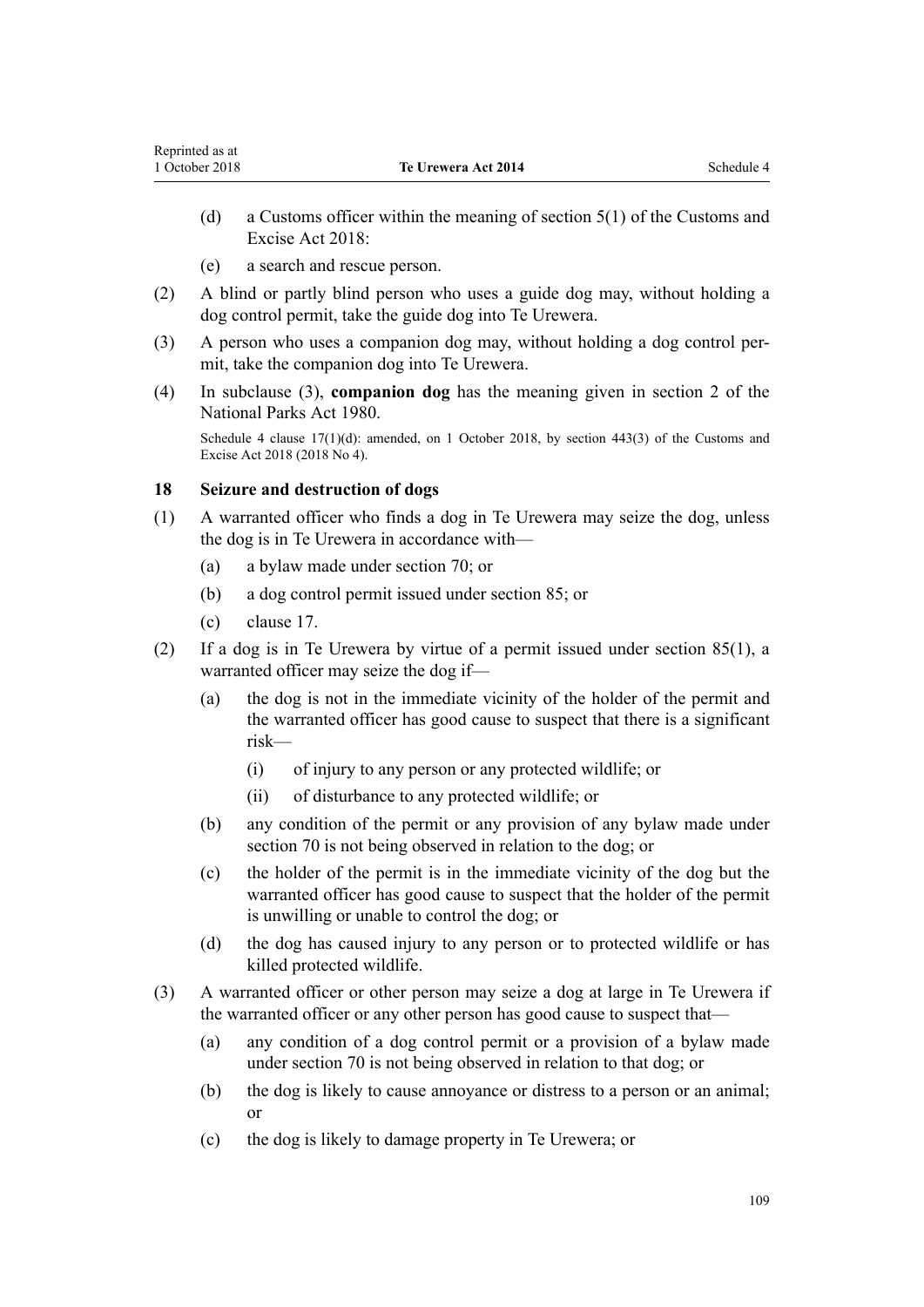Reprinted as at

- (d) the dog has caused annoyance or distress to a person or an animal; or
- (e) the dog has damaged property in Te Urewera; or
- (f) that dog has caused injury to a person or protected wildlife or has killed protected wildlife.
- (4) If a warranted officer has power to seize a dog under this clause, but is of the opinion that it is impracticable to do so, the warranted officer may, without further inquiry, destroy the dog.

# **19 Disposal of seized dogs**

- (1) If a warranted officer or other person seizes a dog under [clause 18,](#page-108-0) the warranted officer or other person may—
	- (a) cause the dog to be returned to its owner; or
	- (b) hold the dog in a kennel under the custody of the chief executive or the Director-General; or
	- (c) place the dog in the custody of a territorial authority to be impounded under [section 69](http://prd-lgnz-nlb.prd.pco.net.nz/pdflink.aspx?id=DLM375442) of the Dog Control Act 1996.
- (2) If a dog is held by the chief executive or the Director-General under subclause  $(1)(b)$ ,—
	- (a) the chief executive or the Director-General may, in his or her discretion, return the dog to its owner subject to payment by the owner of any charges incurred, unless the chief executive or the Director-General, in his or her discretion, decides to waive or reduce the charges:
	- (b) the chief executive or the Director-General, or an employee of the chief executive or the Director-General must, as soon as practicable after the dog has been seized,—
		- (i) give written notice to the nearest territorial authority that the dog has been seized and who is holding it, including a description of the dog and any other means of identifying it:
		- (ii) give written notice to the owner of the dog (if the owner of the dog is known or can reasonably be located) that the dog has been seized and that, unless the dog is claimed and any charges paid within 7 days of receiving the notice, the dog may be sold, destroyed, or otherwise disposed of as the chief executive or the Director-General thinks fit; and after the expiry of that period the chief executive or the Director-General may dispose of the dog:
	- (c) the chief executive or the Director-General may, if the owner of the dog is not known and cannot be identified, sell, destroy, or otherwise dispose of the dog after the expiry of 7 days after the date of the seizure of the dog as he or she thinks fit.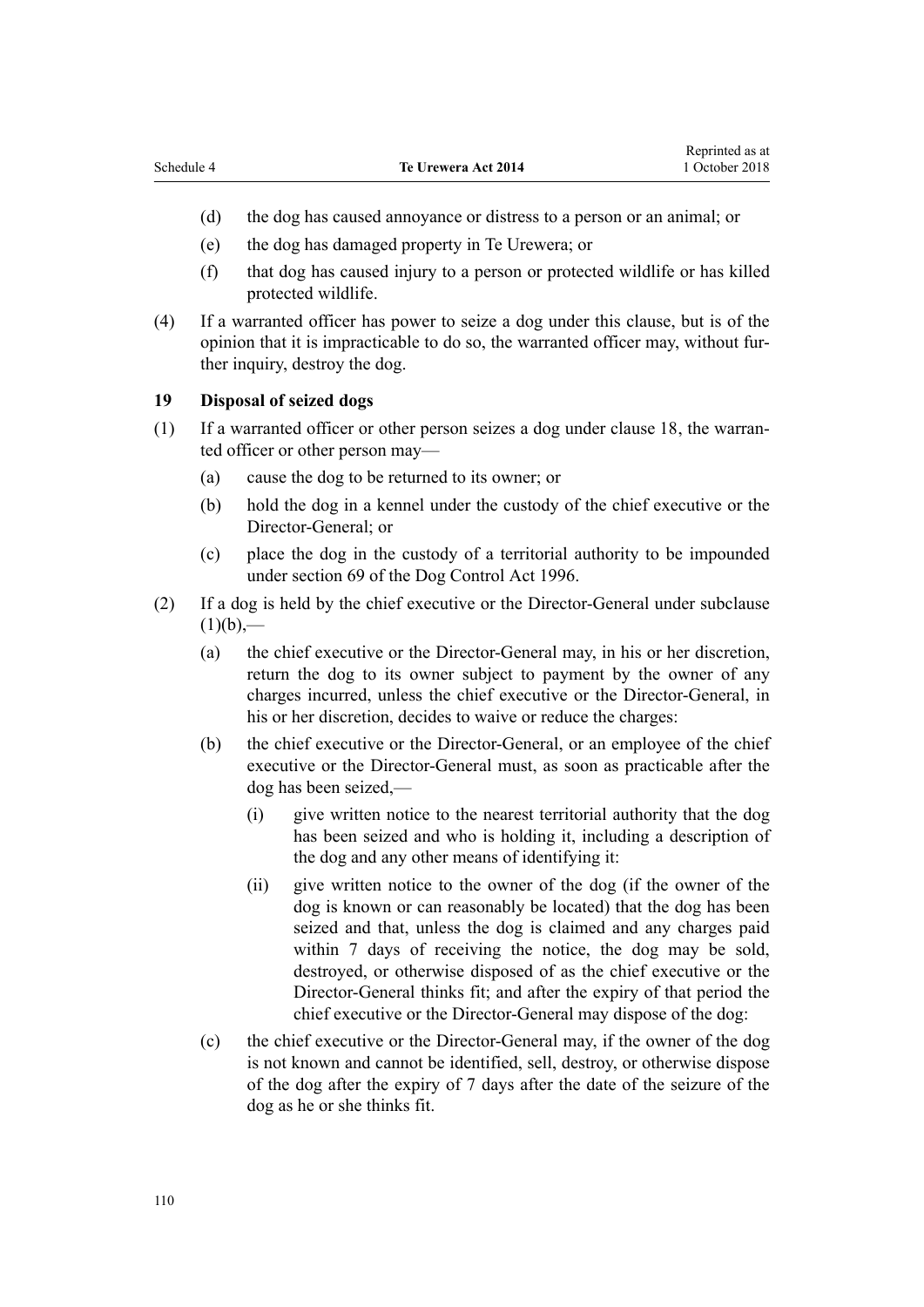| Reprinted as at |                            |            |
|-----------------|----------------------------|------------|
| 1 October 2018  | <b>Te Urewera Act 2014</b> | Schedule 4 |

- (3) The sale, destruction, or other disposal of a dog under these provisions does not relieve a former owner of the dog of the liability to pay any fees incurred for the seizure, sustenance, and holding of the dog.
- (4) No offence is committed against [section 42](http://prd-lgnz-nlb.prd.pco.net.nz/pdflink.aspx?id=DLM375173) of the Dog Control Act 1996 if the chief executive or the Director-General holds or disposes of a dog under subclause (1)(b) in the case of a dog that ought to be, but is not, registered under that Act.
- (5) Except as provided in subclause  $(1)(c)$ , nothing in [section 69](http://prd-lgnz-nlb.prd.pco.net.nz/pdflink.aspx?id=DLM375442) of the Dog Control Act 1996 affects or limits the provisions of this clause.

# **20 Recovery of costs relating to dogs**

- (1) The reasonable costs of seizing, holding, maintaining, or destroying a dog under this Act is a debt due by the owner of the dog to the chief executive or the Director-General, whoever incurred the costs, and may be recovered from the owner of the dog.
- (2) The chief executive or the Director-General may, in his or her absolute discretion, refund or waive payment of all or part of a sum paid or required to be paid under this clause.

# **21 Power of warranted officer to request information**

- (1) A warranted officer may, for the purposes of dog control in Te Urewera, request any person who is in Te Urewera and who appears to be in charge of a dog to give his or her name, address, and date of birth, and, if that person claims that he or she is not the owner of the dog, to state the name and address of the owner of the dog.
- (2) Every person commits an offence and is liable on conviction to a fine not exceeding \$1,500 who, without reasonable excuse, fails or refuses to comply with a lawful request under subclause (1), or wilfully states a false name, address, or date of birth in response to a request.
- (3) A warranted officer who is a constable may arrest a person without a warrant if the warranted officer—
	- (a) has good cause to suspect that an offence against subclause (2) has been committed by a person; and
	- (b) has warned that person of the provisions of this subclause; and
	- (c) has good cause to suspect that a further offence against subclause (2) has been committed by that person subsequent to the warning.

#### **22 Evidence in proceedings**

(1) In proceedings for an offence against this Act, a certificate purporting to be signed by the chair of the Board to the effect that, on the date specified in the certificate, the defendant or other named person was not the holder of a dog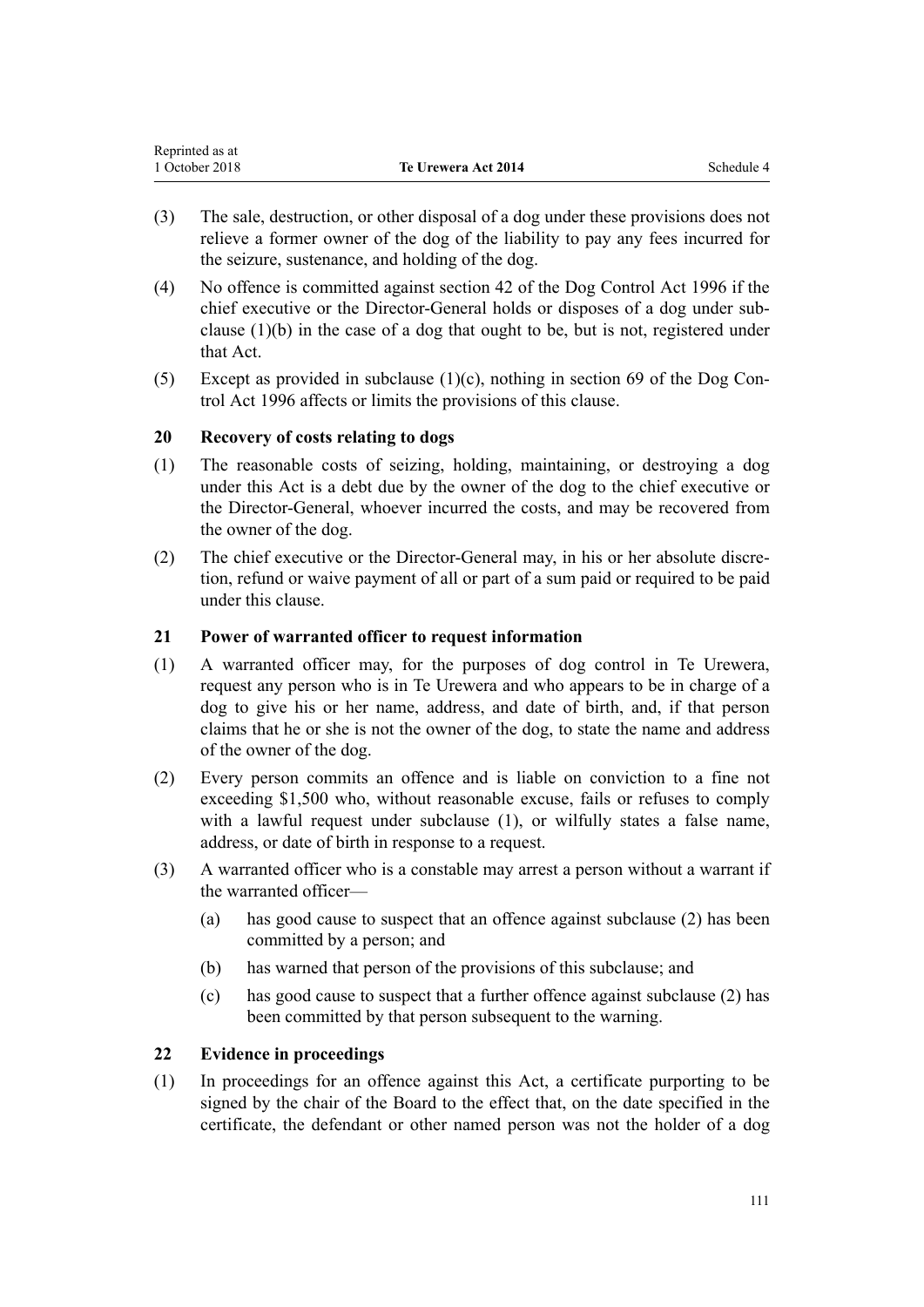control permit is, in the absence of proof to the contrary, sufficient evidence of the matter stated in the certificate.

- (2) Subclause (1) is subject to subclauses (4) and (5).
- (3) A copy of a licence or document granted or issued under this Act, which is certified correct by the chief executive or the Director-General or an officer authorised by either, is, in the absence of proof of the contrary, sufficient to prove the validity of the licence or other document in proceedings for an offence against [section 84.](#page-42-0)
- (4) For the purpose of this clause, the production of a certificate or copy of a document purporting to be signed by a person authorised under this clause to sign it is, in proceedings for an offence against [section 84](#page-42-0), prima facie evidence of the certificate or copy without proof of the signature of the person appearing to have signed it.
- (5) The production of a certificate or copy of a document that is signed by the chief executive or the Director-General and which certifies that the land upon which any offence is alleged to have taken place was within Te Urewera is, in proceedings for an offence against [section 84,](#page-42-0) sufficient evidence that the land was within Te Urewera.

# **23 Strict liability**

- (1) In a prosecution for an offence against [section 86,](#page-43-0) it is not necessary for the prosecution to prove that the defendant intended to commit an offence.
- (2) It is a defence in such a prosecution if the defendant proves—
	- (a) that the defendant did not intend to commit the offence; and
	- (b) that, in a case where it is alleged—
		- (i) that anything required to be done was not done, the defendant took all reasonable steps to ensure that it was done; or
		- (ii) that anything prohibited was done, the defendant took all reasonable steps to ensure that it was not done.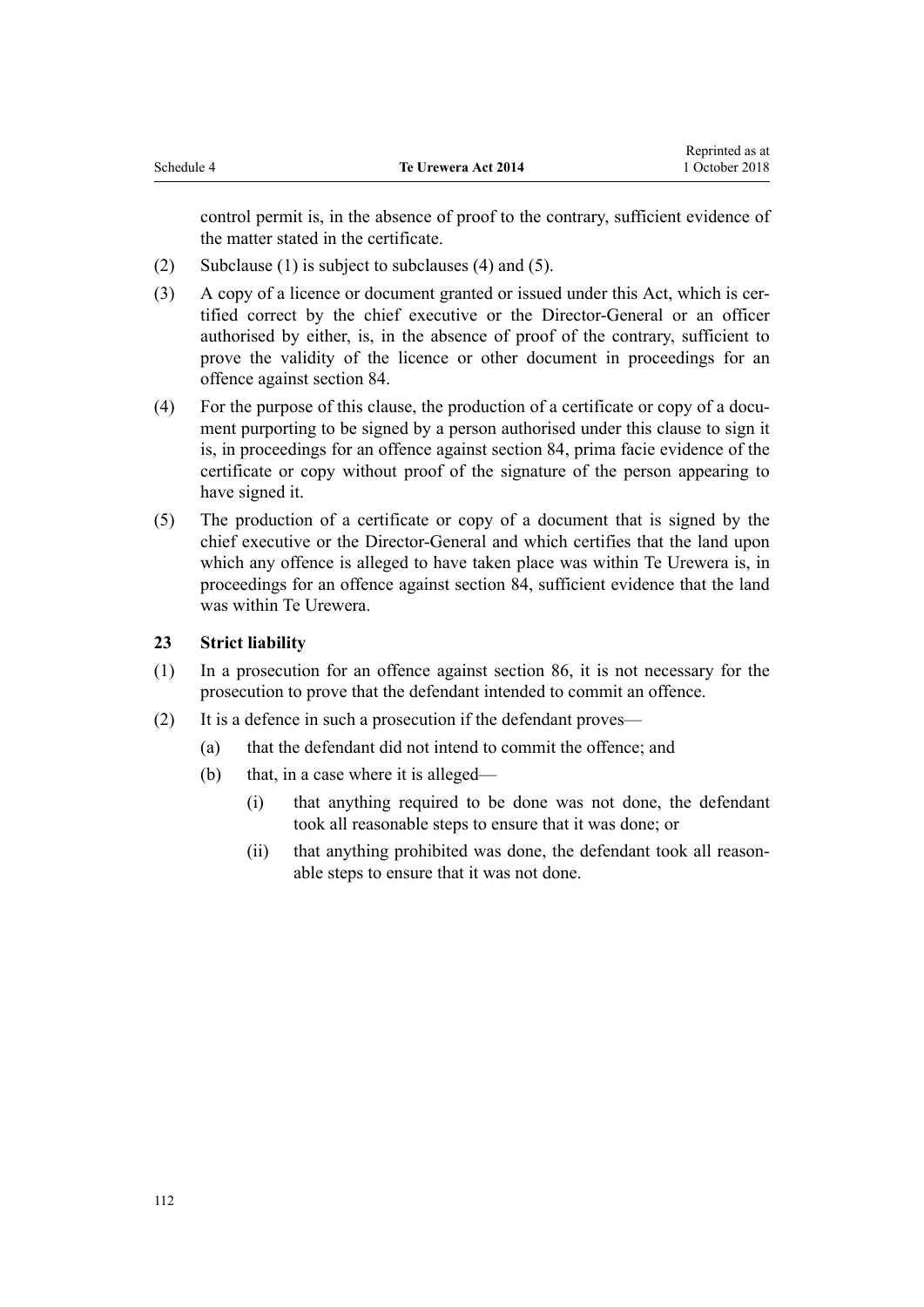# **Schedule 5 Consequential amendments to other Acts**

[ss 15\(4\)](#page-14-0), [40\(6\)](#page-24-0), [129](#page-63-0), [138](#page-67-0)

#### **Biosecurity Act 1993 (1993 No 95)**

In [section 7\(2\)\(b\),](http://prd-lgnz-nlb.prd.pco.net.nz/pdflink.aspx?id=DLM315227) after "Conservation Act 1987,", insert "the Te Urewera Act 2014,".

# **Dog Control Act 1996 (1996 No 13)**

In [section 2](http://prd-lgnz-nlb.prd.pco.net.nz/pdflink.aspx?id=DLM374415), definition of **owner**, after "National Parks Act 1980" insert "or the Te Urewera Act 2014".

In section  $10(5)(a)(ii)$ , replace "and" with "or".

After section  $10(5)(a)(ii)$ , insert:

(iii) Te Urewera, as defined in section 7 of the Te Urewera Act 2014; and

In [section 20\(3\)\(b\)](http://prd-lgnz-nlb.prd.pco.net.nz/pdflink.aspx?id=DLM374833), replace "1980." with "1980; or".

After [section 20\(3\)\(b\)](http://prd-lgnz-nlb.prd.pco.net.nz/pdflink.aspx?id=DLM374833), insert:

```
(c) Te Urewera, as defined by section 7 of the Te Urewera Act 2014.
```
In [section 21\(1\)](http://prd-lgnz-nlb.prd.pco.net.nz/pdflink.aspx?id=DLM374839), after "1980", insert "or section 85 of the Te Urewera Act 2014".

# **Fencing Act 1978 (1978 No 50)**

After [section 3\(1\)\(b\)](http://prd-lgnz-nlb.prd.pco.net.nz/pdflink.aspx?id=DLM21842), insert:

(ba) land that is Te Urewera land, as defined by section 7 of the Te Urewera Act 2014:

# **Income Tax Act 2007 (2007 No 97)**

After [section CW 40,](http://prd-lgnz-nlb.prd.pco.net.nz/pdflink.aspx?id=DLM1513267) insert:

# **CW 40B Te Urewera Board**

*Exempt income*

(1) To the extent to which it is applied for the purposes set out in the Te Urewera Act 2014, income derived by Te Urewera Board is exempt income.

*Definition*

(2) In this section, **Te Urewera Board** has the meaning given in section 7 of that Act.

# **Litter Act 1979 (1979 No 41)**

After [section 6\(1\)\(h\)](http://prd-lgnz-nlb.prd.pco.net.nz/pdflink.aspx?id=DLM33430), insert:

(i) every warranted officer and honorary warranted officer who is warranted for the purposes of the Te Urewera Act 2014, while acting in the exer-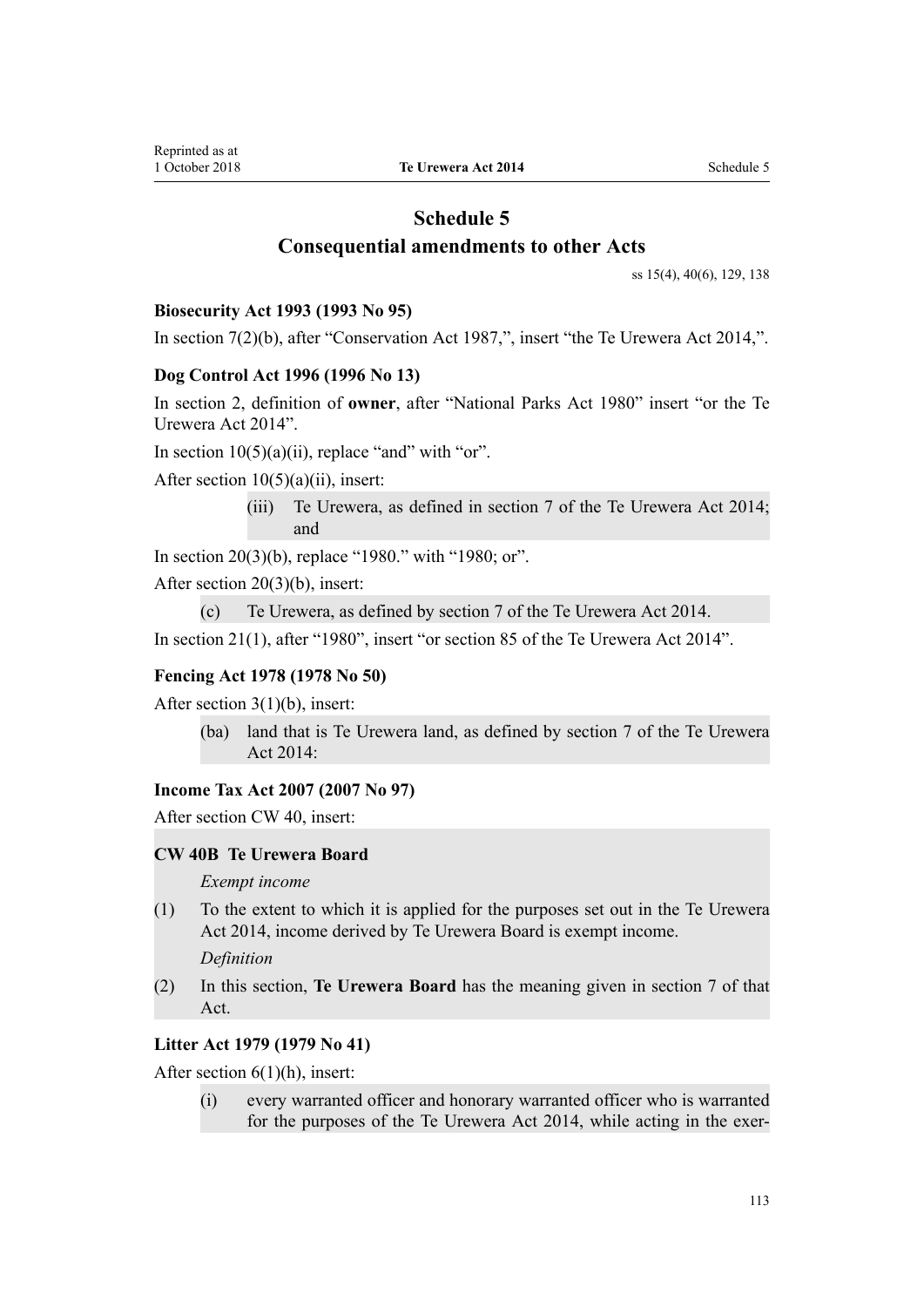#### **Litter Act 1979 (1979 No 41)***—continued*

cise and performance of powers and duties conferred and imposed by the Te Urewera Act 2014.

#### **Local Government (Rating) Act 2002 (2002 No 6)**

In [section 5,](http://prd-lgnz-nlb.prd.pco.net.nz/pdflink.aspx?id=DLM132004) insert in its appropriate alphabetical order:

**Te Urewera Board** and **trustees** have the meanings given in section 7 of the Te Urewera Act 2014

In Schedule 1, [clause 25\(b\),](http://prd-lgnz-nlb.prd.pco.net.nz/pdflink.aspx?id=DLM3682516) after "2011", insert "; or".

In Schedule 1, after [clause 25\(b\),](http://prd-lgnz-nlb.prd.pco.net.nz/pdflink.aspx?id=DLM3682516) insert:

(c) owned by the Crown, Te Urewera Board, or the trustees of Tūhoe Te Uru Taumatua under the Te Urewera Act 2014, but subject to note 2.

#### **Ngāti Manawa Claims Settlement Act 2012 (2012 No 27)**

In [section 10,](http://prd-lgnz-nlb.prd.pco.net.nz/pdflink.aspx?id=DLM3276821) definition of **conservation document**, replace paragraph (c) with:

(c) Te Urewera management plan, as defined in section 7 of the Te Urewera Act 2014

Before [section 20](http://prd-lgnz-nlb.prd.pco.net.nz/pdflink.aspx?id=DLM3276973), insert:

#### **20AA Interpretation and transitional provision**

 $(1)$  In sections 20 to 33,—

**conservation management plan** has the meaning given in section 2(1) of the Conservation Act 1987

**conservation management strategy** has the meaning given in section 2(1) of the Conservation Act 1987

**Te Urewera Board** has the meaning given in section 7 of the Te Urewera Act 2014

**Te Urewera management plan** has the meaning given in section 7 of the Te Urewera Act 2014.

(2) Until the date when the management plan required by section 44 of the Te Urewera Act 2014 is approved under that Act, Te Urewera National Park management plan approved in 2003 under section 48 of the National Parks Act 1980 applies to Te Urewera (including Tāwhiuau Maunga), to the extent that it is not inconsistent with sections 4 and 5 of the Te Urewera Act 2014, as if the plan were approved for Te Urewera (including Tāwhiuau Maunga).

In [section 21\(1\)\(a\)](http://prd-lgnz-nlb.prd.pco.net.nz/pdflink.aspx?id=DLM3276974), after "Boards", insert ", Te Urewera Board, and the Minister of Conservation".

In [section 21\(1\)\(b\)](http://prd-lgnz-nlb.prd.pco.net.nz/pdflink.aspx?id=DLM3276974), after "Authority", insert "and Te Urewera Board".

In [section 22\(1\)](http://prd-lgnz-nlb.prd.pco.net.nz/pdflink.aspx?id=DLM3276975), after "directed at", insert "Te Urewera Board and".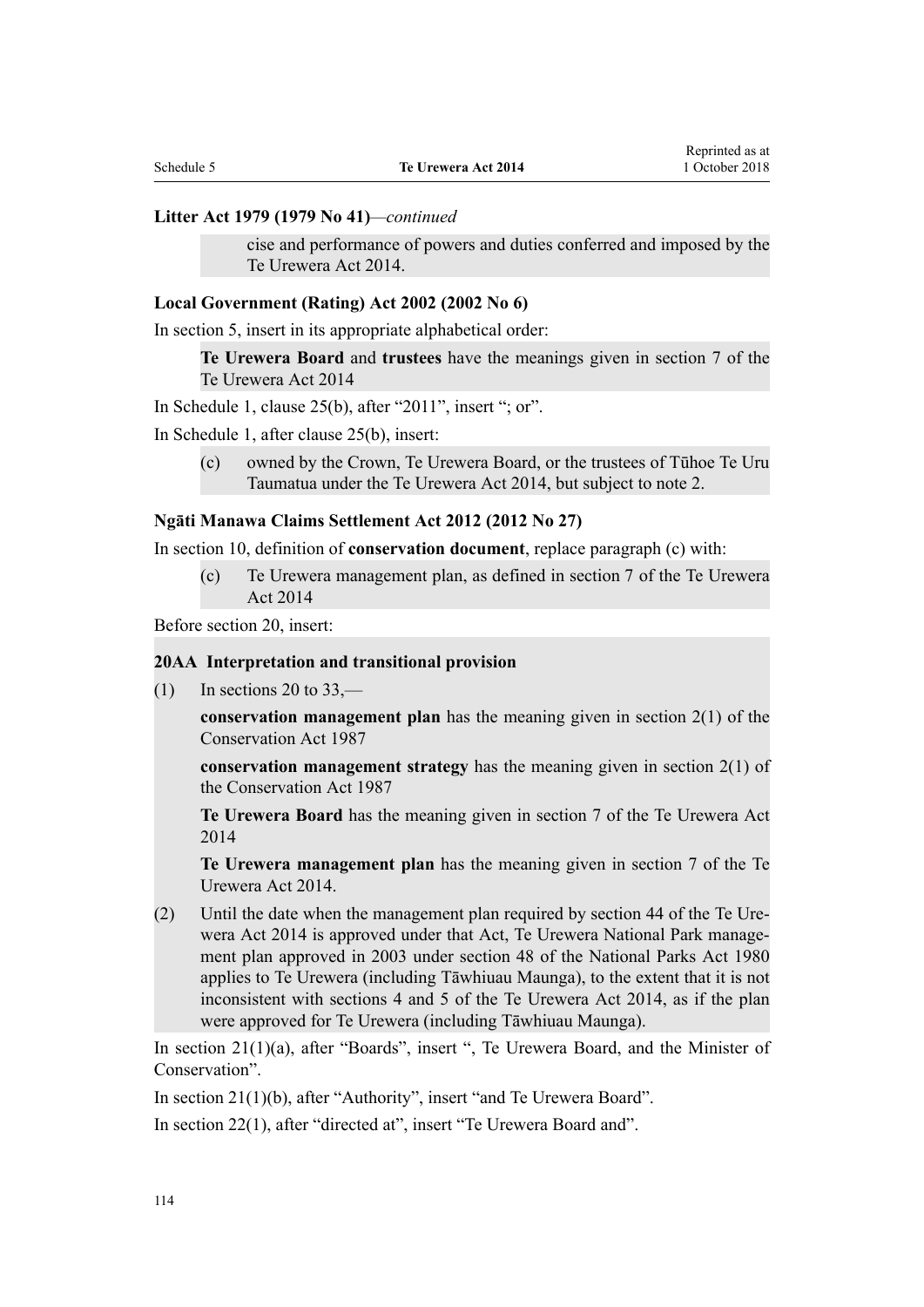#### **Ngāti Manawa Claims Settlement Act 2012 (2012 No 27)***—continued*

In the heading to [section 23](http://prd-lgnz-nlb.prd.pco.net.nz/pdflink.aspx?id=DLM3276976), delete "**of Conservation Authority and Conservation Boards**".

In [section 23\(1\)](http://prd-lgnz-nlb.prd.pco.net.nz/pdflink.aspx?id=DLM3276976), after "Board", insert ", Te Urewera Board, or the Minister of Conservation".

In [section 23\(2\)](http://prd-lgnz-nlb.prd.pco.net.nz/pdflink.aspx?id=DLM3276976), after "making", insert "or considering".

In [section 23\(2\)](http://prd-lgnz-nlb.prd.pco.net.nz/pdflink.aspx?id=DLM3276976), after "Board", insert ", Te Urewera Board, or the Minister of Conservation".

In [section 23\(2\)\(b\),](http://prd-lgnz-nlb.prd.pco.net.nz/pdflink.aspx?id=DLM3276976) replace "the conservation document or proposal or recommendation" with "Te Urewera management plan or the conservation document, proposal, or recommendation".

Replace [section 24\(2\)\(b\)](http://prd-lgnz-nlb.prd.pco.net.nz/pdflink.aspx?id=DLM3276977) with:

(b) not an amendment to a conservation management plan or conservation management strategy for the purposes of section 17I of the Conservation Act 1987, or to Te Urewera management plan for the purposes of section 48 of the Te Urewera Act 2014.

In [section 25\(2\)](http://prd-lgnz-nlb.prd.pco.net.nz/pdflink.aspx?id=DLM3276978), after "Director-General", insert "or Te Urewera Board".

Replace [section 26\(1\)](http://prd-lgnz-nlb.prd.pco.net.nz/pdflink.aspx?id=DLM3276979) with:

- (1) The following persons must take action in relation to the protection principles:
	- (a) the Director-General; or
	- (b) Te Urewera Board; or
	- (c) if relevant management functions are undertaken by the chief executive of Tūhoe Te Uru Taumatua, the chief executive.
- (1A) The actions that must be taken include those set out in paragraph 5 in the Ahikāroa in Part 1 of the schedule of the deed of settlement, with the necessary modifications.

In [section 26\(2\),](http://prd-lgnz-nlb.prd.pco.net.nz/pdflink.aspx?id=DLM3276979) replace "Director-General retains" with "persons referred to in subsection  $(1)$  retain".

In [section 26\(3\),](http://prd-lgnz-nlb.prd.pco.net.nz/pdflink.aspx?id=DLM3276979) replace "Director-General" with "persons referred to in subsection  $(1)$ ".

In [section 26\(4\),](http://prd-lgnz-nlb.prd.pco.net.nz/pdflink.aspx?id=DLM3276979) replace "Director-General" with "persons referred to in subsection  $(1)$ ".

In [section 27\(1\)](http://prd-lgnz-nlb.prd.pco.net.nz/pdflink.aspx?id=DLM3276980), after "Director-General", insert "or Te Urewera Board".

In [section 27\(3\)](http://prd-lgnz-nlb.prd.pco.net.nz/pdflink.aspx?id=DLM3276980), replace "section 46(1) to (4) of the National Parks Act 1980" with "section 48 of the Te Urewera Act 2014".

In [section 28\(1\)](http://prd-lgnz-nlb.prd.pco.net.nz/pdflink.aspx?id=DLM3276981), replace "The Minister of Conservation" with "Te Urewera Board". Replace [section 29](http://prd-lgnz-nlb.prd.pco.net.nz/pdflink.aspx?id=DLM3276982) with: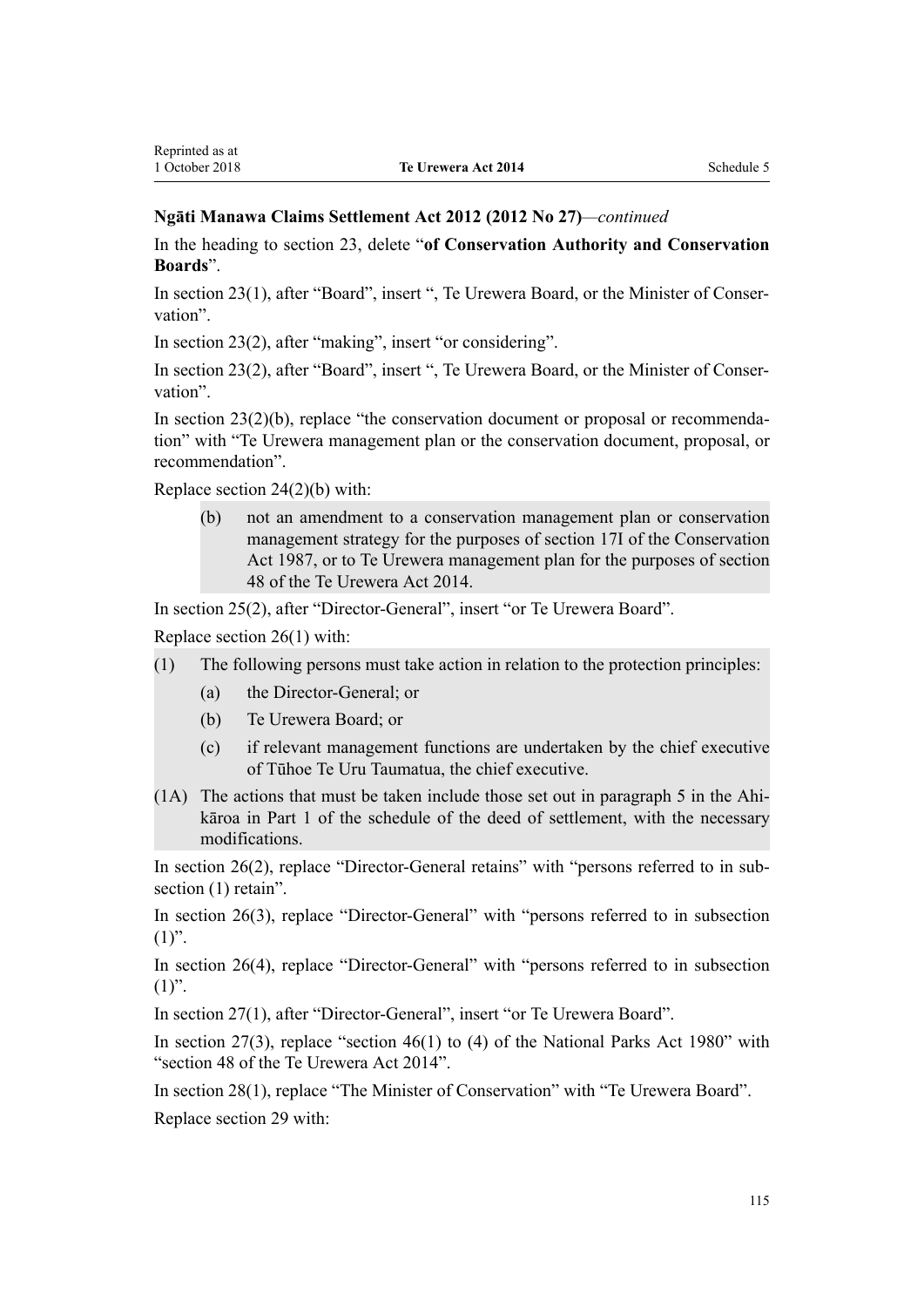#### **Ngāti Manawa Claims Settlement Act 2012 (2012 No 27)***—continued*

#### **29 Purpose of Ahikāroa**

The purpose of the Te Urewera Act 2014 is not affected by the fact that part of Te Urewera is subject to Ahikāroa.

Replace section  $30(2)(b)$  and (c) with:

(b) the area concerned is removed from Te Urewera by legislation.

In [section 30\(3\)](http://prd-lgnz-nlb.prd.pco.net.nz/pdflink.aspx?id=DLM3276983), replace "(2)(b) or (c)" with "(2)(b)".

In [section 30\(4\)\(a\),](http://prd-lgnz-nlb.prd.pco.net.nz/pdflink.aspx?id=DLM3276983) replace "dispose" with "introduce legislation for the disposal".

In [section 30\(4\)\(b\)](http://prd-lgnz-nlb.prd.pco.net.nz/pdflink.aspx?id=DLM3276983), replace "responsibility for managing" with "Crown responsibility in relation to".

In [section 30\(5\)](http://prd-lgnz-nlb.prd.pco.net.nz/pdflink.aspx?id=DLM3276983), replace "(4)(a) or (b)" with "(4)".

In [section 30\(5\)](http://prd-lgnz-nlb.prd.pco.net.nz/pdflink.aspx?id=DLM3276983), after "management of", insert "the relevant part of".

#### **Ombudsmen Act 1975 (1975 No 9)**

In Schedule 1, [Part 2,](http://prd-lgnz-nlb.prd.pco.net.nz/pdflink.aspx?id=DLM431296) insert in its appropriate alphabetical order "Te Urewera Board as defined in section 7 of the Te Urewera Act 2014".

#### **Property Law Act 2007 (2007 No 91)**

After [section 328\(2\)\(a\)](http://prd-lgnz-nlb.prd.pco.net.nz/pdflink.aspx?id=DLM969585), insert:

(aa) any part of Te Urewera land, as defined in section 7 of the Te Urewera Act 2014; or

#### **Public Audit Act 2001 (2001 No 10)**

In [Schedule 2,](http://prd-lgnz-nlb.prd.pco.net.nz/pdflink.aspx?id=DLM88987) insert in its appropriate alphabetical order "Te Urewera Board as defined in section 7 of the Te Urewera Act 2014".

#### **Public Finance Act 1989 (1989 No 44)**

In [section 2\(1\)](http://prd-lgnz-nlb.prd.pco.net.nz/pdflink.aspx?id=DLM160819), definition of **Crown** or **the Sovereign**, paragraph (c)(vi), after "company", insert "; or".

In [section 2\(1\)](http://prd-lgnz-nlb.prd.pco.net.nz/pdflink.aspx?id=DLM160819), definition of **Crown** or **the Sovereign**, after paragraph (c)(vi), insert:

(vii) an entity named or described in Schedule 6

After [section 3C](http://prd-lgnz-nlb.prd.pco.net.nz/pdflink.aspx?id=DLM4576347), insert:

# **3D Power to amend Schedule 6 to reflect name changes**

The Governor-General may, by Order in Council, on the recommendation of the Minister following consultation with the person with statutory responsibility for performing or exercising the rights, powers, and duties of the legal entity, amend Schedule 6 to replace the name of an entity in recognition of a change to its name.